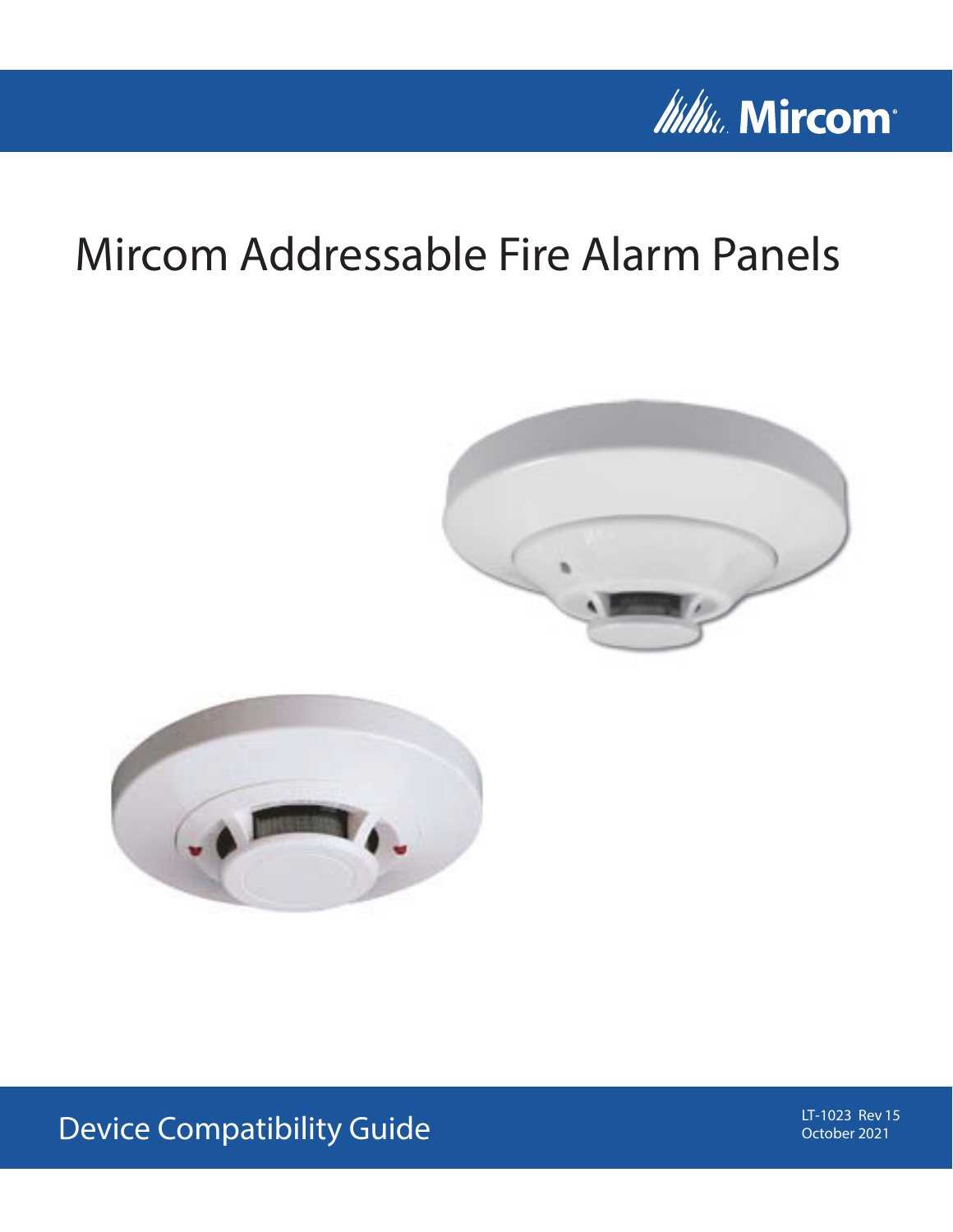| FX-2000 and FleX-Net™ Series UL Listed Compatible Addressable Loop Modules  1   |    |
|---------------------------------------------------------------------------------|----|
| FX-2000 and FleX-Net™ Series UL Listed Compatible Two-Wire Smoke Detectors 5    |    |
| FX-2000 and FleX-Net™ Series UL Listed Compatible Four-Wire Smoke Detectors  8  |    |
| FX-2000 and FleX-Net™ Series UL Listed Compatible Signalling Devices  9         |    |
|                                                                                 |    |
| FX-2000 and FleX-Net™ Series ULC Listed Compatible Addressable Loop Modules 10  |    |
| FX-2000 and FleX-Net™ Series ULC Listed Compatible 2 Wire Smoke Detectors  14   |    |
| FX-2000 and FleX-Net™ Series Compatible Synchronized Modules and Strobes  16    |    |
|                                                                                 |    |
| FleX-NetTM FX-4000 Series UL Listed Compatible Addressable Loop Modules 17      |    |
| FleX-NetTM FX-4000 Series UL Listed Compatible Two-Wire Smoke Detectors  21     |    |
| FleX-NetTM FX-4000 Series UL Listed Compatible Four-Wire Smoke Detectors 24     |    |
| FleX-NetTM FX-4000 Series UL Listed Compatible Signalling Devices 25            |    |
|                                                                                 |    |
| FleX-NetTM FX-4000 Series ULC Listed Compatible Addressable Loop Modules 26     |    |
| FleX-NetTM FX-4000 Series ULC Listed Compatible 2 Wire Smoke Detectors 30       |    |
| FleX-NetTM FX-4000 Series Compatible Synchronized Modules and Strobes 32        |    |
| FleX-Net™ FX-4000 UL/ULC Listed Compatible Addressable Loop Modules using       |    |
|                                                                                 |    |
| FleX-Net™ FX-4000 UL/ULC Listed Compatible Two-Wire Detectors using             |    |
| ALCN-960MISO and ALCN-960D Loop Drivers and MIX-4042 Zone Module  34            |    |
| UL Compatible Speakers with Mircom Amplifiers, FleX-NetTM FACP (excluding       |    |
| FX-6000MNS-CH) and Temporal 520Hz Square Wave Low Frequency Signal 36           |    |
|                                                                                 |    |
|                                                                                 |    |
|                                                                                 |    |
|                                                                                 |    |
|                                                                                 |    |
| FX-400 and FX-401 ULI/ULC Listed Compatible Addressable Devices  39             |    |
| ULI/ULC Listed Compatible Two-Wire Detectors Compatible with MIX-4042 Zone      |    |
|                                                                                 |    |
|                                                                                 |    |
| FX-3500, FX-3500RCU and FX-3318 ULI Listed Compatible Devices 44                |    |
| FX-3500, FX-3500RCU and FX-3318 ULI Listed Compatible Addressable Devices 44    |    |
| FX-3500, FX-3500RCU, FX-3318 ULI Listed Compatible Two-Wire Smoke Detectors  48 |    |
|                                                                                 |    |
| FX-3500 and FX-3500RCU ULC Listed Compatible Devices                            | 53 |
| FX-3500 and FX-3500RCU ULC Listed Compatible Addressable Devices 53             |    |
|                                                                                 |    |
|                                                                                 |    |
|                                                                                 |    |
|                                                                                 |    |
|                                                                                 |    |
|                                                                                 |    |
|                                                                                 |    |
|                                                                                 |    |
| FX-2200 UL Listed Compatible Synchronized Notification Appliances 66            |    |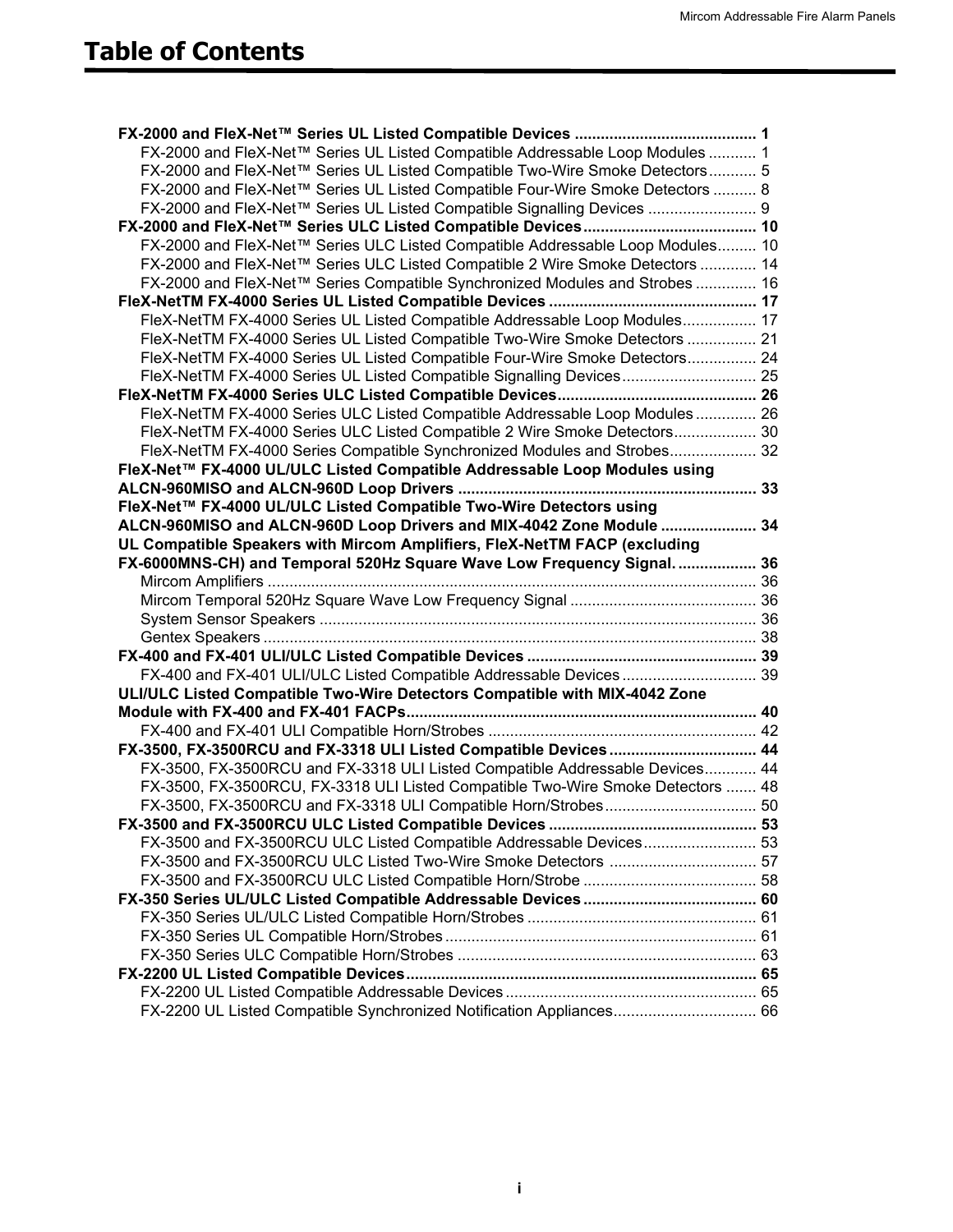# **FX-2000 and FleX-Net™ Series UL Listed Compatible Devices**

#### **FX-2000 and FleX-Net™ (FX-6000MNS-CH, FX-2003-12N, FX-2003-12NDS, FX-2009- 12N, FX-2009-12NDS, FX-2017-12N, FX-2017-12NDS, FX-2000ND, FX-2000NDS, FX-2000MNS) Series UL Listed Compatible Addressable Loop Modules**

**Note:** Use firmware version 12.0 and up with Advanced Protocol devices and monitors. The SLC loop can support up to 159 AP devices and 159 AP monitors**.** 

| <b>Manufacturer &amp;</b><br><b>Model</b> | <b>Description</b>                                                                                                                                                               |
|-------------------------------------------|----------------------------------------------------------------------------------------------------------------------------------------------------------------------------------|
| <b>Mircom</b>                             |                                                                                                                                                                                  |
| MIX-FC351AP                               | Advanced Protocol CO and Photoelectric Smoke Detector (CO portion of the detector<br>is latching supervisory alarm only). The MIX-FC351AP works with FleX-Net <sup>™</sup> only. |
| MIX-COSAP                                 | Advanced Protocol CO and Photoelectric Smoke Detector (CO portion of the detector<br>is latching supervisory alarm only). The MIX-COSAP works with FleX-Net <sup>™</sup> only.   |
| <b>MIX-2351AP</b>                         | Advanced Protocol Photoelectric Smoke Detector                                                                                                                                   |
| <b>MIX-2351TAP</b>                        | Advanced Protocol Photoelectric Smoke Detector with Thermal Sensor                                                                                                               |
| MIX-5351AP                                | <b>Advanced Protocol Heat Detector</b>                                                                                                                                           |
| <b>MIX-5352RAP</b>                        | Advanced Protocol Heat Detector Rate of Rise                                                                                                                                     |
| <b>MIX-5352HAP</b>                        | <b>Advanced Protocol Heat Detector</b>                                                                                                                                           |
| <b>MIX-1251AP</b>                         | <b>Advanced Protocol Ionization Smoke Sensor</b>                                                                                                                                 |
| <b>MIX-2251AP</b>                         | Advanced Protocol Photoelectric Smoke Sensor                                                                                                                                     |
| <b>MIX-2251TAP</b>                        | <b>Advanced Protocol Thermal Sensor</b>                                                                                                                                          |
| MIX-2251TMAP                              | Advanced Protocol Photoelectric/Thermal Sensor                                                                                                                                   |
| <b>MIX-2251RAP</b>                        | Advanced Protocol Photoelectric Smoke Sensor                                                                                                                                     |
| MIX-1251/B                                | Low-Profile Analog Ionization Smoke Sensor                                                                                                                                       |
| MIX-2251/B/TB/BR                          | Low-Profile Analog Photoelectronic Smoke Sensor/plus Thermal                                                                                                                     |
| MIX-2251TM/TMB                            | Low-Profile Acclimate™ Intelligent Photoelectric Thermal Sensor                                                                                                                  |
| MIX-5251AP/HAP/RAP                        | Advanced Protocol Thermal Sensor/Rate of Rise                                                                                                                                    |
| MIX-5251P/RP/B/RB/H                       | Low-Profile Analog Thermal Sensor/Rate of Rise                                                                                                                                   |
| MIX-M500MAP                               | <b>Advanced Protocol Monitor Module</b>                                                                                                                                          |
| MIX-M500M                                 | Monitor Module (Universal)                                                                                                                                                       |
| MIX-M500CH                                | Addressable Control Module                                                                                                                                                       |
| MIX-M501MAP                               | <b>Advanced Protocol Mini-Monitor Module</b>                                                                                                                                     |
| MIX-M501M                                 | Addressable Mini-Monitor Module                                                                                                                                                  |
| MIX-M502MAP                               | Advanced Protocol Universal Monitor Module                                                                                                                                       |
| <b>MIX-M502M</b>                          | <b>Universal Monitor Module</b>                                                                                                                                                  |
| MIX-M500RAP                               | Advanced Protocol Relay Control Module                                                                                                                                           |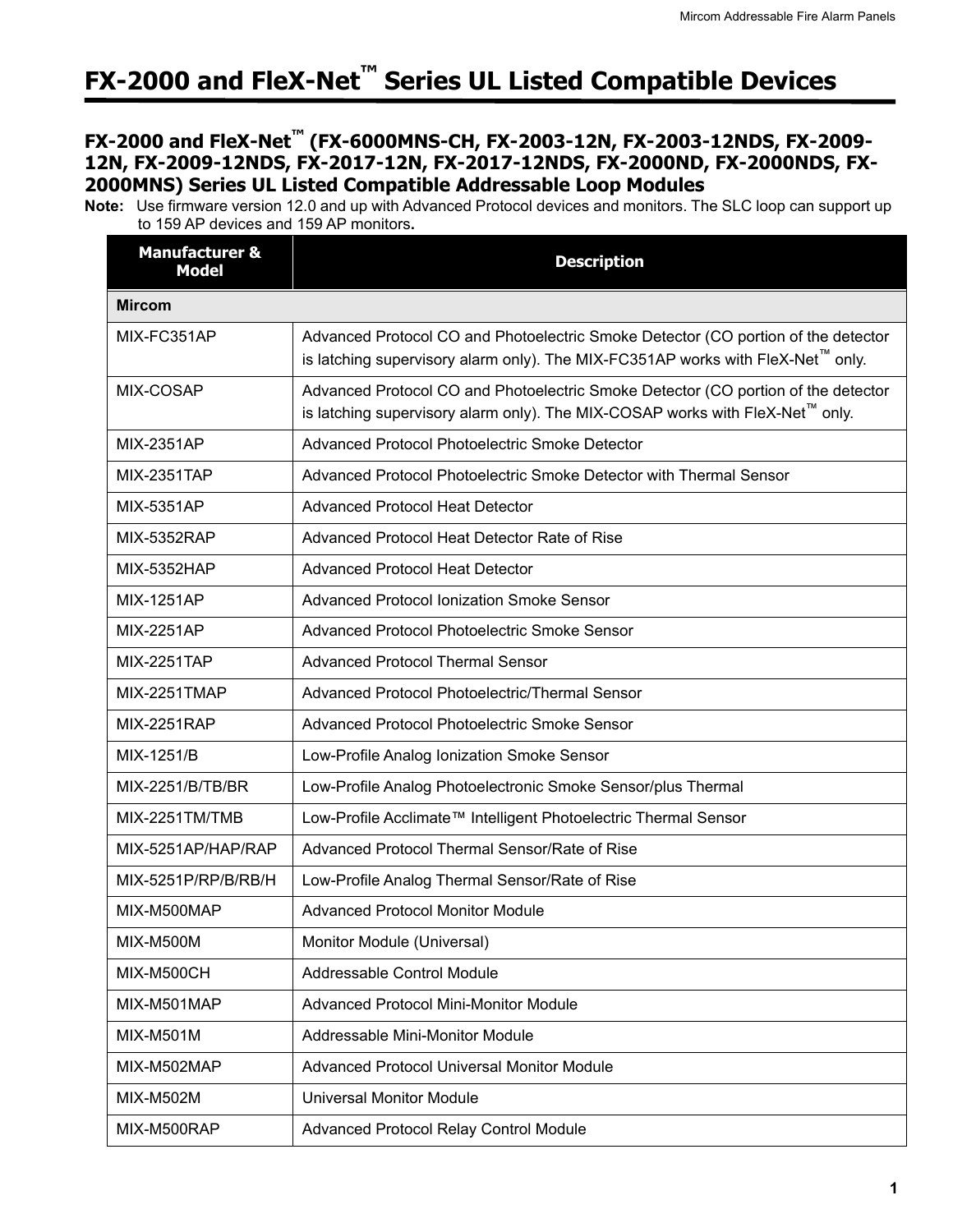| <b>Manufacturer &amp;</b><br><b>Model</b> | <b>Description</b>                                                                                                                                                               |
|-------------------------------------------|----------------------------------------------------------------------------------------------------------------------------------------------------------------------------------|
| <b>Mircom continued</b>                   |                                                                                                                                                                                  |
| <b>MIX-M500R</b>                          | Addressable Relay Output Module                                                                                                                                                  |
| MIX-M500SAP                               | Advanced Protocol Supervised Control Module                                                                                                                                      |
| <b>MIX-M500S</b>                          | Addressable Supervised Output Module                                                                                                                                             |
| MIX-M500DMAP                              | Advanced Protocol Dual Input Monitor Module                                                                                                                                      |
| MIX-M500DM                                | Addressable Dual Input Monitor Module                                                                                                                                            |
| MIX-M500FP                                | Intelligent Firephone Module                                                                                                                                                     |
| MIX-DH200PL                               | Intelligent Smoke Detector                                                                                                                                                       |
| MIX-DH200RPL                              | Intelligent Smoke Detector (with relay)                                                                                                                                          |
| <b>MIX-210LP</b>                          | 200 Series Low Profile Intelligent Base                                                                                                                                          |
| MIX-B501BH                                | 200 Series Low Profile Intelligent Base with Horn                                                                                                                                |
| MIX-B501BHT                               | 200 Series Low Profile Intelligent Base with Horn (Temporal Code)                                                                                                                |
| MS-401APU                                 | Advanced Protocol Addressable Single Stage Single Action Station                                                                                                                 |
| MS-402APU                                 | Advanced Protocol Addressable Two Stage Single Action Manual Station                                                                                                             |
| MS-702APU                                 | Advanced Protocol Addressable Two Stage Single Action Manual Station                                                                                                             |
| MS-710APU                                 | Advanced Protocol Addressable Single Stage Dual Action Manual Station                                                                                                            |
| MS-401ADU                                 | Addressable Single Stage Single Action Station                                                                                                                                   |
| MS-402ADU                                 | Addressable Two Stage Single Action Manual Station                                                                                                                               |
| MS-702ADU                                 | Addressable Two Stage Single Action Manual Station                                                                                                                               |
| MS-710ADU                                 | Addressable Single Stage Dual Action Manual Station                                                                                                                              |
| <b>Secutron</b>                           |                                                                                                                                                                                  |
| MRI-FC351AP                               | Advanced Protocol CO and Photoelectric Smoke Detector (CO portion of the detector<br>is latching supervisory alarm only). The MIX-FC351AP works with FleX-Net <sup>™</sup> only. |
| <b>MRI-COSAP</b>                          | Advanced Protocol CO and Photoelectric Smoke Detector                                                                                                                            |
| <b>MRI-2351AP</b>                         | Advanced Protocol Photoelectric Smoke Detector                                                                                                                                   |
| <b>MRI-2351TAP</b>                        | Advanced Protocol Photoelectric Smoke Detector with Thermal Sensor                                                                                                               |
| <b>MRI-5351AP</b>                         | <b>Advanced Protocol Heat Detector</b>                                                                                                                                           |
| <b>MRI-5352RAP</b>                        | Advanced Protocol Heat Detector Rate of Rise                                                                                                                                     |
| <b>MRI-5352HAP</b>                        | <b>Advanced Protocol Heat Detector</b>                                                                                                                                           |
| <b>MRI-1251AP</b>                         | <b>Advanced Protocol Ionization Smoke Sensor</b>                                                                                                                                 |
| <b>MRI-2251AP</b>                         | Advanced Protocol Photoelectric Smoke Sensor                                                                                                                                     |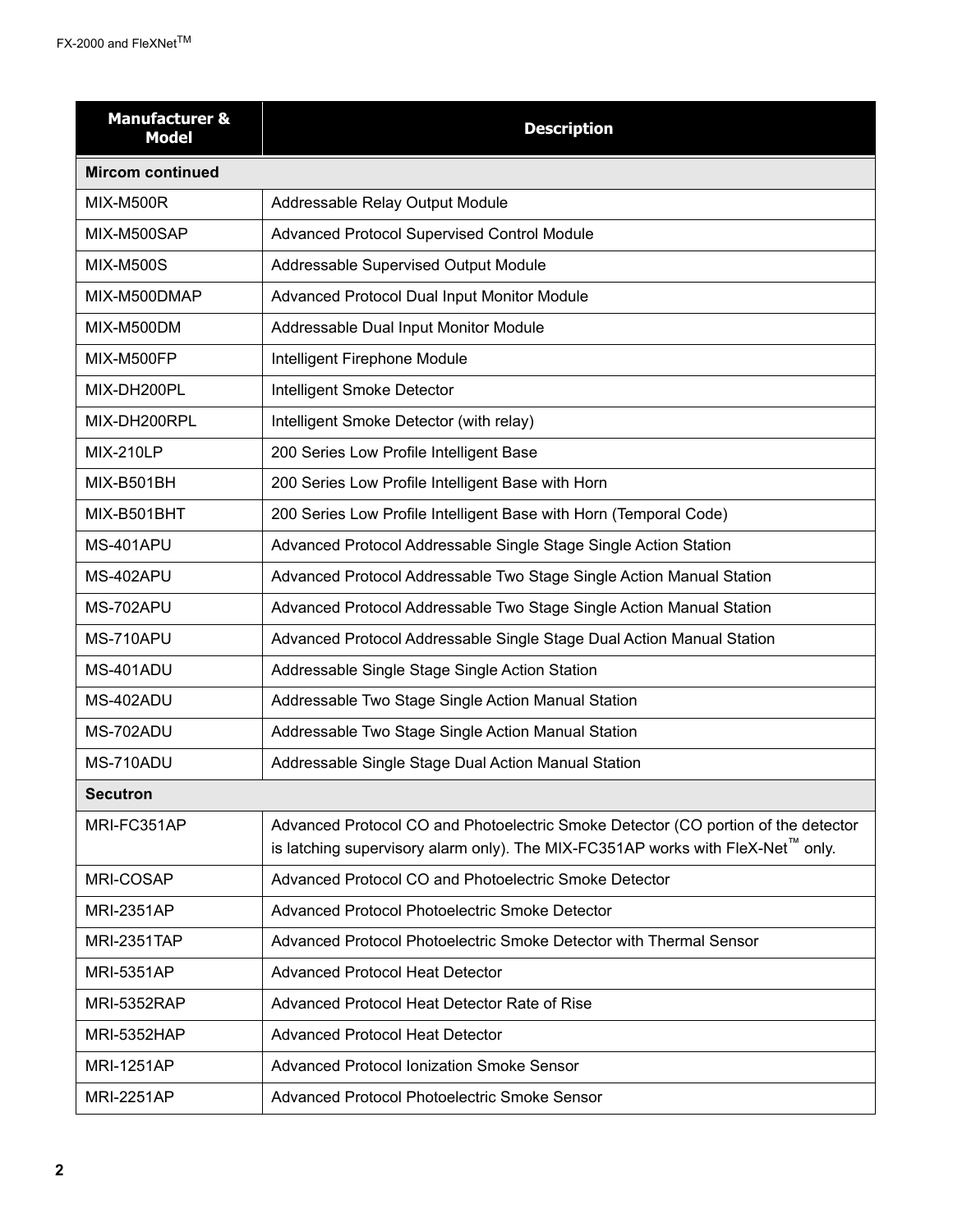| <b>Manufacturer &amp;</b><br><b>Model</b> | <b>Description</b>                                                   |
|-------------------------------------------|----------------------------------------------------------------------|
| <b>Secutron continued</b>                 |                                                                      |
| <b>MRI-2251TAP</b>                        | <b>Advanced Protocol Thermal Sensor</b>                              |
| MRI-2251TMAP                              | Advanced Protocol Photoelectric/Thermal Sensor                       |
| MRI-2251RAP                               | <b>Advanced Protocol Photo Smoke Detector</b>                        |
| MRI-1251/B                                | Low-Profile Analog Ionization Smoke Sensor                           |
| <b>MRI-2251/B/TB/BR</b>                   | Low-Profile Analog Photoelectronic Smoke Sensor/plus Thermal         |
| MRI-2251TM/TMB                            | Low-Profile Acclimate™ Intelligent Photoelectric Thermal Sensor      |
| MRI-5251AP/HAP/RAP                        | Advanced Protocol Thermal Sensor/Rate of Rise                        |
| MRI-5251P/RP/B/RB/H                       | Low-Profile Analog Thermal Sensor/Rate of Rise                       |
| MRI-M500MAP                               | <b>Advanced Protocol Monitor</b>                                     |
| MRI-M500DMAP                              | Advanced Protocol Dual Input Monitor Module                          |
| <b>MRI-M500M</b>                          | Monitor Module (Universal)                                           |
| <b>MRI-M500CH</b>                         | Addressable Control Module                                           |
| MRI-M501MAP                               | <b>Advanced Protocol Mini-Monitor Module</b>                         |
| <b>MRI-M501M</b>                          | Addressable Mini-Monitor Module                                      |
| MRI-M502MAP                               | <b>Advanced Protocol Universal Monitor Module</b>                    |
| <b>MRI-M502M</b>                          | <b>Universal Monitor Module</b>                                      |
| MRI-M500R                                 | Addressable Relay Output Module                                      |
| MRI-M500SAP                               | Advanced Protocol Supervised Control Module                          |
| <b>MRI-M500S</b>                          | Addressable Supervised Output Module                                 |
| MRI-M500DM                                | Addressable Dual Input Monitor Module                                |
| MRI-M500FP                                | Intelligent Firephone Module                                         |
| MRI-DH200PL                               | Intelligent Smoke Detector                                           |
| MRI-DH200RPL                              | Intelligent Smoke Detector (with relay)                              |
| <b>MRI-210LP</b>                          | 200 Series Low Profile Intelligent Base                              |
| MRI-B501BH                                | 200 Series Low Profile Intelligent Base with Horn                    |
| MRI-B501BHT                               | 200 Series Low Profile Intelligent Base with Horn (Temporal Code)    |
| MRM-401APU                                | Advanced Protocol Addressable Single Stage Single Action Station     |
| MRM-402APU                                | Advanced Protocol Addressable Two Stage Single Action Manual Station |
| MRM-702APU                                | Advanced Protocol Addressable Two Stage Single Action Manual Station |
| MRM-710APU                                | Addressable Single Stage Dual Action Manual Station                  |
| MRM-401ADU                                | Addressable Single Stage Single Action Station                       |
| MRM-402ADU                                | Addressable Two Stage Single Action Manual Station                   |
| MRM-702ADU                                | Addressable Two Stage Single Action Manual Station                   |
| MRM-710ADU                                | Addressable Dual Action Manual Station                               |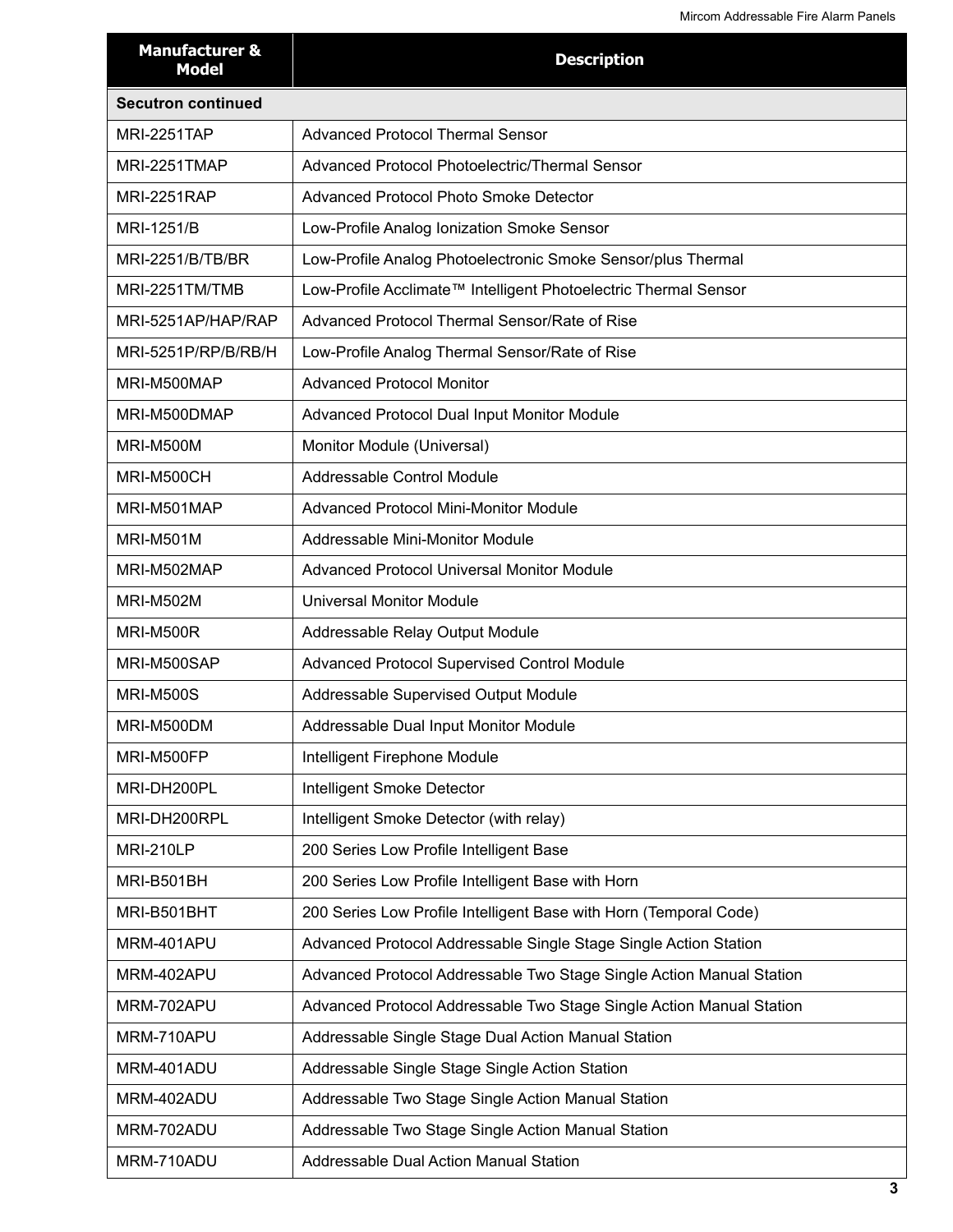| <b>Manufacturer &amp;</b><br><b>Model</b> | <b>Description</b>                                                                   |
|-------------------------------------------|--------------------------------------------------------------------------------------|
| <b>System Sensor</b>                      |                                                                                      |
| 7251                                      | Pinnacle™ Intelligent Laser Smoke Sensor                                             |
| 2251-COPTIR                               | Multi-criteria Fire Detector (do not set to Level 1 Alarm)                           |
| M500M-4-20                                | 4-20mA Analog Input Module                                                           |
| M500DMR1                                  | Multiple Module with 2 Monitor Inputs and 2 Relay Outputs                            |
| FTX-P1                                    | Filtrex <sup>™</sup> Intelligent Photoelectric Smoke Sensor                          |
| ISO-6                                     | Advanced Protocol Six Isolator Module                                                |
| M500X                                     | <b>Fault Isolator Module</b>                                                         |
| APIM-10                                   | Advanced Protocol Ten Input Monitor Addressable Module                               |
| APCR-6                                    | Advanced Protocol Six Relay Control Module                                           |
| $IM-10$                                   | Ten Input Monitor Addressable Module                                                 |
| CR-6                                      | Six Relay Control Module                                                             |
| SC-6                                      | <b>Six Supervised Control Module</b>                                                 |
| APB200-LF                                 | Sounder Base used with MIX-COSAP detector                                            |
| APB200                                    | Sounder Base used with MIX-COSAP detector                                            |
| <b>B224BI</b>                             | 200 Series Intelligent Base with Isolator                                            |
| <b>B224RB</b>                             | 200 Series Intelligent Base with Relay                                               |
| <b>B200SR</b>                             | 200 Series Intelligent Base with Sounder                                             |
| B200SR-LF                                 | Low Frequency Intelligent Sounder Base                                               |
| <b>B501/B</b>                             | Analog Base                                                                          |
| <b>B210LP</b>                             | 200 Series Low Profile Intelligent Base                                              |
| B501B-FTX                                 | <b>Filtrex Base</b>                                                                  |
| <b>B501BH</b>                             | 200 Series Low Profile Intelligent Base with Horn                                    |
| B501BHT                                   | 200 Series Low Profile Intelligent Base with Horn (Temporal Code)                    |
| $CZ-6$                                    | Six Addressable Universal Zone Module                                                |
| BEAM200                                   | Intelligent Addressable Beam Detector                                                |
| BEAM200S                                  | Intelligent Addressable Beam Detector (with Sens Test)                               |
| <b>DNR</b>                                | Innovair Flex Duct Detector Housing for MIX-2251B and MIX-2251BR Heads               |
| <b>DNRW</b>                               | Watertight Innovair Flex Duct Detector Housing for MIX-2251B and MIX-2251BR<br>Heads |
| OSI-RI-AP                                 | <b>Advanced Protocol Beam Detector</b>                                               |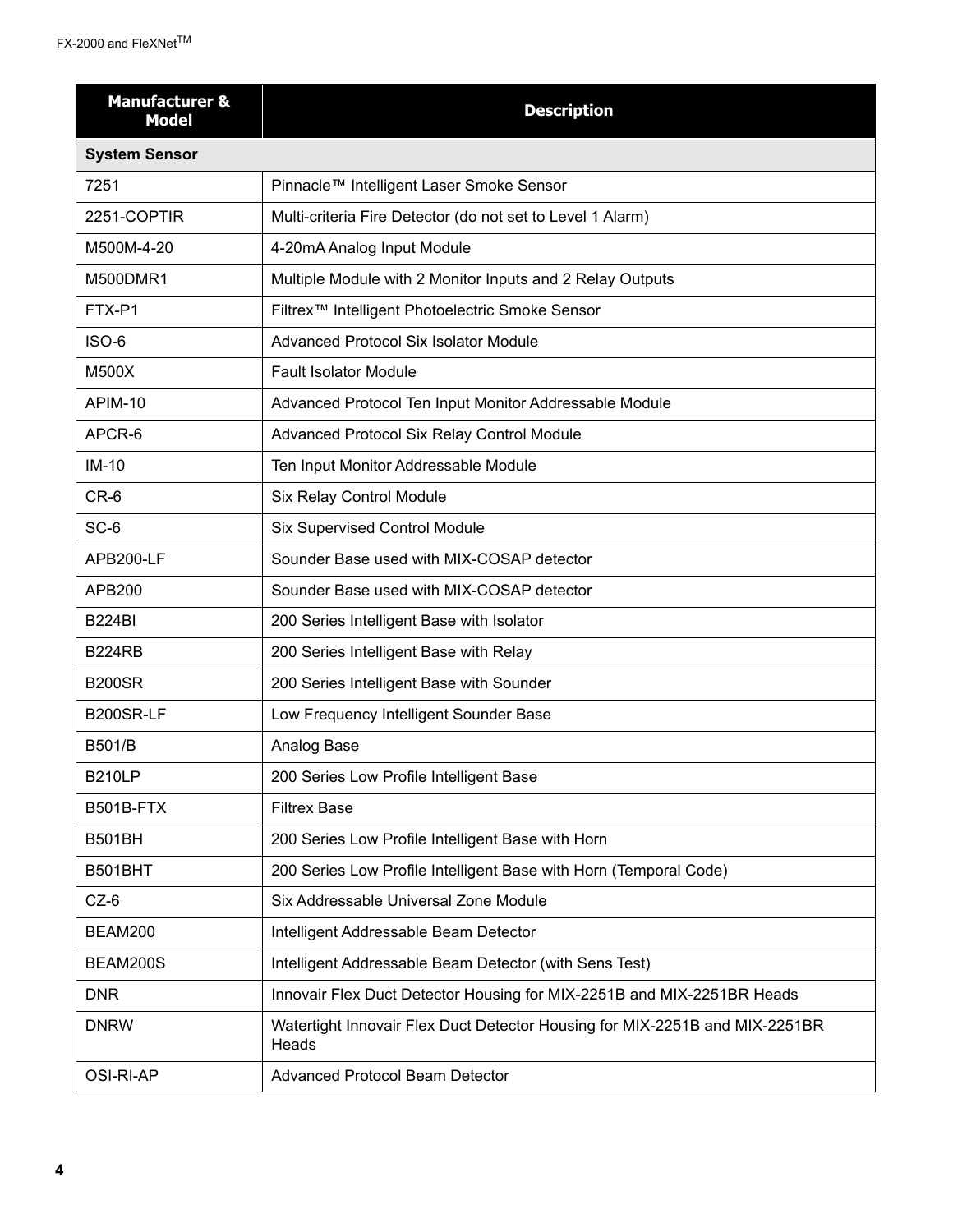#### **FX-2000 and FleX-Net™ (FX-6000MNS-CH, FX-2003-12N, FX-2003-12NDS, FX-2009- 12N, FX-2009-12NDS, FX-2017-12N, FX-2017-12NDS, FX-2000ND, FX-2000NDS, FX-2000MNS) Series UL Listed Compatible Two-Wire Smoke Detectors**



#### **Notes:**

- 1. Whether mixing different models of compatible smoke detectors or using the same model on the same circuit, total standby current of all detectors must not exceed 3 mA.
- 2. The below listed smoke detectors are compatible with initiating circuits having Compatibility Identifier "A".

| <b>Smoke Detector Manufacturer</b><br>Model / Base | <b>Compatibility Identifier</b><br><b>Head / Base</b> | <b>Rated Standby</b><br><b>Current</b> | Maximum # of<br>devices per<br>circuit |
|----------------------------------------------------|-------------------------------------------------------|----------------------------------------|----------------------------------------|
| <b>Mircom</b>                                      |                                                       |                                        |                                        |
| <b>MIR-525U</b>                                    | FDT-1                                                 | $0.10 \text{ mA}$                      | 30                                     |
| <b>MIR-525TU</b>                                   | FDT-1                                                 | $0.10 \text{ mA}$                      | 30                                     |
| MIR-752L/MIR-B6                                    | <b>WHC60/WB02</b>                                     | 0.14mA                                 | 21                                     |
| MIR-752L/MIR-B44                                   | WHC60/WB04                                            | 0.14mA                                 | 21                                     |
| MIR-752HL/MIR-B6                                   | <b>WHC60/WB02</b>                                     | 0.14mA                                 | 21                                     |
| MIR-752HL/MIR-B44                                  | WHC60/WB04                                            | 0.14mA                                 | 21                                     |
| <b>MGC Systems Corp.</b>                           |                                                       |                                        |                                        |
| SD-100-2WT/SDB-104-2                               | <b>WHC60/WB02</b>                                     | 0.14mA                                 | 21                                     |
| SD-100-2WT/SDB-104-4                               | WHC60/WB04                                            | 0.14mA                                 | 21                                     |
| SD-100-2WT/SDB-106-4                               | WHC60/WB02                                            | 0.14mA                                 | 21                                     |
| SD-100-4WT/SDB-104-4                               | <b>WHC60/WB04</b>                                     | 0.14mA                                 | 21                                     |
| SD-100-4WT/SDB-106-4                               | WHC60/WB04                                            | 0.14mA                                 | 21                                     |
| SD-100-2WP/SDB-106-4                               | <b>WHC60/WB02</b>                                     | 0.14mA                                 | 21                                     |
| SD-100-2WP/SDB-104-4                               | WHC60/WB04                                            | 0.14mA                                 | 21                                     |
| <b>Apollo</b>                                      |                                                       |                                        |                                        |
| 55000-225 / 45681-251, -255, -256, -258            | 225 / 251, 255, 256, 258                              | $0.045$ mA                             | 30                                     |
| 55000-325 / 45681-251, -255, -256, -258            | 325 / 251, 255, 256, 258                              | $0.045$ mA                             | 30                                     |
| <b>Detection Systems Inc.</b>                      |                                                       |                                        |                                        |
| <b>DS250</b>                                       | $B - N/A$                                             | $0.10 \text{ mA}$                      | 30                                     |
| DS250TH                                            | $B - N/A$                                             | $0.10 \text{ mA}$                      | 30                                     |
| <b>DS282</b>                                       | $B - N/A$                                             | $0.10 \text{ mA}$                      | 30                                     |
| DS282TH                                            | $B - N/A$                                             | $0.10 \text{ mA}$                      | 30                                     |
| Hochiki                                            |                                                       |                                        |                                        |
| DCD-135/NS6-220                                    | HD-3/HB-72                                            | 0.035mA                                | 30                                     |
| DCD-135/NS4-220                                    | $HD-3/HB-3$                                           | 0.035mA                                | 30                                     |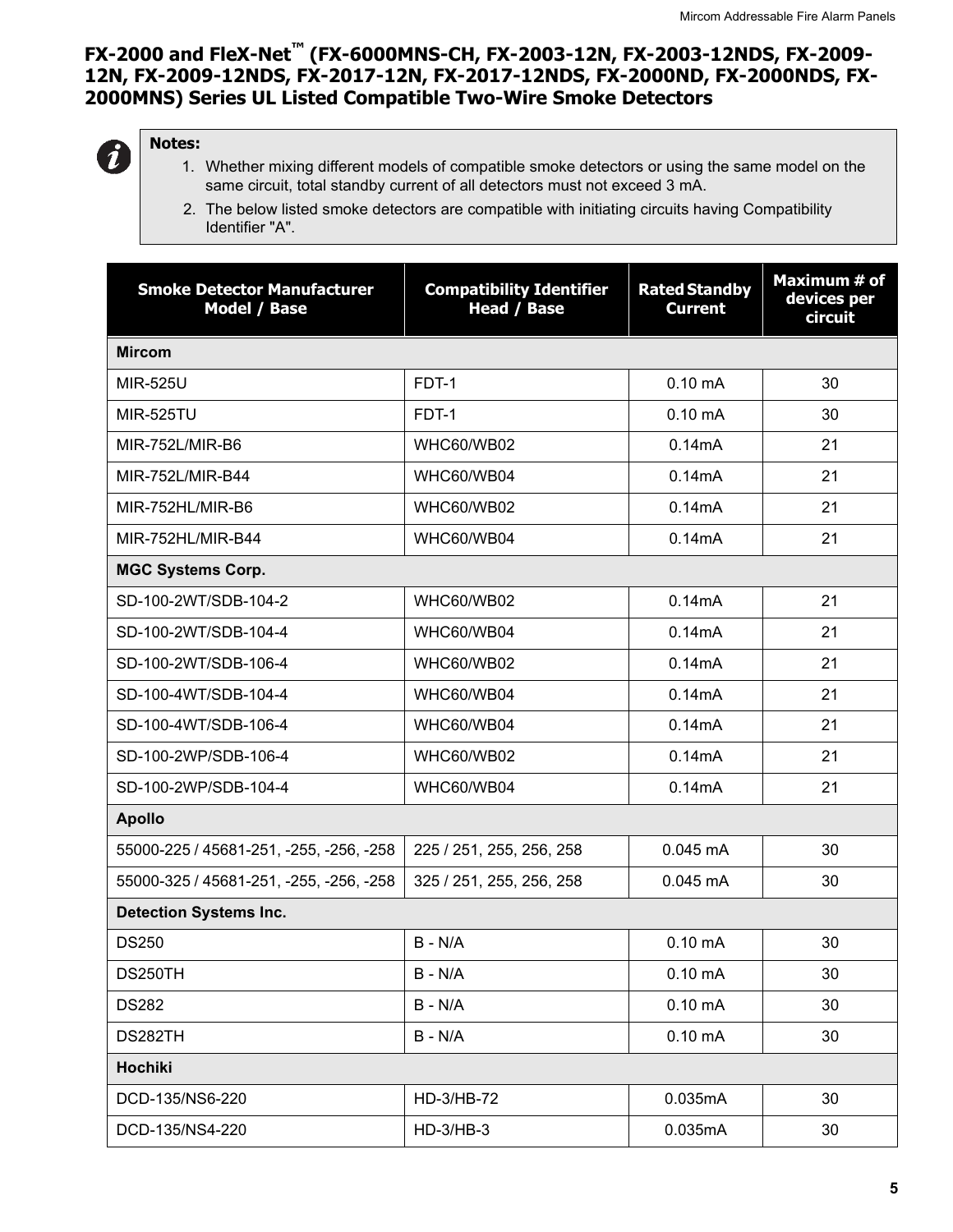| <b>Smoke Detector Manufacturer</b><br>Model / Base | <b>Compatibility Identifier</b><br><b>Head / Base</b> | <b>Rated Standby</b><br><b>Current</b> | Maximum # of<br>devices per<br>circuit |
|----------------------------------------------------|-------------------------------------------------------|----------------------------------------|----------------------------------------|
| <b>Hochiki continued</b>                           |                                                       |                                        |                                        |
| DCD-135/HSC-220R                                   | <b>HD-3/HB-3</b>                                      | 0.035mA                                | 30                                     |
| DCD-190/NS6-220                                    | $HD-3/HB-3$                                           | 0.035mA                                | 30                                     |
| DCD-190/NS4-220                                    | $HD-3/HB-3$                                           | 0.035mA                                | 30                                     |
| DCD-190/HSC-220R                                   | $HD-3/HB-3$                                           | 0.035mA                                | 30                                     |
| SIJ-24/NS6-220                                     | HD-3/HB-72                                            | 0.040mA                                | 30                                     |
| SIJ-24/NS4-220                                     | $HD-3/HB-3$                                           | 0.040mA                                | 30                                     |
| <b>SIJ-24/HSC-220R</b>                             | $HD-3/HB-3$                                           | 0.040mA                                | 30                                     |
| SLR-24/NS6-220                                     | HD-3/HB-72                                            | 0.045mA                                | 30                                     |
| SLR-24/NS4-220                                     | $HD-3/HB-3$                                           | 0.045mA                                | 30                                     |
| <b>SLR-24/HSC-220R</b>                             | $HD-3/HB-3$                                           | 0.045mA                                | 30                                     |
| SLR-24H/NS6-220                                    | $HD-3/HB-3$                                           | 0.045mA                                | 30                                     |
| SLR-24H/NS4-220                                    | $HD-3/HB-3$                                           | 0.045mA                                | 30                                     |
| SLR-24H/HSC-220R                                   | <b>HD-3/HB-72</b>                                     | 0.045mA                                | 30                                     |
| SLR-835/NS6-220                                    | $HD-3/HB-3$                                           | 0.045mA                                | 30                                     |
| SLR-835/NS4-220                                    | $HD-3/HB-3$                                           | 0.045mA                                | 30                                     |
| <b>SLR-835/HSC-220R</b>                            | HD-3/HB-72                                            | 0.045mA                                | 30                                     |
| SLR-835B-2                                         | $HD-6$                                                | 55µa @ 24VDC                           | 30                                     |
| <b>NAPCO</b>                                       |                                                       |                                        |                                        |
| $FW-2$                                             | $HD-6$                                                | 55µA @ 24VDC                           | 30                                     |
| Sentrol - ESL                                      |                                                       |                                        |                                        |
| 429C                                               | S10A - N/A                                            | $0.10 \text{ mA}$                      | 30                                     |
| 429CT                                              | <b>S10A - N/A</b>                                     | $0.10 \text{ mA}$                      | 30                                     |
| 429CST                                             | <b>S11A - N/A</b>                                     | $0.10 \text{ mA}$                      | 30                                     |
| 429CRT                                             | <b>S11A - N/A</b>                                     | $0.10 \text{ mA}$                      | 30                                     |
| 711U/701E, 701U, 702E, 702U                        | S10A - S00                                            | $0.10 \text{ mA}$                      | 30                                     |
| 712U / 701E, 701U, 702E, 702U                      | S10A - S00                                            | $0.10 \text{ mA}$                      | 30                                     |
| 713-5U / 701E, 701U, 702E, 702U                    | S10A - S00                                            | $0.10 \text{ mA}$                      | 30                                     |
| 721U / 702E, 702U                                  | S10A - S00                                            | $0.10 \text{ mA}$                      | 30                                     |
| 732U / 702E, 702U, 702RE, 702RU                    | S11A - S00                                            | $0.10 \text{ mA}$                      | 30                                     |
| 721UT / 702E, 702U                                 | S10A - S00                                            | $0.10 \text{ mA}$                      | 30                                     |
| 722U / 702E, 702U                                  | S10A - S00                                            | $0.10 \text{ mA}$                      | 30                                     |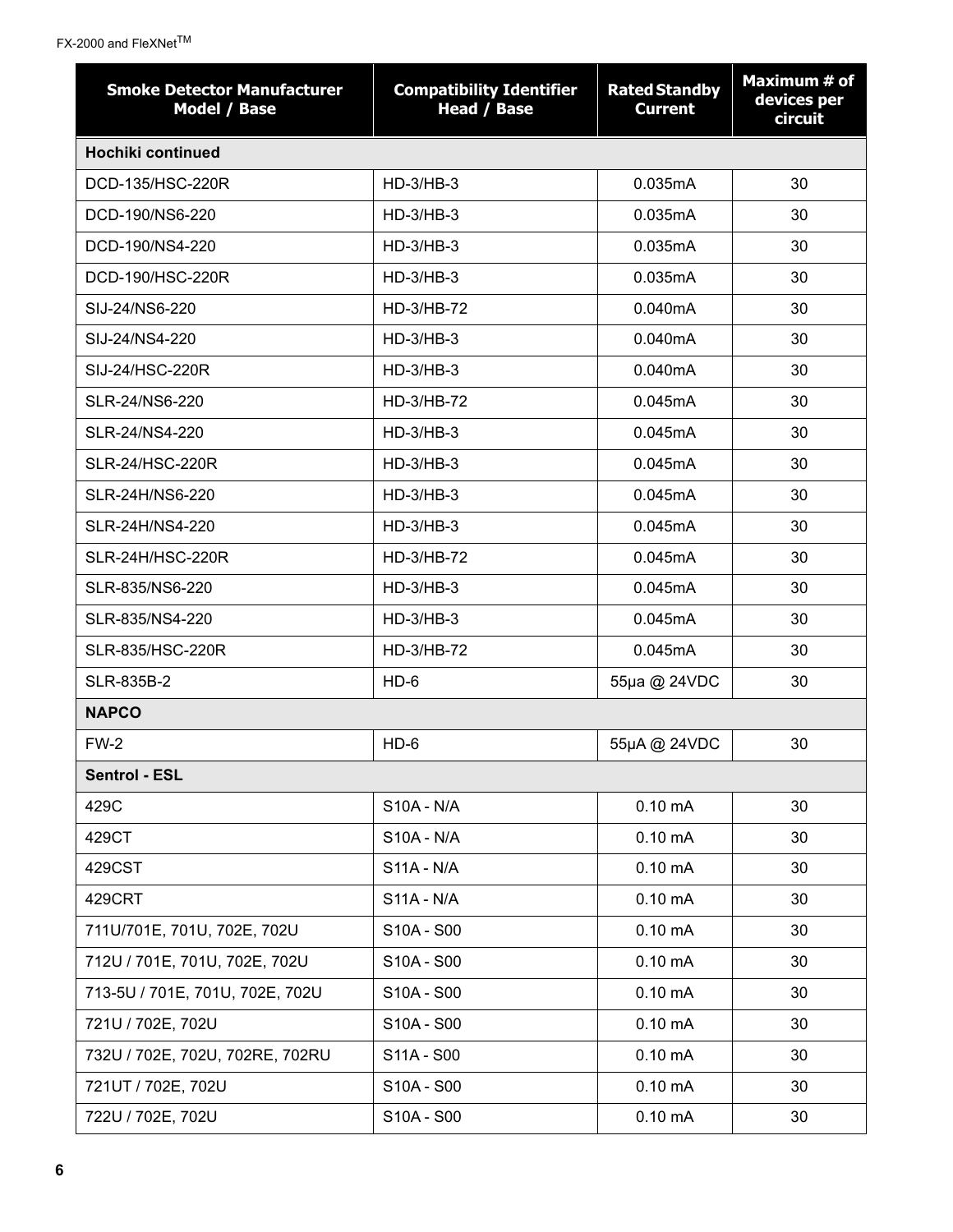| <b>Smoke Detector Manufacturer</b><br>Model / Base | <b>Compatibility Identifier</b><br>Head / Base | <b>Rated Standby</b><br><b>Current</b> | Maximum # of<br>devices per<br>circuit |
|----------------------------------------------------|------------------------------------------------|----------------------------------------|----------------------------------------|
| <b>Sentrol - ESL continued</b>                     |                                                |                                        |                                        |
| 731U / 702E, 702U, 702RE, 702RU                    | S11A - S00                                     | $0.10 \text{ mA}$                      | 30                                     |
| 721UT / 702E, 702U                                 | S10A - S00                                     | $0.10 \text{ mA}$                      | 30                                     |
| 721UT / 702E, 702U                                 | S10A - S00                                     | $0.10 \text{ mA}$                      | 30                                     |
| <b>System Sensor</b>                               |                                                |                                        |                                        |
| 4451HT / B401                                      | $A - A$                                        | $0.12 \text{ mA}$                      | 25                                     |
| 5451 / B401B                                       | $A - A$                                        | $0.12 \text{ mA}$                      | 25                                     |
| 5451 / B401                                        | $A - A$                                        | $0.12 \text{ mA}$                      | 25                                     |
| 2451 / B401B                                       | $A - A$                                        | $0.12 \text{ mA}$                      | 25                                     |
| 2451 / B406B                                       | $A - A$                                        | $0.12 \text{ mA}$                      | 25                                     |
| 2451 / DH400                                       | $A - N/A$                                      | $0.12 \text{ mA}$                      | 25                                     |
| 2451TH / B406B                                     | $A - A$                                        | $0.12 \text{ mA}$                      | 25                                     |
| 2451 / B401                                        | $A - A$                                        | $0.12 \text{ mA}$                      | 25                                     |
| 2451TH / B401                                      | $A - A$                                        | $0.12 \text{ mA}$                      | 25                                     |
| 4451HT / B401B                                     | $A - A$                                        | $0.12 \text{ mA}$                      | 25                                     |
| 4451HT / B406B                                     | $A - A$                                        | $0.12 \text{ mA}$                      | 25                                     |
| 1100                                               | $A - N/A$                                      | $0.12 \text{ mA}$                      | 25                                     |
| 1151/ B110LP                                       | $A - A$                                        | $0.12 \text{ mA}$                      | 25                                     |
| 1151/ B116LP                                       | $A - A$                                        | $0.12 \text{ mA}$                      | 25                                     |
| 1400                                               | $A - N/A$                                      | $0.10 \text{ mA}$                      | 25                                     |
| 1451/B401                                          | $A - A$                                        | $0.12 \text{ mA}$                      | 25                                     |
| 1451/B401B                                         | $A - A$                                        | $0.12 \text{ mA}$                      | 25                                     |
| 1451/B406B                                         | $A - A$                                        | $0.12 \text{ mA}$                      | 25                                     |
| 1451DH/DH400                                       | $A - A$                                        | $0.12 \text{ mA}$                      | 25                                     |
| 2100                                               | $A - N/A$                                      | $0.12 \text{ mA}$                      | 25                                     |
| 2100T                                              | $A - N/A$                                      | $0.12 \text{ mA}$                      | 25                                     |
| 2151/ B110LP                                       | $A - A$                                        | $0.12 \text{ mA}$                      | 25                                     |
| 5451 / B406B                                       | $A - A$                                        | $0.12 \text{ mA}$                      | 25                                     |
| 2151/ B116LP                                       | $A - A$                                        | $0.12 \text{ mA}$                      | 25                                     |
| 2400                                               | $A - N/A$                                      | $0.12 \text{ mA}$                      | 25                                     |
| 2400TH                                             | $A - N/A$                                      | $0.12 \text{ mA}$                      | 25                                     |
| 2WTA-B                                             | $A - N/A$                                      | 0.1 <sub>m</sub> A                     | $\mathbf{1}$                           |
| 2WTR-B                                             | $A - N/A$                                      | $0.1 \text{ mA}$                       | $\mathbf{1}$                           |
| 2W-B, 2WT-B                                        | $A - N/A$                                      | 0.1 <sub>m</sub> A                     | 30                                     |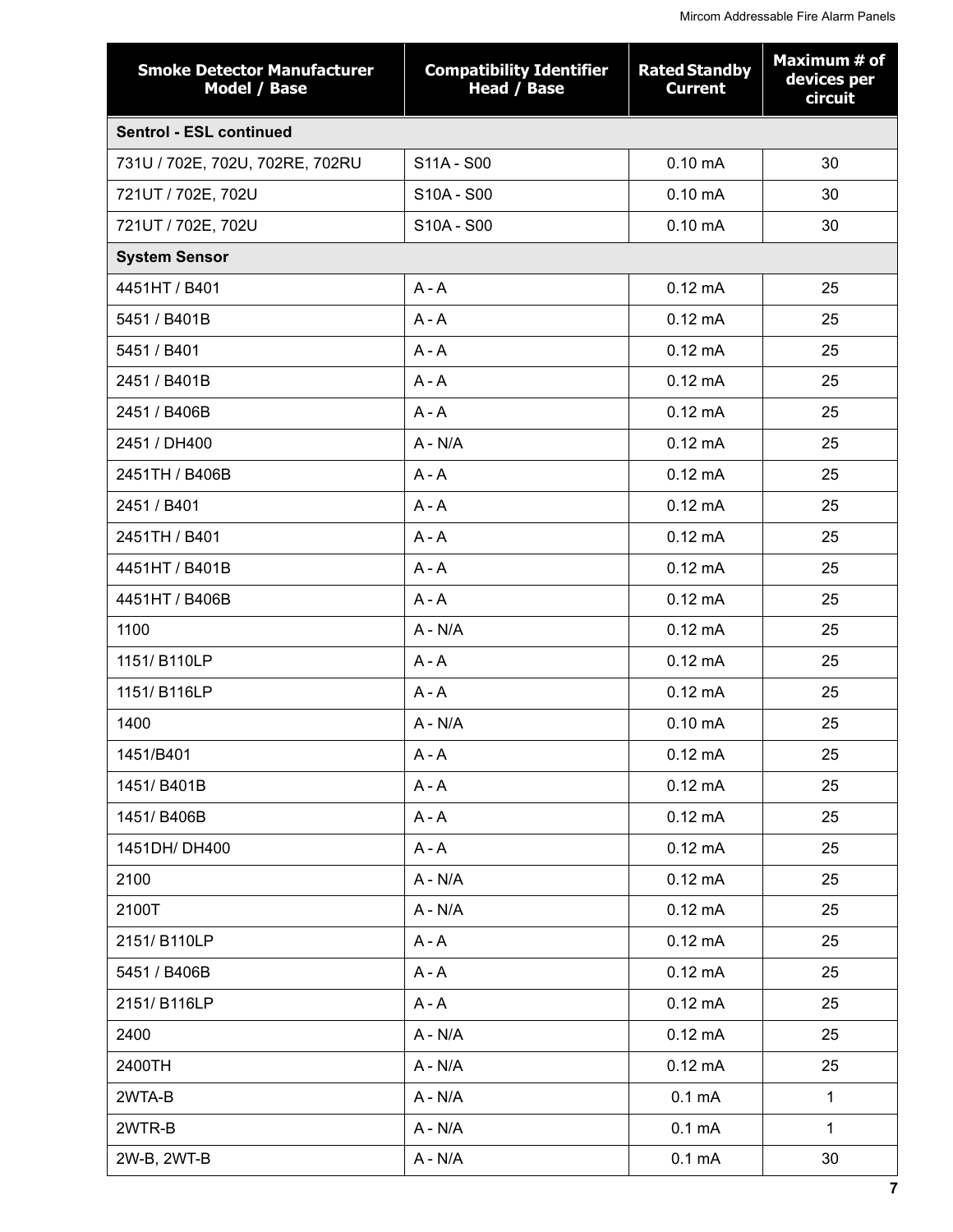#### **FX-2000 and FleX-Net™ (FX-6000MNS-CH, FX-2003-12N, FX-2003-12NDS, FX-2009- 12N, FX-2009-12NDS, FX-2017-12N, FX-2017-12NDS, FX-2000ND, FX-2000NDS, FX-2000MNS) Series UL Listed Compatible Four-Wire Smoke Detectors**

| <b>Manufacturer &amp; Model</b>                                                                      | Maximum # of<br><b>Devices</b> |
|------------------------------------------------------------------------------------------------------|--------------------------------|
| <b>Mircom</b>                                                                                        |                                |
| <b>MIR-545U</b>                                                                                      | 30                             |
| <b>MIR-545TU</b>                                                                                     | 30                             |
| Sentrol-ESL                                                                                          |                                |
| 541C                                                                                                 | N/A                            |
| 541CXT                                                                                               | N/A                            |
| 709-MV-21                                                                                            | N/A                            |
| 709-24V-21                                                                                           | N/A                            |
| 741U with 702U or 702E Base                                                                          | N/A                            |
| 449AT, 449C, 449CT, 449CRT, 449CST, 449CSTE, 449CSRT, 449CSRH, 449CSST,<br>449CSSTE, 449CTE, 449CSLT | N/A                            |
| <b>System Sensor</b>                                                                                 |                                |
| 1424                                                                                                 | 25                             |
| 6424                                                                                                 | 30                             |
| 6424A                                                                                                | 30                             |
| A77-716B                                                                                             |                                |
| DH400ACDCI                                                                                           | 8                              |
| DH400ACDCP                                                                                           | 8                              |
| DH400ACDCIHT                                                                                         | 8                              |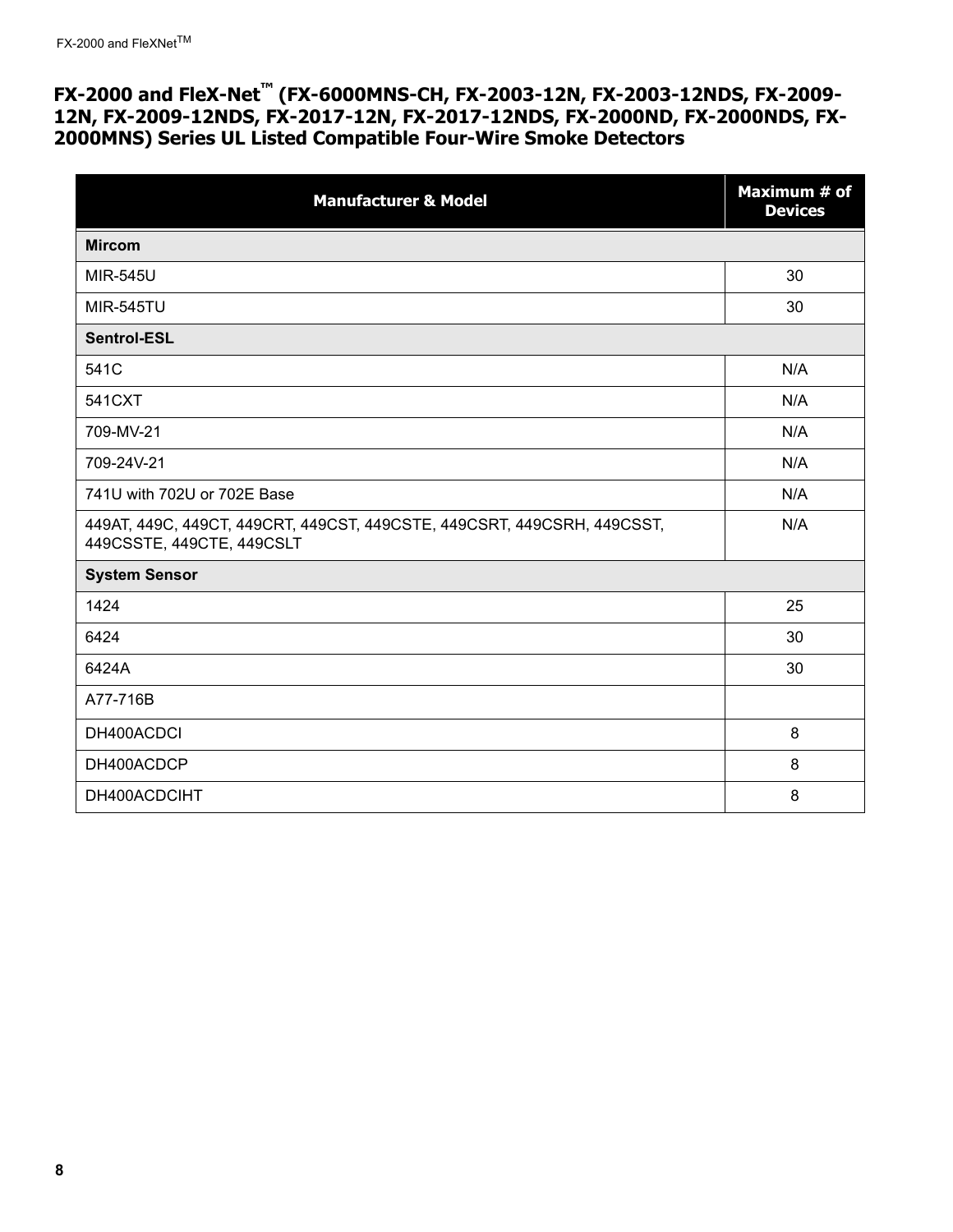#### **FX-2000 and FleX-Net™ (FX-2003-12N, FX-2003-12NDS, FX-2009-12N, FX-2009- 12NDS, FX-2017-12N, FX-2017-12NDS, FX-2000ND, FX-2000NDS, FX-2000MNS) Series UL Listed Compatible Signalling Devices**

| <b>System Sensor - SpectrAlert</b> | <b>Wheelock continued</b> | <b>Wheelock continued</b> |
|------------------------------------|---------------------------|---------------------------|
| P2415                              | AS-2475C-FW               | <b>AMT-12/24-R-ULC</b>    |
| P2415W                             | AS-24100C-FW              | AMT-24-LS-VFR-ULC         |
| P241575                            | <b>AH-24-R</b>            | MB-G6-24-R                |
| P241575W                           | AH-24-WP-R                | MB-G10-24-R               |
| P2475                              | <b>NS-2415W-FR</b>        | SM-12/24-R                |
| P2475W                             | NS-241575W-FR             | DSM-12/24-R               |
| P24110                             | <b>NS-2430W-FR</b>        |                           |
| P24110W                            | <b>NS-2475W-FR</b>        |                           |
| S2415                              | <b>NS-24110W-FR</b>       |                           |
| S2415W                             | <b>NS4-2415W-FR</b>       |                           |
| S241575                            | NS4-241575W-FR            |                           |
| S241575W                           | <b>NS4-2430W-FR</b>       |                           |
| S2475                              | <b>NS4-2475W-FR</b>       |                           |
| S2475W                             | NS4-24110W-FR             |                           |
| S24110                             | <b>RS-2415W-FR</b>        |                           |
| S24110W                            | RSS-241575W-FR            |                           |
| H12/24                             | <b>RSS-2415W-FR</b>       |                           |
| H12/24W                            | RSS-241575W-FR            |                           |
| <b>MDL</b>                         | <b>RSS-2430W-FR</b>       |                           |
| <b>MDLW</b>                        | <b>RSS-2475W-FR</b>       |                           |
| <b>Wheelock</b>                    | RSS-24110W-FR             |                           |
| AS-2415W-24-FR                     | <b>RSS-2415C-FW</b>       |                           |
| AS-241575W-FR                      | <b>RSS-2430C-FW</b>       |                           |
| AS-2430W-FR                        | <b>RSS-2475C-FW</b>       |                           |
| AS-2475W-FR                        | RSS-24100C-FW             |                           |
| AS-24110W-FR                       | MT-12/24-ULC              |                           |
| AS-2415C-FW                        | MT-24-LS-VFR-ULC          |                           |
| AS-2430C-FW                        | MT-24-WS-VFR-ULC          |                           |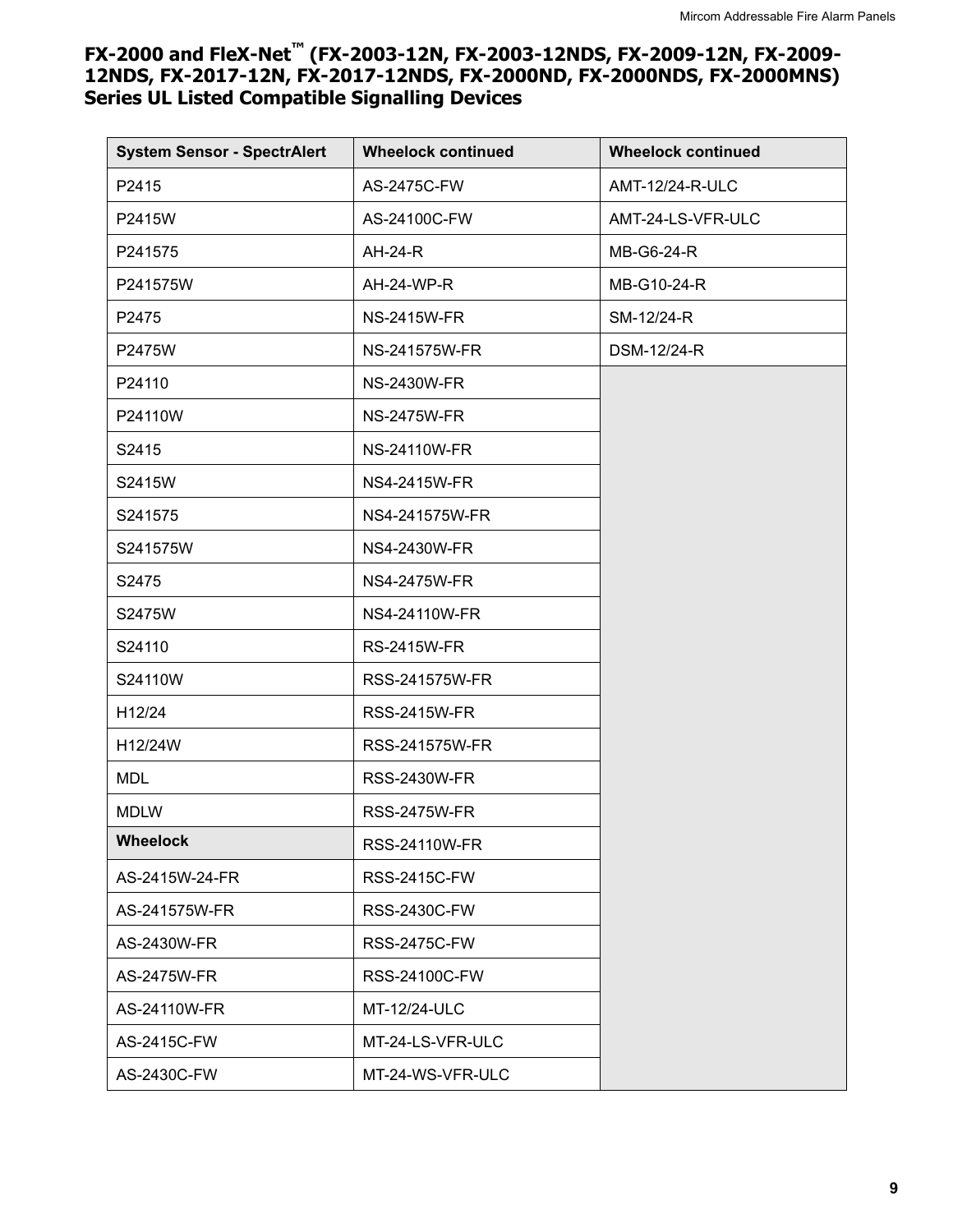# **FX-2000 and FleX-Net™ Series ULC Listed Compatible Devices**

#### **FX-2000 and FleX-Net™ (FX-6000MNS-CH, FX-2003-12N, FX-2003-12NDS, FX-2009-12N, FX-2009-12NDS, FX-2017-12N, FX-2017-12NDS, FX-2000ND, FX-2000NDS, FX-2000MNS) Series ULC Listed Compatible Addressable Loop Modules**

**Note:** Use firmware version 12.0 and up with Advanced Protocol devices and monitors. The SLC loop can support up to 159 AP devices and 159 AP monitors.

| <b>Manufacturer &amp; Model</b> | <b>Description</b>                                                                                                                                                                  |
|---------------------------------|-------------------------------------------------------------------------------------------------------------------------------------------------------------------------------------|
| <b>Mircom</b>                   |                                                                                                                                                                                     |
| MIX-FC351APA                    | Advanced Protocol CO and Photoelectric Smoke Detector (CO portion of the detector is<br>latching supervisory alarm only). The MIX-FC351AP works with FleX-Net <sup>™</sup> only.    |
| MIX-COSAPA                      | Advanced Protocol CO and Photoelectric Smoke Detector (CO portion of the detector is<br>latching supervisory alarm only). The MIX-COSAPA works with the FleX-Net <sup>™</sup> only. |
| <b>MIX-2351APA</b>              | Advanced Protocol Photoelectric Smoke Detector                                                                                                                                      |
| MIX-2351TAPA                    | Advanced Protocol Photoelectric Smoke Detector with Thermal Sensor                                                                                                                  |
| <b>MIX-5351APA</b>              | <b>Advanced Protocol Heat Detector</b>                                                                                                                                              |
| MIX-5352RAPA                    | Advanced Protocol Heat Detector Rate of Rise                                                                                                                                        |
| MIX-5352HAPA                    | <b>Advanced Protocol Heat Detector</b>                                                                                                                                              |
| <b>MIX-1251APA</b>              | <b>Advanced Protocol Ionization Smoke Sensor</b>                                                                                                                                    |
| <b>MIX-2251APA</b>              | Advanced Protocol Photoelectric Smoke Sensor                                                                                                                                        |
| MIX-2251TAPA                    | <b>Advanced Protocol Thermal Sensor</b>                                                                                                                                             |
| MIX-2251TMAPA                   | Advanced Protocol Photoelectric/Thermal Sensor                                                                                                                                      |
| MIX-2251RAPA                    | Advanced Protocol Photo Smoke Detector                                                                                                                                              |
| MIX-1551A                       | Analog Ionization Smoke Sensor                                                                                                                                                      |
| MIX-1251A/BA                    | Low-Profile Analog Ionization Smoke Sensor                                                                                                                                          |
| MIX-2251/BA/BRA                 | Analog Photoelectric Smoke Sensor                                                                                                                                                   |
| MIX-2251A/2251TA/TBA            | Low-Profile Analog Photoelectric Smoke Sensor / Plus Thermal                                                                                                                        |
| MIX-2251TMA/TMBA                | Low-Profile Acclimate™ Intelligent Photoelectric Thermal Sensor                                                                                                                     |
| MIX-5251APA/HAPA/RAPA           | Advanced Protocol Thermal Detector/Rate of Rise                                                                                                                                     |
| MIX-5251BA/RBA/HA               | <b>Intelligent Thermal Sensor</b>                                                                                                                                                   |
| MIX-M500MAPA                    | <b>Advanced Protocol Monitor Module</b>                                                                                                                                             |
| MIX-M500MA                      | Monitor Module (Universal)                                                                                                                                                          |
| MIX-M500DMAPA                   | Advanced Protocol Dual Input Monitor Module                                                                                                                                         |
| MIX-M500DMA                     | Addressable Dual Input Module                                                                                                                                                       |
| MIX-M500CHA                     | Addressable Control Module                                                                                                                                                          |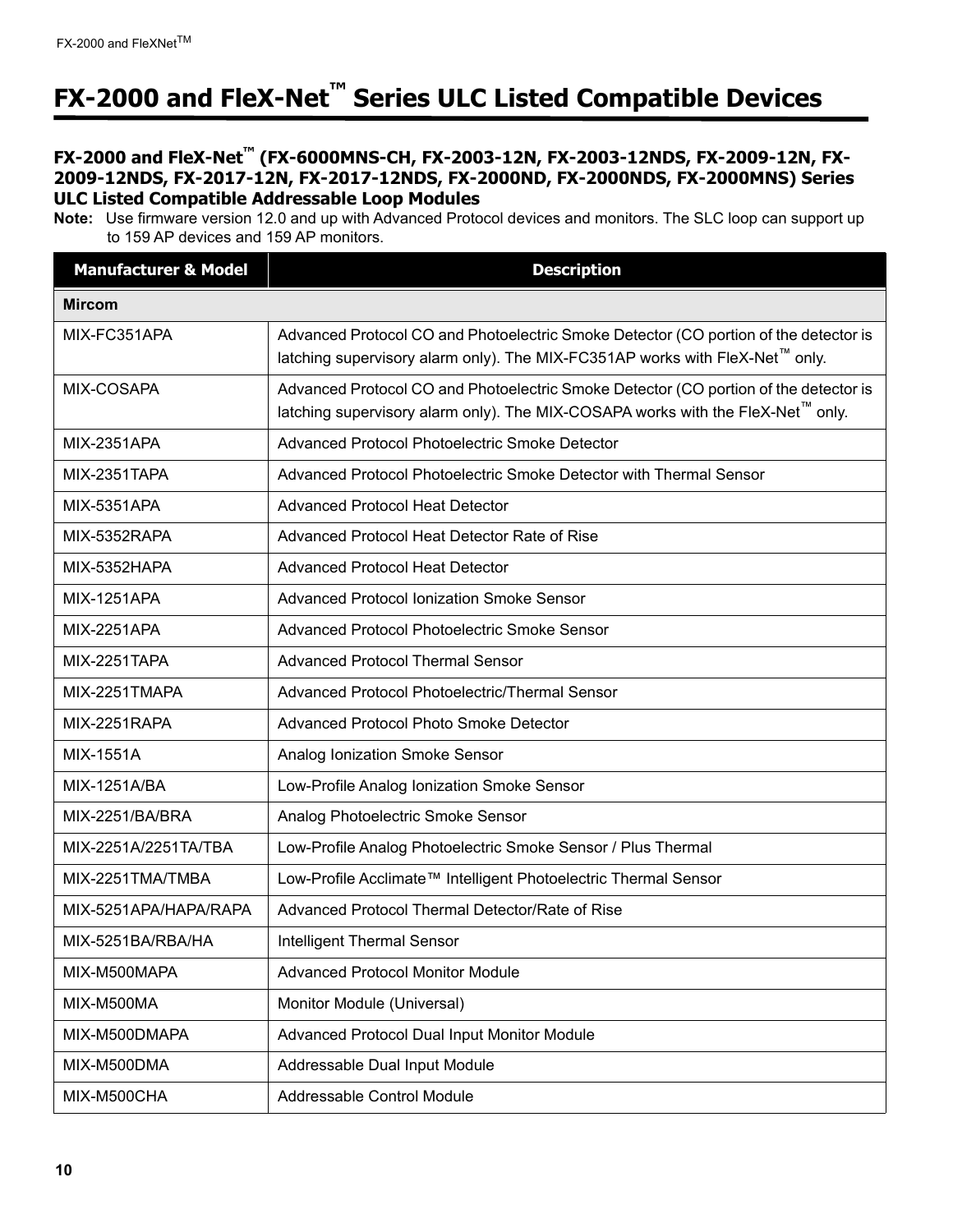| <b>Manufacturer &amp; Model</b> | <b>Description</b>                                                                                                                                                               |
|---------------------------------|----------------------------------------------------------------------------------------------------------------------------------------------------------------------------------|
| <b>Mircom continued</b>         |                                                                                                                                                                                  |
| MIX-M501MAPA                    | <b>Advanced Protocol Mini Monitor Module</b>                                                                                                                                     |
| MIX-M501MA                      | Addressable Mini-Monitor Module                                                                                                                                                  |
| MIX-M502MAPA                    | <b>Advanced Protocol Universal Module</b>                                                                                                                                        |
| MIX-M502MA                      | Universal Monitor Module                                                                                                                                                         |
| MIX-M500RAPA                    | Advanced Protocol Relay Control Module                                                                                                                                           |
| MIX-M500RA                      | Addressable Relay Output Module                                                                                                                                                  |
| MIX-M500SAPA                    | Advanced Protocol Supervised Control Module                                                                                                                                      |
| MIX-M500SA                      | Addressable Supervised Output Module                                                                                                                                             |
| MIX-M500FPA                     | Addressable Firephone Module                                                                                                                                                     |
| MIX-DH200PLA                    | Intelligent Smoke Detector                                                                                                                                                       |
| MIX-DH200RPLA                   | Intelligent Smoke Detector (with relay)                                                                                                                                          |
| MIX-B501BHA                     | 200 Series Low Profile Intelligent Base with Horn                                                                                                                                |
| MIX-B501BHTA                    | 200 Series Low Profile Intelligent Base with Horn (Temporal Code)                                                                                                                |
| <b>MS-401AP</b>                 | Advanced Protocol Addressable Single Stage Single Action Manual Station                                                                                                          |
| <b>MS-402AP</b>                 | Advanced Protocol Addressable Two Stage Single Action Manual Station                                                                                                             |
| MS-401AD/-402AD/-407AD          | <b>Addressable Manual Stations</b>                                                                                                                                               |
| <b>MS-702AP</b>                 | Advanced Protocol Addressable Two Stage Single Action Manual Station                                                                                                             |
| MS-701AD/MS-702AD               | <b>Addressable Manual Stations</b>                                                                                                                                               |
| <b>MS-710AP</b>                 | Advanced Protocol Addressable Single Stage Dual Action Manual Station                                                                                                            |
| <b>MS-710AD</b>                 | Addressable Dual Action Manual Station                                                                                                                                           |
| <b>Secutron</b>                 |                                                                                                                                                                                  |
| MRI-FC351APA                    | Advanced Protocol CO and Photoelectric Smoke Detector (CO portion of the detector is<br>latching supervisory alarm only). The MIX-FC351AP works with FleX-Net <sup>1</sup> only. |
| <b>MRI-COSAPA</b>               | Advanced Protocol CO and Photoelectric Smoke Detector                                                                                                                            |
| <b>MRI-2351APA</b>              | Advanced Protocol Photoelectric Smoke Detector                                                                                                                                   |
| MRI-2351TAPA                    | Advanced Protocol Photoelectric Smoke Detector with Thermal Sensor                                                                                                               |
| <b>MRI-5351APA</b>              | <b>Advanced Protocol Heat Detector</b>                                                                                                                                           |
| MRI-5352RAPA                    | Advanced Protocol Heat Detector Rate of Rise                                                                                                                                     |
| MRI-5352HAPA                    | <b>Advanced Protocol Heat Detector</b>                                                                                                                                           |
| <b>MRI-1251APA</b>              | <b>Advanced Protocol Ionization Smoke Sensor</b>                                                                                                                                 |
| <b>MRI-2251APA</b>              | Advanced Protocol Photoelectric Smoke Sensor                                                                                                                                     |
| MRI-2251TAPA                    | <b>Advanced Protocol Thermal Sensor</b>                                                                                                                                          |
| MRI-2251TMAPA                   | Advanced Protocol Photoelectric/Thermal Sensor                                                                                                                                   |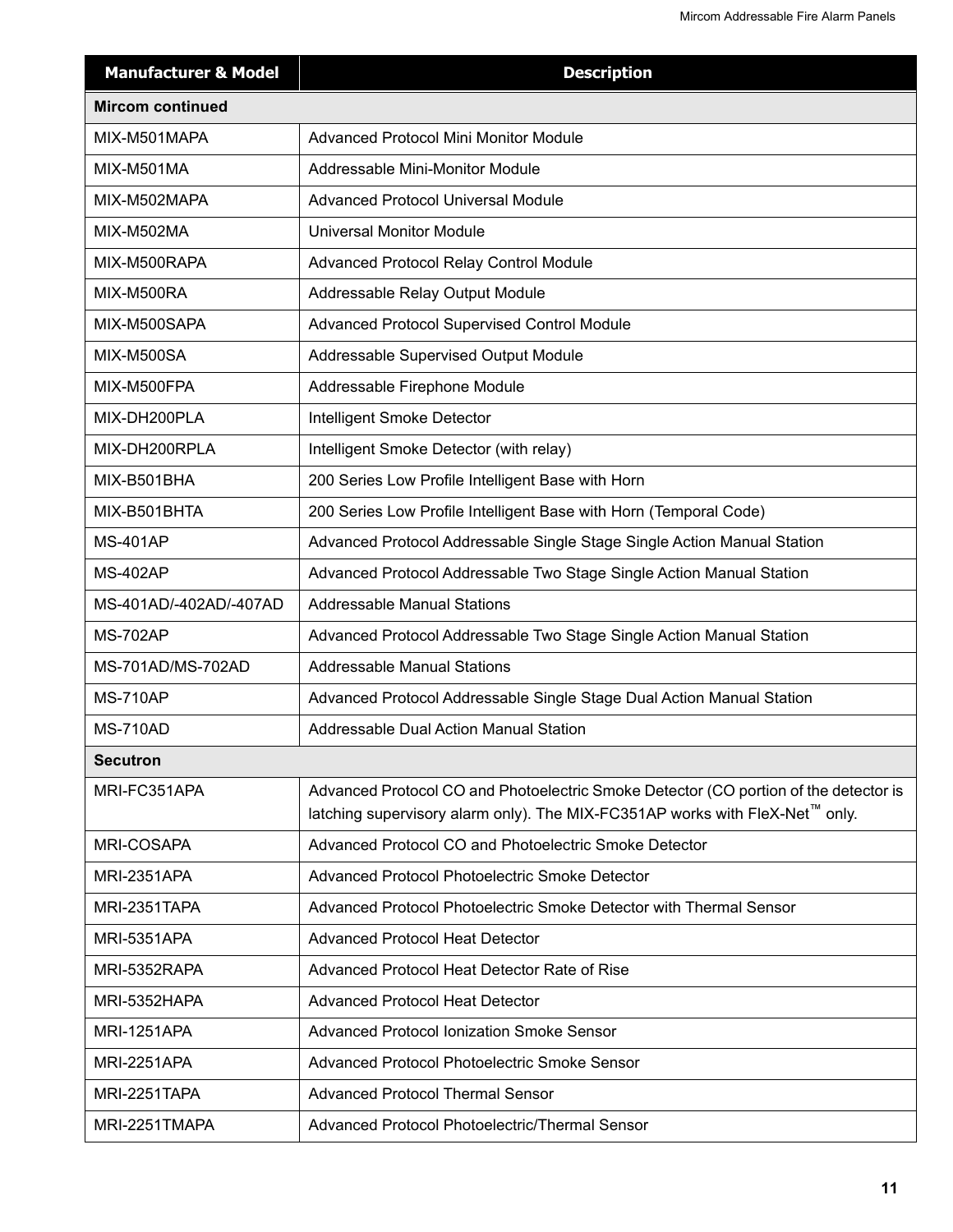| <b>Manufacturer &amp; Model</b> | <b>Description</b>                                                      |
|---------------------------------|-------------------------------------------------------------------------|
| <b>Secutron continued</b>       |                                                                         |
| MRI-2251RAPA                    | Advanced Protocol Photo Smoke Detector                                  |
| <b>MRI-1551A</b>                | Analog Ionization Smoke Sensor                                          |
| <b>MRI-1251A/BA</b>             | Low-Profile Analog Ionization Smoke Sensor                              |
| <b>MRI-2551/BA</b>              | Analog Photoelectronic Smoke Sensor                                     |
| MRI-2251A/2251TA                | Low-Profile Analog Photoelectronic Smoke Sensor / Plus Thermal          |
| MRI-2251TMA/TMBA                | Low-Profile Acclimate™ Intelligent Photoelectric Thermal Sensor         |
| MRI-5251APA/HAPA/RAPA           | Advanced Protocol Thermal Detector/Rate of Rise                         |
| MRI-5251BA/RBA/HA               | Intelligent Thermal Sensor                                              |
| MRI-M500MAPA                    | <b>Advanced Protocol Monitor Module</b>                                 |
| MRI-M500MA                      | Monitor Module (Universal)                                              |
| MRI-M500DMAPA                   | Advanced Protocol Dual Input Monitor Module                             |
| MRI-M500DMA                     | Addressable Dual Input Module                                           |
| MRI-M500CHA                     | Addressable Control Module                                              |
| MRI-M501MAPA                    | Advanced Protocol Mini Monitor Module                                   |
| MRI-M501MA                      | Addressable Mini-Monitor Module                                         |
| MRI-M502MAPA                    | Advanced Protocol Universal Module                                      |
| MRI-M502MA                      | <b>Universal Monitor Module</b>                                         |
| MRI-M500RAPA                    | <b>Advanced Protocol Relay Control Module</b>                           |
| MRI-M500RA                      | Addressable Relay Output Module                                         |
| MRI-M500SAPA                    | Advanced Protocol Supervised Control Module                             |
| MRI-M500SA                      | Addressable Supervised Output Module                                    |
| MRI-M500FPA                     | Addressable Firephone Module                                            |
| MRI-DH200PLA                    | Intelligent Smoke Detector                                              |
| MRI-DH200RPLA                   | Intelligent Smoke Detector (with relay)                                 |
| MRI-M500FPA                     | Intelligent Firephone Module                                            |
| MRI-B501BHA                     | 200 Series Low Profile Intelligent Base with Horn                       |
| MRI-B501BHTA                    | 200 Series Low Profile Intelligent Base with Horn (Temporal Code)       |
| MRM-401AP                       | Advanced Protocol Addressable Single Stage Single Action Manual Station |
| MRM-402AP                       | Advanced Protocol Addressable Two Stage Single Action Manual Station    |
| MRM-702AP                       | Advanced Protocol Addressable Two Stage Single Action Manual Station    |
| MRM-710AP                       | Advanced Protocol Addressable Dual Action Single Stage Manual Station   |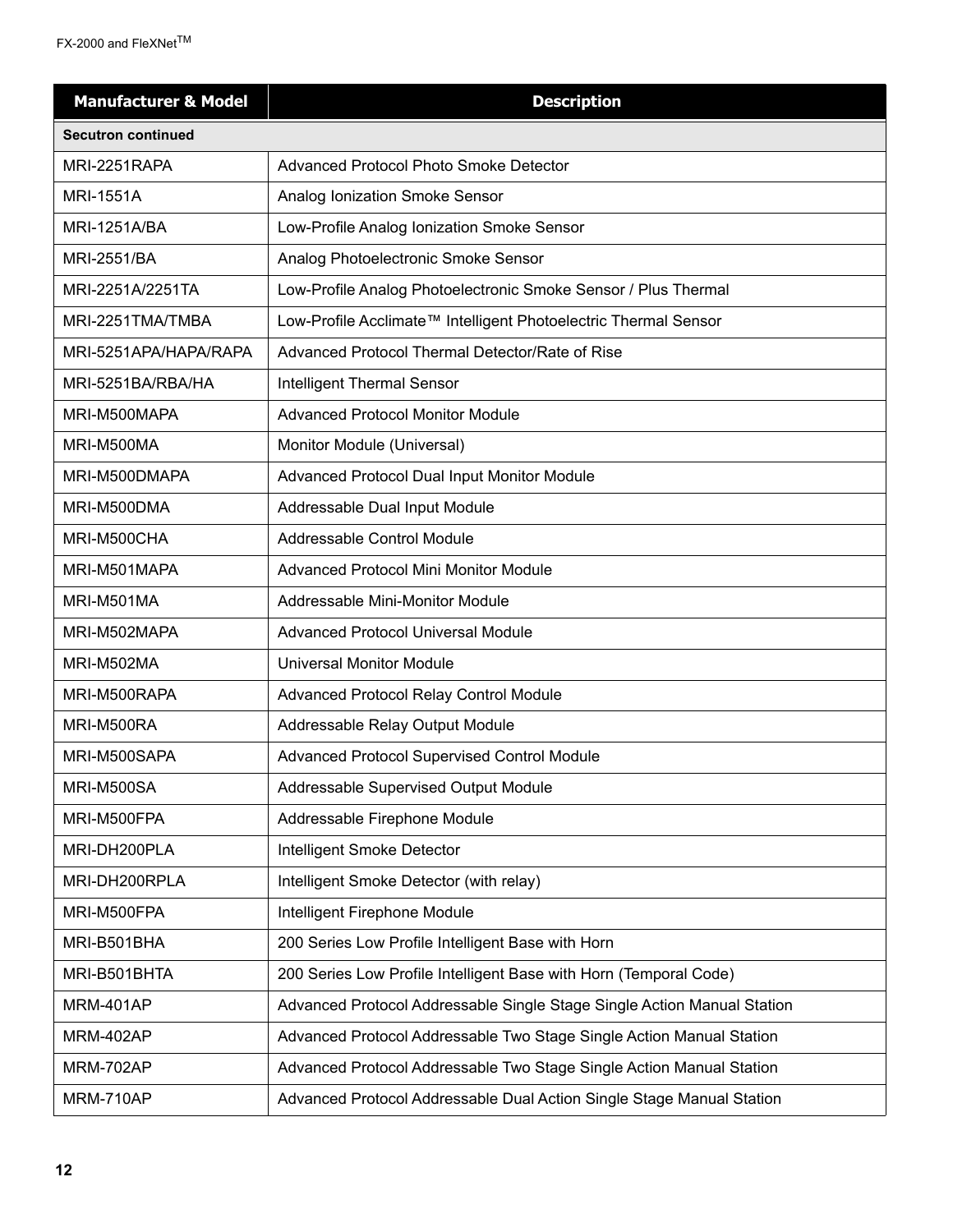| <b>Manufacturer &amp; Model</b> | <b>Description</b>                                                               |
|---------------------------------|----------------------------------------------------------------------------------|
| <b>Secutron continued</b>       |                                                                                  |
| MRM-401AD                       | Addressable Single Stage Single Action Manual Station                            |
| MRM-402AD                       | Addressable Two Stage Single Action Manual Station                               |
| MRM-702AD                       | Addressable Two Stage Single Action Manual Station                               |
| MRM-710AD                       | Addressable Dual Action Single Stage Manual Station                              |
| <b>System Sensor</b>            |                                                                                  |
| 7251A                           | Pinnacle™ Intelligent Laser Smoke Sensor                                         |
| 2251-COPTIRA                    | Multi-criteria Fire Detector (do not set to Level 1 Alarm)                       |
| M500M-4-20                      | 4-20mA Analog Input Module                                                       |
| M500DMR1A                       | Multiple Module with 2 Monitor Inputs and 2 Relay Outputs                        |
| 5551A                           | <b>Analog Thermal Sensor</b>                                                     |
| 5551RA                          | Analog Rate of Rise Thermal Sensor                                               |
| 5251PA                          | Low-Profile Analog Thermal Sensor                                                |
| 5251RPA                         | Low-Profile Analog Rate of Rise Thermal Sensor                                   |
| FTX-P1A                         | Filtrex <sup>™</sup> Intelligent Photoelectric Smoke Sensor                      |
| ISO-6A                          | Advanced Protocol Six Isolator Module                                            |
| M500X/A                         | <b>Fault Isolator Module</b>                                                     |
| APB200COA                       | Sounder Base used with MIX-COSAPA detector                                       |
| B210LPA                         | 200 Series Low Profile Intelligent Base                                          |
| B224BIA                         | Analog Base with Isolator                                                        |
| B224RBA                         | Analog Base with Relay                                                           |
| <b>B200SRA</b>                  | Analog Base with Sounder                                                         |
| <b>B501BA</b>                   | Analog Base                                                                      |
| APIM-10A (CLIP MODE)            | Advanced Protocol Ten Input Monitor Module                                       |
| <b>IM-10A</b>                   | Ten Input Monitor Addressable Module                                             |
| APCR-6A (CLIP MODE)             | Advanced Protocol Six Relay Control Module                                       |
| CR-6A                           | Six Relay Control Module                                                         |
| SC-6A                           | <b>Six Supervised Control Module</b>                                             |
| CZ-6A                           | Six Addressable Universal Zone Module                                            |
| BEAM200A                        | Intelligent Addressable Beam Detector                                            |
| BEAM200SA                       | Intelligent Addressable Beam Detector (with Sens Test)                           |
| <b>DNRA</b>                     | Duct Housing for MIX-2251BA and MIX-2251BRA detectors                            |
| <b>DNRWA</b>                    | Watertight Innovair Flex Duct Detector Housing for MIX-2251BA, MIX-2251BRA Heads |
| OSI-RI-AP                       | <b>Advanced Protocol Beam Detector</b>                                           |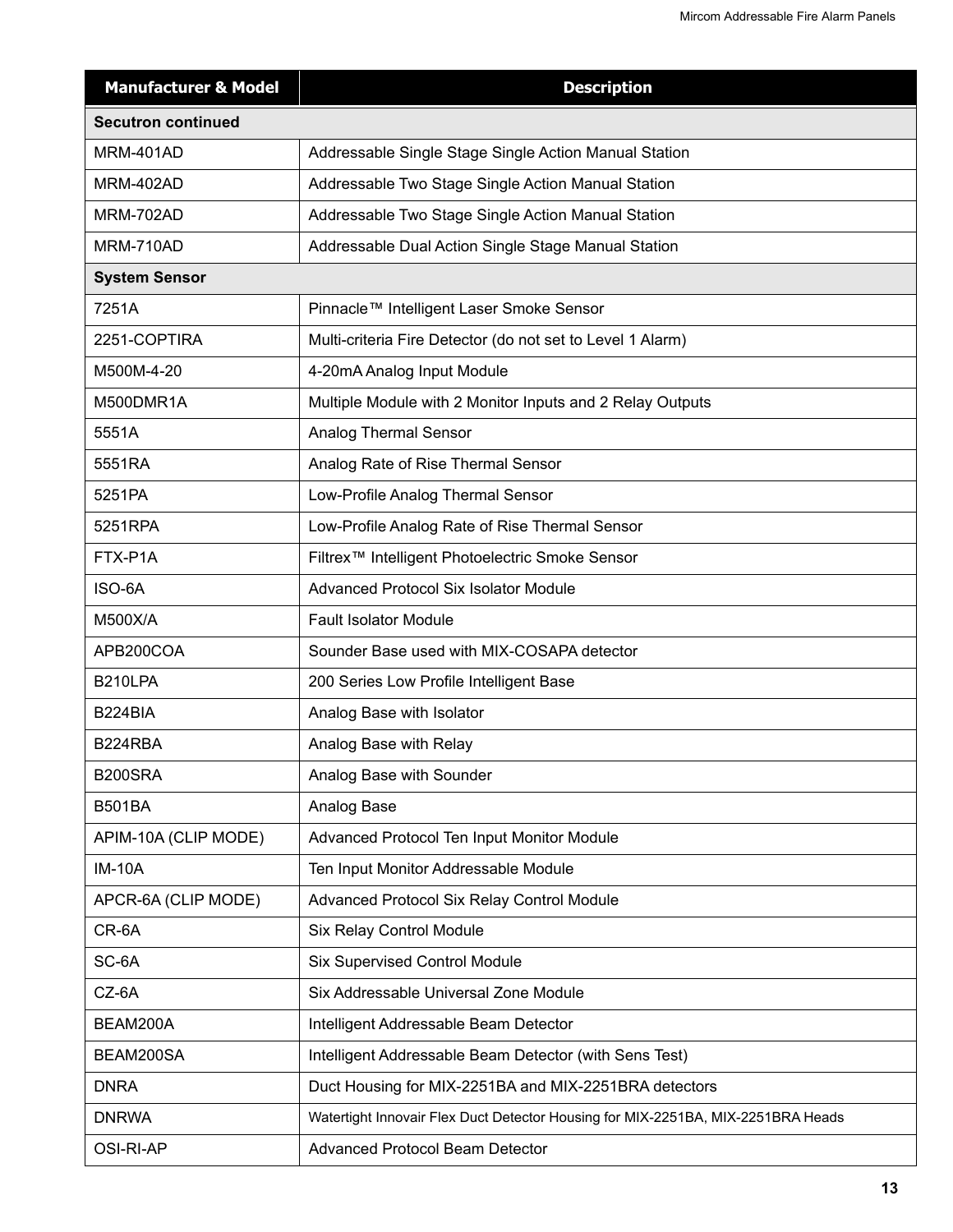#### **FX-2000 and FleX-Net™ (FX-6000MNS-CH, FX-2003-12N, FX-2003-12NDS, FX-2009- 12N, FX-2009-12NDS, FX-2017-12N, FX-2017-12NDS, FX-2000ND, FX-2000NDS, FX-2000MNS) Series ULC Listed Compatible 2 Wire Smoke Detectors**



**Notes:** Whether mixing different models of compatible smoke detectors or using the same model on the same circuit, total standby current of all detectors must not exceed 3 mA.

| <b>Manufacturer &amp; Model/Base</b>         | Maximum # of<br>Devices/<br><b>Circuit</b> | <b>Manufacturer &amp; Model/Base</b> | Maximum # of<br>Devices/<br><b>Circuit</b> |
|----------------------------------------------|--------------------------------------------|--------------------------------------|--------------------------------------------|
| <b>Mircom</b>                                |                                            | <b>Edwards continued</b>             |                                            |
| MIR-525                                      | 30                                         | 6269C                                | 100                                        |
| <b>MIR-525T</b>                              | 30                                         | 6270C                                | 100                                        |
| <b>MIR-1400A</b>                             | 30                                         | 6269C-003                            | 100                                        |
| MIR-2400A                                    | 25                                         | 6270C-003                            | 100                                        |
| MIR-752L/MIR-B6                              | 21                                         | Fenwal                               |                                            |
| MIR-752L/MIR-B44                             | 21                                         | PSD-7131/70-201000-001               | 42                                         |
| MIR-752HL/MIR-B6                             | 21                                         | PSD-7131/70-201000-002               | 42                                         |
| MIR-752HL/MIR-B44                            | 21                                         | PSD-7131/70-201000-003               | 42                                         |
| <b>MGC Systems Corp.</b>                     |                                            | PSD-7131/70-201000-005               | 42                                         |
| SD-100-2WT/SDB-104-2                         | 21                                         | PSD-7130/70-201000-001               | 42                                         |
| SD-100-2WT/SDB-104-4                         | 21                                         | PSD-7130/70-201000-002               | 42                                         |
| SD-100-2WT/SDB-106-4                         | 21                                         | PSD-7130/70-201000-003               | 42                                         |
| SD-100-4WT/SDB-104-4                         | 21                                         | PSD-7130/70-201000-005               | 42                                         |
| SD-100-4WT/SDB-106-4                         | 21                                         | PSD-7128/70-201000-001               | 42                                         |
| SD-100-4WP/SDB-104-4                         | 21                                         | PSD-7126/70-201000-002               | 42                                         |
| SD-100-4WP/SDB-106-4                         | 21                                         | PSD-7126/70-201000-003               | 42                                         |
| <b>Apollo</b>                                |                                            | PSD-7126/70-201000-005               | 42                                         |
| 55000-325                                    | 30                                         | PSD-7129/70-201000-000               | 42                                         |
| 55000-325 / 45681-251, -255,<br>$-256, -258$ | 30                                         | PSD-7125/70-201000-001               | 42                                         |
| <b>Cerberus Pyrotronics</b>                  |                                            | PSD-7126/70-201000-002               | 42                                         |
| $D1-2$                                       | 30                                         | PSD-7125/70-201000-003               | 42                                         |
| D1-3/DB-3S                                   | 30                                         | PSD-7125/70-201000-005               | 42                                         |
| <b>Edwards</b>                               |                                            | CPD-7021/70-201000-001               | 42                                         |
| 6249C                                        | 100                                        | CPD-7021/70-201000-002               | 42                                         |
| 6250C                                        | 100                                        | CPD-7021/70-201000-003               | 42                                         |
| 6264C                                        | 100                                        | CPD-7021/70-201000-005               | 42                                         |
| 6266C                                        | 100                                        |                                      |                                            |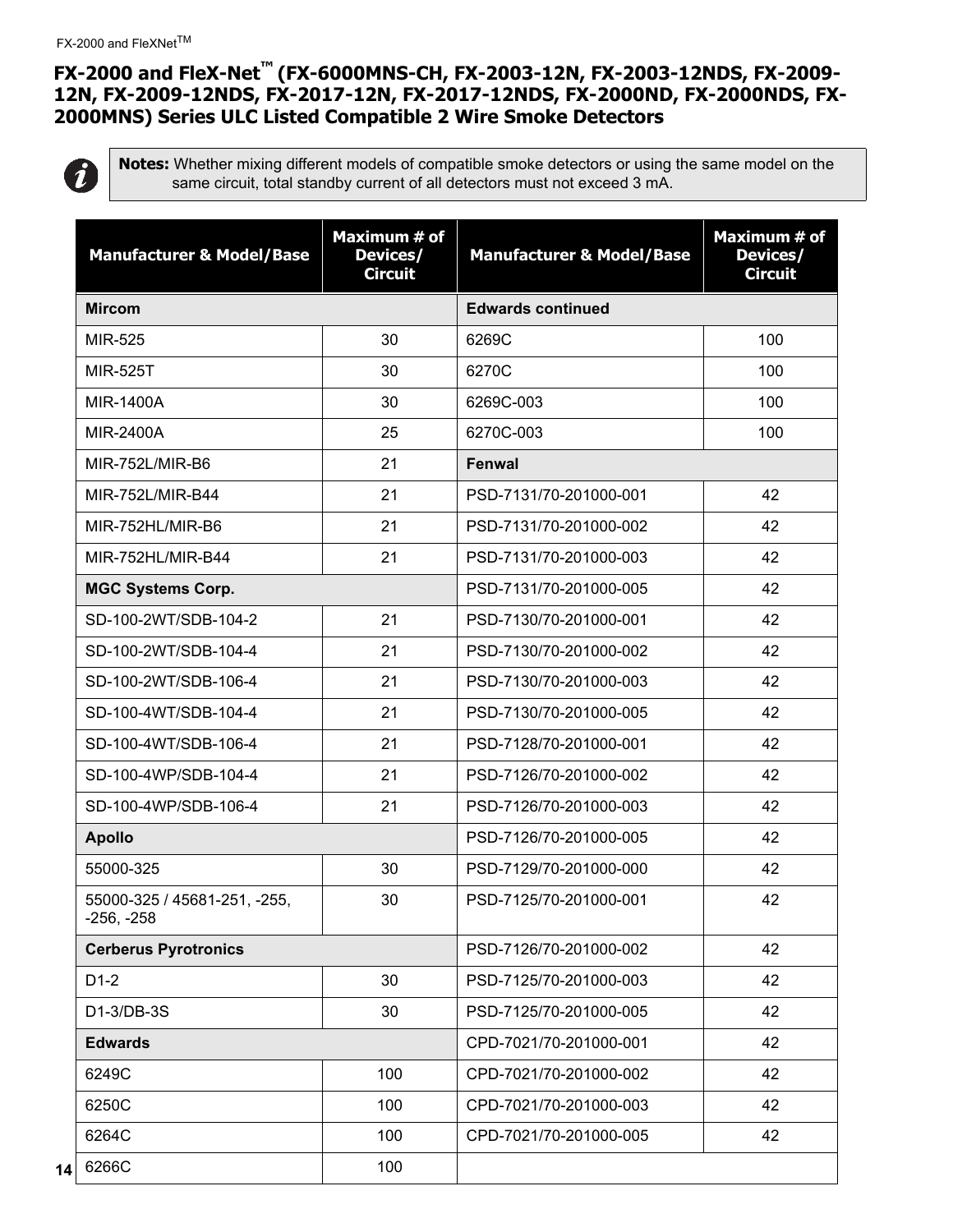| <b>Manufacturer &amp; Model/Base</b> | Maximum # of<br>Devices/<br><b>Circuit</b> | <b>Manufacturer &amp; Model/Base</b> | Maximum # of<br>Devices/<br><b>Circuit</b> |  |
|--------------------------------------|--------------------------------------------|--------------------------------------|--------------------------------------------|--|
| <b>Hochiki</b>                       |                                            | <b>System Sensor</b>                 |                                            |  |
| DCD-135/NS4-220                      | 30                                         | 1451DH/DH400A                        | 30                                         |  |
| DCD-135/HSC-220R                     | 30                                         | 2451-A/DH400A                        | 25                                         |  |
| DCD-135/NS6-220                      | 30                                         | 1151A                                | 30                                         |  |
| DCD-190/NS6-220                      | 30                                         | 2151A                                | 30                                         |  |
| DCD-190/NS4-220                      | 30                                         | C2W-BA/C2WT-BA                       | 30                                         |  |
| DCD-190/HSC-220R                     | 30                                         | C2WTR-B                              | $\mathbf{1}$                               |  |
| SLR-24/NS4-220                       | 30                                         | C2WTA-BA                             | 1                                          |  |
| <b>SLR-24/HSC-220R</b>               | 30                                         | 1400-A                               | 30                                         |  |
| SLR-24H/NS6-220                      | 30                                         | 2400-A                               | 25                                         |  |
| SLR-24H/NS4-220                      | 30                                         | 1451-A/B401B                         | 25                                         |  |
| <b>SLR-24H/HSC-220R</b>              | 30                                         | 1451-A/B406B                         | 25                                         |  |
| SLR-835/NS6-220                      | 30                                         | 2451-A/B401B                         | 25                                         |  |
| SLR-835/NS4-220                      | 30                                         | 2451-A/B406B                         | 25                                         |  |
| <b>SLR-835/HSC-220R</b>              | 30                                         | <b>Simplex</b>                       |                                            |  |
| SLR-835B-2                           | 30                                         | 2098-9110                            | 30                                         |  |
| SLR-24H/HSC-220R                     | 30                                         | <b>NAPCO</b>                         |                                            |  |
| SLR-835/NS6-220                      | 30                                         | $FW-2$                               | 30                                         |  |
| SLR-835/NS4-220                      | 30                                         | <b>Mirtone</b>                       |                                            |  |
| <b>SLR-835/HSC-220R</b>              | 30                                         | 73471                                | 30                                         |  |
| SLR-835B-2                           | 30                                         | 73494                                | 100                                        |  |
| SIJ-24/NS6-220                       | 30                                         | 73575                                | 60                                         |  |
| SIJ-24/NS4-220                       | 30                                         | 73495/73486                          | 100                                        |  |
| <b>SIJ-24/HSC-220R</b>               | 30                                         | 73495/73487                          | 100                                        |  |
| SLR-24/NS6-220                       | 30                                         | 73595/73486                          | 60                                         |  |
|                                      |                                            | 73595/73497                          | 60                                         |  |
|                                      |                                            | 73594/73400                          | 60                                         |  |
|                                      |                                            | 73405/73400                          | 100                                        |  |
|                                      |                                            | 73594/73401                          | 60                                         |  |
|                                      |                                            | 73405/73401                          | 100                                        |  |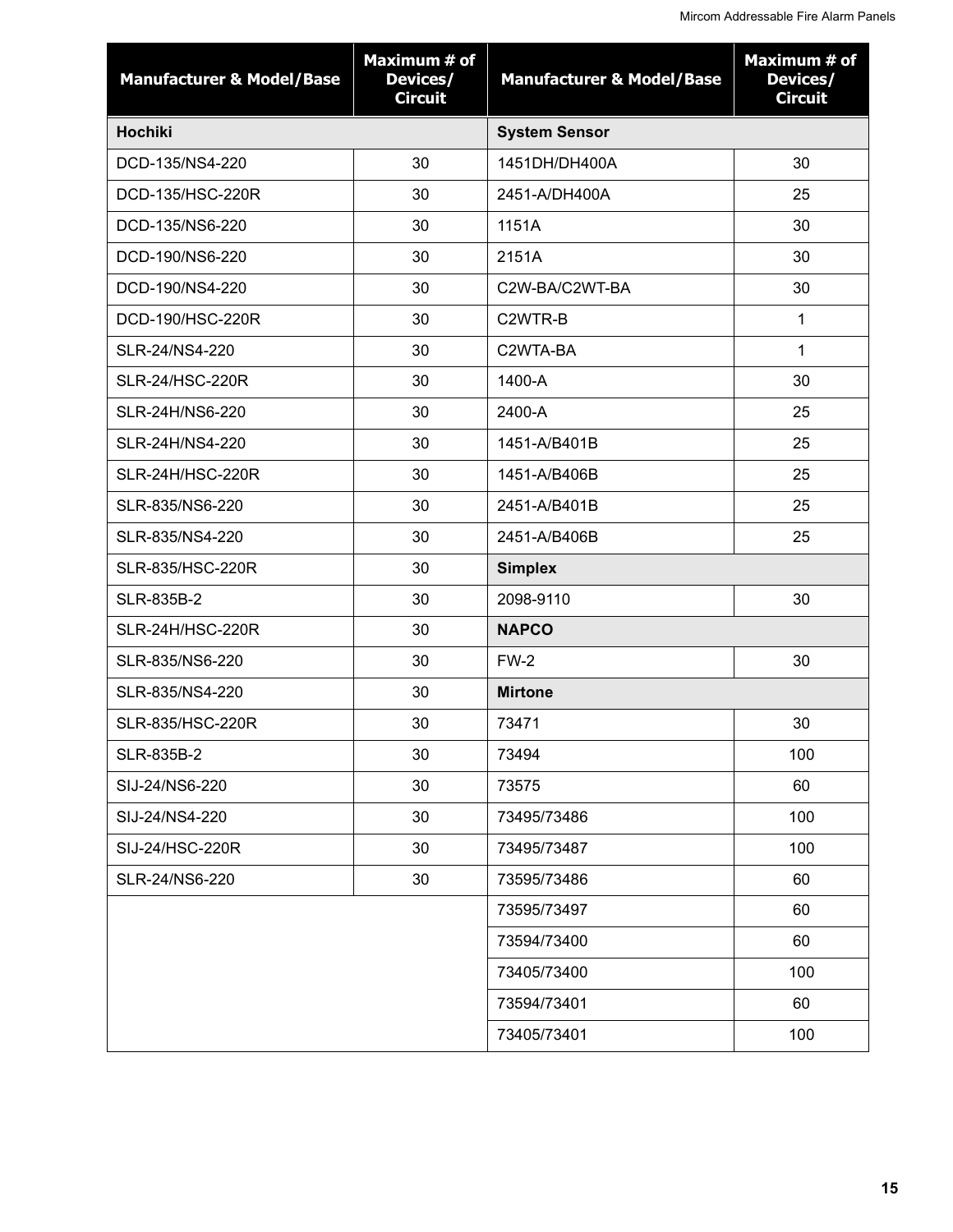#### **FX-2000 and FleX-Net™ (FX-6000MNS-CH, FX-2003-12N, FX-2003-12NDS, FX-2009- 12N, FX-2009-12NDS, FX-2017-12N, FX-2017-12NDS, FX-2000ND, FX-2000NDS, FX-2000MNS) Series Compatible Synchronized Modules and Strobes**



#### **Notes:**

- 1. \* Strobes and horns must be connected to separate circuits since the horn is a non-synchronized audible appliance.
- 2. Do not mix and match sync module with strobes from different manufacturers because each manufacturer uses different synchronization protocols.
- 3. FX-6000MNS-CH is only compatible with sync module SpectrAlert model MDL3, strobe model P2 Series, maximum strobes per NAC is 40.

| <b>Manufacturer</b> | Brand                | <b>Sync. Module</b> | <b>Strobe Model</b> | Max. Strobe /<br><b>NAC</b> |
|---------------------|----------------------|---------------------|---------------------|-----------------------------|
| Amseco / Potter     | Mircom               | <b>SDM 240</b>      | FHS-340, FHS-240    | 15                          |
| Gentex Corp.        | Secutron             | AVS44 R, ASVM       | MRA-HS3-24ww        | 20                          |
| <b>SpectrAlert</b>  | <b>System Sensor</b> | MDL, MDL3           | P2 Series, P1224 MC | 25                          |
| Wheelock            | Wheelock             | <b>DSM 12/24</b>    | NS-24 MCW -FW       | 25                          |
| Faraday             | Faraday              | 5406                | 6234B-14-24         | $26*$                       |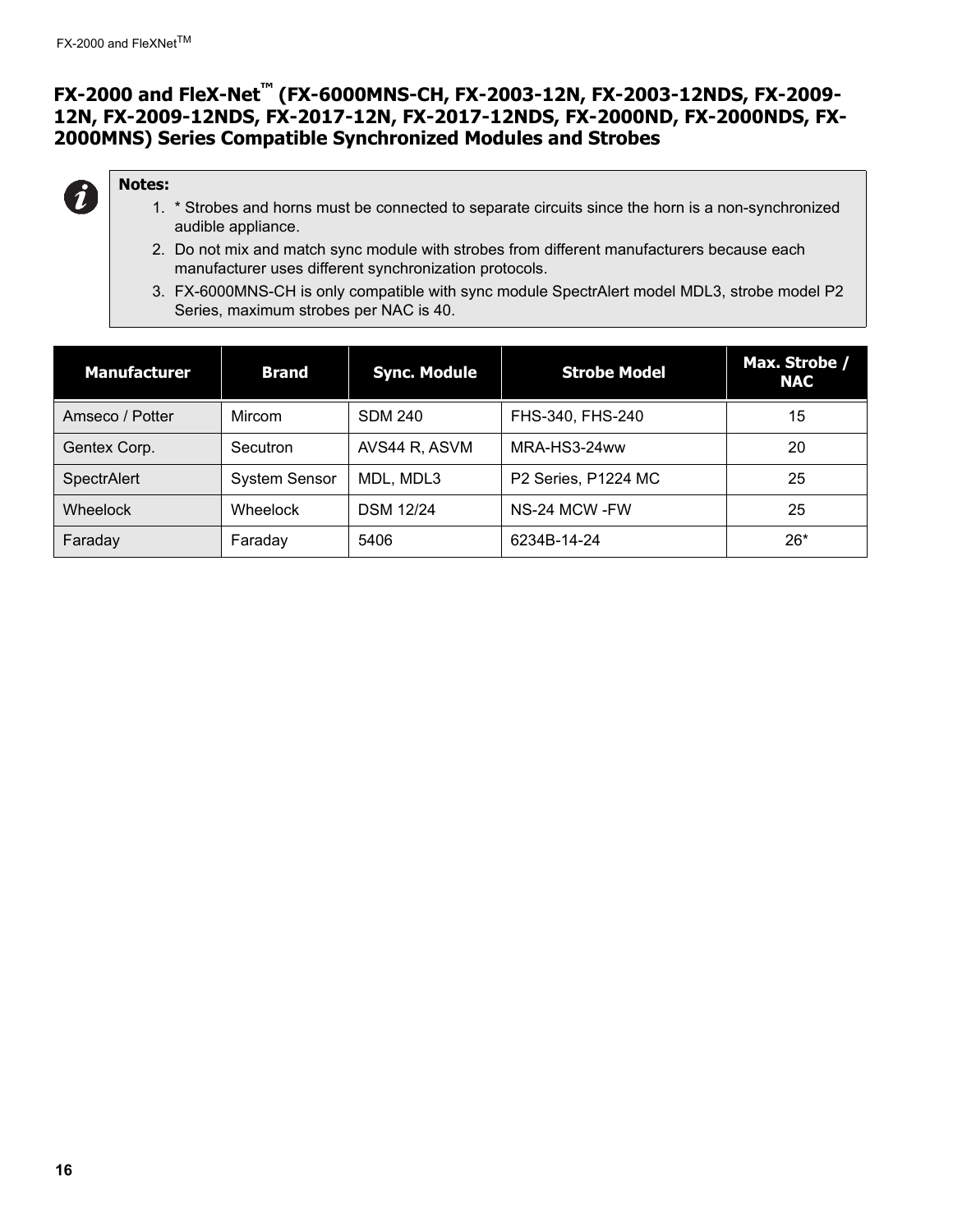# **FleX-NetTM FX-4000 Series UL Listed Compatible Devices**

#### **FleX-NetTM FX-4000 (FX-4003-12N, FX-4009-12N, FX-4017-12N, FX-2000ND, FX-4000MNS) Series UL Listed Compatible Addressable Loop Modules**

| <b>Manufacturer &amp;</b><br><b>Model</b> | <b>Description</b>                                                                                                                                                              |
|-------------------------------------------|---------------------------------------------------------------------------------------------------------------------------------------------------------------------------------|
| <b>Mircom</b>                             |                                                                                                                                                                                 |
| MIX-FC351AP                               | Advanced Protocol CO and Photoelectric Smoke Detector                                                                                                                           |
| MIX-COSAP                                 | Advanced Protocol CO and Photoelectric Smoke Detector (CO portion of the detector<br>is latching supervisory alarm only). The MIX-COSAP works with FleX-Net <sup>TM</sup> only. |
| <b>MIX-2351AP</b>                         | Advanced Protocol Photoelectric Smoke Detector                                                                                                                                  |
| <b>MIX-2351TAP</b>                        | Advanced Protocol Photoelectric Smoke Detector with Thermal Sensor                                                                                                              |
| <b>MIX-5351AP</b>                         | <b>Advanced Protocol Heat Detector</b>                                                                                                                                          |
| <b>MIX-5352RAP</b>                        | Advanced Protocol Heat Detector Rate of Rise                                                                                                                                    |
| <b>MIX-5352HAP</b>                        | Advanced Protocol Heat Detector                                                                                                                                                 |
| <b>MIX-1251AP</b>                         | <b>Advanced Protocol Ionization Smoke Sensor</b>                                                                                                                                |
| <b>MIX-2251AP</b>                         | Advanced Protocol Photoelectric Smoke Sensor                                                                                                                                    |
| <b>MIX-2251TAP</b>                        | <b>Advanced Protocol Thermal Sensor</b>                                                                                                                                         |
| MIX-2251TMAP                              | Advanced Protocol Photoelectric/Thermal Sensor                                                                                                                                  |
| <b>MIX-2251RAP</b>                        | Advanced Protocol Photoelectric Smoke Sensor                                                                                                                                    |
| MIX-1251/B                                | Low-Profile Analog Ionization Smoke Sensor                                                                                                                                      |
| MIX-2251/B/TB/BR                          | Low-Profile Analog Photoelectronic Smoke Sensor/plus Thermal                                                                                                                    |
| MIX-2251TM/TMB                            | Low-Profile Acclimate™ Intelligent Photoelectric Thermal Sensor                                                                                                                 |
| MIX-5251AP/HAP/RAP                        | Advanced Protocol Thermal Sensor/Rate of Rise                                                                                                                                   |
| MIX-5251P/RP/B/RB/H                       | Low-Profile Analog Thermal Sensor/Rate of Rise                                                                                                                                  |
| MIX-M500MAP                               | <b>Advanced Protocol Monitor Module</b>                                                                                                                                         |
| <b>MIX-M500M</b>                          | Monitor Module (Universal)                                                                                                                                                      |
| MIX-M500CH                                | Addressable Control Module                                                                                                                                                      |
| MIX-M501MAP                               | <b>Advanced Protocol Mini-Monitor Module</b>                                                                                                                                    |
| MIX-M501M                                 | Addressable Mini-Monitor Module                                                                                                                                                 |
| MIX-M502MAP                               | <b>Advanced Protocol Universal Monitor Module</b>                                                                                                                               |
| MIX-M502M                                 | <b>Universal Monitor Module</b>                                                                                                                                                 |
| MIX-M500RAP                               | Advanced Protocol Relay Control Module                                                                                                                                          |
| MIX-M500R                                 | Addressable Relay Output Module                                                                                                                                                 |
| MIX-M500SAP                               | Advanced Protocol Supervised Control Module                                                                                                                                     |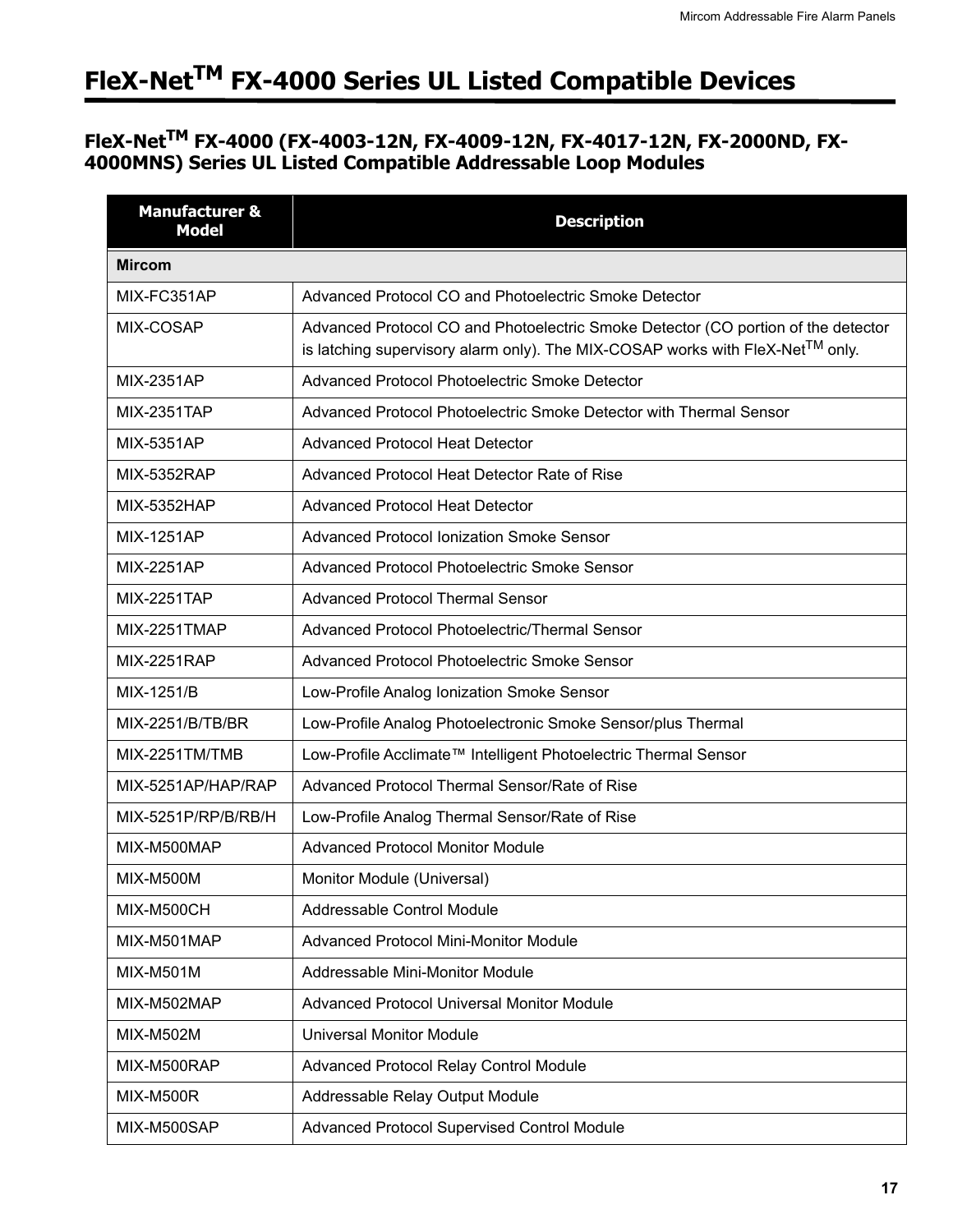| <b>Manufacturer &amp;</b><br><b>Model</b> | <b>Description</b>                                                                                                                                                                |
|-------------------------------------------|-----------------------------------------------------------------------------------------------------------------------------------------------------------------------------------|
| <b>Mircom continued</b>                   |                                                                                                                                                                                   |
| <b>MIX-M500S</b>                          | Addressable Supervised Output Module                                                                                                                                              |
| MIX-M500DMAP                              | Advanced Protocol Dual Input Monitor Module                                                                                                                                       |
| MIX-M500DM                                | Addressable Dual Input Monitor Module                                                                                                                                             |
| MIX-M500FP                                | Intelligent Firephone Module                                                                                                                                                      |
| MIX-DH200PL                               | Intelligent Smoke Detector                                                                                                                                                        |
| MIX-DH200RPL                              | Intelligent Smoke Detector (with relay)                                                                                                                                           |
| <b>MIX-210LP</b>                          | 200 Series Low Profile Intelligent Base                                                                                                                                           |
| MIX-B501BH                                | 200 Series Low Profile Intelligent Base with Horn                                                                                                                                 |
| MIX-B501BHT                               | 200 Series Low Profile Intelligent Base with Horn (Temporal Code)                                                                                                                 |
| MS-401APU                                 | Advanced Protocol Addressable Single Stage Single Action Station                                                                                                                  |
| MS-402APU                                 | Advanced Protocol Addressable Two Stage Single Action Manual Station                                                                                                              |
| MS-702APU                                 | Advanced Protocol Addressable Two Stage Single Action Manual Station                                                                                                              |
| MS-710APU                                 | Advanced Protocol Addressable Single Stage Dual Action Manual Station                                                                                                             |
| MS-401ADU                                 | Addressable Single Stage Single Action Station                                                                                                                                    |
| MS-402ADU                                 | Addressable Two Stage Single Action Manual Station                                                                                                                                |
| MS-702ADU                                 | Addressable Two Stage Single Action Manual Station                                                                                                                                |
| MS-710ADU                                 | Addressable Single Stage Dual Action Manual Station                                                                                                                               |
| <b>Secutron</b>                           |                                                                                                                                                                                   |
| MRI-FC351AP                               | Advanced Protocol CO and Photoelectric Smoke Detector (CO portion of the detector<br>is latching supervisory alarm only). The MIX-FC351AP works with FleX-Net <sup>TM</sup> only. |
| <b>MRI-COSAP</b>                          | Advanced Protocol CO and Photoelectric Smoke Detector                                                                                                                             |
| <b>MRI-2351AP</b>                         | Advanced Protocol Photoelectric Smoke Detector                                                                                                                                    |
| <b>MRI-2351TAP</b>                        | Advanced Protocol Photoelectric Smoke Detector with Thermal Sensor                                                                                                                |
| <b>MRI-5351AP</b>                         | <b>Advanced Protocol Heat Detector</b>                                                                                                                                            |
| <b>MRI-5352RAP</b>                        | Advanced Protocol Heat Detector Rate of Rise                                                                                                                                      |
| <b>MRI-5352HAP</b>                        | Advanced Protocol Heat Detector                                                                                                                                                   |
| <b>MRI-1251AP</b>                         | <b>Advanced Protocol Ionization Smoke Sensor</b>                                                                                                                                  |
| <b>MRI-2251AP</b>                         | Advanced Protocol Photoelectric Smoke Sensor                                                                                                                                      |
| <b>MRI-2251TAP</b>                        | Advanced Protocol Thermal Sensor                                                                                                                                                  |
| MRI-2251TMAP                              | Advanced Protocol Photoelectric/Thermal Sensor                                                                                                                                    |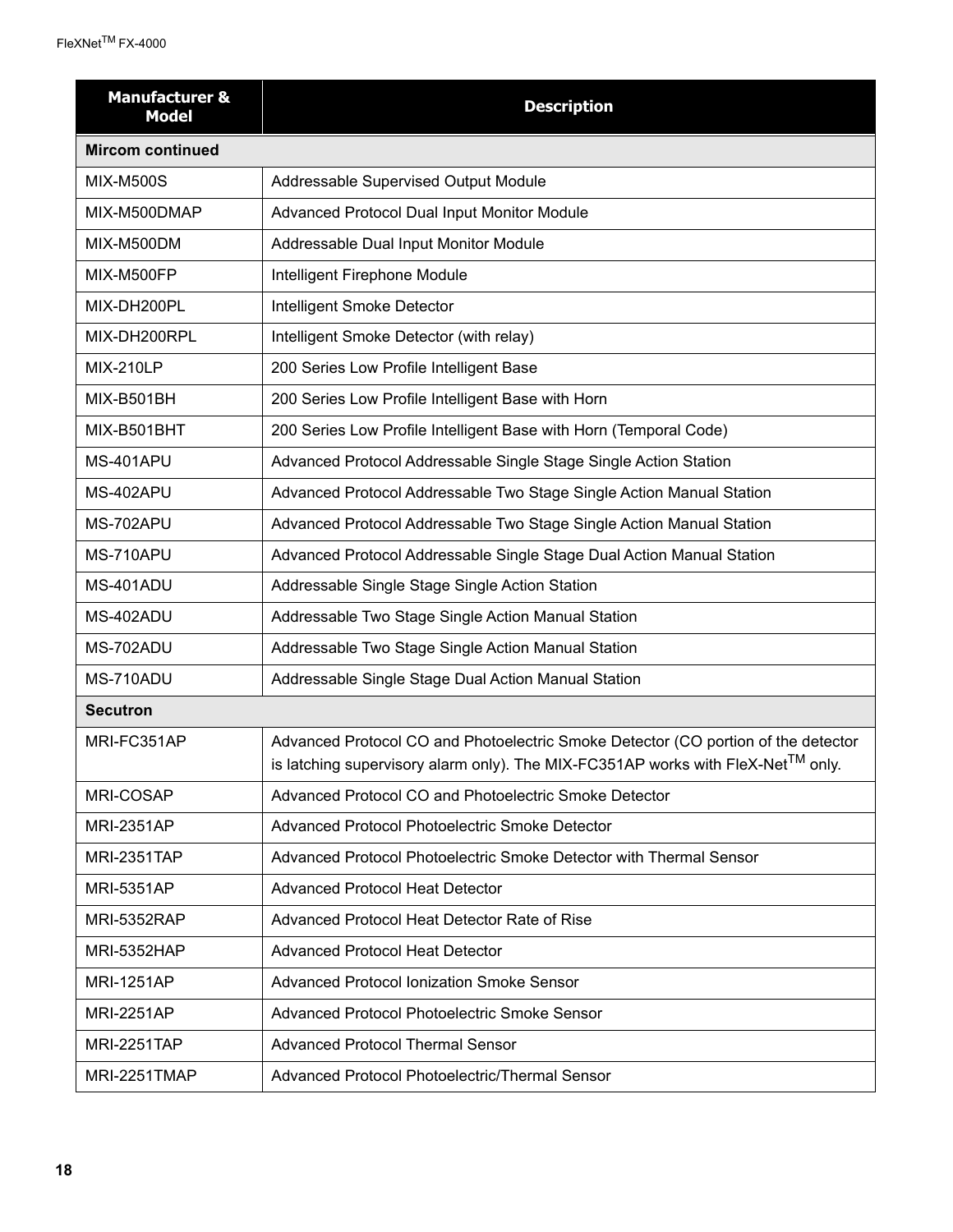| <b>Manufacturer &amp;</b><br><b>Model</b> | <b>Description</b>                                                   |
|-------------------------------------------|----------------------------------------------------------------------|
| <b>Secutron continued</b>                 |                                                                      |
| <b>MRI-2251RAP</b>                        | <b>Advanced Protocol Photo Smoke Detector</b>                        |
| MRI-1251/B                                | Low-Profile Analog Ionization Smoke Sensor                           |
| <b>MRI-2251/B/TB/BR</b>                   | Low-Profile Analog Photoelectronic Smoke Sensor/plus Thermal         |
| MRI-2251TM/TMB                            | Low-Profile Acclimate™ Intelligent Photoelectric Thermal Sensor      |
| MRI-5251AP/HAP/RAP                        | Advanced Protocol Thermal Sensor/Rate of Rise                        |
| MRI-5251P/RP/B/RB/H                       | Low-Profile Analog Thermal Sensor/Rate of Rise                       |
| MRI-M500MAP                               | <b>Advanced Protocol Monitor</b>                                     |
| MRI-M500DMAP                              | Advanced Protocol Dual Input Monitor Module                          |
| <b>MRI-M500M</b>                          | Monitor Module (Universal)                                           |
| MRI-M500CH                                | Addressable Control Module                                           |
| MRI-M501MAP                               | <b>Advanced Protocol Mini-Monitor Module</b>                         |
| <b>MRI-M501M</b>                          | Addressable Mini-Monitor Module                                      |
| MRI-M502MAP                               | <b>Advanced Protocol Universal Monitor Module</b>                    |
| <b>MRI-M502M</b>                          | <b>Universal Monitor Module</b>                                      |
| MRI-M500R                                 | Addressable Relay Output Module                                      |
| MRI-M500SAP                               | Advanced Protocol Supervised Control Module                          |
| <b>MRI-M500S</b>                          | Addressable Supervised Output Module                                 |
| MRI-M500DM                                | Addressable Dual Input Monitor Module                                |
| MRI-M500FP                                | Intelligent Firephone Module                                         |
| MRI-DH200PL                               | Intelligent Smoke Detector                                           |
| MRI-DH200RPL                              | Intelligent Smoke Detector (with relay)                              |
| <b>MRI-210LP</b>                          | 200 Series Low Profile Intelligent Base                              |
| MRI-B501BH                                | 200 Series Low Profile Intelligent Base with Horn                    |
| MRI-B501BHT                               | 200 Series Low Profile Intelligent Base with Horn (Temporal Code)    |
| MRM-401APU                                | Advanced Protocol Addressable Single Stage Single Action Station     |
| MRM-402APU                                | Advanced Protocol Addressable Two Stage Single Action Manual Station |
| MRM-702APU                                | Advanced Protocol Addressable Two Stage Single Action Manual Station |
| MRM-710APU                                | Addressable Single Stage Dual Action Manual Station                  |
| MRM-401ADU                                | Addressable Single Stage Single Action Station                       |
| MRM-402ADU                                | Addressable Two Stage Single Action Manual Station                   |
| MRM-702ADU                                | Addressable Two Stage Single Action Manual Station                   |
| MRM-710ADU                                | Addressable Dual Action Manual Station                               |
| 7251                                      | Pinnacle™ Intelligent Laser Smoke Sensor                             |
| 2251-COPTIR                               | Multi-criteria Fire Detector (do not set to Level 1 Alarm)           |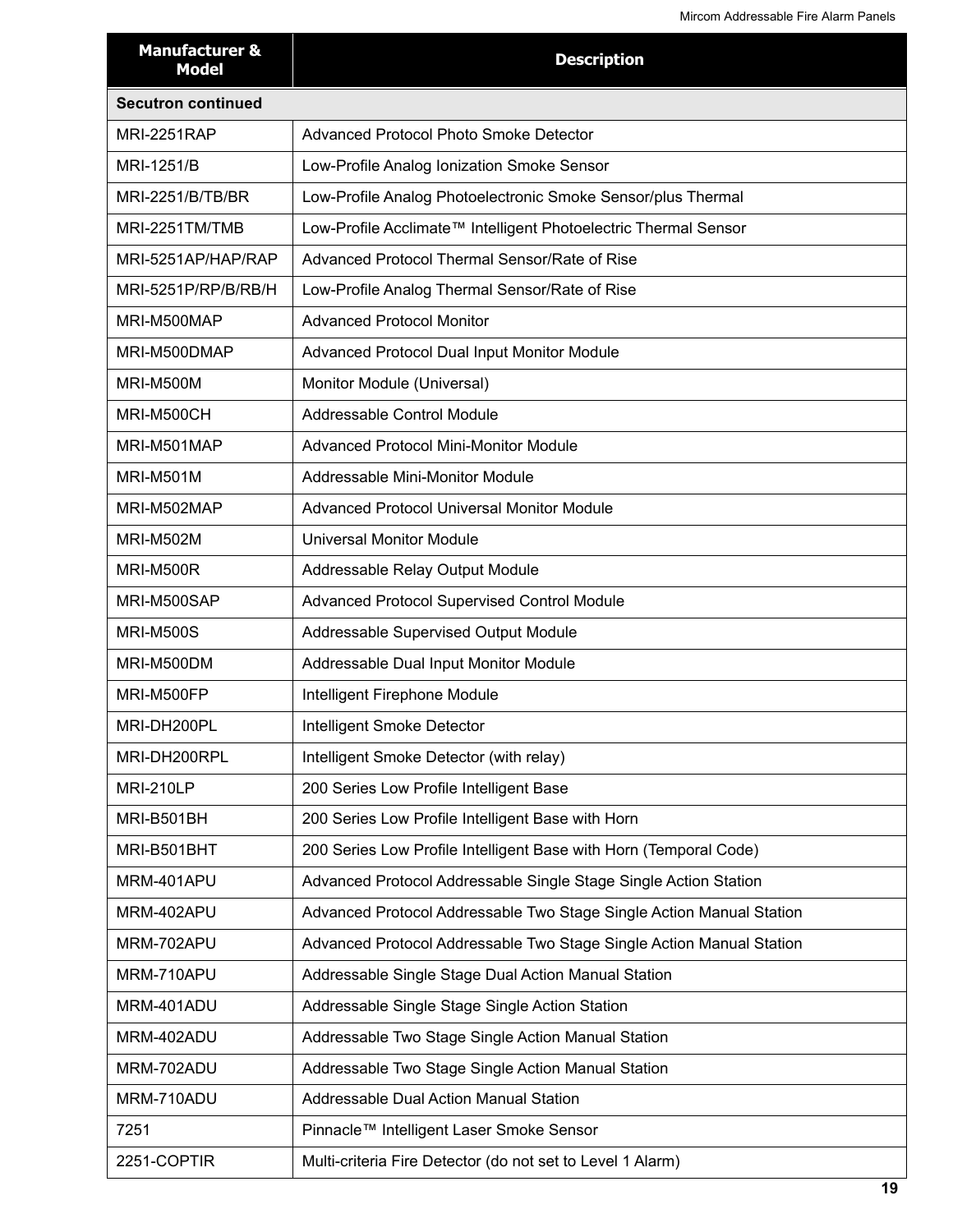| <b>Manufacturer &amp;</b><br><b>Model</b> | <b>Description</b>                                                                   |
|-------------------------------------------|--------------------------------------------------------------------------------------|
| <b>System Sensor</b>                      |                                                                                      |
| M500M-4-20                                | 4-20mA Analog Input Module                                                           |
| M500DMR1                                  | Multiple Module with 2 Monitor Inputs and 2 Relay Outputs                            |
| FTX-P1                                    | Filtrex <sup>™</sup> Intelligent Photoelectric Smoke Sensor                          |
| ISO-6                                     | <b>Advanced Protocol Six Isolator Module</b>                                         |
| M500X                                     | <b>Fault Isolator Module</b>                                                         |
| APIM-10                                   | Advanced Protocol Ten Input Monitor Addressable Module                               |
| APCR-6                                    | Advanced Protocol Six Relay Control Module                                           |
| $IM-10$                                   | Ten Input Monitor Addressable Module                                                 |
| CR-6                                      | Six Relay Control Module                                                             |
| SC-6                                      | Six Supervised Control Module                                                        |
| APB200-LF                                 | Sounder Base used with MIX-COSAP detector                                            |
| APB200                                    | Sounder Base used with MIX-COSAP detector                                            |
| <b>B224BI</b>                             | 200 Series Intelligent Base with Isolator                                            |
| <b>B224RB</b>                             | 200 Series Intelligent Base with Relay                                               |
| <b>B200SR</b>                             | 200 Series Intelligent Base with Sounder                                             |
| B200SR-LF                                 | Low Frequency Intelligent Sounder Base                                               |
| B501/B                                    | Analog Base                                                                          |
| <b>B210LP</b>                             | 200 Series Low Profile Intelligent Base                                              |
| B501B-FTX                                 | <b>Filtrex Base</b>                                                                  |
| <b>B501BH</b>                             | 200 Series Low Profile Intelligent Base with Horn                                    |
| B501BHT                                   | 200 Series Low Profile Intelligent Base with Horn (Temporal Code)                    |
| $CZ-6$                                    | Six Addressable Universal Zone Module                                                |
| BEAM200                                   | Intelligent Addressable Beam Detector                                                |
| BEAM200S                                  | Intelligent Addressable Beam Detector (with Sens Test)                               |
| <b>DNR</b>                                | Innovair Flex Duct Detector Housing for MIX-2251B and MIX-2251BR Heads               |
| <b>DNRW</b>                               | Watertight Innovair Flex Duct Detector Housing for MIX-2251B and MIX-2251BR<br>Heads |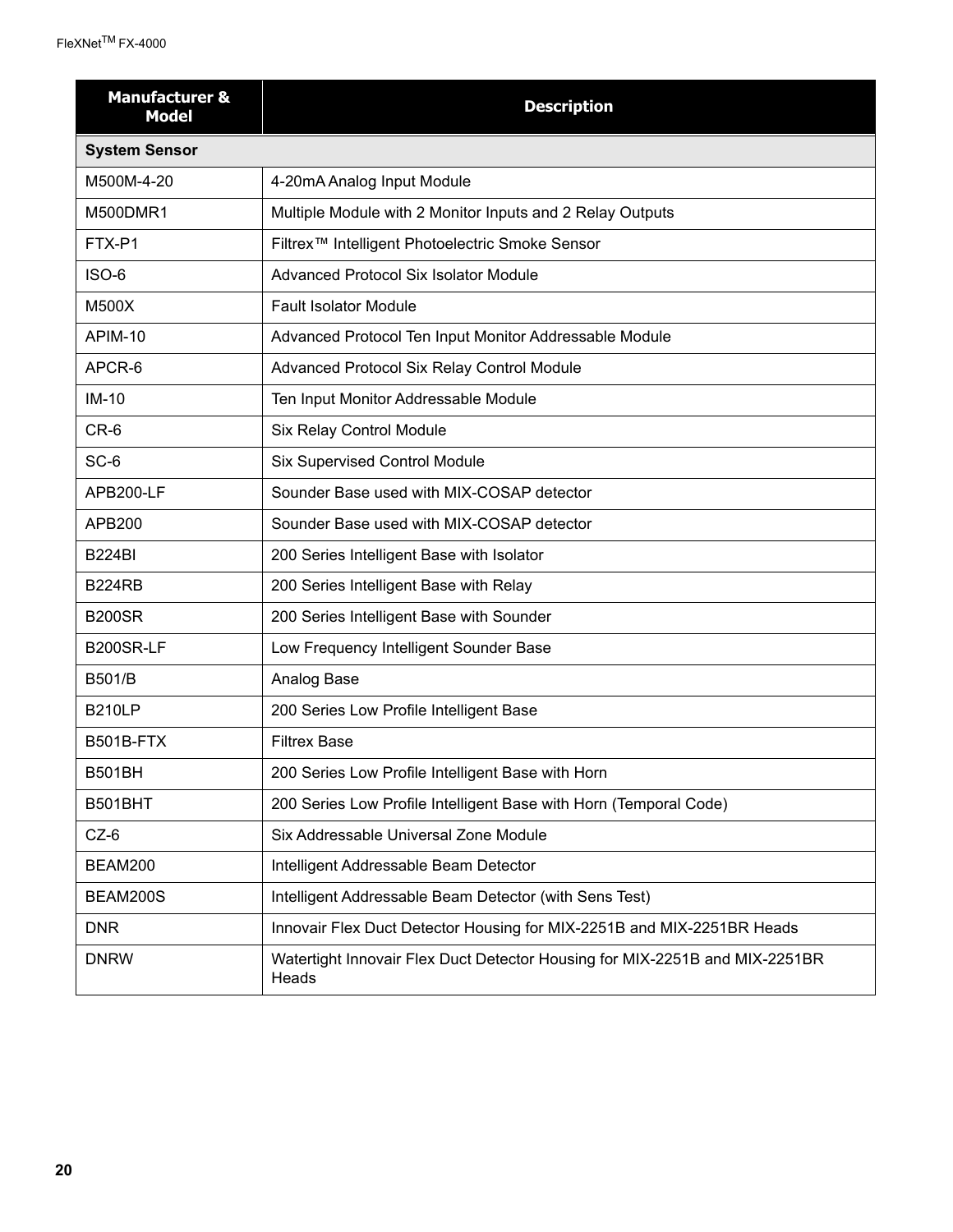### **FleX-NetTM FX-4000 (FX-4003-12N, FX-4009-12N, FX-4017-12N, FX-4000MNS) Series UL Listed Compatible Two-Wire Smoke Detectors**



#### **Notes:**

- 1. Whether mixing different models of compatible smoke detectors or using the same model on the same circuit, total standby current of all detectors must not exceed 3 mA.
- 2. The below listed smoke detectors are compatible with initiating circuits having Compatibility Identifier "A".

| <b>Smoke Detector Manufacturer</b><br>Model / Base | <b>Compatibility Identifier</b><br><b>Head / Base</b> | <b>Rated Standby</b><br><b>Current</b> | Maximum # of<br>devices per<br>circuit |
|----------------------------------------------------|-------------------------------------------------------|----------------------------------------|----------------------------------------|
| <b>Mircom</b>                                      |                                                       |                                        |                                        |
| MIR-525U                                           | FDT-1                                                 | $0.10 \text{ mA}$                      | 30                                     |
| <b>MIR-525TU</b>                                   | FDT-1                                                 | $0.10 \text{ mA}$                      | 30                                     |
| MIR-752L/MIR-B6                                    | <b>WHC60/WB02</b>                                     | 0.14mA                                 | 21                                     |
| MIR-752L/MIR-B44                                   | <b>WHC60/WB04</b>                                     | 0.14mA                                 | 21                                     |
| MIR-752HL/MIR-B6                                   | <b>WHC60/WB02</b>                                     | 0.14mA                                 | 21                                     |
| MIR-752HL/MIR-B44                                  | WHC60/WB04                                            | 0.14mA                                 | 21                                     |
| <b>MGC Systems Corp.</b>                           |                                                       |                                        |                                        |
| SD-100-2WT/SDB-104-2                               | <b>WHC60/WB02</b>                                     | 0.14mA                                 | 21                                     |
| SD-100-2WT/SDB-104-4                               | WHC60/WB04                                            | 0.14mA                                 | 21                                     |
| SD-100-2WT/SDB-106-4                               | <b>WHC60/WB02</b>                                     | 0.14mA                                 | 21                                     |
| SD-100-4WT/SDB-104-4                               | <b>WHC60/WB04</b>                                     | 0.14mA                                 | 21                                     |
| SD-100-4WT/SDB-106-4                               | WHC60/WB04                                            | 0.14mA                                 | 21                                     |
| SD-100-2WP/SDB-106-4                               | <b>WHC60/WB02</b>                                     | 0.14mA                                 | 21                                     |
| SD-100-2WP/SDB-104-4                               | WHC60/WB04                                            | 0.14mA                                 | 21                                     |
| <b>Apollo</b>                                      |                                                       |                                        |                                        |
| 55000-225 / 45681-251, -255, -256, -258            | 225 / 251, 255, 256, 258                              | $0.045$ mA                             | 30                                     |
| 55000-325 / 45681-251, -255, -256, -258            | 325 / 251, 255, 256, 258                              | $0.045$ mA                             | 30                                     |
| <b>Detection Systems Inc.</b>                      |                                                       |                                        |                                        |
| <b>DS250</b>                                       | $B - N/A$                                             | $0.10 \text{ mA}$                      | 30                                     |
| DS250TH                                            | $B - N/A$                                             | $0.10 \text{ mA}$                      | 30                                     |
| <b>DS282</b>                                       | $B - N/A$                                             | $0.10 \text{ mA}$                      | 30                                     |
| DS282TH                                            | $B - N/A$                                             | $0.10 \text{ mA}$                      | 30                                     |
| Hochiki                                            |                                                       |                                        |                                        |
| DCD-135/NS6-220                                    | HD-3/HB-72                                            | 0.035mA                                | 30                                     |
| DCD-135/NS4-220                                    | $HD-3/HB-3$                                           | 0.035mA                                | 30                                     |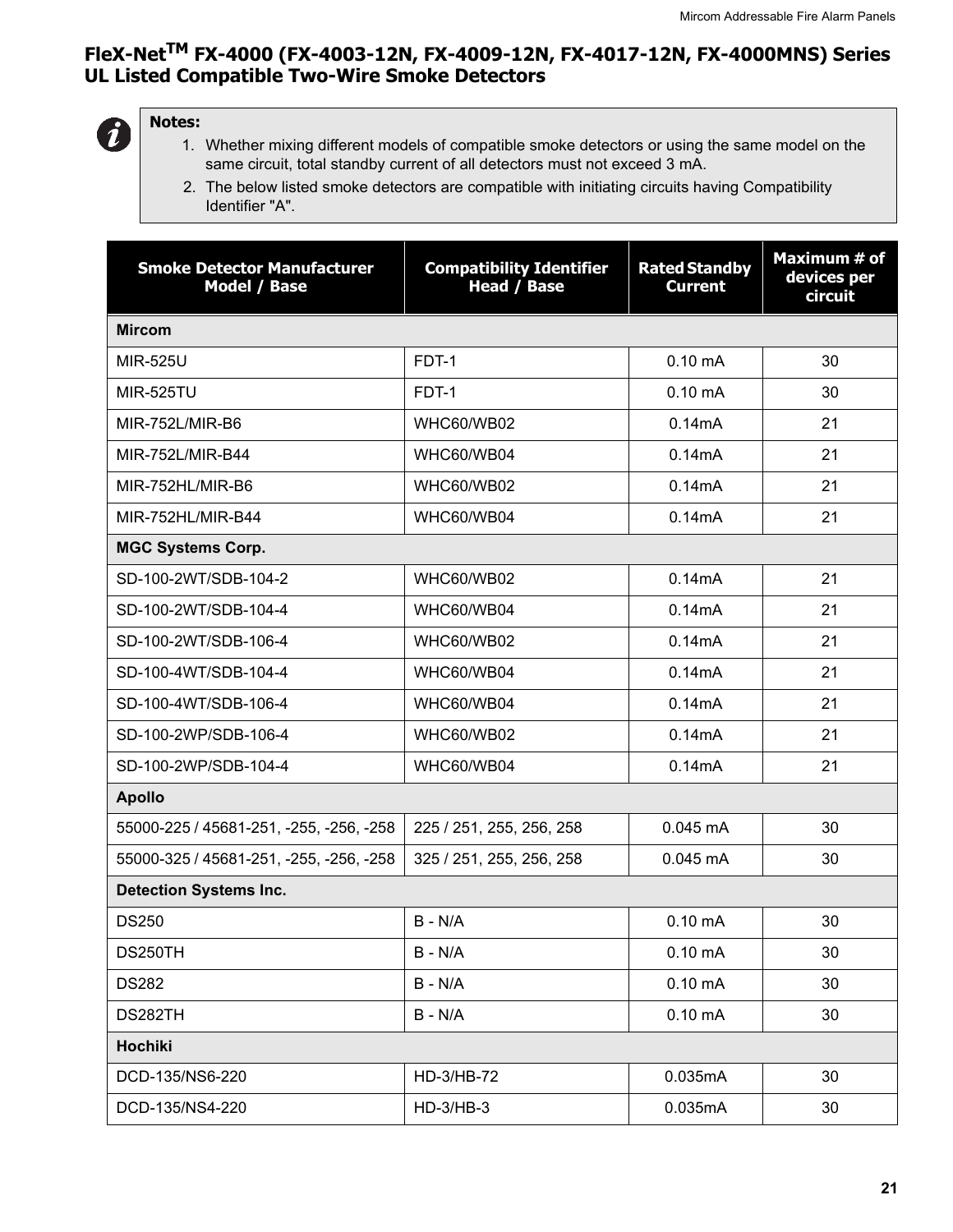| <b>Smoke Detector Manufacturer</b><br>Model / Base | <b>Compatibility Identifier</b><br><b>Head / Base</b> | <b>Rated Standby</b><br><b>Current</b> | Maximum # of<br>devices per<br>circuit |
|----------------------------------------------------|-------------------------------------------------------|----------------------------------------|----------------------------------------|
| Hochiki continued                                  |                                                       |                                        |                                        |
| DCD-135/HSC-220R                                   | $HD-3/HB-3$                                           | 0.035mA                                | 30                                     |
| DCD-190/NS6-220                                    | $HD-3/HB-3$                                           | 0.035mA                                | 30                                     |
| DCD-190/NS4-220                                    | $HD-3/HB-3$                                           | 0.035mA                                | 30                                     |
| DCD-190/HSC-220R                                   | $HD-3/HB-3$                                           | 0.035mA                                | 30                                     |
| SIJ-24/NS6-220                                     | <b>HD-3/HB-72</b>                                     | 0.040mA                                | 30                                     |
| SIJ-24/NS4-220                                     | $HD-3/HB-3$                                           | 0.040mA                                | 30                                     |
| SIJ-24/HSC-220R                                    | $HD-3/HB-3$                                           | 0.040mA                                | 30                                     |
| SLR-24/NS6-220                                     | <b>HD-3/HB-72</b>                                     | 0.045mA                                | 30                                     |
| SLR-24/NS4-220                                     | $HD-3/HB-3$                                           | 0.045mA                                | 30                                     |
| <b>SLR-24/HSC-220R</b>                             | $HD-3/HB-3$                                           | 0.045mA                                | 30                                     |
| SLR-24H/NS6-220                                    | $HD-3/HB-3$                                           | 0.045mA                                | 30                                     |
| SLR-24H/NS4-220                                    | $HD-3/HB-3$                                           | 0.045mA                                | 30                                     |
| SLR-24H/HSC-220R                                   | HD-3/HB-72                                            | 0.045mA                                | 30                                     |
| SLR-835/NS6-220                                    | $HD-3/HB-3$                                           | 0.045mA                                | 30                                     |
| SLR-835/NS4-220                                    | $HD-3/HB-3$                                           | 0.045mA                                | 30                                     |
| SLR-835/HSC-220R                                   | HD-3/HB-72                                            | 0.045mA                                | 30                                     |
| SLR-835B-2                                         | $HD-6$                                                | 55µa @ 24VDC                           | 30                                     |
| <b>NAPCO</b>                                       |                                                       |                                        |                                        |
| $FW-2$                                             | $HD-6$                                                | 55µA @ 24VDC                           | 30                                     |
| Sentrol - ESL                                      |                                                       |                                        |                                        |
| 429C                                               | S10A - N/A                                            | $0.10 \text{ mA}$                      | 30                                     |
| 429CT                                              | S10A - N/A                                            | $0.10 \text{ mA}$                      | 30                                     |
| 429CST                                             | S11A - N/A                                            | $0.10 \text{ mA}$                      | 30                                     |
| 429CRT                                             | S11A - N/A                                            | $0.10 \text{ mA}$                      | 30                                     |
| 711U/701E, 701U, 702E, 702U                        | S10A - S00                                            | $0.10 \text{ mA}$                      | 30                                     |
| 712U / 701E, 701U, 702E, 702U                      | S10A - S00                                            | $0.10 \text{ mA}$                      | 30                                     |
| 713-5U / 701E, 701U, 702E, 702U                    | S10A - S00                                            | $0.10 \text{ mA}$                      | 30                                     |
| 721U / 702E, 702U                                  | S10A - S00                                            | $0.10 \text{ mA}$                      | 30                                     |
| 732U / 702E, 702U, 702RE, 702RU                    | S11A - S00                                            | $0.10 \text{ mA}$                      | 30                                     |
| 721UT / 702E, 702U                                 | S10A - S00                                            | $0.10 \text{ mA}$                      | 30                                     |
| 722U / 702E, 702U                                  | S10A - S00                                            | $0.10 \text{ mA}$                      | 30                                     |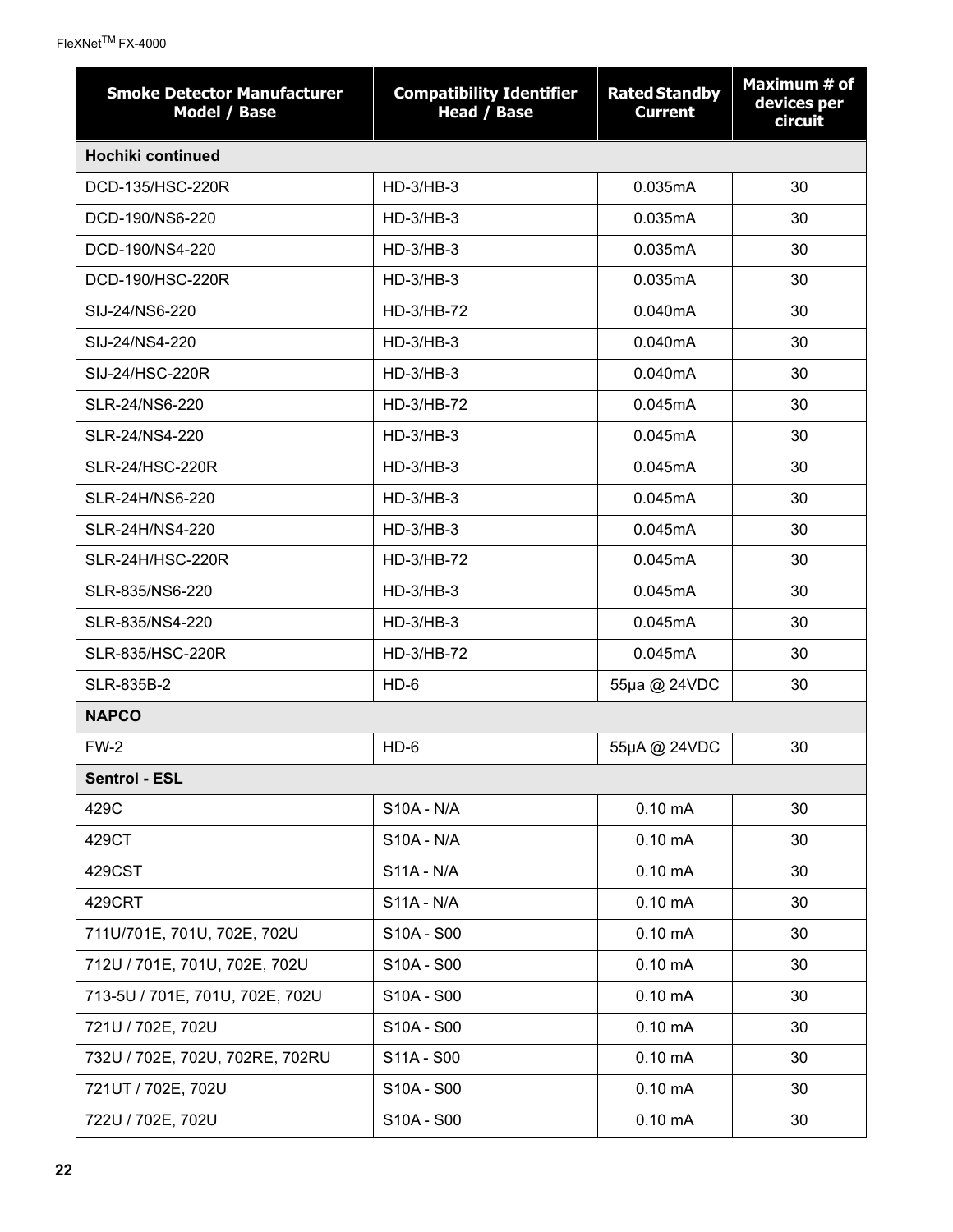| <b>Smoke Detector Manufacturer</b><br>Model / Base | <b>Compatibility Identifier</b><br>Head / Base | <b>Rated Standby</b><br><b>Current</b> | Maximum # of<br>devices per<br>circuit |
|----------------------------------------------------|------------------------------------------------|----------------------------------------|----------------------------------------|
| <b>Sentrol - ESL continued</b>                     |                                                |                                        |                                        |
| 731U / 702E, 702U, 702RE, 702RU                    | S11A - S00                                     | $0.10 \text{ mA}$                      | 30                                     |
| 721UT / 702E, 702U                                 | S10A - S00                                     | $0.10 \text{ mA}$                      | 30                                     |
| 721UT / 702E, 702U                                 | S10A - S00                                     | $0.10 \text{ mA}$                      | 30                                     |
| <b>System Sensor</b>                               |                                                |                                        |                                        |
| 4451HT / B401                                      | $A - A$                                        | $0.12 \text{ mA}$                      | 25                                     |
| 5451 / B401B                                       | $A - A$                                        | $0.12 \text{ mA}$                      | 25                                     |
| 5451 / B401                                        | $A - A$                                        | $0.12 \text{ mA}$                      | 25                                     |
| 2451 / B401B                                       | $A - A$                                        | $0.12 \text{ mA}$                      | 25                                     |
| 2451 / B406B                                       | $A - A$                                        | $0.12 \text{ mA}$                      | 25                                     |
| 2451 / DH400                                       | $A - N/A$                                      | $0.12 \text{ mA}$                      | 25                                     |
| 2451TH / B406B                                     | $A - A$                                        | $0.12 \text{ mA}$                      | 25                                     |
| 2451 / B401                                        | $A - A$                                        | $0.12 \text{ mA}$                      | 25                                     |
| 2451TH / B401                                      | $A - A$                                        | $0.12 \text{ mA}$                      | 25                                     |
| 4451HT / B401B                                     | $A - A$                                        | $0.12 \text{ mA}$                      | 25                                     |
| 4451HT / B406B                                     | $A - A$                                        | $0.12 \text{ mA}$                      | 25                                     |
| 1100                                               | $A - N/A$                                      | $0.12 \text{ mA}$                      | 25                                     |
| 1151/ B110LP                                       | $A - A$                                        | $0.12 \text{ mA}$                      | 25                                     |
| 1151/ B116LP                                       | $A - A$                                        | $0.12 \text{ mA}$                      | 25                                     |
| 1400                                               | $A - N/A$                                      | $0.10 \text{ mA}$                      | 25                                     |
| 1451/B401                                          | $A - A$                                        | $0.12 \text{ mA}$                      | 25                                     |
| 1451/B401B                                         | $A - A$                                        | $0.12 \text{ mA}$                      | 25                                     |
| 1451/B406B                                         | $A - A$                                        | $0.12 \text{ mA}$                      | 25                                     |
| 1451DH/DH400                                       | $A - A$                                        | $0.12 \text{ mA}$                      | 25                                     |
| 2100                                               | $A - N/A$                                      | $0.12 \text{ mA}$                      | 25                                     |
| 2100T                                              | $A - N/A$                                      | $0.12 \text{ mA}$                      | 25                                     |
| 2151/ B110LP                                       | $A - A$                                        | $0.12 \text{ mA}$                      | 25                                     |
| 5451 / B406B                                       | $A - A$                                        | $0.12 \text{ mA}$                      | 25                                     |
| 2151/ B116LP                                       | $A - A$                                        | $0.12 \text{ mA}$                      | 25                                     |
| 2400                                               | $A - N/A$                                      | $0.12 \text{ mA}$                      | 25                                     |
| 2400TH                                             | $A - N/A$                                      | $0.12 \text{ mA}$                      | 25                                     |
| 2WTA-B                                             | $A - N/A$                                      | 0.1 <sub>m</sub> A                     | $\mathbf{1}$                           |
| 2WTR-B                                             | $A - N/A$                                      | $0.1 \text{ mA}$                       | $\mathbf{1}$                           |
| 2W-B, 2WT-B                                        | $A - N/A$                                      | 0.1 <sub>m</sub> A                     | 30                                     |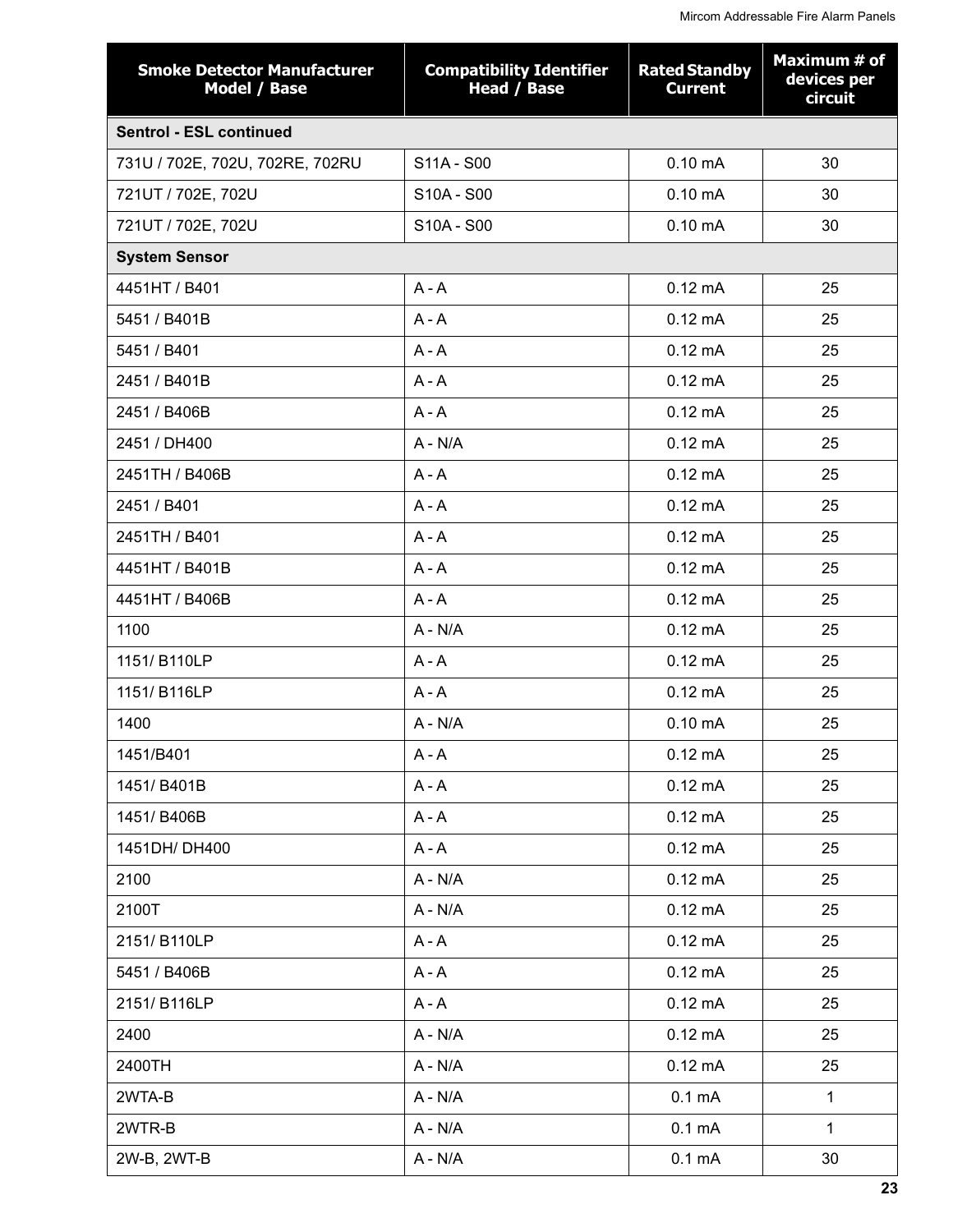#### **FleX-NetTM FX-4000 (FX-4003-12N, FX-4009-12N, FX-4017-12N, FX-4000MNS) Series UL Listed Compatible Four-Wire Smoke Detectors**

| <b>Manufacturer &amp; Model</b>                                                                      | Maximum # of<br><b>Devices</b> |
|------------------------------------------------------------------------------------------------------|--------------------------------|
| <b>Mircom</b>                                                                                        |                                |
| <b>MIR-545U</b>                                                                                      | 30                             |
| <b>MIR-545TU</b>                                                                                     | 30                             |
| Sentrol-ESL                                                                                          |                                |
| 541C                                                                                                 | N/A                            |
| 541CXT                                                                                               | N/A                            |
| 709-MV-21                                                                                            | N/A                            |
| 709-24V-21                                                                                           | N/A                            |
| 741U with 702U or 702E Base                                                                          | N/A                            |
| 449AT, 449C, 449CT, 449CRT, 449CST, 449CSTE, 449CSRT, 449CSRH, 449CSST,<br>449CSSTE, 449CTE, 449CSLT | N/A                            |
| <b>System Sensor</b>                                                                                 |                                |
| 1424                                                                                                 | 25                             |
| 6424                                                                                                 | 30                             |
| 6424A                                                                                                | 30                             |
| A77-716B                                                                                             |                                |
| DH400ACDCI                                                                                           | 8                              |
| DH400ACDCP                                                                                           | 8                              |
| DH400ACDCIHT                                                                                         | 8                              |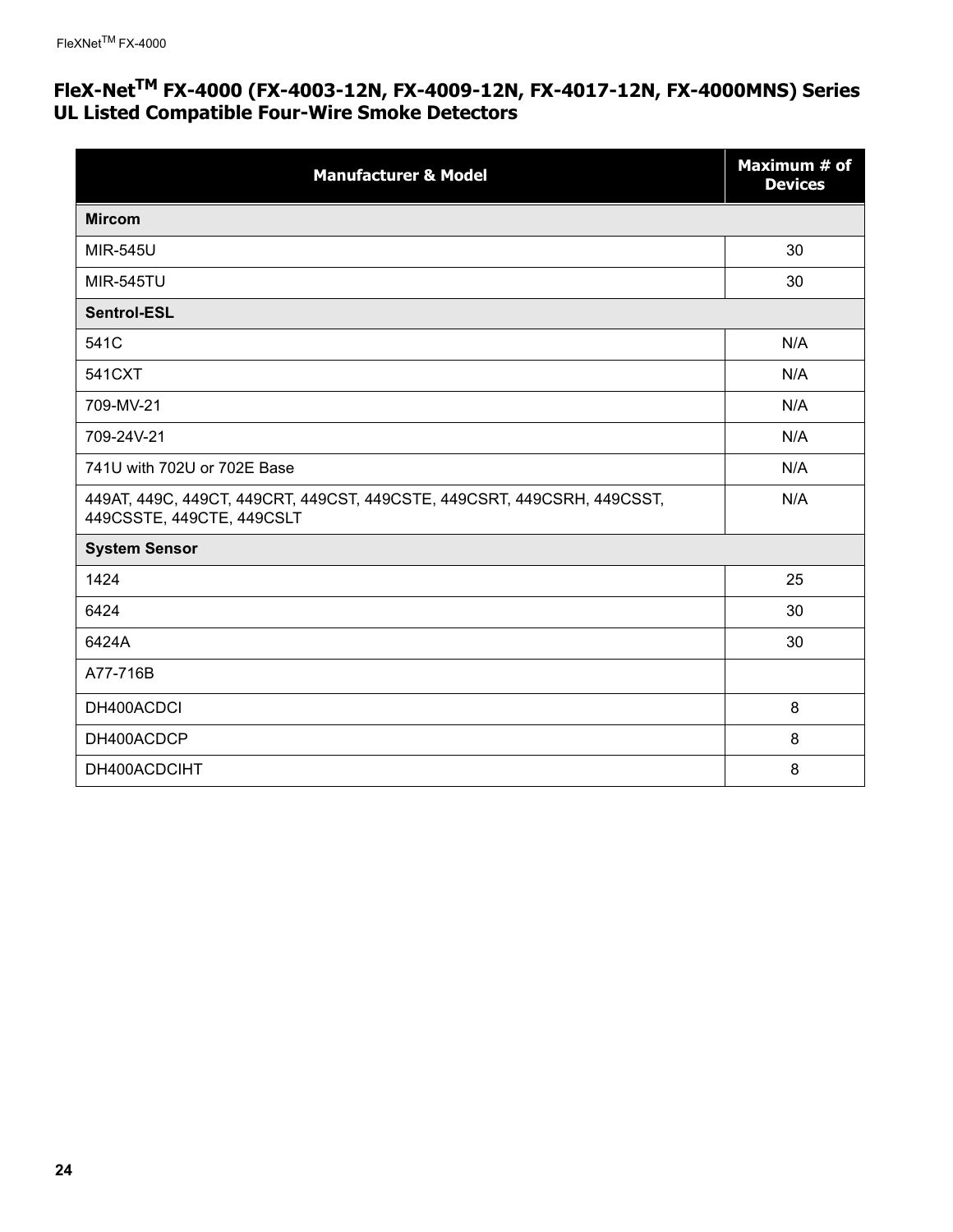#### **FleX-NetTM FX-4000 (FX-4003-12N, FX-4009-12N, FX-4017-12N, FX-4000MNS) Series UL Listed Compatible Signalling Devices**

| <b>System Sensor - SpectrAlert</b> | <b>Wheelock continued</b> | <b>Wheelock continued</b> |
|------------------------------------|---------------------------|---------------------------|
| P2415                              | AS-2475C-FW               | <b>AMT-12/24-R-ULC</b>    |
| P2415W                             | AS-24100C-FW              | AMT-24-LS-VFR-ULC         |
| P241575                            | <b>AH-24-R</b>            | MB-G6-24-R                |
| P241575W                           | AH-24-WP-R                | MB-G10-24-R               |
| P2475                              | <b>NS-2415W-FR</b>        | SM-12/24-R                |
| P2475W                             | NS-241575W-FR             | DSM-12/24-R               |
| P24110                             | <b>NS-2430W-FR</b>        |                           |
| P24110W                            | <b>NS-2475W-FR</b>        |                           |
| S2415                              | <b>NS-24110W-FR</b>       |                           |
| S2415W                             | <b>NS4-2415W-FR</b>       |                           |
| S241575                            | NS4-241575W-FR            |                           |
| S241575W                           | NS4-2430W-FR              |                           |
| S2475                              | <b>NS4-2475W-FR</b>       |                           |
| S2475W                             | NS4-24110W-FR             |                           |
| S24110                             | <b>RS-2415W-FR</b>        |                           |
| S24110W                            | RSS-241575W-FR            |                           |
| H12/24                             | <b>RSS-2415W-FR</b>       |                           |
| H12/24W                            | RSS-241575W-FR            |                           |
| <b>MDL</b>                         | <b>RSS-2430W-FR</b>       |                           |
| <b>MDLW</b>                        | <b>RSS-2475W-FR</b>       |                           |
| <b>Wheelock</b>                    | RSS-24110W-FR             |                           |
| AS-2415W-24-FR                     | <b>RSS-2415C-FW</b>       |                           |
| AS-241575W-FR                      | <b>RSS-2430C-FW</b>       |                           |
| AS-2430W-FR                        | <b>RSS-2475C-FW</b>       |                           |
| AS-2475W-FR                        | RSS-24100C-FW             |                           |
| AS-24110W-FR                       | MT-12/24-ULC              |                           |
| AS-2415C-FW                        | MT-24-LS-VFR-ULC          |                           |
| AS-2430C-FW                        | MT-24-WS-VFR-ULC          |                           |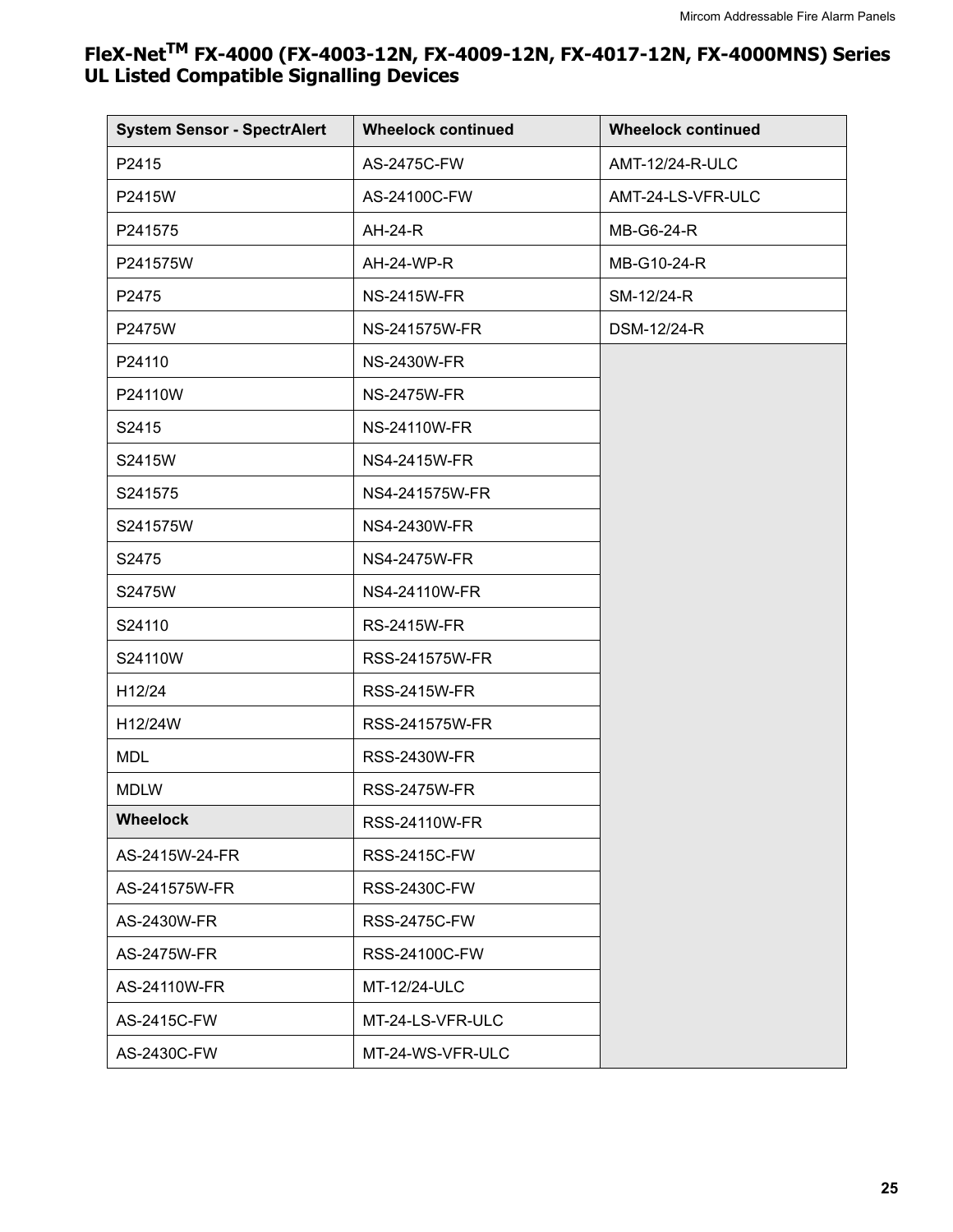# **FleX-NetTM FX-4000 Series ULC Listed Compatible Devices**

#### **FleX-NetTM FX-4000 (FX-4003-12N, FX-4009-12N, FX-4017-12N, FX-4000MNS) Series ULC Listed Compatible Addressable Loop Modules**

| <b>Manufacturer &amp; Model</b> | <b>Description</b>                                                                                                                                                                  |
|---------------------------------|-------------------------------------------------------------------------------------------------------------------------------------------------------------------------------------|
| <b>Mircom</b>                   |                                                                                                                                                                                     |
| MIX-FC351APA                    | Advanced Protocol CO and Photoelectric Smoke Detector                                                                                                                               |
| MIX-COSAPA                      | Advanced Protocol CO and Photoelectric Smoke Detector (CO portion of the detector is<br>latching supervisory alarm only). The MIX-COSAPA works with the FleX-Net <sup>™</sup> only. |
| <b>MIX-2351APA</b>              | Advanced Protocol Photoelectric Smoke Detector                                                                                                                                      |
| MIX-2351TAPA                    | Advanced Protocol Photoelectric Smoke Detector with Thermal Sensor                                                                                                                  |
| <b>MIX-5351APA</b>              | <b>Advanced Protocol Heat Detector</b>                                                                                                                                              |
| MIX-5352RAPA                    | Advanced Protocol Heat Detector Rate of Rise                                                                                                                                        |
| MIX-5352HAPA                    | <b>Advanced Protocol Heat Detector</b>                                                                                                                                              |
| <b>MIX-1251APA</b>              | Advanced Protocol Ionization Smoke Sensor                                                                                                                                           |
| <b>MIX-2251APA</b>              | Advanced Protocol Photoelectric Smoke Sensor                                                                                                                                        |
| MIX-2251TAPA                    | <b>Advanced Protocol Thermal Sensor</b>                                                                                                                                             |
| MIX-2251TMAPA                   | Advanced Protocol Photoelectric/Thermal Sensor                                                                                                                                      |
| MIX-2251RAPA                    | Advanced Protocol Photo Smoke Detector                                                                                                                                              |
| <b>MIX-1551A</b>                | Analog Ionization Smoke Sensor                                                                                                                                                      |
| MIX-1251A/BA                    | Low-Profile Analog Ionization Smoke Sensor                                                                                                                                          |
| MIX-2251/BA/BRA                 | Analog Photoelectric Smoke Sensor                                                                                                                                                   |
| MIX-2251A/2251TA/TBA            | Low-Profile Analog Photoelectric Smoke Sensor / Plus Thermal                                                                                                                        |
| MIX-2251TMA/TMBA                | Low-Profile Acclimate™ Intelligent Photoelectric Thermal Sensor                                                                                                                     |
| MIX-5251APA/HAPA/RAPA           | Advanced Protocol Thermal Detector/Rate of Rise                                                                                                                                     |
| MIX-5251BA/RBA/HA               | Intelligent Thermal Sensor                                                                                                                                                          |
| MIX-M500MAPA                    | <b>Advanced Protocol Monitor Module</b>                                                                                                                                             |
| MIX-M500MA                      | Monitor Module (Universal)                                                                                                                                                          |
| MIX-M500DMAPA                   | Advanced Protocol Dual Input Monitor Module                                                                                                                                         |
| MIX-M500DMA                     | Addressable Dual Input Module                                                                                                                                                       |
| MIX-M500CHA                     | Addressable Control Module                                                                                                                                                          |
| MIX-M501MAPA                    | Advanced Protocol Mini Monitor Module                                                                                                                                               |
| MIX-M501MA                      | Addressable Mini-Monitor Module                                                                                                                                                     |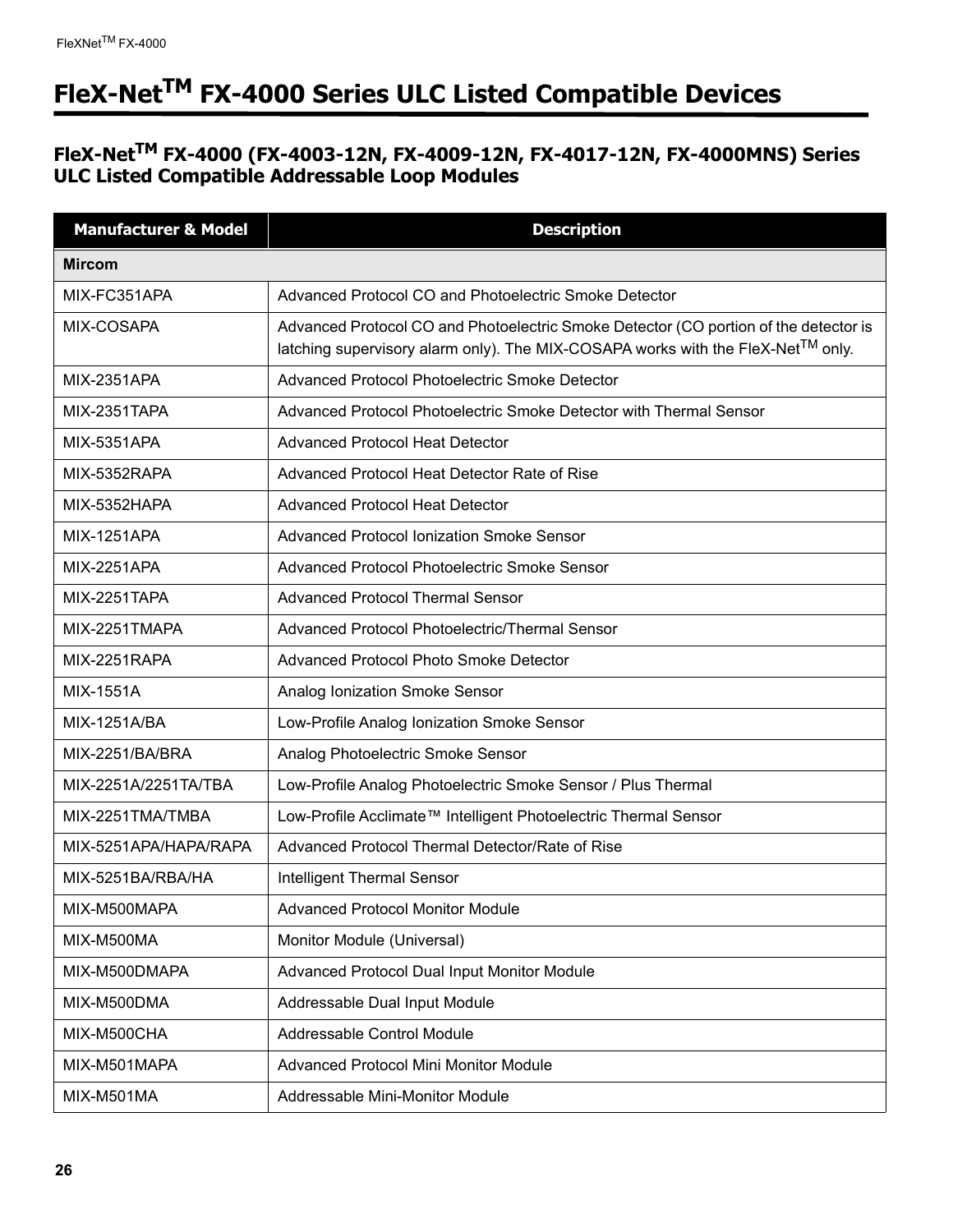| <b>Manufacturer &amp; Model</b> | <b>Description</b>                                                                                                                                                                |
|---------------------------------|-----------------------------------------------------------------------------------------------------------------------------------------------------------------------------------|
| <b>Mircom continued</b>         |                                                                                                                                                                                   |
| MIX-M502MAPA                    | <b>Advanced Protocol Universal Module</b>                                                                                                                                         |
| MIX-M502MA                      | <b>Universal Monitor Module</b>                                                                                                                                                   |
| MIX-M500RAPA                    | <b>Advanced Protocol Relay Control Module</b>                                                                                                                                     |
| MIX-M500RA                      | Addressable Relay Output Module                                                                                                                                                   |
| MIX-M500SAPA                    | Advanced Protocol Supervised Control Module                                                                                                                                       |
| MIX-M500SA                      | Addressable Supervised Output Module                                                                                                                                              |
| MIX-M500FPA                     | Addressable Firephone Module                                                                                                                                                      |
| MIX-DH200PLA                    | Intelligent Smoke Detector                                                                                                                                                        |
| MIX-DH200RPLA                   | Intelligent Smoke Detector (with relay)                                                                                                                                           |
| MIX-B501BHA                     | 200 Series Low Profile Intelligent Base with Horn                                                                                                                                 |
| MIX-B501BHTA                    | 200 Series Low Profile Intelligent Base with Horn (Temporal Code)                                                                                                                 |
| <b>MS-401AP</b>                 | Advanced Protocol Addressable Single Stage Single Action Manual Station                                                                                                           |
| <b>MS-402AP</b>                 | Advanced Protocol Addressable Two Stage Single Action Manual Station                                                                                                              |
| MS-401AD/-402AD/-407AD          | <b>Addressable Manual Stations</b>                                                                                                                                                |
| <b>MS-702AP</b>                 | Advanced Protocol Addressable Two Stage Single Action Manual Station                                                                                                              |
| MS-701AD/MS-702AD               | <b>Addressable Manual Stations</b>                                                                                                                                                |
| <b>MS-710AP</b>                 | Advanced Protocol Addressable Single Stage Dual Action Manual Station                                                                                                             |
| <b>MS-710AD</b>                 | Addressable Dual Action Manual Station                                                                                                                                            |
| <b>Secutron</b>                 |                                                                                                                                                                                   |
| MRI-FC351APA                    | Advanced Protocol CO and Photoelectric Smoke Detector (CO portion of the detector is<br>latching supervisory alarm only). The MIX-FC351AP works with FleX-Net <sup>TM</sup> only. |
| <b>MRI-COSAPA</b>               | Advanced Protocol CO and Photoelectric Smoke Detector                                                                                                                             |
| <b>MRI-2351APA</b>              | Advanced Protocol Photoelectric Smoke Detector                                                                                                                                    |
| MRI-2351TAPA                    | Advanced Protocol Photoelectric Smoke Detector with Thermal Sensor                                                                                                                |
| <b>MRI-5351APA</b>              | <b>Advanced Protocol Heat Detector</b>                                                                                                                                            |
| MRI-5352RAPA                    | Advanced Protocol Heat Detector Rate of Rise                                                                                                                                      |
| MRI-5352HAPA                    | <b>Advanced Protocol Heat Detector</b>                                                                                                                                            |
| <b>MRI-1251APA</b>              | <b>Advanced Protocol Ionization Smoke Sensor</b>                                                                                                                                  |
| <b>MRI-2251APA</b>              | Advanced Protocol Photoelectric Smoke Sensor                                                                                                                                      |
| MRI-2251TAPA                    | <b>Advanced Protocol Thermal Sensor</b>                                                                                                                                           |
| MRI-2251TMAPA                   | Advanced Protocol Photoelectric/Thermal Sensor                                                                                                                                    |
| MRI-2251RAPA                    | Advanced Protocol Photo Smoke Detector                                                                                                                                            |
| <b>MRI-1551A</b>                | Analog Ionization Smoke Sensor                                                                                                                                                    |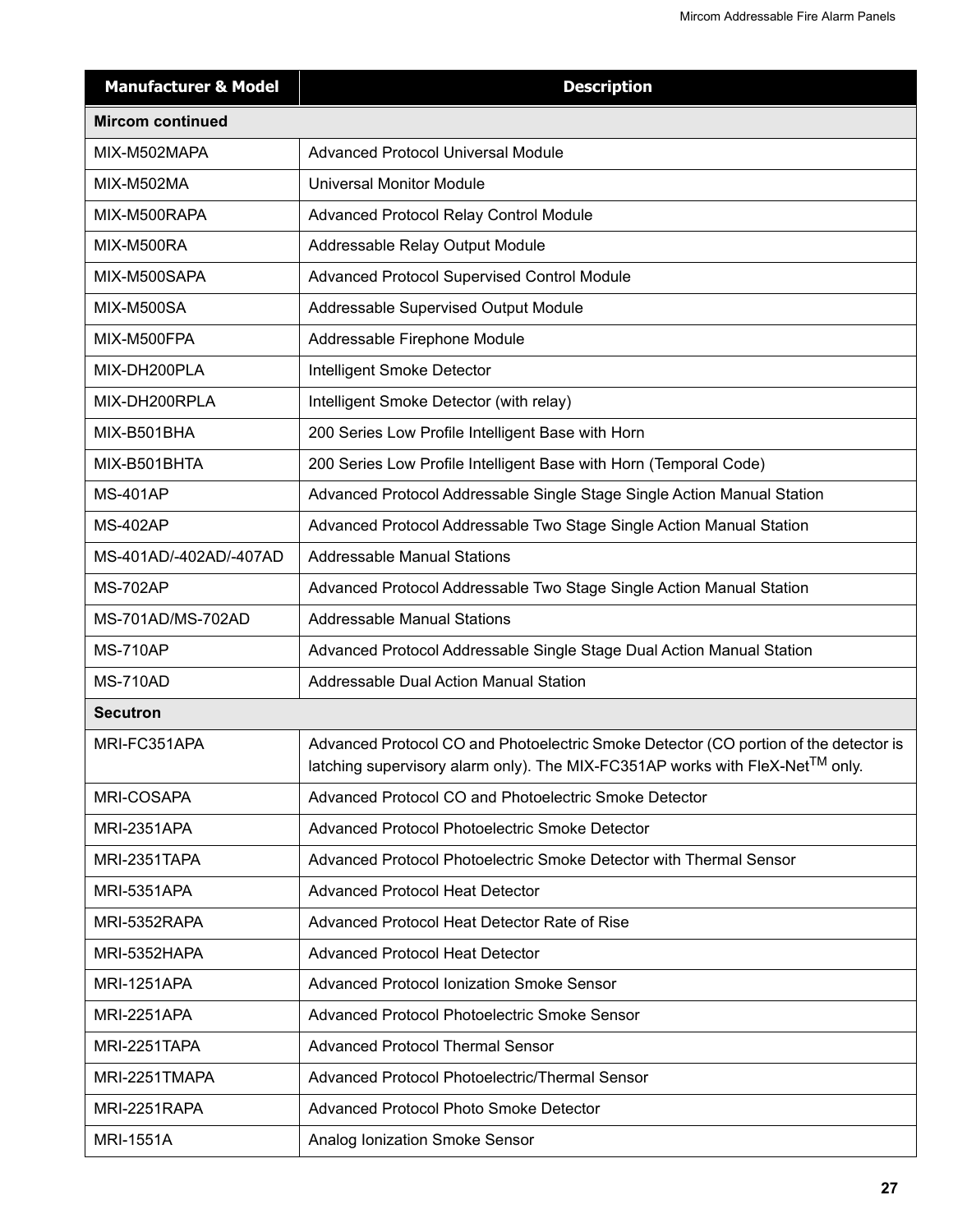| <b>Manufacturer &amp; Model</b> | <b>Description</b>                                                      |
|---------------------------------|-------------------------------------------------------------------------|
| <b>Secutron continued</b>       |                                                                         |
| <b>MRI-1251A/BA</b>             | Low-Profile Analog Ionization Smoke Sensor                              |
| <b>MRI-2551/BA</b>              | Analog Photoelectronic Smoke Sensor                                     |
| MRI-2251A/2251TA                | Low-Profile Analog Photoelectronic Smoke Sensor / Plus Thermal          |
| MRI-2251TMA/TMBA                | Low-Profile Acclimate™ Intelligent Photoelectric Thermal Sensor         |
| MRI-5251APA/HAPA/RAPA           | Advanced Protocol Thermal Detector/Rate of Rise                         |
| MRI-5251BA/RBA/HA               | Intelligent Thermal Sensor                                              |
| MRI-M500MAPA                    | <b>Advanced Protocol Monitor Module</b>                                 |
| MRI-M500MA                      | Monitor Module (Universal)                                              |
| MRI-M500DMAPA                   | Advanced Protocol Dual Input Monitor Module                             |
| MRI-M500DMA                     | Addressable Dual Input Module                                           |
| MRI-M500CHA                     | Addressable Control Module                                              |
| MRI-M501MAPA                    | Advanced Protocol Mini Monitor Module                                   |
| MRI-M501MA                      | Addressable Mini-Monitor Module                                         |
| MRI-M502MAPA                    | <b>Advanced Protocol Universal Module</b>                               |
| MRI-M502MA                      | <b>Universal Monitor Module</b>                                         |
| MRI-M500RAPA                    | Advanced Protocol Relay Control Module                                  |
| MRI-M500RA                      | Addressable Relay Output Module                                         |
| MRI-M500SAPA                    | Advanced Protocol Supervised Control Module                             |
| MRI-M500SA                      | Addressable Supervised Output Module                                    |
| MRI-M500FPA                     | Addressable Firephone Module                                            |
| MRI-DH200PLA                    | Intelligent Smoke Detector                                              |
| MRI-DH200RPLA                   | Intelligent Smoke Detector (with relay)                                 |
| MRI-M500FPA                     | Intelligent Firephone Module                                            |
| MRI-B501BHA                     | 200 Series Low Profile Intelligent Base with Horn                       |
| MRI-B501BHTA                    | 200 Series Low Profile Intelligent Base with Horn (Temporal Code)       |
| MRM-401AP                       | Advanced Protocol Addressable Single Stage Single Action Manual Station |
| MRM-402AP                       | Advanced Protocol Addressable Two Stage Single Action Manual Station    |
| MRM-702AP                       | Advanced Protocol Addressable Two Stage Single Action Manual Station    |
| MRM-710AP                       | Advanced Protocol Addressable Dual Action Single Stage Manual Station   |
| MRM-401AD                       | Addressable Single Stage Single Action Manual Station                   |
| MRM-402AD                       | Addressable Two Stage Single Action Manual Station                      |
| MRM-702AD                       | Addressable Two Stage Single Action Manual Station                      |
| MRM-710AD                       | Addressable Dual Action Single Stage Manual Station                     |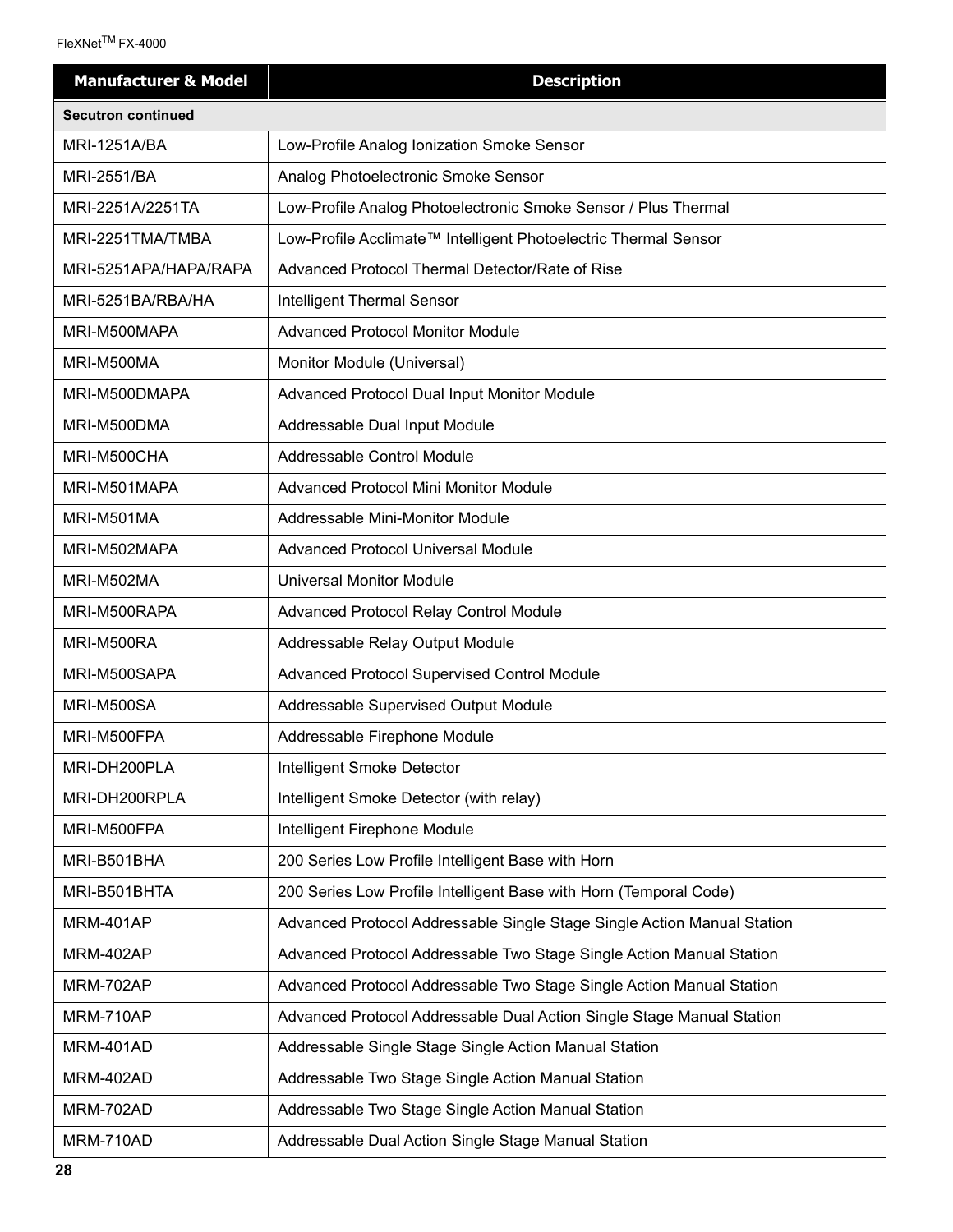| <b>Manufacturer &amp; Model</b> | <b>Description</b>                                                               |
|---------------------------------|----------------------------------------------------------------------------------|
| <b>System Sensor</b>            |                                                                                  |
| 7251A                           | Pinnacle™ Intelligent Laser Smoke Sensor                                         |
| 2251-COPTIRA                    | Multi-criteria Fire Detector (do not set to Level 1 Alarm)                       |
| M500M-4-20                      | 4-20mA Analog Input Module                                                       |
| M500DMR1A                       | Multiple Module with 2 Monitor Inputs and 2 Relay Outputs                        |
| 5551A                           | <b>Analog Thermal Sensor</b>                                                     |
| 5551RA                          | Analog Rate of Rise Thermal Sensor                                               |
| 5251PA                          | Low-Profile Analog Thermal Sensor                                                |
| 5251RPA                         | Low-Profile Analog Rate of Rise Thermal Sensor                                   |
| FTX-P1A                         | Filtrex <sup>™</sup> Intelligent Photoelectric Smoke Sensor                      |
| ISO-6A                          | Advanced Protocol Six Isolator Module                                            |
| M500X/A                         | <b>Fault Isolator Module</b>                                                     |
| APB200COA                       | Sounder Base used with MIX-COSAPA detector                                       |
| B210LPA                         | 200 Series Low Profile Intelligent Base                                          |
| B224BIA                         | Analog Base with Isolator                                                        |
| B224RBA                         | Analog Base with Relay                                                           |
| <b>B200SRA</b>                  | Analog Base with Sounder                                                         |
| <b>B501BA</b>                   | Analog Base                                                                      |
| APIM-10A (CLIP MODE)            | Advanced Protocol Ten Input Monitor Module                                       |
| <b>IM-10A</b>                   | Ten Input Monitor Addressable Module                                             |
| APCR-6A (CLIP MODE)             | Advanced Protocol Six Relay Control Module                                       |
| CR-6A                           | Six Relay Control Module                                                         |
| SC-6A                           | <b>Six Supervised Control Module</b>                                             |
| CZ-6A                           | Six Addressable Universal Zone Module                                            |
| BEAM200A                        | Intelligent Addressable Beam Detector                                            |
| BEAM200SA                       | Intelligent Addressable Beam Detector (with Sens Test)                           |
| <b>DNRA</b>                     | Duct Housing for MIX-2251BA and MIX-2251BRA detectors                            |
| <b>DNRWA</b>                    | Watertight Innovair Flex Duct Detector Housing for MIX-2251BA, MIX-2251BRA Heads |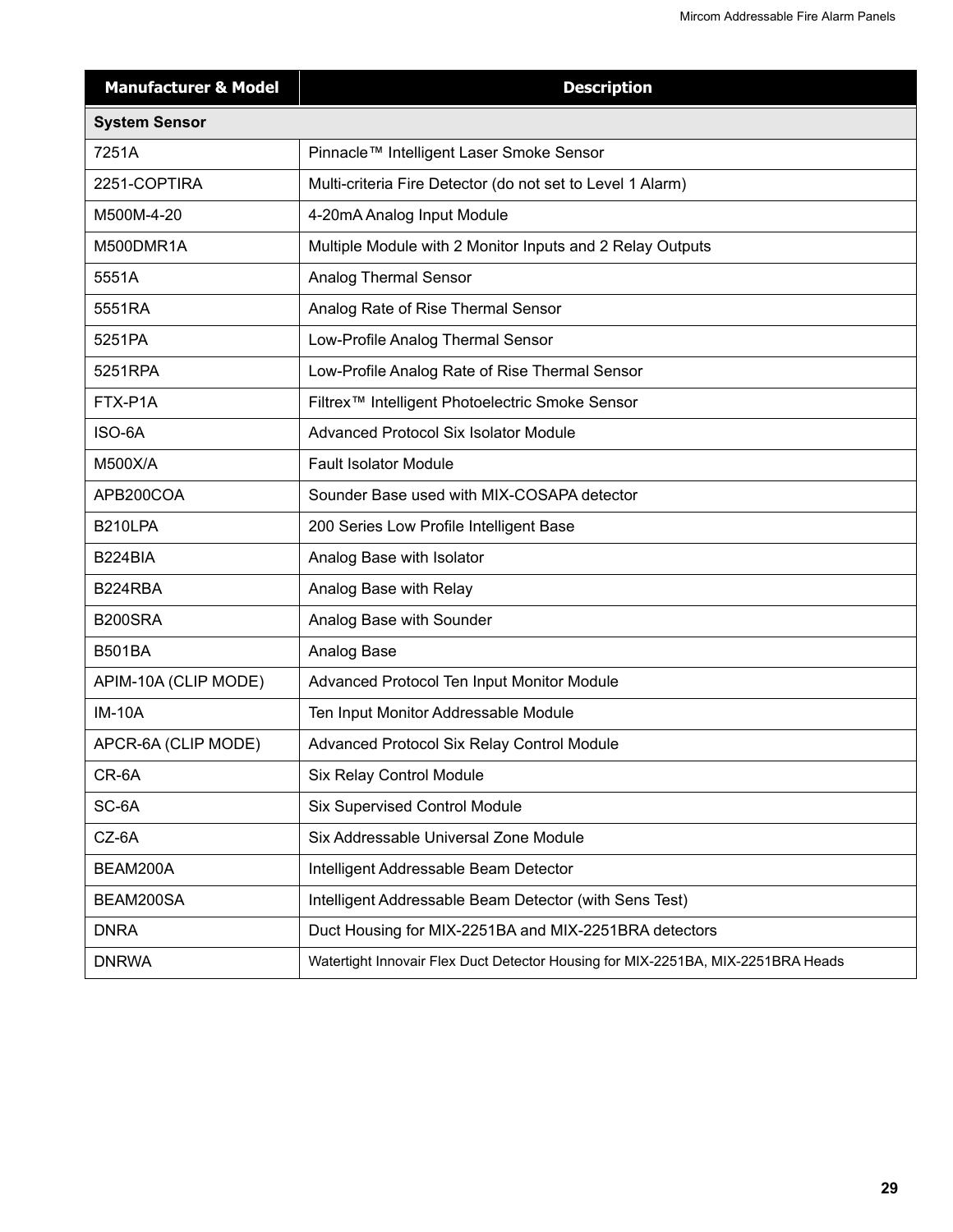#### **FleX-NetTM FX-4000 (FX-4003-12N, FX-4009-12N, FX-4017-12N, FX-4000MNS) Series ULC Listed Compatible 2 Wire Smoke Detectors**

7

**Notes:** Whether mixing different models of compatible smoke detectors or using the same model on the same circuit, total standby current of all detectors must not exceed 3 mA.

| <b>Manufacturer &amp; Model/Base</b>       | Maximum # of<br>Devices/<br><b>Circuit</b> | <b>Manufacturer &amp; Model/Base</b> | Maximum # of<br>Devices/<br><b>Circuit</b> |  |
|--------------------------------------------|--------------------------------------------|--------------------------------------|--------------------------------------------|--|
| <b>Mircom</b>                              |                                            | <b>Edwards continued</b>             |                                            |  |
| MIR-525                                    | 30                                         | 6269C                                | 100                                        |  |
| <b>MIR-525T</b>                            | 30                                         | 6270C                                | 100                                        |  |
| MIR-1400A                                  | 30                                         | 6269C-003                            | 100                                        |  |
| MIR-2400A                                  | 25                                         | 6270C-003                            | 100                                        |  |
| MIR-752L/MIR-B6                            | 21                                         | Fenwal                               |                                            |  |
| MIR-752L/MIR-B44                           | 21                                         | PSD-7131/70-201000-001               | 42                                         |  |
| MIR-752HL/MIR-B6                           | 21                                         | PSD-7131/70-201000-002               | 42                                         |  |
| MIR-752HL/MIR-B44                          | 21                                         | PSD-7131/70-201000-003               | 42                                         |  |
| <b>MGC Systems Corp.</b>                   |                                            | PSD-7131/70-201000-005               | 42                                         |  |
| SD-100-2WT/SDB-104-2                       | 21                                         | PSD-7130/70-201000-001               | 42                                         |  |
| SD-100-2WT/SDB-104-4                       | 21                                         | PSD-7130/70-201000-002               | 42                                         |  |
| SD-100-2WT/SDB-106-4                       | 21                                         | PSD-7130/70-201000-003               | 42                                         |  |
| SD-100-4WT/SDB-104-4                       | 21                                         | PSD-7130/70-201000-005               | 42                                         |  |
| SD-100-4WT/SDB-106-4                       | 21                                         | PSD-7128/70-201000-001               | 42                                         |  |
| SD-100-4WP/SDB-104-4                       | 21                                         | PSD-7126/70-201000-002               | 42                                         |  |
| SD-100-4WP/SDB-106-4                       | 21                                         | PSD-7126/70-201000-003               | 42                                         |  |
| <b>Apollo</b>                              |                                            | 42<br>PSD-7126/70-201000-005         |                                            |  |
| 55000-325                                  | 30                                         | PSD-7129/70-201000-000               | 42                                         |  |
| 55000-325 / 45681-251, -255,<br>-256, -258 | 30                                         | PSD-7125/70-201000-001               | 42                                         |  |
| <b>Cerberus Pyrotronics</b>                |                                            | PSD-7126/70-201000-002               | 42                                         |  |
| $D1-2$                                     | 30                                         | PSD-7125/70-201000-003               | 42                                         |  |
| D1-3/DB-3S                                 | 30                                         | PSD-7125/70-201000-005               | 42                                         |  |
| <b>Edwards</b>                             |                                            | CPD-7021/70-201000-001               | 42                                         |  |
| 6249C                                      | 100                                        | CPD-7021/70-201000-002               | 42                                         |  |
| 6250C                                      | 100                                        | CPD-7021/70-201000-003               | 42                                         |  |
| 6264C                                      | 100                                        | CPD-7021/70-201000-005               | 42                                         |  |
| 6266C                                      | 100                                        |                                      |                                            |  |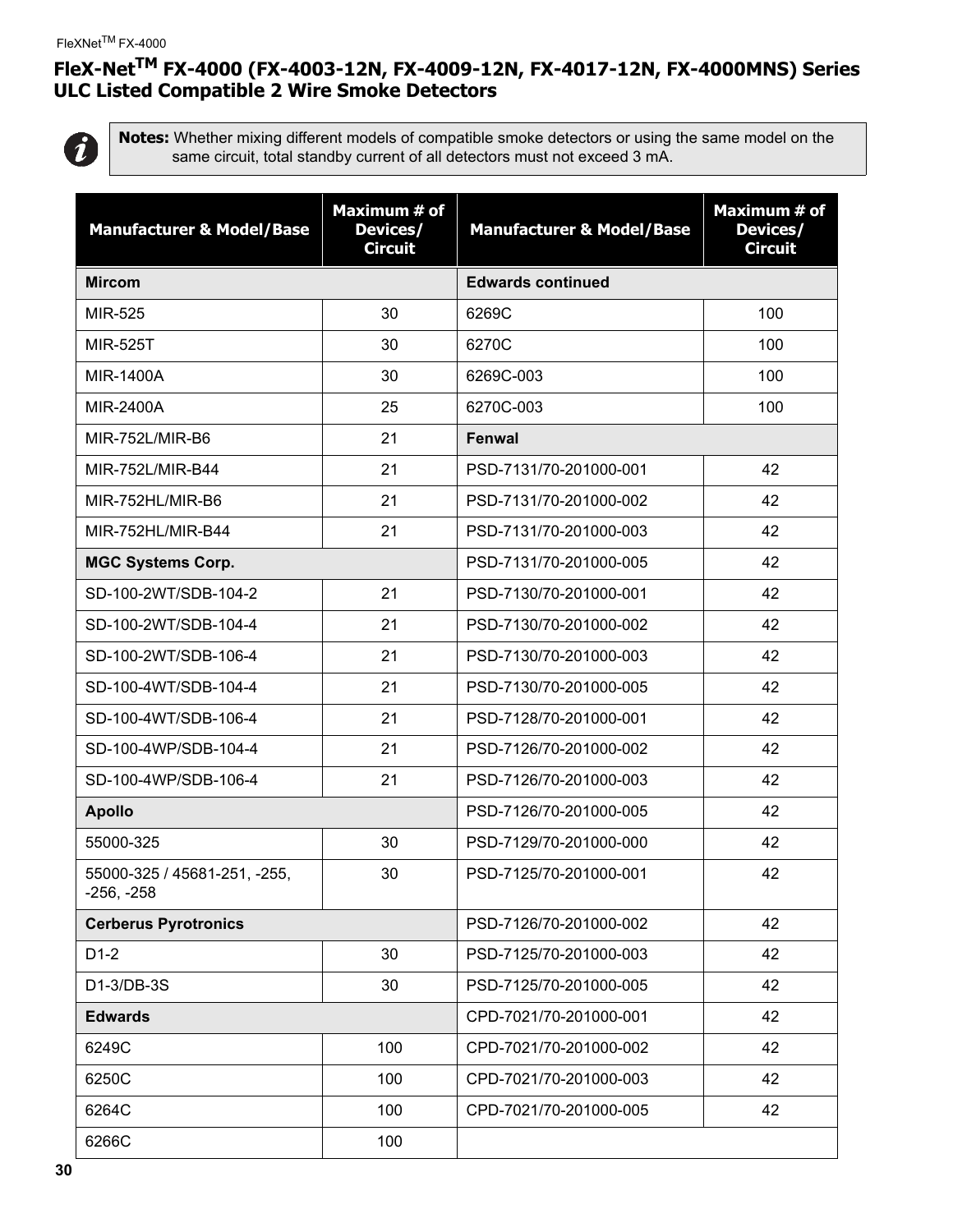| <b>Manufacturer &amp; Model/Base</b> | Maximum # of<br>Devices/<br><b>Circuit</b> | <b>Manufacturer &amp; Model/Base</b> | Maximum # of<br>Devices/<br><b>Circuit</b> |  |  |
|--------------------------------------|--------------------------------------------|--------------------------------------|--------------------------------------------|--|--|
| <b>Hochiki</b>                       |                                            | <b>System Sensor</b>                 |                                            |  |  |
| DCD-135/NS4-220                      | 30                                         | 1451DH/DH400A                        | 30                                         |  |  |
| DCD-135/HSC-220R                     | 30                                         | 2451-A/DH400A                        | 25                                         |  |  |
| DCD-135/NS6-220                      | 30                                         | 1151A                                | 30                                         |  |  |
| DCD-190/NS6-220                      | 30                                         | 2151A                                | 30                                         |  |  |
| DCD-190/NS4-220                      | 30                                         | C2W-BA/C2WT-BA                       | 30                                         |  |  |
| DCD-190/HSC-220R                     | 30                                         | C2WTR-B                              | $\mathbf{1}$                               |  |  |
| SLR-24/NS4-220                       | 30                                         | C2WTA-BA                             | 1                                          |  |  |
| <b>SLR-24/HSC-220R</b>               | 30                                         | 1400-A                               | 30                                         |  |  |
| SLR-24H/NS6-220                      | 30                                         | 2400-A                               | 25                                         |  |  |
| SLR-24H/NS4-220                      | 30                                         | 1451-A/B401B                         | 25                                         |  |  |
| SLR-24H/HSC-220R                     | 30                                         | 1451-A/B406B                         | 25                                         |  |  |
| SLR-835/NS6-220                      | 30                                         | 2451-A/B401B                         | 25                                         |  |  |
| SLR-835/NS4-220                      | 30                                         | 2451-A/B406B                         | 25                                         |  |  |
| <b>SLR-835/HSC-220R</b>              | 30                                         | <b>Simplex</b>                       |                                            |  |  |
| SLR-835B-2                           | 30                                         | 2098-9110                            | 30                                         |  |  |
| SLR-24H/HSC-220R                     | 30                                         | <b>NAPCO</b>                         |                                            |  |  |
| SLR-835/NS6-220                      | 30                                         | $FW-2$                               | 30                                         |  |  |
| SLR-835/NS4-220                      | 30                                         | <b>Mirtone</b>                       |                                            |  |  |
| SLR-835/HSC-220R                     | 30                                         | 73471                                | 30                                         |  |  |
| SLR-835B-2                           | 30                                         | 73494                                | 100                                        |  |  |
| SIJ-24/NS6-220                       | 30                                         | 73575                                | 60                                         |  |  |
| SIJ-24/NS4-220                       | 30                                         | 73495/73486                          | 100                                        |  |  |
| <b>SIJ-24/HSC-220R</b>               | 30                                         | 73495/73487                          | 100                                        |  |  |
| SLR-24/NS6-220                       | 30                                         | 73595/73486                          | 60                                         |  |  |
|                                      |                                            | 73595/73497                          | 60                                         |  |  |
|                                      |                                            | 73594/73400                          | 60                                         |  |  |
|                                      |                                            | 73405/73400                          | 100                                        |  |  |
|                                      |                                            | 73594/73401                          | 60                                         |  |  |
|                                      |                                            | 73405/73401                          | 100                                        |  |  |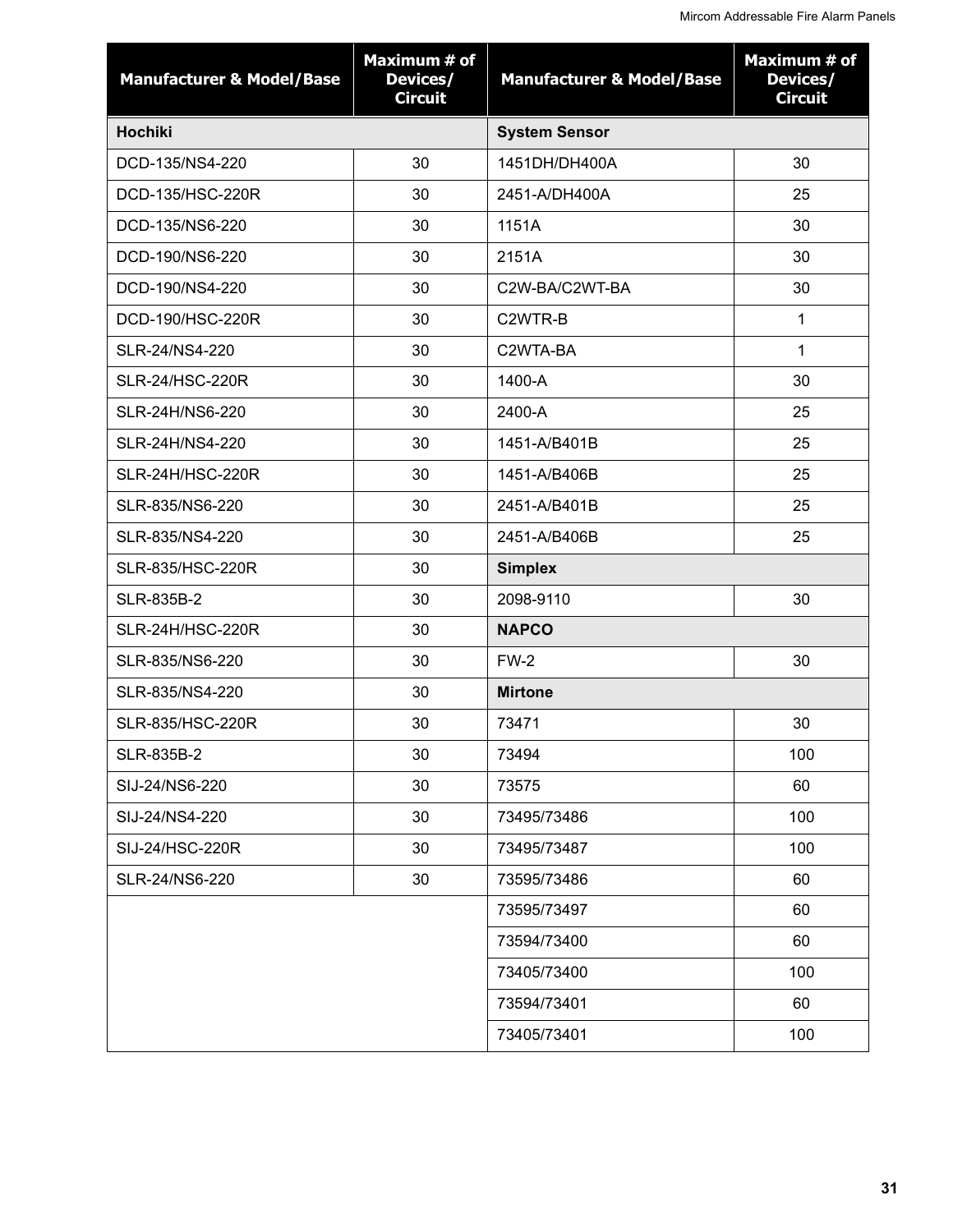#### **FleX-NetTM FX-4000 (FX-4003-12N, FX-4009-12N, FX-4017-12N, FX-4000MNS) Series Compatible Synchronized Modules and Strobes**



#### **Notes:**

- 1. \* Strobes and horns must be connected to separate circuits since the horn is a non-synchronized audible appliance.
- 2. Do not mix and match sync module with strobes from different manufacturers because each manufacturer uses different synchronization protocols.

| <b>Manufacturer</b> | <b>Brand</b>         | <b>Sync. Module</b> | <b>Strobe Model</b> | Max. Strobe /<br><b>NAC</b> |
|---------------------|----------------------|---------------------|---------------------|-----------------------------|
| Amseco / Potter     | Mircom               | <b>SDM 240</b>      | FHS-340, FHS-240    | 15                          |
| Gentex Corp.        | Secutron             | AVS44 R, ASVM       | MRA-HS3-24ww        | 20                          |
| <b>SpectrAlert</b>  | <b>System Sensor</b> | MDL, MDL3           | P2 Series, P1224 MC | 25                          |
| Wheelock            | Wheelock             | <b>DSM 12/24</b>    | NS-24 MCW -FW       | 25                          |
| Faraday             | Faraday              | 5406                | 6234B-14-24         | $26*$                       |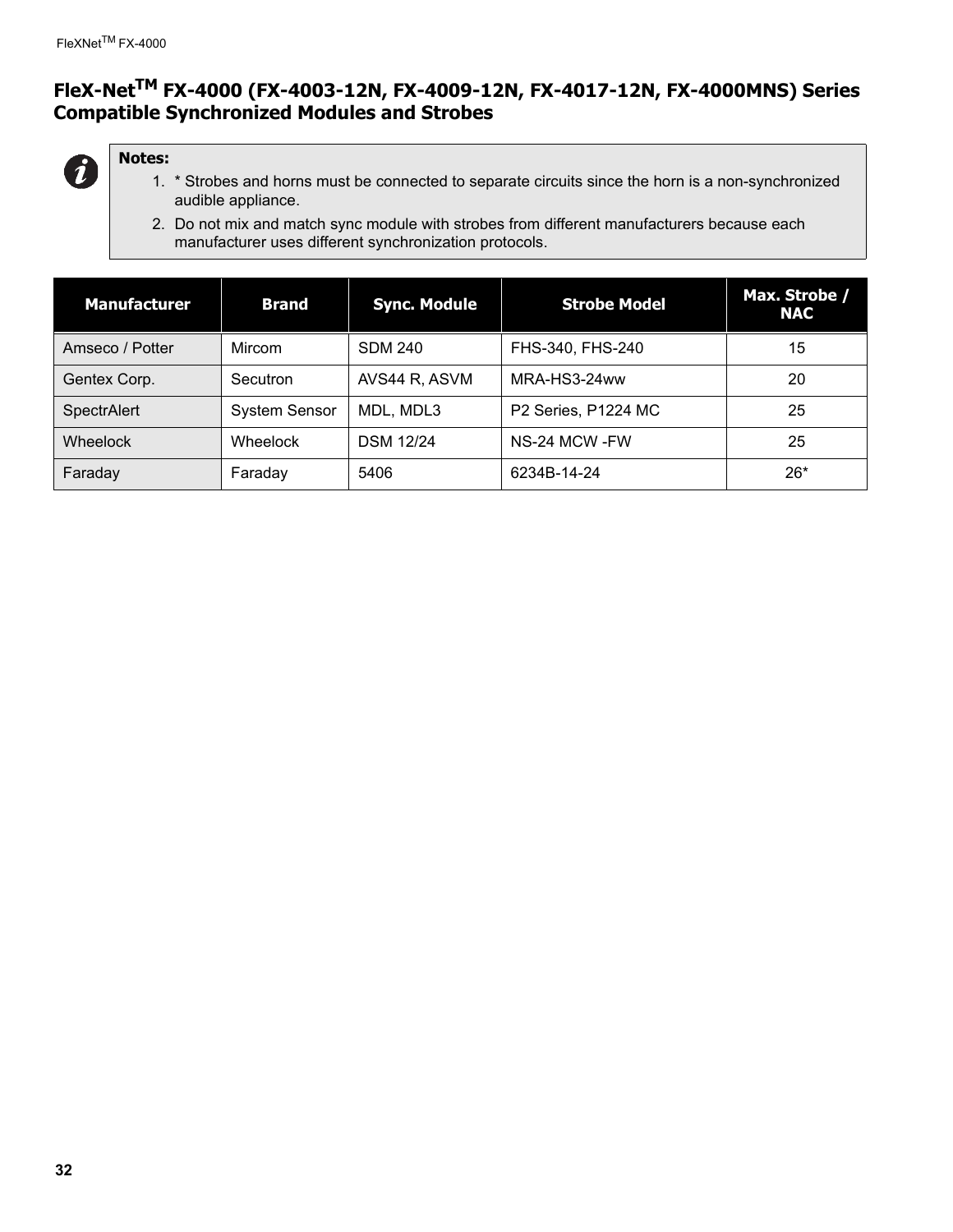# **FleX-Net™ FX-4000 UL/ULC Listed Compatible Addressable Loop Modules using ALCN-960MISO and ALCN-960D Loop Drivers**

| <b>Mircom device</b> | <b>Description</b>                                                 |
|----------------------|--------------------------------------------------------------------|
| MIX-4010             | Photo Electric smoke detector                                      |
| MIX-4011             | Photo Electric smoke detector                                      |
| MIX-4020             | Multi-Sensor (photo/heat) detector                                 |
| MIX-4021             | Multi-Sensor (photo/heat) detector                                 |
| MIX-4030             | Heat detector                                                      |
| MIX-4040             | Dual input monitor module                                          |
| MIX-4041             | Dual input mini monitor module                                     |
| MIX-4042             | Analog (Conventional zone or 4-20mA) input module                  |
| MIX-4045             | Dual relay module                                                  |
| MIX-4046             | Multi-use output (Phone/NAC/Speakers) module                       |
| MIX-4070             | SLC Short-circuit isolator                                         |
| MIX-4010-ISO         | Photo Electric smoke detector with SLC short-circuit isolator      |
| MIX-4011-ISO         | Photo Electric smoke detector with SLC short-circuit isolator      |
| MIX-4020-ISO         | Multi-Sensor (photo/heat) detector with SLC short-circuit isolator |
| MIX-4021-ISO         | Multi-Sensor (photo/heat) detector with SLC short-circuit isolator |
| MIX-4030-ISO         | Heat detector with SLC short-circuit isolator                      |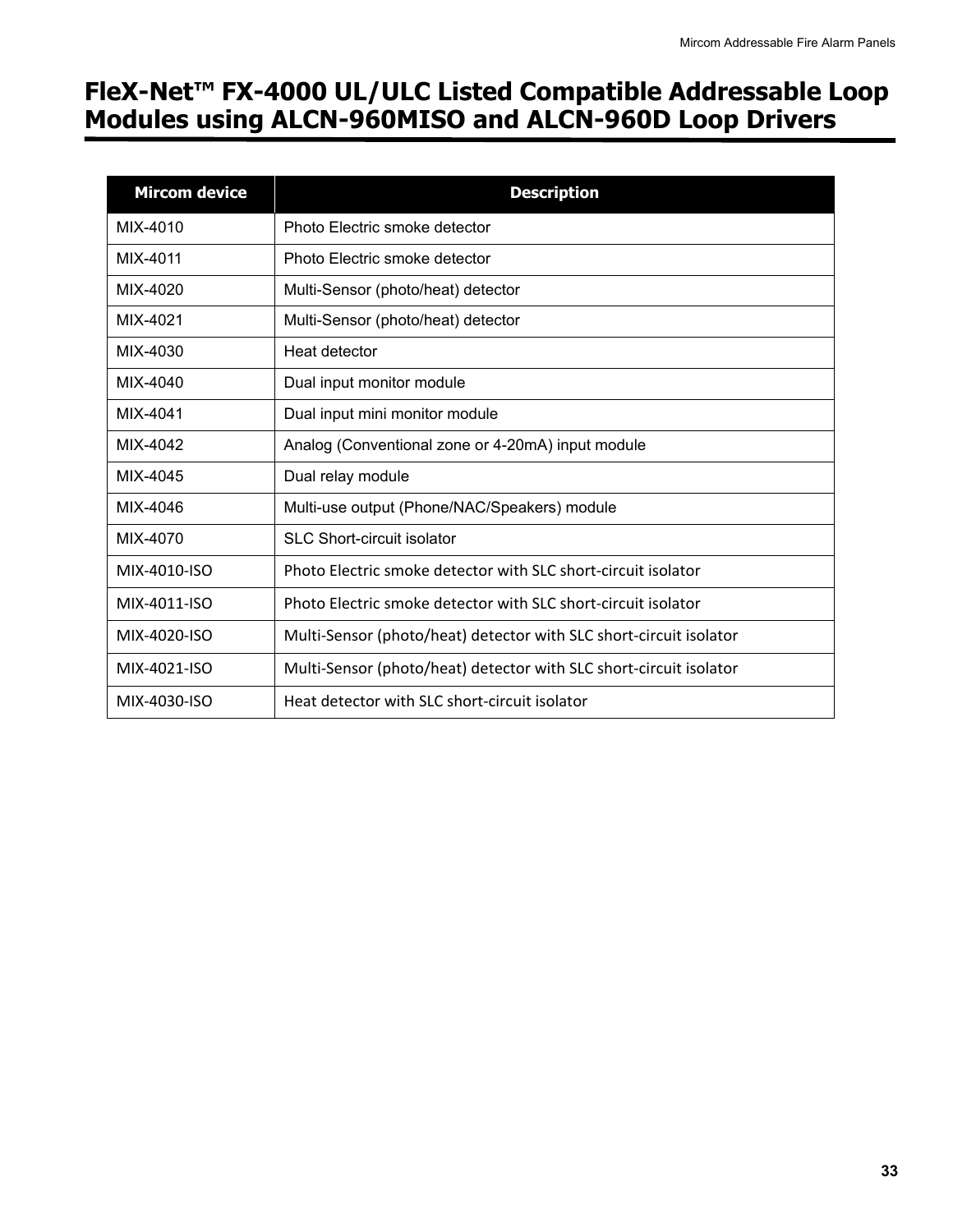# **FleX-Net™ FX-4000 UL/ULC Listed Compatible Two-Wire Detectors using ALCN-960MISO and ALCN-960D Loop Drivers and MIX-4042 Zone Module**

| <b>Manufacturer</b>              | <b>Model</b>     | <b>Bases</b>              | <b>Maximum</b><br># of<br>devices<br>per circuit | <b>Detector supply</b><br>voltage range at<br>MIX-4042 input | <b>Alarm</b><br><b>Verification</b><br>allowed |
|----------------------------------|------------------|---------------------------|--------------------------------------------------|--------------------------------------------------------------|------------------------------------------------|
| Detection Systems Inc<br>(Bosch) | <b>DS250</b>     | MB2W,MB4W                 | 30                                               | 18 to 30VDC                                                  | $\mathsf{N}$                                   |
| Detection Systems Inc<br>(Bosch) | DS250TH          | MB2W,MB4W                 | 30                                               | 18 to 30VDC                                                  | N.                                             |
| Detection Systems Inc<br>(Bosch) | <b>DS282</b>     | MB2W, MB4W                | 30                                               | 18 to 30VDC                                                  | $\mathsf{N}$                                   |
| Detection Systems Inc<br>(Bosch) | DS282TH          | MB2W,MB4W                 | 30                                               | 18 to 30VDC                                                  | N                                              |
| Mircom                           | <b>MIR-525U</b>  | N/A                       | 30                                               | 18 to 30VDC                                                  | $\mathsf{N}$                                   |
| Mircom                           | <b>MIR-525TU</b> | N/A                       | 30                                               | 18 to 30VDC                                                  | $\mathsf{N}$                                   |
| Mircom                           | SD-100-<br>2WP   | SDB-104-<br>4, SDB-106-4  | 20                                               | 18 to 28VDC                                                  | N                                              |
| Mircom                           | SD-100-<br>2WT   | SDB-104-<br>4, SDB-106-4  | 20                                               | 18 to 28VDC                                                  | $\mathsf{N}$                                   |
| Sentrol ESL                      | 429C             | 701E, 701U,<br>702E, 702U | 30                                               | 18 to 30VDC                                                  | Y                                              |
| Sentrol ESL                      | 429CT            | 701E, 701U,<br>702E, 702U | 30                                               | 18 to 30VDC                                                  | Y                                              |
| Sentrol ESL                      | 711U             | 701E, 701U,<br>702E, 702U | 30                                               | 18 to 30VDC                                                  | Y                                              |
| Sentrol ESL                      | 711UT            | 701E, 701U,<br>702E, 702U | 30                                               | 18 to 30VDC                                                  | Y                                              |
| Sentrol ESL                      | 713-5U           | 701E, 701U,<br>702E, 702U | 30                                               | 18 to 30VDC                                                  | Y                                              |
| Sentrol ESL                      | 713-6U           | 701E, 701U,<br>702E, 702U | 30                                               | 18 to 30VDC                                                  | Y                                              |
| Sentrol ESL                      | 721U             | 701E, 701U,<br>702E, 702U | 30                                               | 18 to 30VDC                                                  | Y                                              |
| Sentrol ESL                      | 721UT            | 701E, 701U,<br>702E, 702U | 30                                               | 18 to 30VDC                                                  | Y                                              |
| Sentrol ESL                      | 722U             | 701E, 701U,<br>702E, 702U | 30                                               | 18 to 30VDC                                                  | Y                                              |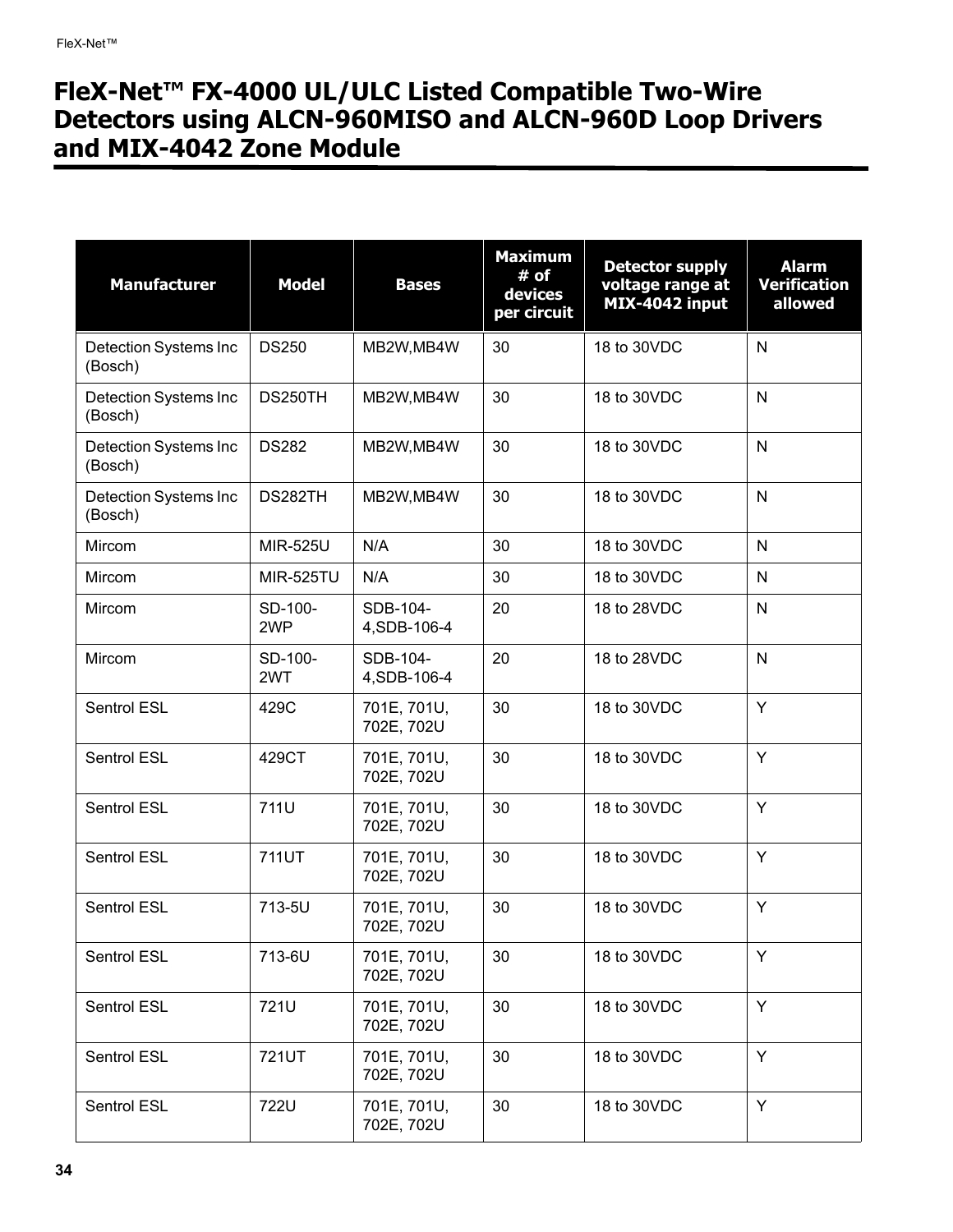| <b>Manufacturer</b>  | <b>Model</b> | <b>Bases</b>                | <b>Maximum</b><br># of<br>devices<br>per circuit | <b>Detector supply</b><br>voltage range at<br>MIX-4042 input | <b>Alarm</b><br><b>Verification</b><br>allowed |
|----------------------|--------------|-----------------------------|--------------------------------------------------|--------------------------------------------------------------|------------------------------------------------|
| Sentrol ESL          | 429CRT       | 702E, 702RE,<br>702RU, 702U | 30                                               | 18 to 30VDC                                                  | Y                                              |
| Sentrol ESL          | 429CST       | 702E, 702RE,<br>702RU, 702U | 30                                               | 18 to 30VDC                                                  | Y                                              |
| Sentrol ESL          | 731U         | 702E, 702RE,<br>702RU, 702U | 30                                               | 18 to 30VDC                                                  | Y                                              |
| Sentrol ESL          | 732U         | 702E, 702RE,<br>702RU, 702U | 30                                               | 18 to 30VDC                                                  | Y                                              |
| <b>System Sensor</b> | 1100         | N/A                         | 25                                               | 18 to 30VDC                                                  | $\mathsf{N}$                                   |
| <b>System Sensor</b> | 1151         | <b>B110LP</b>               | 25                                               | 18 to 30VDC                                                  | $\mathsf{N}$                                   |
| <b>System Sensor</b> | 1400         | N/A                         | 30                                               | 18 to 30VDC                                                  | $\overline{N}$                                 |
| <b>System Sensor</b> | 1451         | B401, B401B                 | 25                                               | 18 to 30VDC                                                  | $\mathsf{N}$                                   |
| <b>System Sensor</b> | 1451DH       | DH400                       | 25                                               | 18 to 30VDC                                                  | N                                              |
| System Sensor        | 2100         | N/A                         | 30                                               | 18 to 30VDC                                                  | $\mathsf{N}$                                   |
| <b>System Sensor</b> | 2100T        | N/A                         | 30                                               | 18 to 30VDC                                                  | $\mathsf{N}$                                   |
| <b>System Sensor</b> | 2151         | <b>B110LP</b>               | 25                                               | 18 to 30VDC                                                  | $\mathsf{N}$                                   |
| <b>System Sensor</b> | 2400         | N/A                         | 25                                               | 18 to 30VDC                                                  | $\mathsf{N}$                                   |
| <b>System Sensor</b> | 2400HT       | N/A                         | 25                                               | 18 to 30VDC                                                  | $\mathsf{N}$                                   |
| <b>System Sensor</b> | 2451         | B401, B401B,<br>DH400       | 25                                               | 18 to 30VDC                                                  | $\mathsf{N}$                                   |
| <b>System Sensor</b> | 2451TH       | B401, B401B                 | 25                                               | 18 to 30VDC                                                  | N                                              |
| <b>System Sensor</b> | 5451         | B401, B401B                 | 25                                               | 18 to 30VDC                                                  | $\mathsf{N}$                                   |
| <b>System Sensor</b> | $2W-B$       | N/A                         | 30                                               | 18 to 30VDC                                                  | Y                                              |
| <b>System Sensor</b> | 2WT-B        | N/A                         | 30                                               | 18 to 30VDC                                                  | Y                                              |
| <b>System Sensor</b> | 2WTA-B       | N/A                         | 30                                               | 18 to 30VDC                                                  | Y                                              |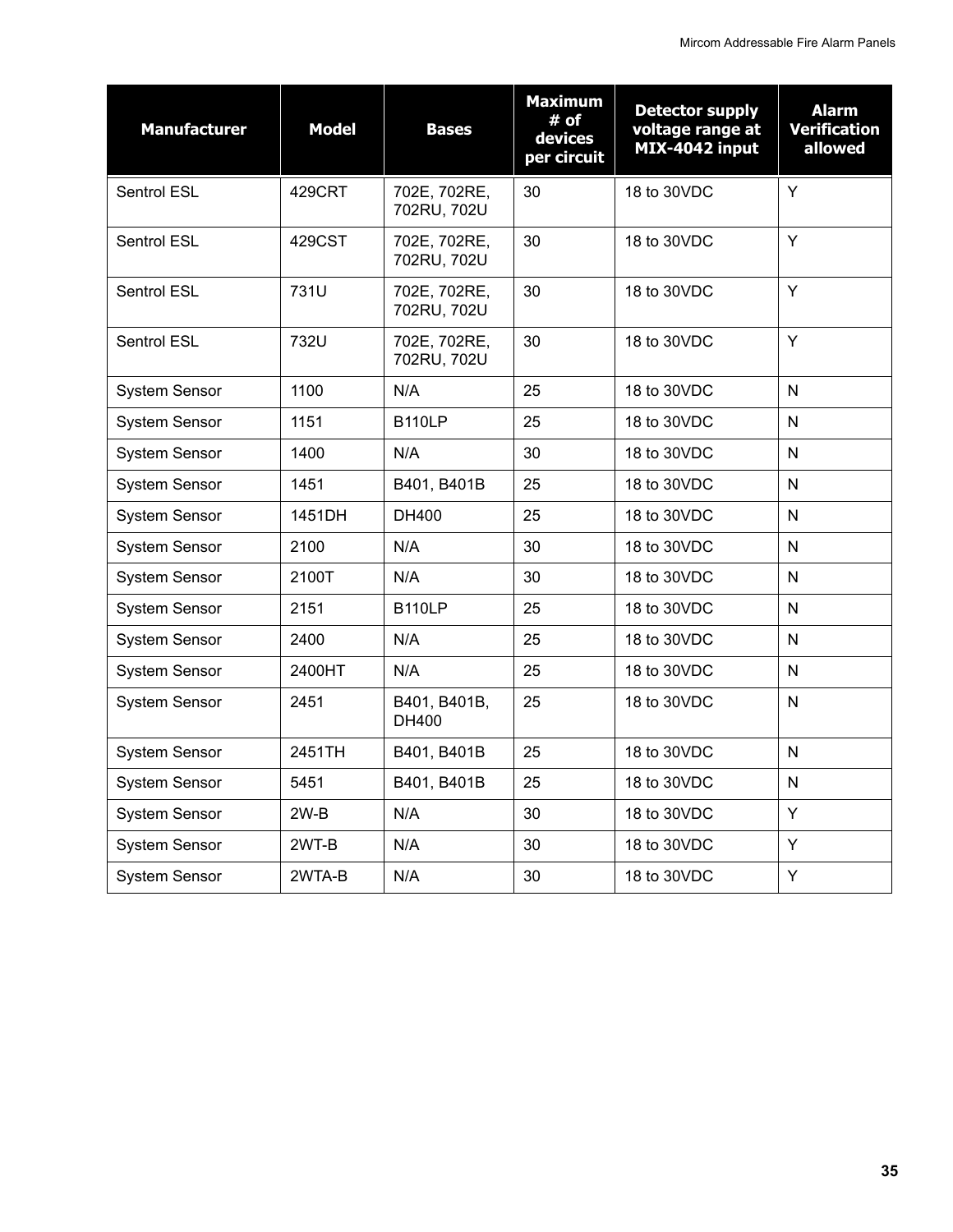# **UL Compatible Speakers with Mircom Amplifiers, FleX-NetTM FACP (excluding FX-6000MNS-CH) and Temporal 520Hz Square Wave Low Frequency Signal.**

#### **Mircom Amplifiers**

| Model           | <b>Description</b>                                                    |
|-----------------|-----------------------------------------------------------------------|
| QAA-5415-70     | 70 Volt Quad 15 Watt Amplifier                                        |
| QAA-5415-25     | 25 Volt Quad 15 Watt Amplifier                                        |
| QAA-5230-70/25  | 25 or 70 Volt Dual 30 Watt Amplifier                                  |
| QAA-5230S-70/25 | 25 or 70 Volt Dual 30 Watt Amplifier split 'A' 'B' circuits per floor |
| QAA-5160-70/25  | 25 or 70 Volt 60 Watt Amplifier                                       |

#### **Mircom Temporal 520Hz Square Wave Low Frequency Signal**

UL tested Mircom temporal 520Hz square wave signal has three different levels, L, M, H available in the FleXNet Configurator library. Refer to the following table for recommended level selection for UL application according to the amplifier model installed.

|                                       | <b>Temporal 520Hz</b><br><b>Square Wave Low</b><br><b>Frequency Signal</b><br><b>Level Setting</b> | <b>Amplifier Model and Voltage Setting</b> |             |                |            |                |            |
|---------------------------------------|----------------------------------------------------------------------------------------------------|--------------------------------------------|-------------|----------------|------------|----------------|------------|
| Speaker/Strobe<br><b>Manufacturer</b> |                                                                                                    | QAA-5415-25                                | QAA-5415-70 | QAA-5230-70/25 |            | QAA-5160-70/25 |            |
|                                       |                                                                                                    | <b>25V</b>                                 | <b>70V</b>  | <b>25V</b>     | <b>70V</b> | <b>25V</b>     | <b>70V</b> |
| <b>System Sensor</b>                  | Sq 520Hz L                                                                                         |                                            |             | X              |            | X              |            |
|                                       | Sq 520Hz M                                                                                         | X                                          |             |                | X          |                | $\times$   |
|                                       | Sq 520Hz H                                                                                         |                                            | X           |                |            |                |            |
| <b>Gentex</b>                         | Sq 520Hz L                                                                                         |                                            |             | X              |            | X              |            |
|                                       | Sq 520Hz M                                                                                         | X                                          |             |                | X          |                | X          |
|                                       | Sq 520Hz H                                                                                         |                                            | X           |                |            |                |            |

#### **System Sensor Speakers**

| Model    | <b>Description</b>                                                           | <b>Back Box</b>                                                                                                                                                   |
|----------|------------------------------------------------------------------------------|-------------------------------------------------------------------------------------------------------------------------------------------------------------------|
| SPR, SPW | Wall Mount Speaker, Red / White, c/w<br>25V/70.7V Output, 1/4, 1/2, 1 and 2W | Flush mount on 4 x 4 standard outlet box; (NOTE:<br>25V cannot be used with QAA-5415-25 and 4x4<br>standard outlet box) or<br>Surface mount on Back Box SBBSPR or |
|          |                                                                              | SBBSPRW:                                                                                                                                                          |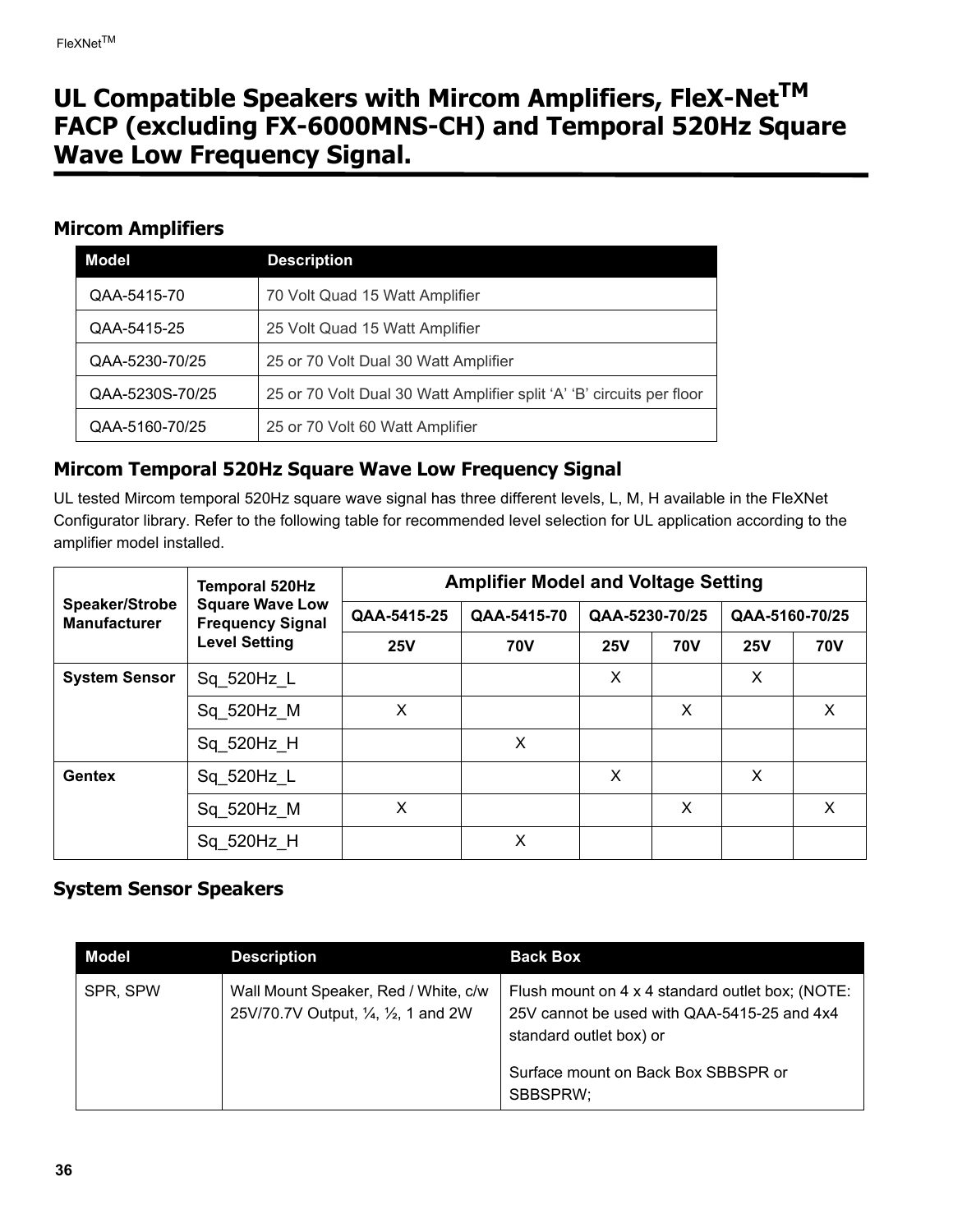| <b>Model</b>                                                                                                     | <b>Description</b>                                                                                                              | <b>Back Box</b>                                 |
|------------------------------------------------------------------------------------------------------------------|---------------------------------------------------------------------------------------------------------------------------------|-------------------------------------------------|
| SPSR, SPSW                                                                                                       | Wall Mount Speaker/Strobe, Red /<br>White, c/w 25/70.7V Output, 1/4, 1/2, 1                                                     | Flush Mount on 4 x 4 standard outlet box; or    |
|                                                                                                                  | and 2W, 15, 15/75, 30, 75, 95, 110,<br>115 cd                                                                                   | Surface mount on Back Box SBBSPR or<br>SBBSPRW; |
| SPSRH, SPSWH                                                                                                     | Wall Mount Speaker/Strobe, Red/                                                                                                 | Flush Mount on 4 x 4 standard outlet box; or    |
|                                                                                                                  | White, c/w 25/70.7V Output, 1/4, 1/2, 1<br>and 2W; 135, 150, 177, and 185 cd                                                    | Surface mount on Back Box SBBSPR or<br>SBBSPRW; |
| SPSR-P, SPSW-P                                                                                                   | Wall Mount Speaker/Strobe, Red/                                                                                                 | Flush Mount on 4 x 4 standard outlet box; or    |
|                                                                                                                  | White, No Markings, c/w 25/70.7V<br>Output, 1/ <sub>4</sub> , 1/ <sub>2</sub> , 1 and 2W, 15, 15/75,<br>30, 75, 95, 110, 115 cd | Surface mount on Back Box SBBSPR or<br>SBBSPRW; |
| SPSRH-P,                                                                                                         | Wall Mount Speaker/Strobe, Red/                                                                                                 | Flush Mount on 4 x 4 standard outlet box; or    |
| SPSWH-P                                                                                                          | White No Markings, c/w 25/70.7V<br>Output, 1/ <sub>4</sub> , 1/ <sub>2</sub> , 1 and 2W, 135, 150,<br>177, and 185 cd           | Surface mount on Back Box SBBSPR or<br>SBBSPRW; |
| SPSW-ALERT                                                                                                       | Wall Mount Speaker/Strobe, White, c/                                                                                            | Flush Mount on 4 x 4 standard outlet box; or    |
| w Amber Lens and Alert Markings, 25/<br>70.7V Output, 1/4, 1/2, 1 and 2W, 15, 15/<br>75, 30, 75, 95, 110, 115 cd |                                                                                                                                 | Surface mount on Back Box SBBSPR or<br>SBBSPRW; |
| SPCR, SPCW                                                                                                       | Round Ceiling Speaker, Red/White, c/                                                                                            | Flush mount on 4 x 4 standard outlet box; or    |
|                                                                                                                  | w 25/70.7V Output, 1/4, 1/2, 1 and 2W                                                                                           | Surface mount on Back Box SBBCR or SBBCW        |
| SPSCR, SPSCW                                                                                                     | Round Ceiling Mount Speaker/Strobe,<br>Red/white, c/w 25/70.7V Output, 1/4,                                                     | Flush mount on 4 x 4 standard outlet box; or    |
|                                                                                                                  | 1/ <sub>2</sub> , 1 and 2W, 15, 15/75, 30, 75, 95,<br>110, 115 cd                                                               | Surface mount on Back Box SBBCR or SBBCW        |
| SPSCRH,                                                                                                          | Round Ceiling Mount Speaker/Strobe,                                                                                             | Flush mount on 4 x 4 standard outlet box; or    |
| <b>SPSCWH</b>                                                                                                    | Red/White, c/w 25/70.7V Output, 1/4,<br>1/ <sub>2</sub> , 1 and 2W, 135, 150, 177, and 185<br>cd                                | Surface mount on Back Box SBBCR or SBBCW        |
| SPSCW-P                                                                                                          | Round Ceiling Mount Speaker/Strobe,                                                                                             | Flush mount on 4 x 4 standard outlet box; or    |
|                                                                                                                  | White, No Markings, c/w 25/70.7V<br>Output, 1/ <sub>4</sub> , 1/ <sub>2</sub> , 1 and 2W, 15, 15/75,<br>30, 75, 95, 110, 115 cd | Surface mount on Back Box SBBCR or SBBCW        |
| SPSCWH-P                                                                                                         | Round Ceiling Mount Speaker/Strobe,                                                                                             | Flush mount on 4 x 4 standard outlet box; or    |
|                                                                                                                  | White, No Markings, c/w 25/70.7V<br>Output, 1/ <sub>4</sub> , 1/ <sub>2</sub> , 1 and 2W, 135, 150,<br>177, and 185 cd          | Surface mount on Back Box SBBCR or SBBCW        |
| SPSCW-CLR-                                                                                                       | Ceiling Mount Speaker/Strobe, White,                                                                                            | Flush mount on 4 x 4 standard outlet box; or    |
| <b>ALERT</b>                                                                                                     | c/w Clear Lens and Alert Markings,<br>25/70.7V Output, 1/4, 1/2, 1 and 2W,<br>15, 15/75, 30, 75, 95, 110, 115 cd                | Surface mount on Back Box SBBCR or SBBCW        |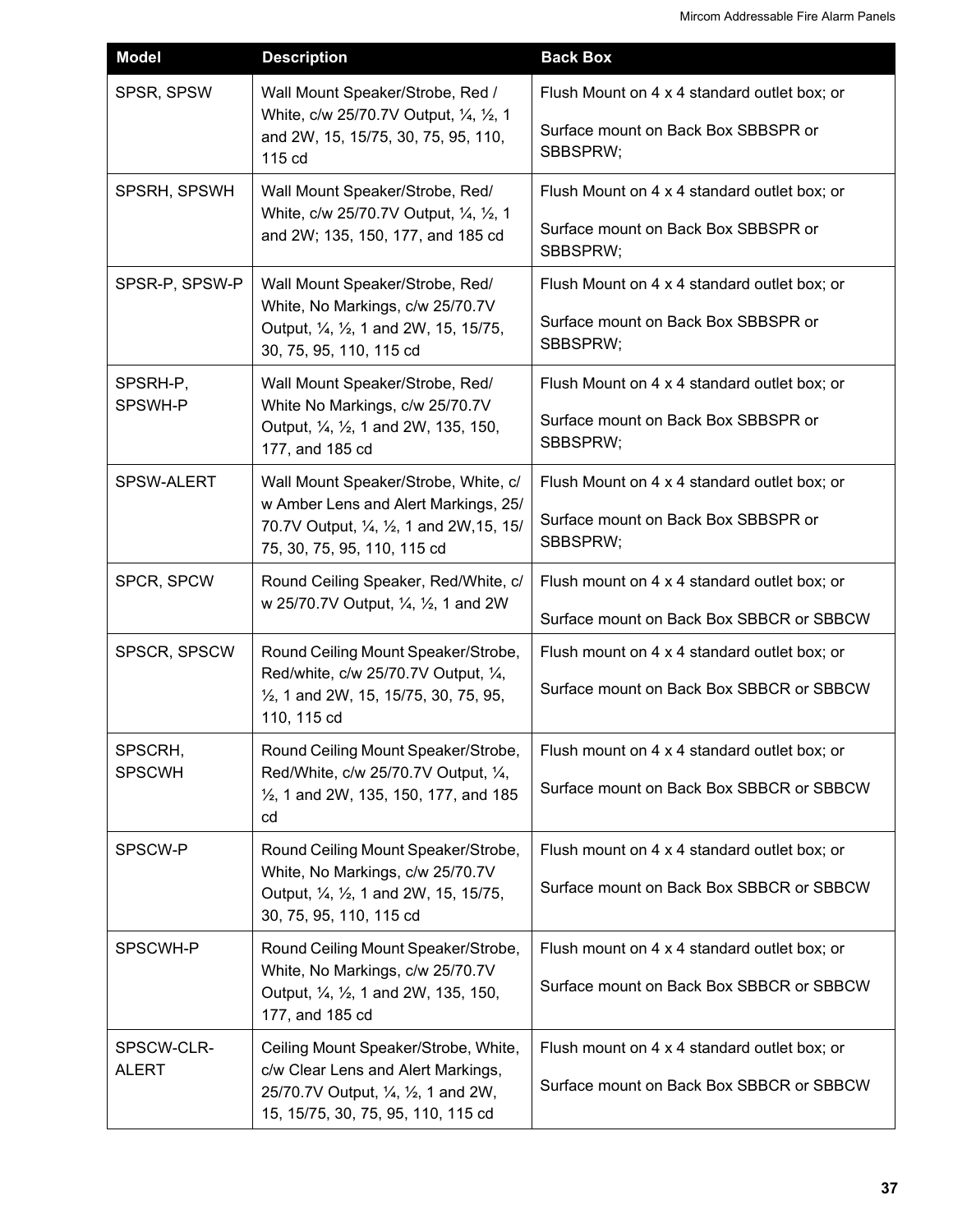### **Gentex Speakers**

| <b>Model</b> | <b>Description</b>                                  | <b>Back Box</b>                                              |
|--------------|-----------------------------------------------------|--------------------------------------------------------------|
| SSPK24WLP*   | <b>WALL MOUNT SPEAKER WITH</b><br>SELECTABLE STROBE | 4 x 4 x 2-1/8 standard junction box;<br><b>GBLP Back Box</b> |
| SSPK24-15/   | Wall Mount Speaker with Fixed 15/                   | 4 x 4 x 2-1/8 standard junction box;                         |
| 75WLP        | 75 cd Strobe                                        | <b>GBLP Back Box</b>                                         |
| SSPKA24-15/  | Wall Mount Speaker with Fixed 15/                   | 4 x 4 x 2-1/8 standard junction box;                         |
| 75WLP        | 75 cd Strobe, Amber Lens                            | <b>GBLP Back Box</b>                                         |
| SSPKB24-15/  | Wall Mount Speaker with Fixed 15/                   | 4 x 4 x 2-1/8 standard junction box;                         |
| 75WLP        | 75 cd Strobe, Blue Lens                             | <b>GBLP Back Box</b>                                         |
| SSPKG24-15/  | Wall Mount Speaker with Fixed 15/                   | 4 x 4 x 2-1/8 standard junction box;                         |
| 75WLP        | 75 cd Strobe, Green Lens                            | <b>GBLP Back Box</b>                                         |
| SSPKR24-15/  | Wall Mount Speaker with Fixed 15/                   | 4 x 4 x 2-1/8 standard junction box;                         |
| 75WLP        | 75 cd Strobe, Red Lens                              | <b>GBLP Back Box</b>                                         |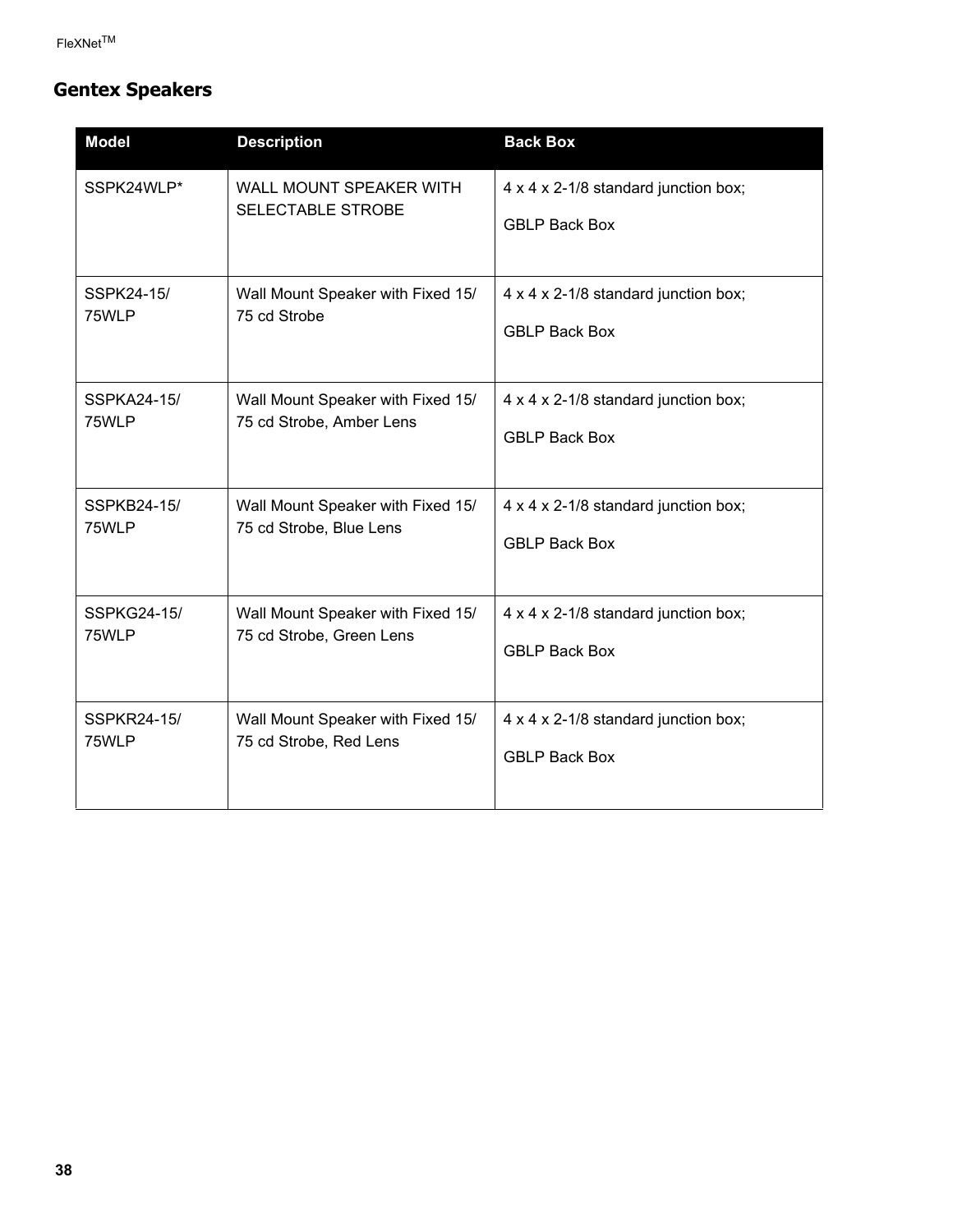# **FX-400 and FX-401 ULI/ULC Listed Compatible Devices**

### **FX-400 and FX-401 ULI/ULC Listed Compatible Addressable Devices**

| <b>MGC Models</b>                      | <b>Description</b>                                                     |  |  |  |
|----------------------------------------|------------------------------------------------------------------------|--|--|--|
| <b>MGC Addressable Detectors</b>       |                                                                        |  |  |  |
| MIX-4010                               | <b>Photoelectric Smoke Sensor</b>                                      |  |  |  |
| <b>MIX-4010-ISO</b>                    | Photoelectric Smoke Sensor with Built-in Short Circuit Isolator        |  |  |  |
| <b>MIX-4011</b>                        | <b>Photoelectric Smoke Sensor</b>                                      |  |  |  |
| <b>MIX-4011-ISO</b>                    | Photoelectric Smoke Sensor with Built-in Short Circuit Isolator        |  |  |  |
| MIX-4020                               | <b>Multi-Sensor Detector</b>                                           |  |  |  |
| <b>MIX-4020-ISO</b>                    | Multi-Sensor Detector with Built-in Short Circuit Isolator             |  |  |  |
| MIX-4021                               | <b>Multi-Sensor Detector</b>                                           |  |  |  |
| <b>MIX-4021-ISO</b>                    | Multi-Sensor Detector with Built-in Short Circuit Isolator             |  |  |  |
| <b>MIX-4030</b>                        | Tri-Mode Heat Detector                                                 |  |  |  |
| <b>MIX-4030-ISO</b>                    | Tri-Mode Heat Detector with Built-in Short Circuit Isolator            |  |  |  |
|                                        | <b>MGC Addressable Control Modules</b>                                 |  |  |  |
| MIX-4040                               | Dual Input Module                                                      |  |  |  |
| MIX-4041                               | Mini Dual Input Module                                                 |  |  |  |
| MIX-4042                               | Analog (Conventional zone or 4-20mA) Input Module                      |  |  |  |
| MIX-4045                               | Dual Relay Module                                                      |  |  |  |
| MIX-4046                               | <b>Supervised Output Module</b>                                        |  |  |  |
| MIX-4070                               | <b>SLC Short Circuit Isolator Module</b>                               |  |  |  |
| <b>MGC Addressable Bases</b>           |                                                                        |  |  |  |
| MIX-4001                               | 6" Diameter Detector Base                                              |  |  |  |
| <b>MIX-4002</b>                        | 4" Diameter Detector Base                                              |  |  |  |
| <b>MGC Addressable Manual Stations</b> |                                                                        |  |  |  |
| MS-401MPU                              | Intelligent Single Stage Manual Station MP                             |  |  |  |
| MS-407MPU                              | Intelligent Single Stage Manual Station MP with additional N.C. switch |  |  |  |
| MS-710MPU                              | Intelligent Key-Resettable Single Stage Dual Action Manual Station MP  |  |  |  |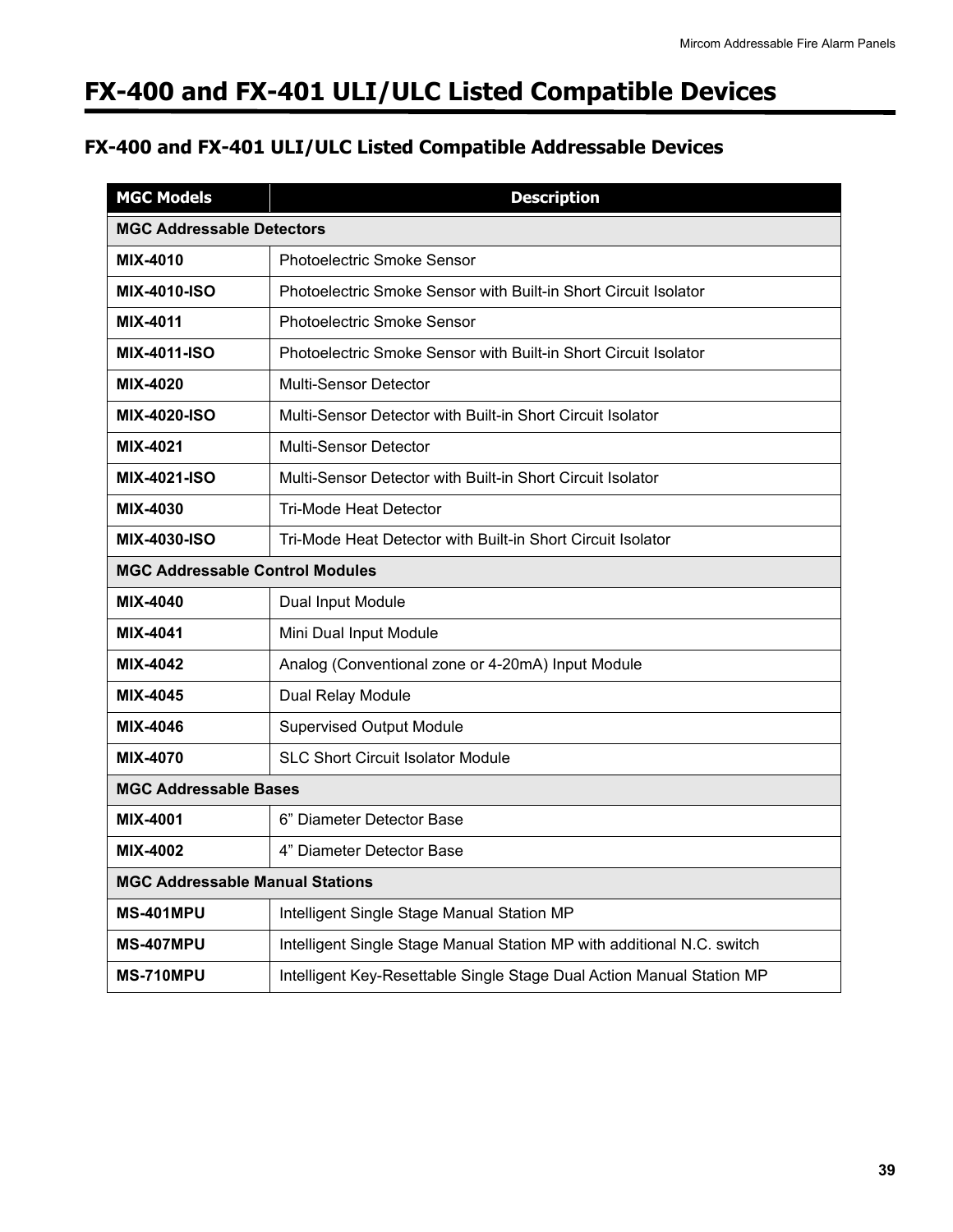# **ULI/ULC Listed Compatible Two-Wire Detectors Compatible with MIX-4042 Zone Module with FX-400 and FX-401 FACPs**

| <b>Manufacturer</b>              | <b>Model</b>     | <b>Bases</b>              | <b>Maximum</b><br># of<br>devices<br>per circuit | <b>Detector supply</b><br>voltage range at<br>MIX-4042 input | <b>Alarm</b><br><b>Verification</b><br>allowed |
|----------------------------------|------------------|---------------------------|--------------------------------------------------|--------------------------------------------------------------|------------------------------------------------|
| Detection Systems Inc<br>(Bosch) | <b>DS250</b>     | MB2W,MB4W                 | 30                                               | 18 to 30VDC                                                  | $\mathsf{N}$                                   |
| Detection Systems Inc<br>(Bosch) | DS250TH          | MB2W,MB4W                 | 30                                               | 18 to 30VDC                                                  | N                                              |
| Detection Systems Inc<br>(Bosch) | <b>DS282</b>     | MB2W,MB4W                 | 30                                               | 18 to 30VDC                                                  | $\mathsf{N}$                                   |
| Detection Systems Inc<br>(Bosch) | DS282TH          | MB2W,MB4W                 | 30                                               | 18 to 30VDC                                                  | $\mathsf{N}$                                   |
| Mircom                           | <b>MIR-525U</b>  | N/A                       | 30                                               | 18 to 30VDC                                                  | $\mathsf{N}$                                   |
| Mircom                           | <b>MIR-525TU</b> | N/A                       | 30                                               | 18 to 30VDC                                                  | $\mathsf{N}$                                   |
| Mircom                           | SD-100-<br>2WP   | SDB-104-<br>4, SDB-106-4  | 20                                               | 18 to 28VDC                                                  | $\mathsf{N}$                                   |
| Mircom                           | SD-100-<br>2WT   | SDB-104-<br>4, SDB-106-4  | 20                                               | 18 to 28VDC                                                  | $\mathsf{N}$                                   |
| Sentrol ESL                      | 429C             | 701E, 701U,<br>702E, 702U | 30                                               | 18 to 30VDC                                                  | $\mathsf{N}$                                   |
| Sentrol ESL                      | 429CT            | 701E, 701U,<br>702E, 702U | 30                                               | 18 to 30VDC                                                  | $\mathsf{N}$                                   |
| Sentrol ESL                      | 711U             | 701E, 701U,<br>702E, 702U | 30                                               | 18 to 30VDC                                                  | $\mathsf{N}$                                   |
| Sentrol ESL                      | 711UT            | 701E, 701U,<br>702E, 702U | 30                                               | 18 to 30VDC                                                  | $\mathsf{N}$                                   |
| Sentrol ESL                      | 713-5U           | 701E, 701U,<br>702E, 702U | 30                                               | 18 to 30VDC                                                  | $\mathsf{N}$                                   |
| Sentrol ESL                      | 713-6U           | 701E, 701U,<br>702E, 702U | 30                                               | 18 to 30VDC                                                  | $\mathsf{N}$                                   |
| Sentrol ESL                      | 721U             | 701E, 701U,<br>702E, 702U | 30                                               | 18 to 30VDC                                                  | $\mathsf{N}$                                   |
| Sentrol ESL                      | 721UT            | 701E, 701U,<br>702E, 702U | 30                                               | 18 to 30VDC                                                  | $\mathsf{N}$                                   |
| Sentrol ESL                      | 722U             | 701E, 701U,<br>702E, 702U | 30                                               | 18 to 30VDC                                                  | $\mathsf{N}$                                   |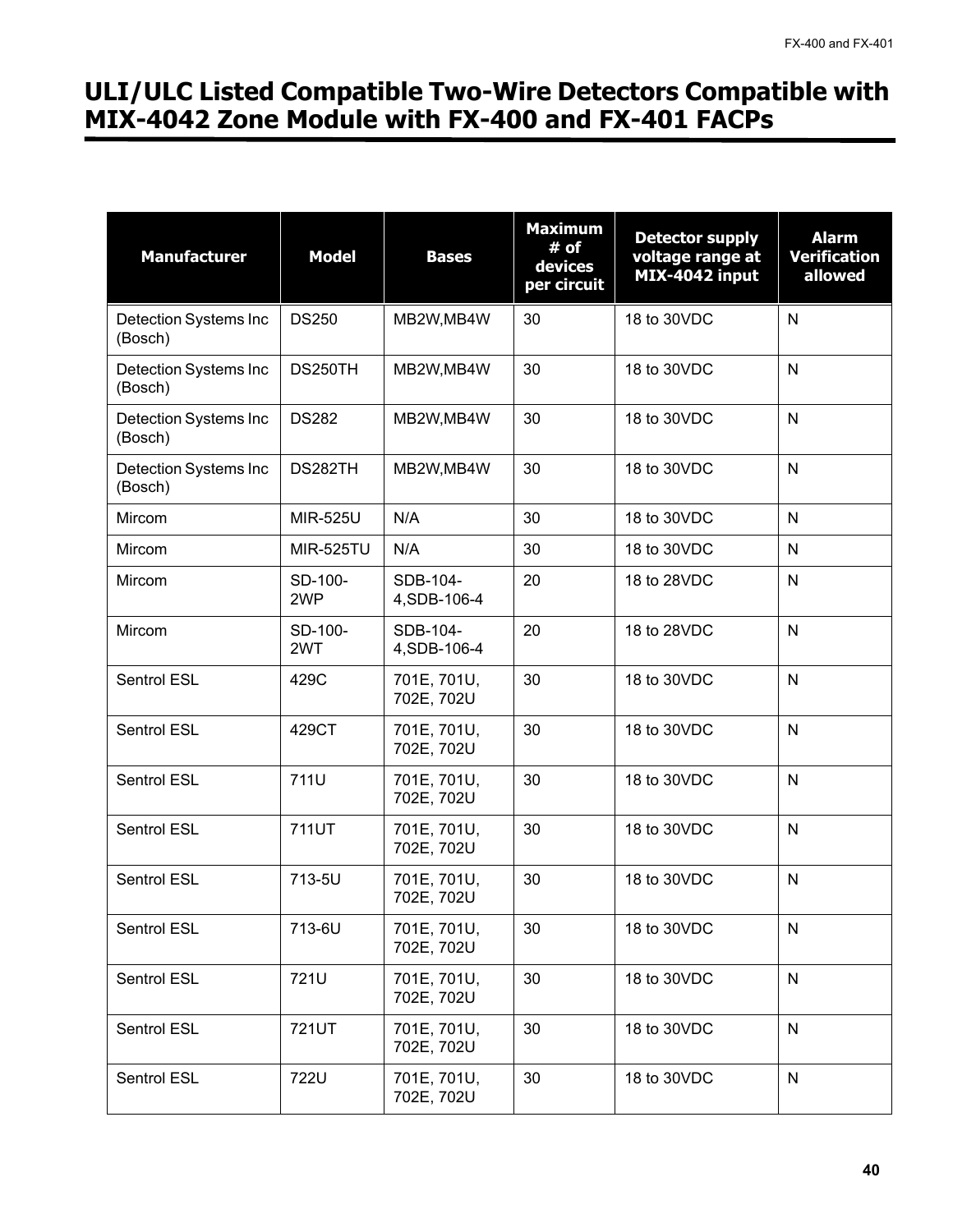| <b>Manufacturer</b>  | <b>Model</b> | <b>Bases</b>                | <b>Maximum</b><br># of<br>devices<br>per circuit | <b>Detector supply</b><br>voltage range at<br>MIX-4042 input | <b>Alarm</b><br><b>Verification</b><br>allowed |
|----------------------|--------------|-----------------------------|--------------------------------------------------|--------------------------------------------------------------|------------------------------------------------|
| Sentrol ESL          | 429CRT       | 702E, 702RE,<br>702RU, 702U | 30                                               | 18 to 30VDC                                                  | N                                              |
| Sentrol ESL          | 429CST       | 702E, 702RE,<br>702RU, 702U | 30                                               | 18 to 30VDC                                                  | $\mathsf{N}$                                   |
| Sentrol ESL          | 731U         | 702E, 702RE,<br>702RU, 702U | 30                                               | 18 to 30VDC                                                  | N                                              |
| Sentrol ESL          | 732U         | 702E, 702RE,<br>702RU, 702U | 30                                               | 18 to 30VDC                                                  | N                                              |
| <b>System Sensor</b> | 1100         | N/A                         | 25                                               | 18 to 30VDC                                                  | $\overline{N}$                                 |
| <b>System Sensor</b> | 1151         | <b>B110LP</b>               | 25                                               | 18 to 30VDC                                                  | $\mathsf{N}$                                   |
| <b>System Sensor</b> | 1400         | N/A                         | 30                                               | 18 to 30VDC                                                  | $\overline{N}$                                 |
| <b>System Sensor</b> | 1451         | B401, B401B                 | 25                                               | 18 to 30VDC                                                  | $\mathsf{N}$                                   |
| <b>System Sensor</b> | 1451DH       | DH400                       | 25                                               | 18 to 30VDC                                                  | N                                              |
| <b>System Sensor</b> | 2100         | N/A                         | 30                                               | 18 to 30VDC                                                  | $\overline{N}$                                 |
| <b>System Sensor</b> | 2100T        | N/A                         | 30                                               | 18 to 30VDC                                                  | $\mathsf{N}$                                   |
| <b>System Sensor</b> | 2151         | <b>B110LP</b>               | 25                                               | 18 to 30VDC                                                  | $\mathsf{N}$                                   |
| <b>System Sensor</b> | 2400         | N/A                         | 25                                               | 18 to 30VDC                                                  | $\overline{N}$                                 |
| <b>System Sensor</b> | 2400HT       | N/A                         | 25                                               | 18 to 30VDC                                                  | $\mathsf{N}$                                   |
| <b>System Sensor</b> | 2451         | B401, B401B,<br>DH400       | 25                                               | 18 to 30VDC                                                  | $\mathsf{N}$                                   |
| <b>System Sensor</b> | 2451TH       | B401, B401B                 | 25                                               | 18 to 30VDC                                                  | N                                              |
| <b>System Sensor</b> | 5451         | B401, B401B                 | 25                                               | 18 to 30VDC                                                  | $\overline{N}$                                 |
| <b>System Sensor</b> | $2W-B$       | N/A                         | 30                                               | 18 to 30VDC                                                  | $\overline{N}$                                 |
| <b>System Sensor</b> | 2WT-B        | N/A                         | 30                                               | 18 to 30VDC                                                  | $\mathsf{N}$                                   |
| <b>System Sensor</b> | 2WTA-B       | N/A                         | 30                                               | 18 to 30VDC                                                  | $\mathsf{N}$                                   |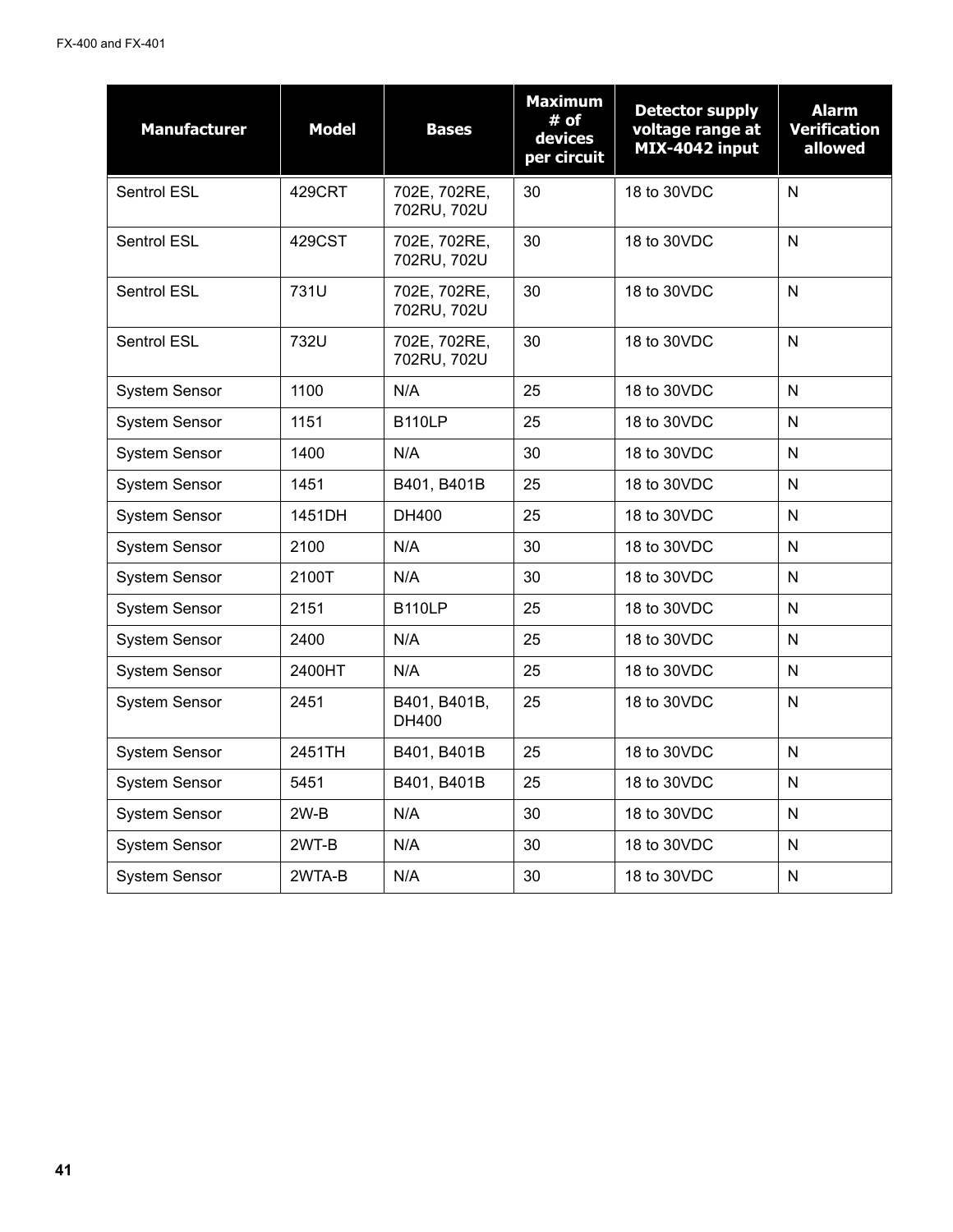# **FX-400 and FX-401 ULI Compatible Horn/Strobes**

| <b>Brand</b>       | <b>Strobe Model</b>                                                                                                              | Maximum # of devices per circuit |
|--------------------|----------------------------------------------------------------------------------------------------------------------------------|----------------------------------|
| Mircom             | FH-400-RR, FH-400-WW,<br>FHS-400-WW, FHS-400-RR,<br>FHS-400C-RR, FHS-400C-WW,<br>FS-400-RR, FS-400-WW,<br>FS-400C-RR, FS-400C-WW |                                  |
| <b>SpectrAlert</b> | P <sub>2</sub> R                                                                                                                 | 22                               |
| Wheelock           | NS-24 MCW-FW                                                                                                                     | 17                               |
| Gentex             | GHSLF15R                                                                                                                         | 12                               |

| <b>System Sensor</b><br><b>L Series Models</b> | <b>Description</b>                           |
|------------------------------------------------|----------------------------------------------|
| P2RL                                           | <b>HORN STROBE 2W RED WALL</b>               |
| P <sub>2</sub> WL                              | <b>HORN STROBE 2W WHITE WALL</b>             |
| P <sub>2</sub> GRL                             | HORN STROBE 2W RED WALL, COMPACT             |
| P <sub>2</sub> GWL                             | HORN STROBE 2W WHITE WALL,<br><b>COMPACT</b> |
| P <sub>2RL-P</sub>                             | HORN STROBE 2W RED WALL, PLAIN               |
| P <sub>2</sub> WL-P                            | HORN STROBE 2W WHITE WALL, PLAIN             |
| P <sub>2RL-SP</sub>                            | HORN STROBE 2W RED WALL, FUEGO               |
| P <sub>2</sub> WL-SP                           | HORN STROBE 2W WHITE WALL, FUEGO             |
| PC2RL                                          | <b>HORN STROBE 2W RED CEILING</b>            |
| PC <sub>2</sub> WL                             | <b>HORN STROBE 2W WHITE CEILING</b>          |
| SRL                                            | STROBE RED WALL                              |
| <b>SWL</b>                                     | <b>STROBE WHITE WALL</b>                     |
| <b>SGRL</b>                                    | STROBE RED WALL, COMPACT                     |
| SGWL                                           | STROBE WHITE WALL, COMPACT                   |
| SRL-P                                          | STROBE RED WALL, PLAIN                       |
| SWL-P                                          | STROBE WHITE WALL, PLAIN                     |
| SRL-SP                                         | STROBE RED WALL, FUEGO                       |
| SWL-CLR-ALERT                                  | STROBE WHITE WALL, CLEAR LENS                |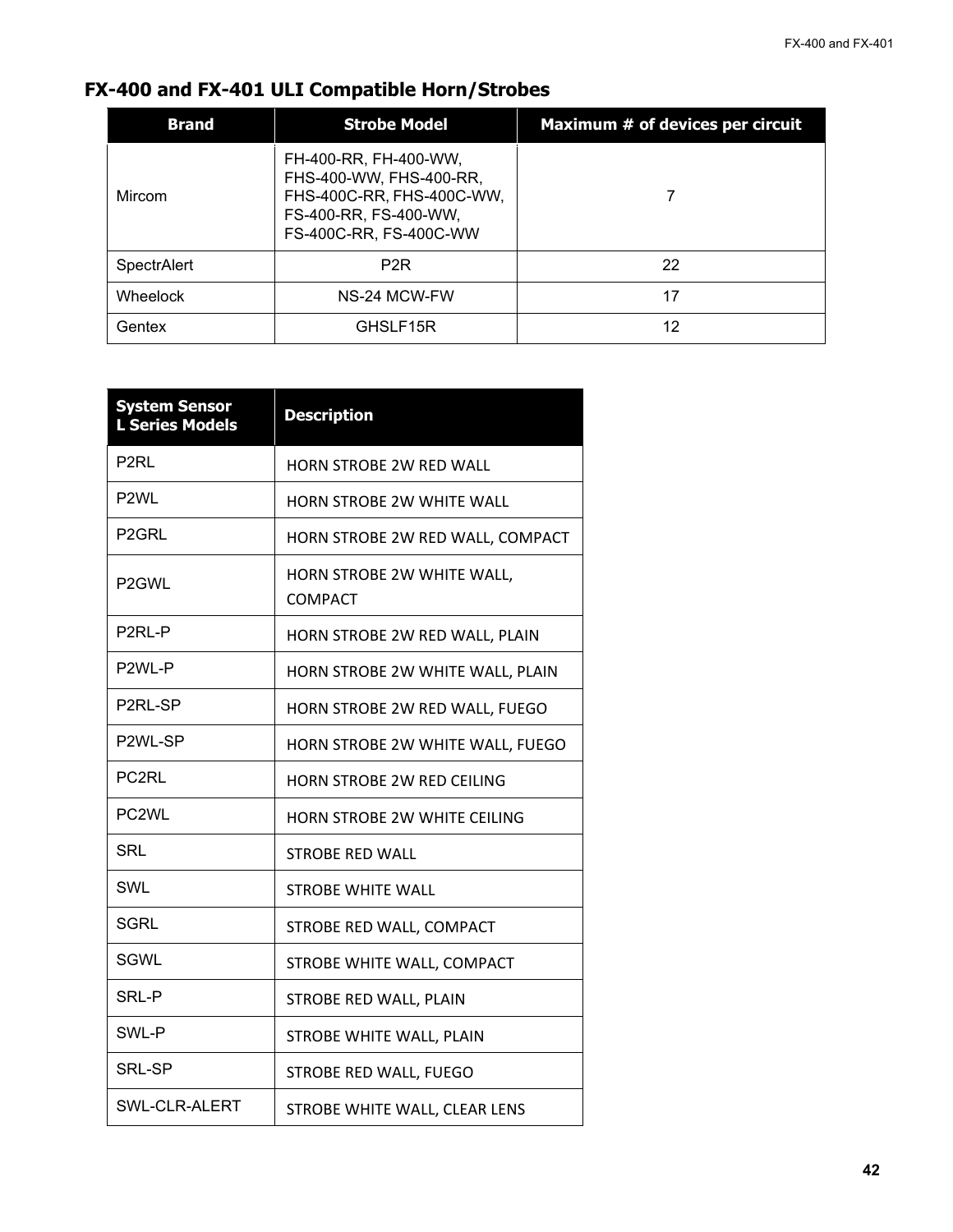| <b>System Sensor</b><br><b>L Series Models</b> | <b>Description</b>                                    |
|------------------------------------------------|-------------------------------------------------------|
| <b>SWL-ALERT</b>                               | STROBE WHITE WALL, AMBER LENS                         |
| <b>SCRL</b>                                    | <b>STROBE RED CEILING</b>                             |
| <b>SCWL</b>                                    | <b>STROBE WHITE CEILING</b>                           |
| SCWL-CLR-ALERT                                 | STROBE WHITE CEILING CLEAR LENS<br><b>ALERT</b>       |
| <b>HWL</b>                                     | <b>HORN WHITE WALL</b>                                |
| HRL                                            | <b>HORN RED WALL</b>                                  |
| <b>HGRL</b>                                    | HORN RED WALL, COMPACT                                |
| <b>HGWL</b>                                    | HORN WHITE WALL, COMPACT                              |
| <b>CHWL</b>                                    | <b>CHIME WHITE WALL</b>                               |
| <b>CHRL</b>                                    | <b>CHIME RED WALL</b>                                 |
| <b>CHSRL</b>                                   | CHIME STROBE RED WALL                                 |
| <b>CHSWL</b>                                   | <b>CHIME STROBE WHITE WALL</b>                        |
| <b>CHSCRL</b>                                  | CHIME STROBE RED CEILING                              |
| <b>CHSCWL</b>                                  | CHIME STROBE WHITE CEILING                            |
| <b>SPSRL</b>                                   | SPEAKER STROBE RED WALL                               |
| <b>SPSWL</b>                                   | SPEAKER STROBE WHITE WALL                             |
| SPSRL-P                                        | SPEAKER STROBE RED WALL, PLAIN                        |
| SPSWL-P                                        | SPEAKER STROBE WHITE WALL, PLAIN                      |
| SPSRL-SP                                       | SPEAKER STROBE RED WALL, FUEGO                        |
| SPSWL-ALERT                                    | SPEAKER STROBE WHITE WALL, ALERT                      |
| SPSWL-CLR-ALERT                                | SPEAKER STROBE WHITE WALL, CLEAR<br><b>LENS ALERT</b> |
| <b>SPSCRL</b>                                  | SPEAKER STROBE RED CEILING                            |
| <b>SPSCWL</b>                                  | SPEAKER STROBE WHITE CEILING                          |
| SPSCWL-P                                       | SPEAKER STROBE WHITE CEILING, PLAIN                   |
| SPSCWL-SP                                      | SPEAKER STROBE WHITE CEILING, FUEGO                   |
| SPSCWL-CLR-<br>ALERT                           | SPEAKER STROBE WHITE CEILING, ALERT                   |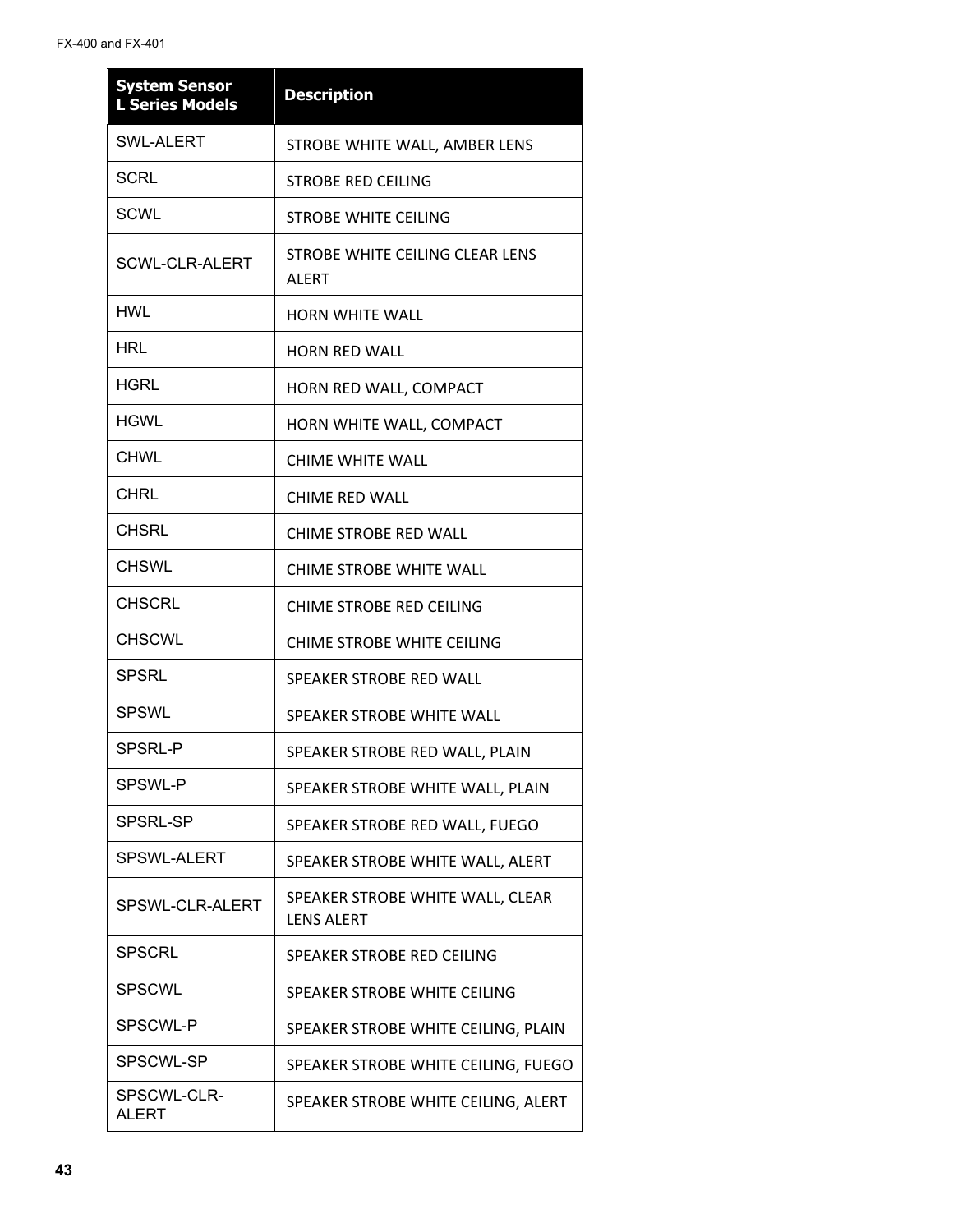# **FX-3500, FX-3500RCU and FX-3318 ULI Listed Compatible Devices**

#### **FX-3500, FX-3500RCU and FX-3318 ULI Listed Compatible Addressable Devices**

| <b>Mircom Models</b>                             | <b>Description</b>                                                                                                        |
|--------------------------------------------------|---------------------------------------------------------------------------------------------------------------------------|
| <b>ULI Advanced Protocol Detectors</b>           |                                                                                                                           |
| MIX-COS351AP                                     | Advanced Protocol CO and Smoke Detector                                                                                   |
| MIX-CO351AP                                      | <b>Advanced Protocol CO Detector</b>                                                                                      |
| MIX-FC351AP                                      | Advanced Protocol CO and Photoelectric Smoke Detector (CO portion of the<br>detector is latching supervisory alarm only). |
| <b>MIX-2351AP</b>                                | Advanced Protocol Photoelectric Smoke Detector                                                                            |
| <b>MIX-2351RAP</b>                               | Advanced Protocol Photoelectric Smoke Detector with remote test                                                           |
| <b>MIX-2351TAP</b>                               | Advanced Protocol Photoelectric Smoke Detector with Thermal Sensor                                                        |
| MIX-2351TIRAP                                    | Multi-criteria with complementary heat and IR                                                                             |
| <b>MIX-5351AP</b>                                | <b>Advanced Protocol Heat Detector</b>                                                                                    |
| <b>MIX-5351HAP</b>                               | Advanced Protocol High Heat Detector                                                                                      |
| <b>MIX-5351RAP</b>                               | Advanced Protocol Rate of Rise Heat Detector                                                                              |
| <b>MIX-5352RAP</b>                               | Advanced Protocol Heat Detector Rate of Rise                                                                              |
| <b>MIX-5352HAP</b>                               | <b>Advanced Protocol Heat Detector</b>                                                                                    |
| MIX-COSAP                                        | Advanced Protocol CO and Photoelectric Smoke Detector                                                                     |
| <b>MIX-1251AP</b>                                | Advanced Protocol Ion Smoke Detector                                                                                      |
| <b>MIX-2251AP</b>                                | Advanced Protocol Photo Smoke Detector                                                                                    |
| <b>MIX-2251TAP</b>                               | Advanced Protocol Photo Heat Detector                                                                                     |
| MIX-2251TMAP                                     | <b>Advanced Protocol Acclimate Detector</b>                                                                               |
| <b>MIX-2251RAP</b>                               | Advanced Protocol Photo Smoke Detector                                                                                    |
| <b>MIX-5251AP</b>                                | <b>Advanced Protocol Heat Detector</b>                                                                                    |
| <b>MIX-5251HAP</b>                               | Advanced Protocol High Temperature Heat Detector                                                                          |
| <b>MIX-5251RAP</b>                               | Advanced Protocol Rate of Rise Heat Detector                                                                              |
| <b>ULI Advanced Protocol Intelligent Modules</b> |                                                                                                                           |
| MIX-M500MAP                                      | <b>Advanced Protocol Monitor Module</b>                                                                                   |
| MIX-M500DMAP                                     | Advanced Protocol Dual Monitor Module                                                                                     |
| MIX-M500RAP                                      | Advanced Protocol Relay Control Module                                                                                    |
| MIX-M500SAP                                      | Advanced Protocol Supervised Control Module                                                                               |
| MIX-M501MAP                                      | Advanced Protocol Mini Monitor Module                                                                                     |
| MIX-M502MAP                                      | Advanced Protocol Conventional Zone Module                                                                                |
| MIX-M501DMAP                                     | Dual Mini Module component                                                                                                |
| <b>ULI Advanced Protocol Manual Stations</b>     |                                                                                                                           |
| MS-401APU                                        | Addressable Single Stage Manual Station                                                                                   |
| MS-407APU                                        | Addressable Single Stage Manual Station with additional N.C. switch                                                       |
| MS-710APU                                        | Addressable Single Stage Dual Action Station                                                                              |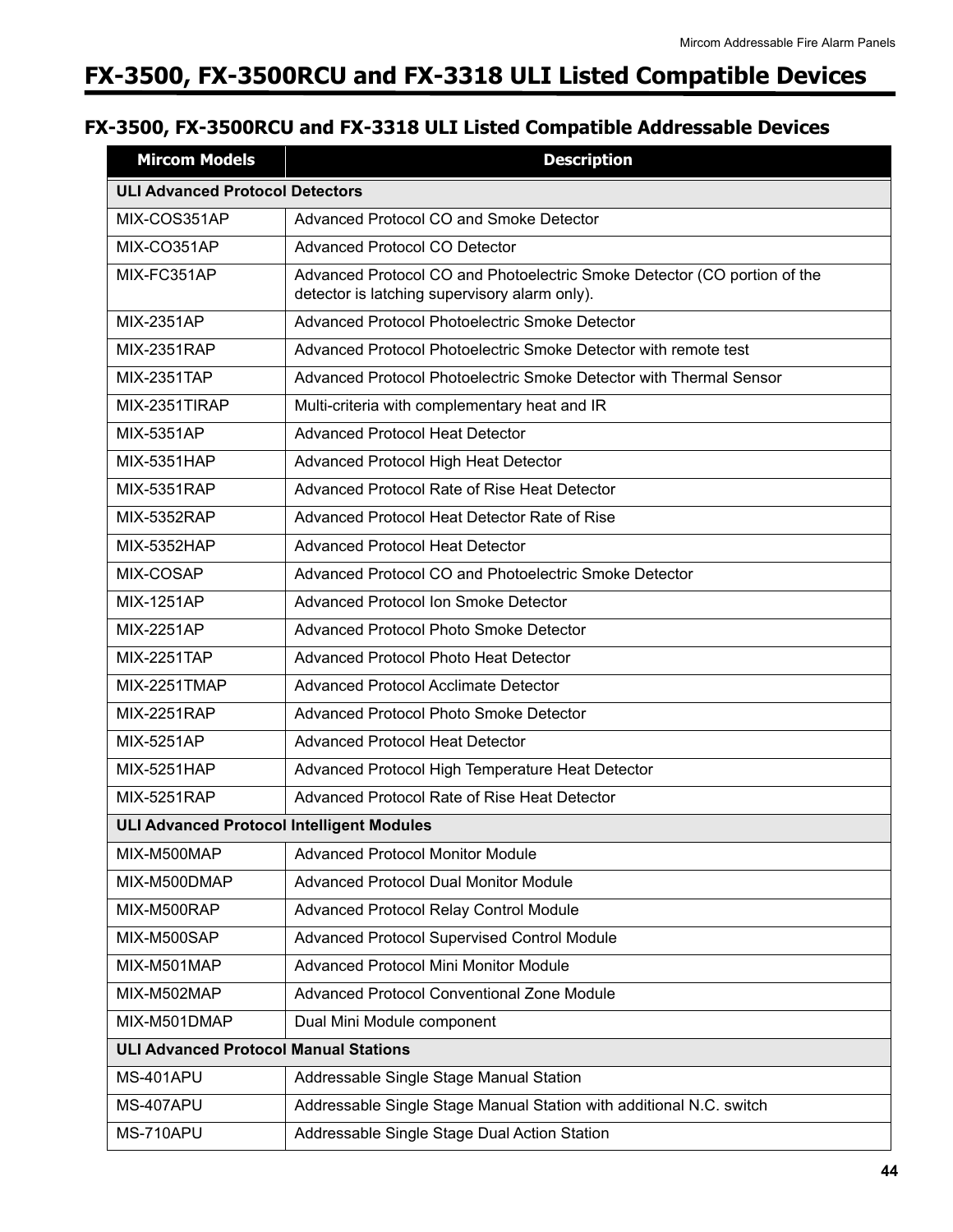| <b>Mircom Models</b>             | <b>Description</b>                                                                           |  |
|----------------------------------|----------------------------------------------------------------------------------------------|--|
| <b>ULI Ancillary Modules</b>     |                                                                                              |  |
| APCR-6                           | Advanced Protocol Six Relay Control Module                                                   |  |
| CR-6                             | Six Relay Control Module                                                                     |  |
| $CZ-6$                           | Six Conventional Zone Interface Module                                                       |  |
| APIM-10                          | Advanced Protocol Ten Input Monitor Module                                                   |  |
| $IM-10$                          | Ten Input Monitor Module                                                                     |  |
| <b>ULI Ancillary Modules</b>     |                                                                                              |  |
| ISO-6                            | Advanced Protocol Six Isolator Module                                                        |  |
| M500X                            | <b>Fault Isolator Module</b>                                                                 |  |
| SC-6                             | <b>Six Supervised Control Module</b>                                                         |  |
| <b>ULI Bases</b>                 |                                                                                              |  |
| B200SR-LF                        | Low Frequency Intelligent Sounder Base                                                       |  |
| <b>B210LP</b>                    | Intelligent Flanged Mounting Base                                                            |  |
| <b>B224BI</b>                    | Intelligent Isolator Base                                                                    |  |
| <b>B224RB</b>                    | Intelligent Relay Base                                                                       |  |
| B501                             | Intelligent Flangeless Mounting Base                                                         |  |
| <b>B501BH</b>                    | Intelligent Sounder Base                                                                     |  |
| B501BHT                          | Intelligent Temporal Tone Sounder Base                                                       |  |
| <b>DNR</b>                       | Intelligent non-relay photoelectric low-flow duct smoke detector housing                     |  |
| <b>DNRW</b>                      | Watertight Intelligent Non-relay Photoelectric Low-flow Duct Smoke Detector Housing          |  |
| <b>ULI Intelligent Detectors</b> |                                                                                              |  |
| MIX-1251B                        | Intelligent Low Profile Ionization Smoke Sensor                                              |  |
| MIX-2251B/BR                     | Intelligent Low Profile Photoelectronic Smoke Sensor                                         |  |
| <b>MIX-2251TB</b>                | Intelligent Low Profile Photoelectronic Smoke Sensor c/w 135°F Fixed Temp. Thermal<br>Sensor |  |
| <b>MIX-2251TMB</b>               | Intelligent Low Profile Multi-Criteria Sensor                                                |  |
| MIX-5251B                        | Intelligent Low Profile Fixed Temp. Thermal Sensor 135°F                                     |  |
| MIX-5251H                        | Intelligent Low Profile High Temperature Thermal Sensor 190°F                                |  |
| MIX-5251RB                       | Intelligent Low Profile Fixed Temp. and Rate of Rise Thermal Sensor 135°F                    |  |
| 7251                             | Intelligent Low Profile Laser Smoke Detector                                                 |  |
| <b>ULI Intelligent Modules</b>   |                                                                                              |  |
| <b>MIX-500DM</b>                 | Intelligent Dual Monitor Module                                                              |  |
| MIX-M500M                        | Intelligent Addressable Monitor Module                                                       |  |
| MIX-M500R                        | Intelligent Addressable Relay Module                                                         |  |
| <b>MIX-M500S</b>                 | Intelligent Addressable Supervised Control Module                                            |  |
| MIX-M501M                        | Intelligent Addressable Mini-Monitor Module                                                  |  |
| MIX-M502M                        | Intelligent Addressable Interface Module                                                     |  |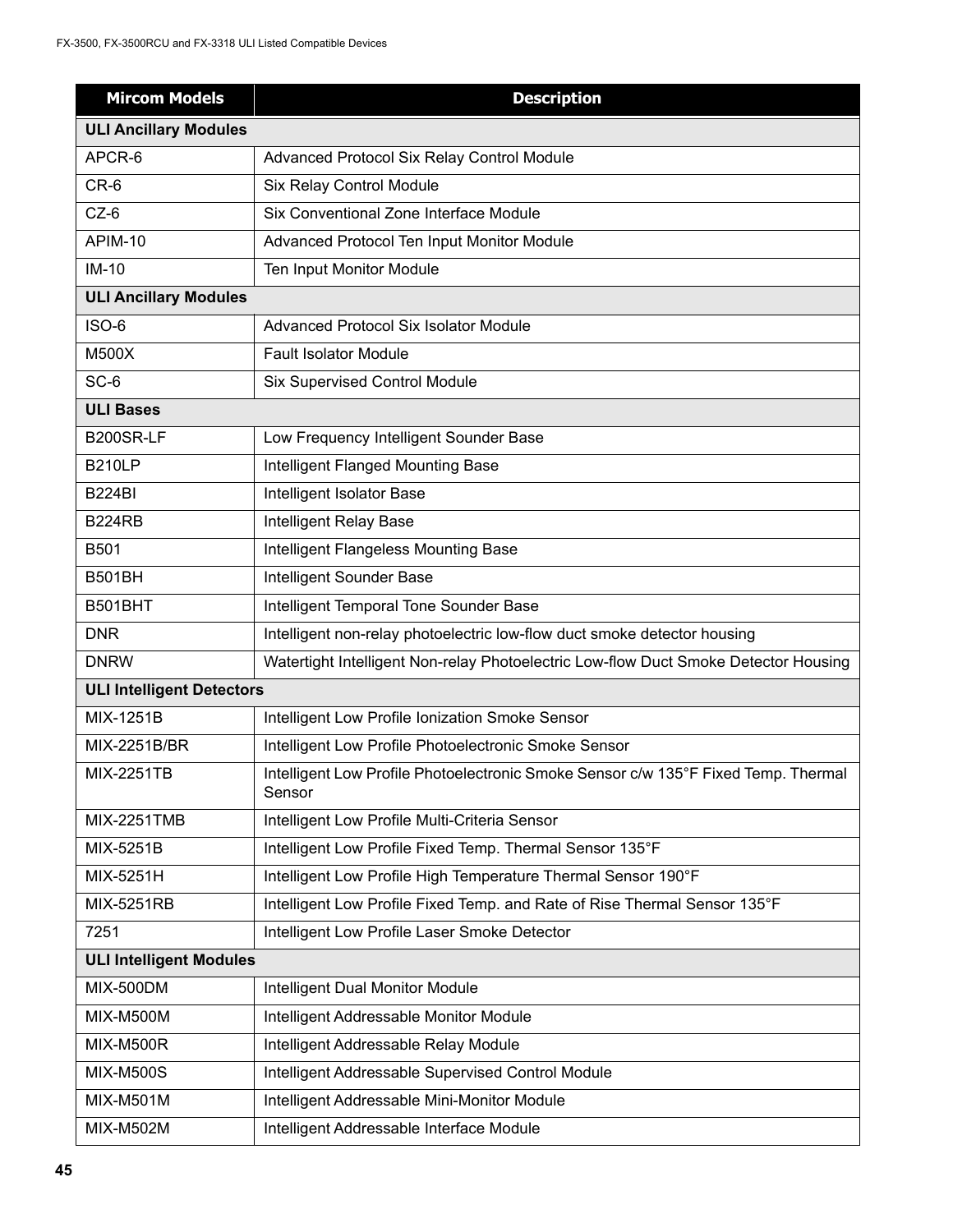| <b>Mircom Models</b>            | <b>Description</b>                           |
|---------------------------------|----------------------------------------------|
| ULI Addressable Manual Stations |                                              |
| MS-401ADU                       | Addressable Single Stage Manual Station      |
| MS-702ADU                       | Addressable Two Stage Single Action Station  |
| MS-710ADU                       | Addressable Single Stage Dual Action Station |

#### **Mircom Models Description**

| <b>System Sensor ULI Intelligent Modules and Detectors</b> |                                                            |  |
|------------------------------------------------------------|------------------------------------------------------------|--|
| M500S                                                      | <b>Supervised Control Module</b>                           |  |
| M500DMR1                                                   | Multiple Monitor with 2 Monitor Inputs and 2 Relay Outputs |  |
| APB200                                                     | Sounder Base used with MIX-COSAP detector                  |  |
| APB200-LF                                                  | Sounder Base used with MIX-COSAP detector                  |  |
| BEAM200                                                    | Intelligent Addressable Beam Detector                      |  |
| BEAM200S                                                   | Intelligent Addressable Beam Detector (with Sens Test)     |  |
| <b>B200SR</b>                                              | 200 Series Intelligent Base with Sounder                   |  |
| OSI-RI-AP                                                  | Advanced Protocol Beam Detector                            |  |

| <b>Secutron Models</b>                 | <b>Description</b>                                                                                                        |  |
|----------------------------------------|---------------------------------------------------------------------------------------------------------------------------|--|
| <b>ULI Advanced Protocol Detectors</b> |                                                                                                                           |  |
| MRI-COS351AP                           | Advanced Protocol CO and Smoke Detector                                                                                   |  |
| MRI-CO351AP                            | Advanced Protocol CO Detector                                                                                             |  |
| MRI-FC351AP                            | Advanced Protocol CO and Photoelectric Smoke Detector (CO portion of the<br>detector is latching supervisory alarm only). |  |
| <b>MRI-2351AP</b>                      | Advanced Protocol Photoelectric Smoke Detector                                                                            |  |
| <b>MRI-2351RAP</b>                     | Advanced Protocol Photoelectric Smoke Detector with remote test                                                           |  |
| <b>MRI-2351TAP</b>                     | Advanced Protocol Photoelectric Smoke Detector with Thermal Sensor                                                        |  |
| MRI-2351TIRAP                          | Multi-criteria with complementary heat and IR                                                                             |  |
| <b>MRI-5351AP</b>                      | Advanced Protocol Heat Detector                                                                                           |  |
| <b>MRI-5351HAP</b>                     | Advanced Protocol High Heat Detector                                                                                      |  |
| <b>MRI-5351RAP</b>                     | Advanced Protocol Rate of Rise Heat Detector                                                                              |  |
| <b>MRI-5352RAP</b>                     | Advanced Protocol Heat Detector Rate of Rise                                                                              |  |
| <b>MRI-5352HAP</b>                     | <b>Advanced Protocol Heat Detector</b>                                                                                    |  |
| <b>MRI-COSAP</b>                       | Advanced Protocol CO and Photoelectric Smoke Detector                                                                     |  |
| <b>MRI-1251AP</b>                      | Advanced Protocol Ion Smoke Detector                                                                                      |  |
| <b>MRI-2251AP</b>                      | Advanced Protocol Photo Smoke Detector                                                                                    |  |
| <b>MRI-2251TAP</b>                     | <b>Advanced Protocol Photo Heat Detector</b>                                                                              |  |
| MRI-2251TMAP                           | <b>Advanced Protocol Acclimate Detector</b>                                                                               |  |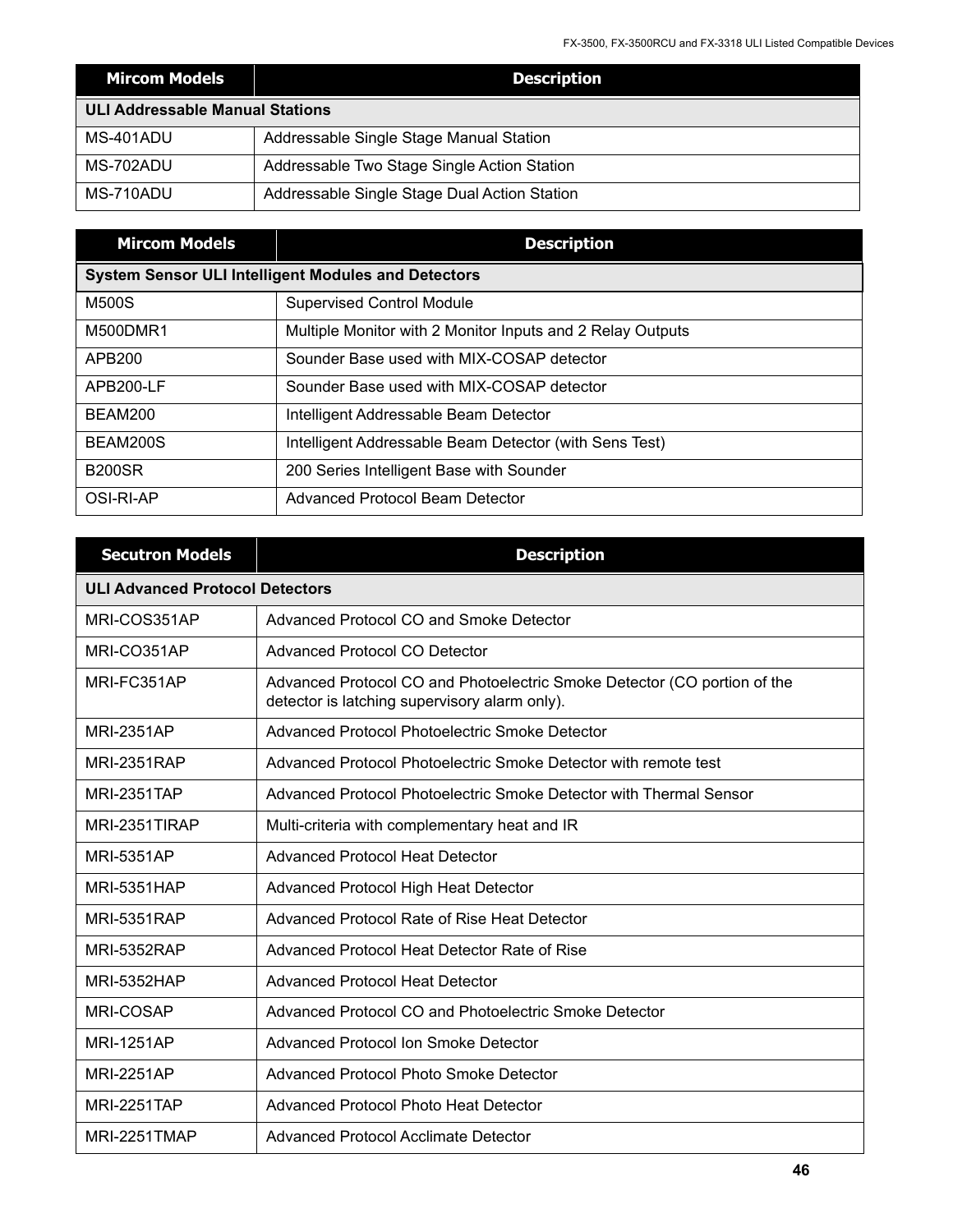| <b>Secutron Models</b>                           | <b>Description</b>                                                                           |  |
|--------------------------------------------------|----------------------------------------------------------------------------------------------|--|
| <b>MRI-2251RAP</b>                               | Advanced Protocol Photo Smoke Detector                                                       |  |
| <b>MRI-5251AP</b>                                | <b>Advanced Protocol Heat Detector</b>                                                       |  |
| <b>MRI-5251HAP</b>                               | Advanced Protocol High Temperature Heat Detector                                             |  |
| <b>MRI-5251RAP</b>                               | Advanced Protocol Rate of Rise Heat Detector                                                 |  |
| <b>ULI Advanced Protocol Intelligent Modules</b> |                                                                                              |  |
| MRI-M500MAP                                      | <b>Advanced Protocol Monitor Module</b>                                                      |  |
| MRI-M500DMAP                                     | <b>Advanced Protocol Dual Monitor Module</b>                                                 |  |
| MRI-M500RAP                                      | Advanced Protocol Relay Control Module                                                       |  |
| MRI-M500SAP                                      | Advanced Protocol Supervised Control Module                                                  |  |
| MRI-M501MAP                                      | Advanced Protocol Mini Monitor Module                                                        |  |
| MRI-M502MAP                                      | Advanced Protocol Conventional Zone Module                                                   |  |
| MRI-M501DMAP                                     | Dual Mini Module component                                                                   |  |
| <b>ULI Advanced Protocol Manual Stations</b>     |                                                                                              |  |
| MRM-401APU                                       | Addressable Single Stage Manual Station                                                      |  |
| MRM-710APU                                       | Addressable Single Stage Dual Action Station                                                 |  |
| <b>ULI Addressable Manual Stations</b>           |                                                                                              |  |
| MRM-702ADU                                       | Addressable Two Stage Single Action Station                                                  |  |
| MRM-710ADU                                       | Addressable Single Stage Dual Action Station                                                 |  |
| <b>ULI Intelligent Detectors</b>                 |                                                                                              |  |
| <b>MRI-1251B</b>                                 | Intelligent Low Profile Ionization Smoke Sensor                                              |  |
| <b>MRI-2251B/BR</b>                              | Intelligent Low Profile Photoelectronic Smoke Sensor                                         |  |
| <b>MRI-2251TB</b>                                | Intelligent Low Profile Photoelectronic Smoke Sensor c/w 135°F Fixed Temp. Thermal<br>Sensor |  |
| <b>MRI-2251TMB</b>                               | Intelligent Low Profile Multi-Criteria Sensor                                                |  |
| <b>MRI-5251B</b>                                 | Intelligent Low Profile Fixed Temp. Thermal Sensor 135°F                                     |  |
| <b>MRI-5251H</b>                                 | Intelligent Low Profile High Temperature Thermal Sensor 190°F                                |  |
| <b>MRI-5251RB</b>                                | Intelligent Low Profile Fixed Temp. and Rate of Rise Thermal Sensor 135°F                    |  |
| <b>ULI Intelligent Modules</b>                   |                                                                                              |  |
| <b>MRI-500DM</b>                                 | Intelligent Dual Monitor Module                                                              |  |
| MRI-M500M                                        | Intelligent Addressable Monitor Module                                                       |  |
| MRI-M500R                                        | Intelligent Addressable Relay Module                                                         |  |
| <b>MRI-M500S</b>                                 | Intelligent Addressable Supervised Control Module                                            |  |
| <b>MRI-M501M</b>                                 | Intelligent Addressable Mini-Monitor Module                                                  |  |
| <b>MRI-M502M</b>                                 | Intelligent Addressable Interface Module                                                     |  |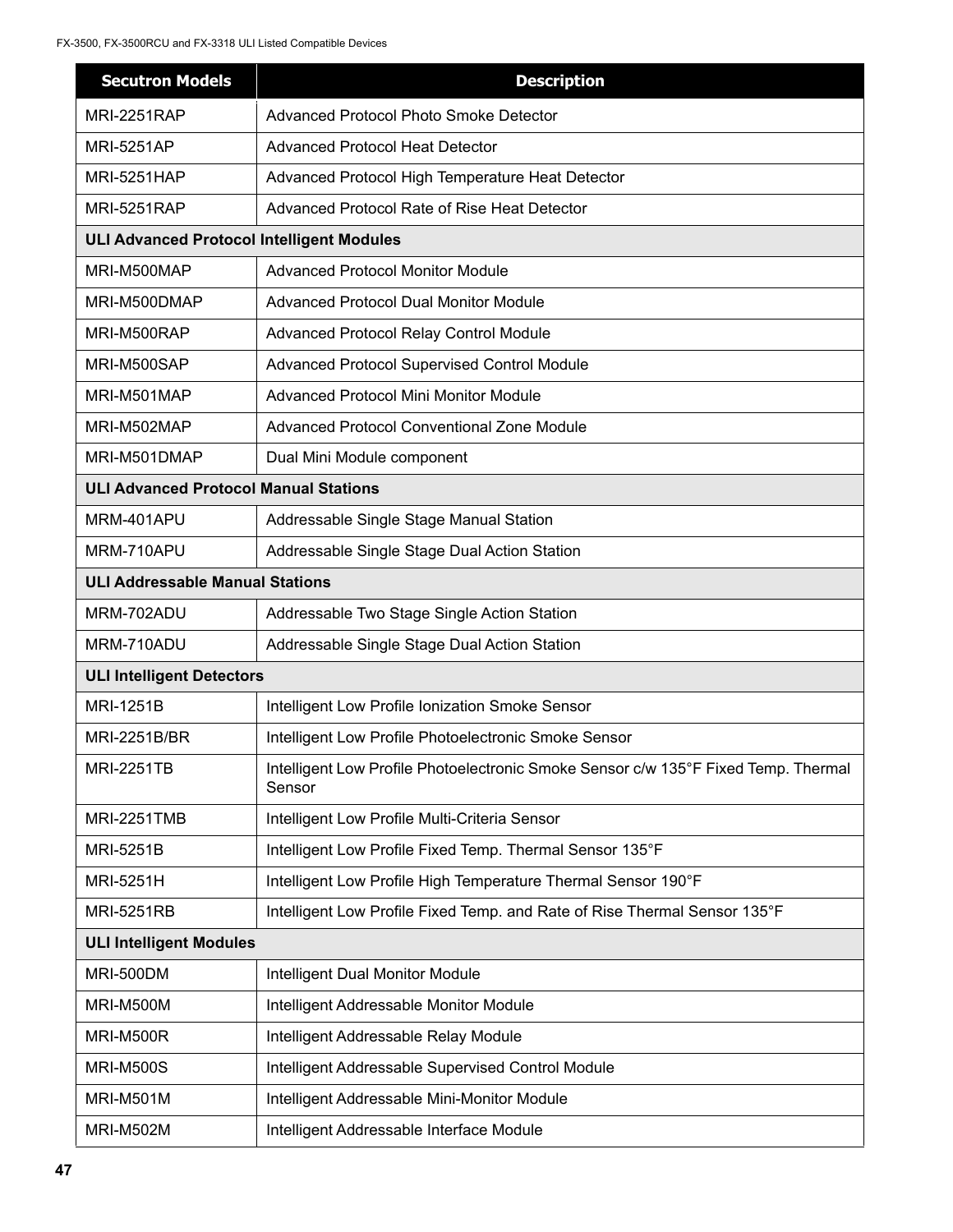### **FX-3500, FX-3500RCU, FX-3318 ULI Listed Compatible Two-Wire Smoke Detectors**



- **Notes:** Detectors of different models are not to be mixed in a circuit.
	- When using two-wire smoke detectors a zone module is required.
	- \* For this detector, must use MIX-M502M/AP or CZ-6, no accessory and no alarm verification available.

| <b>Smoke Detector Manufacturer</b><br>Model / Base | <b>Compatibility Identifier</b><br>Head / Base | <b>Rated Standby</b><br><b>Current</b><br>(mA) | Maximum # of<br>devices per<br>circuit |
|----------------------------------------------------|------------------------------------------------|------------------------------------------------|----------------------------------------|
| <b>MGC Systems Corp.</b>                           |                                                |                                                |                                        |
| SD-100-2WT/SDB-104-2 *                             | <b>WHC60/WB02</b>                              | 0.14                                           | 21                                     |
| SD-100-2WT/SDB-104-4 *                             | <b>WHC60/WB04</b>                              | 0.14                                           | 21                                     |
| SD-100-2WT/SDB-106-4*                              | WHC60/WB02                                     | 0.14                                           | 21                                     |
| MPD-65P Bases MSB-65B, MSB-65B-4, MSB-65B-4R       |                                                |                                                |                                        |
| MPD-65P                                            | MPD-65P                                        | 0.13                                           | 21                                     |
| <b>Apollo</b>                                      |                                                |                                                |                                        |
| Series 60A Bases 45681-200,-220,-232,-251          |                                                |                                                |                                        |
| Series 65A Bases 45681-255,-256,-257,-258          |                                                |                                                |                                        |
| 55000-325                                          | 55000-325                                      | 0.13                                           | 21                                     |
| 55000-326                                          | 55000-326                                      | 0.13                                           | 21                                     |
| 55000-327                                          | 55000-327                                      | 0.13                                           | 21                                     |
| 55000-328                                          | 55000-328                                      | 0.13                                           | 21                                     |
| Hochiki                                            |                                                |                                                |                                        |
| DCD-135/HSC-220R                                   | <b>HD-3/HB-72</b>                              | 0.035                                          | 12                                     |
| DCD-135/NS6-220                                    | $HD-3/HB-3$                                    | 0.035                                          | 12                                     |
| DCD-190/HSC-220R                                   | <b>HD-3/HB-72</b>                              | 0.035                                          | 12                                     |
| DCD-190/NS4-220                                    | $HD-3/HB-3$                                    | 0.035                                          | 12                                     |
| DCD-190/NS6-220                                    | $HD-3/HB-3$                                    | 0.035                                          | 12                                     |
| <b>SIJ-24/HSC-220R</b>                             | <b>HD-3/HB-72</b>                              | 0.04                                           | 12                                     |
| SIJ-24/NS4-220                                     | $HD-3/HB-3$                                    | 0.04                                           | 12                                     |
| SIJ-24/NS6-220                                     | $HD-3/HB-3$                                    | 0.04                                           | 12                                     |
| <b>SLR-24/HSC-220R</b>                             | HD-3/HB-72                                     | 0.045                                          | 12                                     |
| SLR-24/NS4-220                                     | $HD-3/HB-3$                                    | 0.045                                          | 12                                     |
| SLR-24/NS6-220                                     | $HD-3/HB-3$                                    | 0.045                                          | 12                                     |
| Sentrol-ESL                                        |                                                |                                                |                                        |
| 429C / (701E, 701U, 702E, 702U)                    | S10A-S00                                       | 0.1                                            | 30                                     |
| 429CRT / (702E, 702RE, 702RU, 702U)                | S11A-S00                                       | 0.1                                            | 30                                     |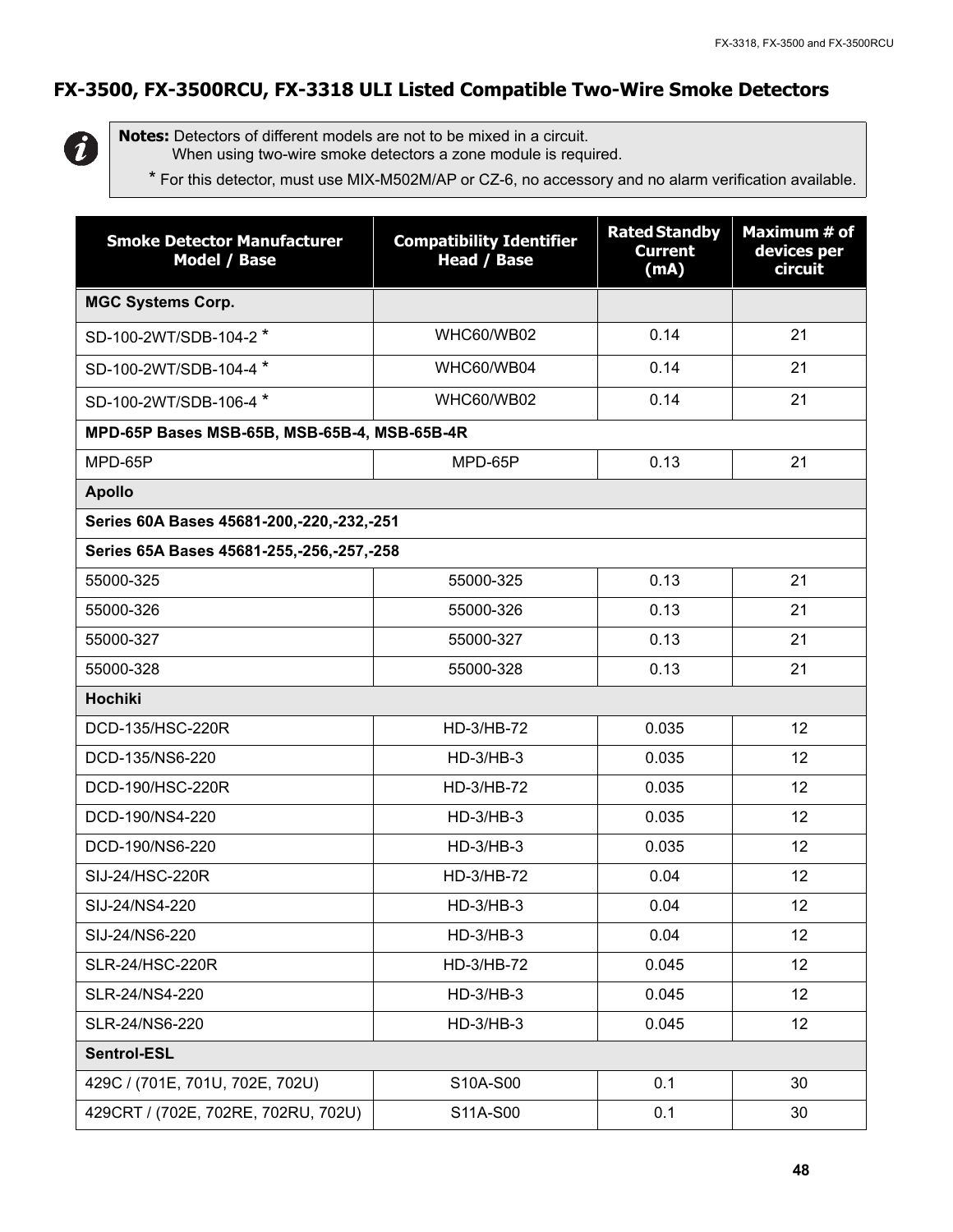| <b>Smoke Detector Manufacturer</b><br>Model / Base | <b>Compatibility Identifier</b><br><b>Head / Base</b> | <b>Rated Standby</b><br><b>Current</b><br>(mA) | Maximum # of<br>devices per<br>circuit |  |
|----------------------------------------------------|-------------------------------------------------------|------------------------------------------------|----------------------------------------|--|
| <b>Sentrol-ESL continued</b>                       |                                                       |                                                |                                        |  |
| 429CST / (702E, 702RE, 702RU, 702U)                | S11A-S00                                              | 0.1                                            | 30                                     |  |
| 429CT / (701E, 701U, 702E, 702U)                   | S10A-S00                                              | 0.1                                            | 30                                     |  |
| 711U-UT / (701E, 701U, 702E, 702U)                 | S10A-S00                                              | 0.1                                            | 30                                     |  |
| 713-5U / (701E, 701U, 702E, 702U)                  | S10A-S00                                              | 0.1                                            | 30                                     |  |
| 713-6U / (701E, 701U, 702E, 702U)                  | S10A-S00                                              | 0.1                                            | 30                                     |  |
| 721U / (701E, 701U, 702E, 702U)                    | S10A-S00                                              | 0.1                                            | 30                                     |  |
| 721UT / (701E, 701U, 702E, 702U)                   | S10A-S00                                              | 0.1                                            | 30                                     |  |
| 722U / (701E, 701U, 702E, 702U)                    | S10A-S00                                              | 0.1                                            | 30                                     |  |
| 731U / (702E, 702RE, 702RU, 702U)                  | S11A-S00                                              | 0.1                                            | 30                                     |  |
| 732U / (702E, 702RE, 702RU, 702U)                  | S11A-S00                                              | 0.1                                            | 30                                     |  |
| <b>System Sensor</b>                               |                                                       |                                                |                                        |  |
| 1400                                               | $A-N/A$                                               | 0.1                                            | 25                                     |  |
| 2100                                               | $A-N/A$                                               | 0.12                                           | 25                                     |  |
| 2400                                               | $A-N/A$                                               | 0.12                                           | 25                                     |  |
| 1151/B110LP                                        | A-A                                                   | 0.12                                           | 25                                     |  |
| 1151/B116LP                                        | A-A                                                   | 0.12                                           | 25                                     |  |
| 1451/B401                                          | A-A                                                   | 0.12                                           | 25                                     |  |
| 1451/B401B                                         | A-A                                                   | 0.12                                           | 25                                     |  |
| 1451/B406B                                         | A-A                                                   | 0.12                                           | 25                                     |  |
| 1451DH/DH400                                       | A-A                                                   | 0.12                                           | 25                                     |  |
| 2100T                                              | $A-N/A$                                               | 0.12                                           | 25                                     |  |
| 2151/B110LP                                        | A-A                                                   | 0.12                                           | 25                                     |  |
| 2151/B116LP                                        | A-A                                                   | 0.12                                           | 25                                     |  |
| 2400TH                                             | $A-N/A$                                               | 0.12                                           | 25                                     |  |
| 2451/B401                                          | A-A                                                   | 0.12                                           | 25                                     |  |
| 2451/B401B                                         | A-A                                                   | 0.12                                           | 25                                     |  |
| 2451/B406B                                         | A-A                                                   | 0.12                                           | 25                                     |  |
| 2451/DH400                                         | A-A                                                   | 0.12                                           | 25                                     |  |
| 2451TH/B401                                        | A-A                                                   | 0.12                                           | 25                                     |  |
| 2451TH/B401B                                       | A-A                                                   | 0.12                                           | 25                                     |  |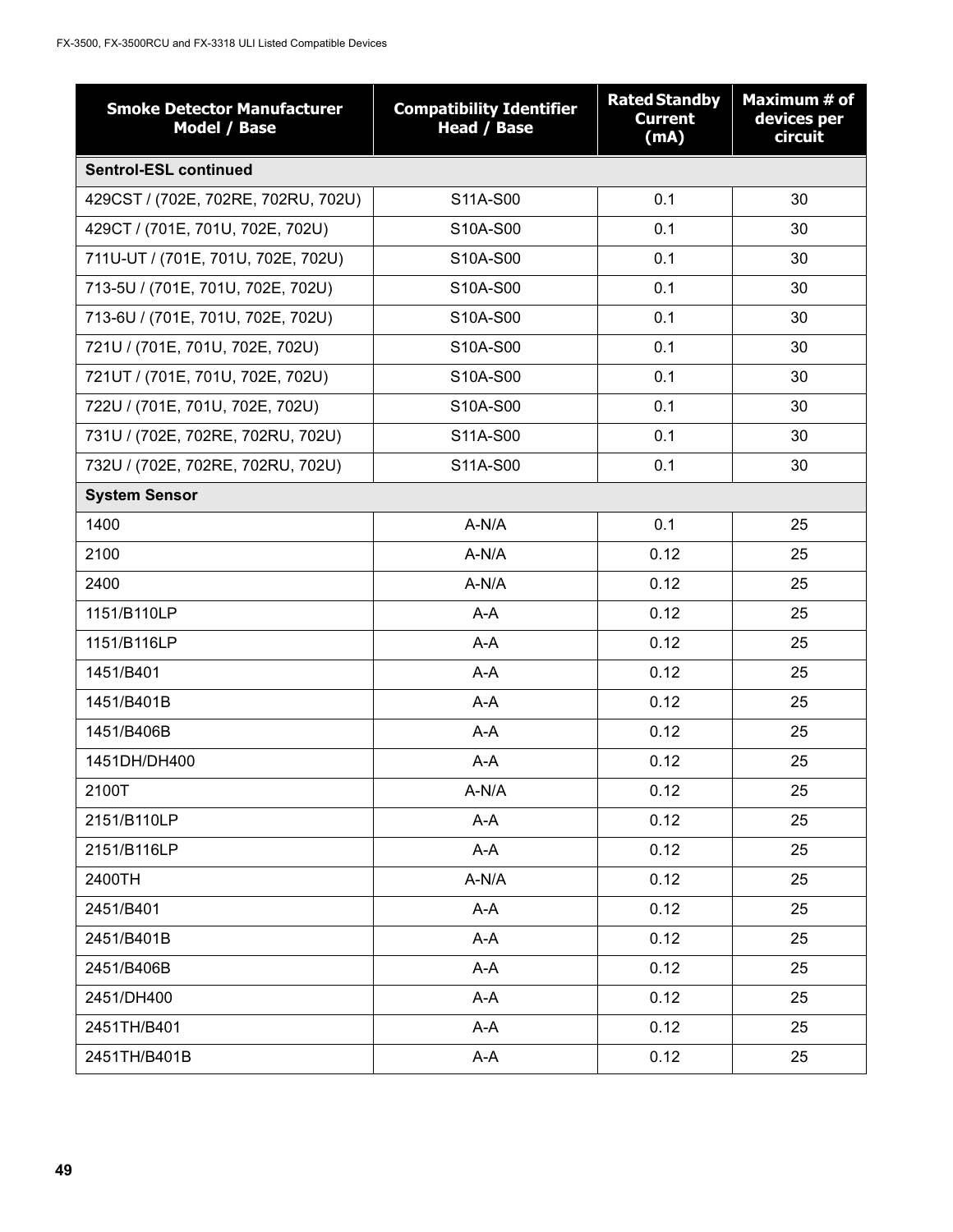| <b>Smoke Detector Manufacturer</b><br>Model / Base | <b>Compatibility Identifier</b><br>Head / Base | <b>Rated Standby</b><br><b>Current</b><br>(mA) | Maximum # of<br>devices per<br>circuit |
|----------------------------------------------------|------------------------------------------------|------------------------------------------------|----------------------------------------|
| <b>System Sensor continued</b>                     |                                                |                                                |                                        |
| 2451TH/B406B                                       | $A-A$                                          | 0.12                                           | 25                                     |
| 2W-B c/w base                                      | A-A                                            | 0.1                                            | 30                                     |
| 2WT-B c/w base                                     | A-A                                            | 0.1                                            | 30                                     |

### **FX-3500, FX-3500RCU and FX-3318 ULI Compatible Horn/Strobes**

| <b>Brand</b> | <b>Strobe Model</b>                                                                                                              | Maximum # of devices per circuit |
|--------------|----------------------------------------------------------------------------------------------------------------------------------|----------------------------------|
| Mircom       | FH-400-RR, FH-400-WW,<br>FHS-400-WW, FHS-400-RR,<br>FHS-400C-RR, FHS-400C-WW,<br>FS-400-RR, FS-400-WW,<br>FS-400C-RR, FS-400C-WW |                                  |
| Mircom       | FHS-240-110                                                                                                                      |                                  |
| Secutron     | MRA-HS3-24WW                                                                                                                     | 16                               |
| SpectrAlert  | P <sub>2</sub> R                                                                                                                 | 22                               |
| Wheelock     | NS-24 MCW-FW                                                                                                                     | 17                               |

| <b>System Sensor</b><br><b>L Series Models</b> | <b>Description</b>                         |
|------------------------------------------------|--------------------------------------------|
| P <sub>2RL</sub>                               | <b>HORN STROBE 2W RED WALL</b>             |
| P <sub>2</sub> WL                              | HORN STROBE 2W WHITE WALL                  |
| P <sub>2GRL</sub>                              | HORN STROBE 2W RED WALL,<br>COMPACT        |
| P <sub>2GWL</sub>                              | HORN STROBE 2W WHITE WALL,<br>COMPACT      |
| P <sub>2RL-P</sub>                             | HORN STROBE 2W RED WALL, PLAIN             |
| P <sub>2</sub> WL-P                            | HORN STROBE 2W WHITE WALL,<br><b>PLAIN</b> |
| P <sub>2RL</sub> -SP                           | HORN STROBE 2W RED WALL,<br><b>FUEGO</b>   |
| P <sub>2</sub> WL-SP                           | HORN STROBE 2W WHITE WALL,<br><b>FUEGO</b> |
| PC <sub>2RL</sub>                              | <b>HORN STROBE 2W RED CEILING</b>          |
| PC <sub>2</sub> WL                             | HORN STROBE 2W WHITE CEILING               |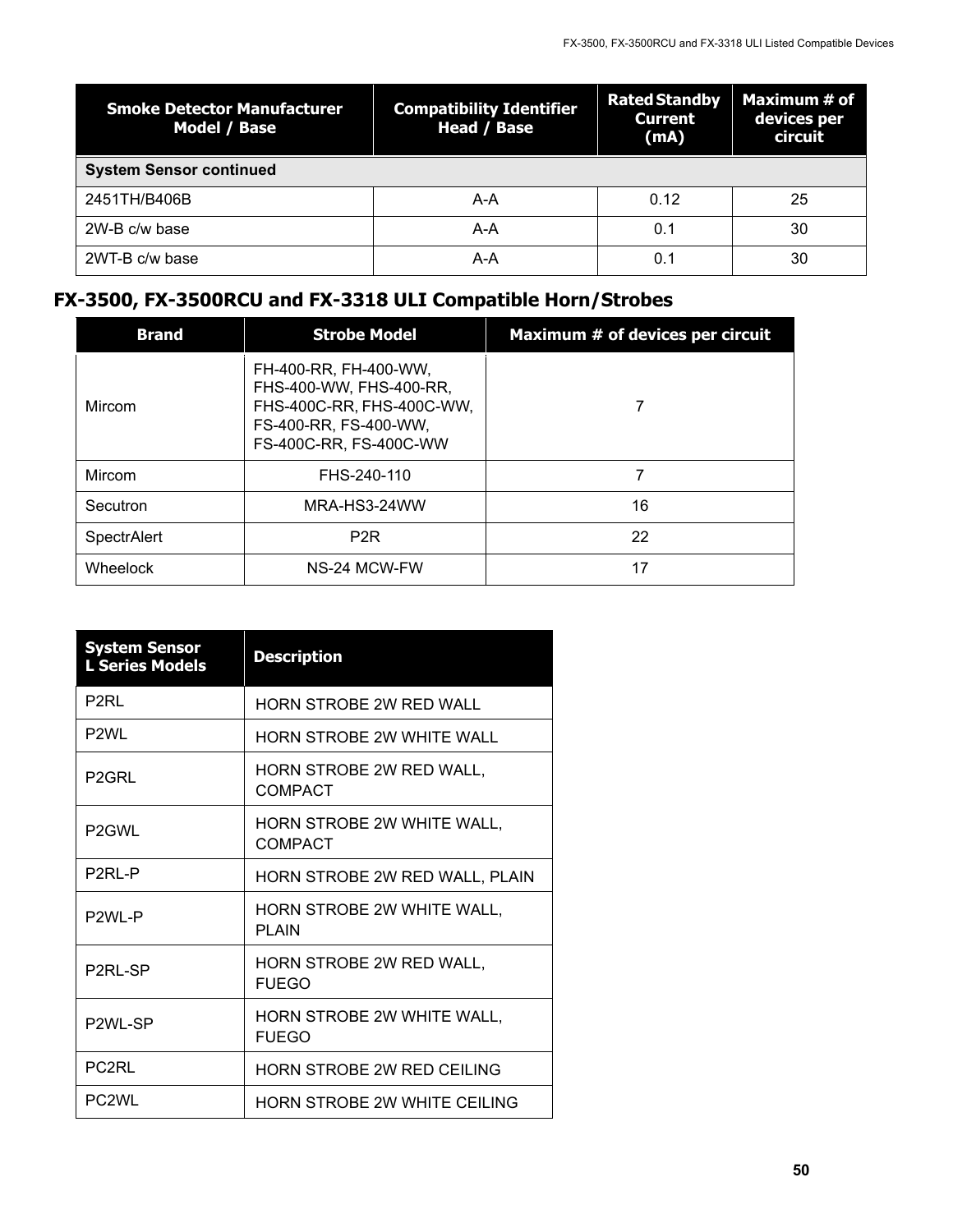| <b>System Sensor</b><br><b>L Series Models</b> | <b>Description</b>                              |
|------------------------------------------------|-------------------------------------------------|
| <b>SRL</b>                                     | <b>STROBE RED WALL</b>                          |
| SWL                                            | <b>STROBE WHITE WALL</b>                        |
| <b>SGRL</b>                                    | STROBE RED WALL, COMPACT                        |
| <b>SGWL</b>                                    | STROBE WHITE WALL, COMPACT                      |
| SRL-P                                          | STROBE RED WALL, PLAIN                          |
| SWL-P                                          | STROBE WHITE WALL, PLAIN                        |
| SRL-SP                                         | STROBE RED WALL, FUEGO                          |
| SWL-CLR-ALERT                                  | STROBE WHITE WALL, CLEAR LENS                   |
| SWL-ALERT                                      | STROBE WHITE WALL, AMBER LENS                   |
| <b>SCRL</b>                                    | <b>STROBE RED CEILING</b>                       |
| <b>SCWL</b>                                    | <b>STROBE WHITE CEILING</b>                     |
| <b>SCWL-CLR-ALERT</b>                          | STROBE WHITE CEILING CLEAR LENS<br><b>ALERT</b> |
| <b>HWL</b>                                     | <b>HORN WHITE WALL</b>                          |
| <b>HRL</b>                                     | <b>HORN RED WALL</b>                            |
| <b>HGRL</b>                                    | HORN RED WALL, COMPACT                          |
| <b>HGWL</b>                                    | HORN WHITE WALL, COMPACT                        |
| <b>CHWL</b>                                    | <b>CHIME WHITE WALL</b>                         |
| <b>CHRL</b>                                    | <b>CHIME RED WALL</b>                           |
| <b>CHSRL</b>                                   | CHIME STROBE RED WALL                           |
| <b>CHSWL</b>                                   | CHIME STROBE WHITE WALL                         |
| <b>CHSCRL</b>                                  | CHIME STROBE RED CEILING                        |
| <b>CHSCWL</b>                                  | CHIME STROBE WHITE CEILING                      |
| <b>SPSRL</b>                                   | SPEAKER STROBE RED WALL                         |
| <b>SPSWL</b>                                   | SPEAKER STROBE WHITE WALL                       |
| SPSRL-P                                        | SPEAKER STROBE RED WALL, PLAIN                  |
| SPSWL-P                                        | SPEAKER STROBE WHITE WALL,<br><b>PLAIN</b>      |
| SPSRL-SP                                       | SPEAKER STROBE RED WALL,<br><b>FUEGO</b>        |
| SPSWL-ALERT                                    | SPEAKER STROBE WHITE WALL,<br><b>ALERT</b>      |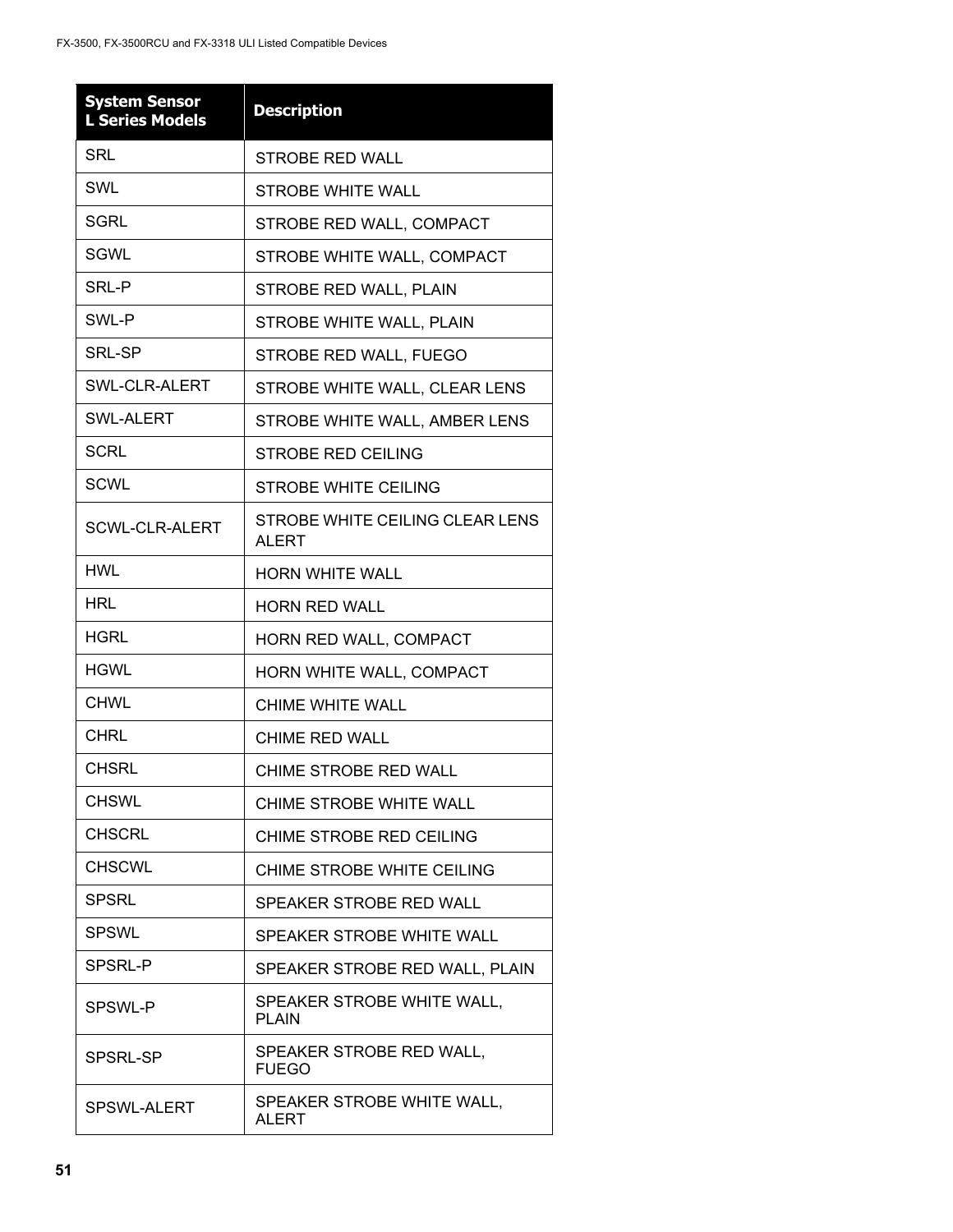| <b>System Sensor</b><br><b>L Series Models</b> | <b>Description</b>                             |
|------------------------------------------------|------------------------------------------------|
| SPSWL-CLR-ALERT                                | SPEAKER STROBE WHITE WALL,<br>CLEAR LENS ALERT |
| <b>SPSCRL</b>                                  | SPEAKER STROBE RED CEILING                     |
| <b>SPSCWL</b>                                  | SPEAKER STROBE WHITE CEILING                   |
| SPSCWL-P                                       | SPEAKER STROBE WHITE CEILING.<br><b>PLAIN</b>  |
| SPSCWL-SP                                      | SPEAKER STROBE WHITE CEILING.<br><b>FUEGO</b>  |
| SPSCWL-CLR-<br>ALERT                           | SPEAKER STROBE WHITE CEILING.<br><b>ALERT</b>  |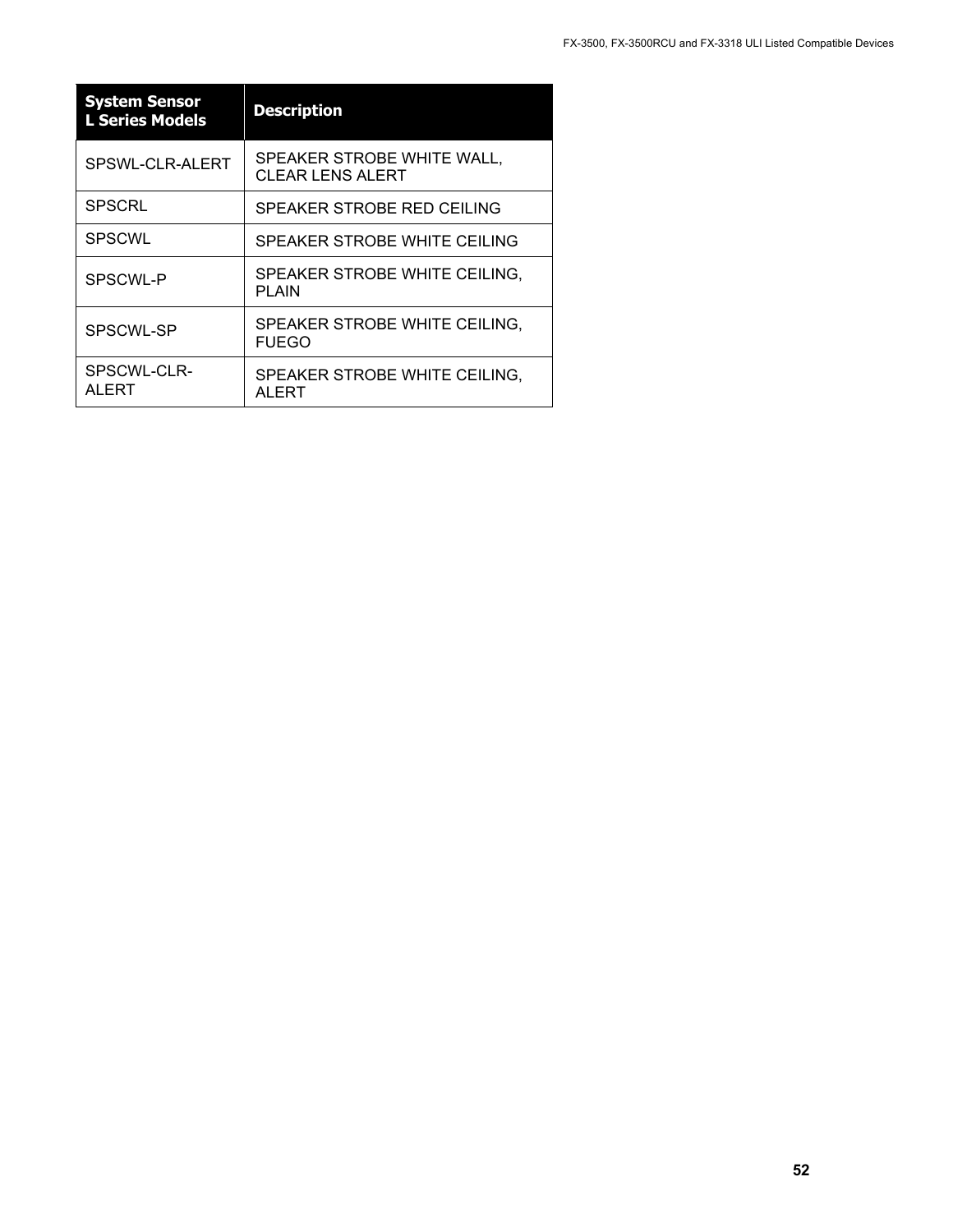# **FX-3500 and FX-3500RCU ULC Listed Compatible Addressable Devices**

| <b>Model</b>                                     | <b>Description</b>                                                                                                        |  |
|--------------------------------------------------|---------------------------------------------------------------------------------------------------------------------------|--|
| <b>ULC Advanced Protocol Detectors</b>           |                                                                                                                           |  |
| MIX-COS351APA                                    | Advanced Protocol CO and Smoke Detector                                                                                   |  |
| MIX-CO351APA                                     | <b>Advanced Protocol CO Detector</b>                                                                                      |  |
| MIX-FC351APA                                     | Advanced Protocol CO and Photoelectric Smoke Detector (CO portion of the<br>detector is latching supervisory alarm only). |  |
| <b>MIX-2351APA</b>                               | Advanced Protocol Photoelectric Smoke Detector                                                                            |  |
| MIX-2351RAPA                                     | Advanced Protocol Photoelectric Smoke Detector with remote test                                                           |  |
| MIX-2351TAPA                                     | Advanced Protocol Photoelectric Smoke Detector with Thermal Sensor                                                        |  |
| MIX-2351TIRAPA                                   | Multi-criteria with complementary heat and IR                                                                             |  |
| <b>MIX-5351APA</b>                               | <b>Advanced Protocol Heat Detector</b>                                                                                    |  |
| MIX-5351HAPA                                     | Advanced Protocol High Heat Detector                                                                                      |  |
| MIX-5351RAPA                                     | Advanced Protocol Rate of Rise Heat Detector                                                                              |  |
| MIX-5352RAPA                                     | Advanced Protocol Heat Detector Rate of Rise                                                                              |  |
| MIX-5352HAPA                                     | <b>Advanced Protocol Heat Detector</b>                                                                                    |  |
| MIX-COSAPA                                       | Advanced Protocol CO and Photoelectric Smoke Detector                                                                     |  |
| <b>MIX-1251APA</b>                               | <b>Advanced Protocol Ion Smoke Detector</b>                                                                               |  |
| <b>MIX-2251APA</b>                               | Advanced Protocol Photo Smoke Detector ULC                                                                                |  |
| MIX-2251TAPA                                     | Advanced Protocol Photo Heat Detector ULC                                                                                 |  |
| MIX-2251TMAPA                                    | Advanced Protocol Acclimate Detector ULC                                                                                  |  |
| MIX-2251RAPA                                     | <b>Advanced Protocol Photo Smoke Detector</b>                                                                             |  |
| <b>MIX-5251APA</b>                               | Advanced Protocol Heat Detector ULC                                                                                       |  |
| MIX-5251HAPA                                     | Advanced Protocol High Temperature Heat Detector ULC                                                                      |  |
| MIX-5251RAPA                                     | Advanced Protocol Rate of Rise Heat Detector ULC                                                                          |  |
| <b>ULC Advanced Protocol Intelligent Modules</b> |                                                                                                                           |  |
| MIX-M500MAPA                                     | Advanced Protocol Monitor Module ULC                                                                                      |  |
| MIX-M500DMAPA                                    | Advanced Protocol Dual Input Monitor Module                                                                               |  |
| MIX-M500RAPA                                     | Advanced Protocol Relay Control Module ULC                                                                                |  |
| MIX-M500SAPA                                     | Advanced Protocol Supervised Control Module ULC                                                                           |  |
| MIX-M501MAPA                                     | Advanced Protocol Mini Monitor Module ULC                                                                                 |  |
| MIX-M502MAPA                                     | Advanced Protocol Conventional Zone Module ULC                                                                            |  |
| MIX-M501DMAPA                                    | Dual Mini Module component                                                                                                |  |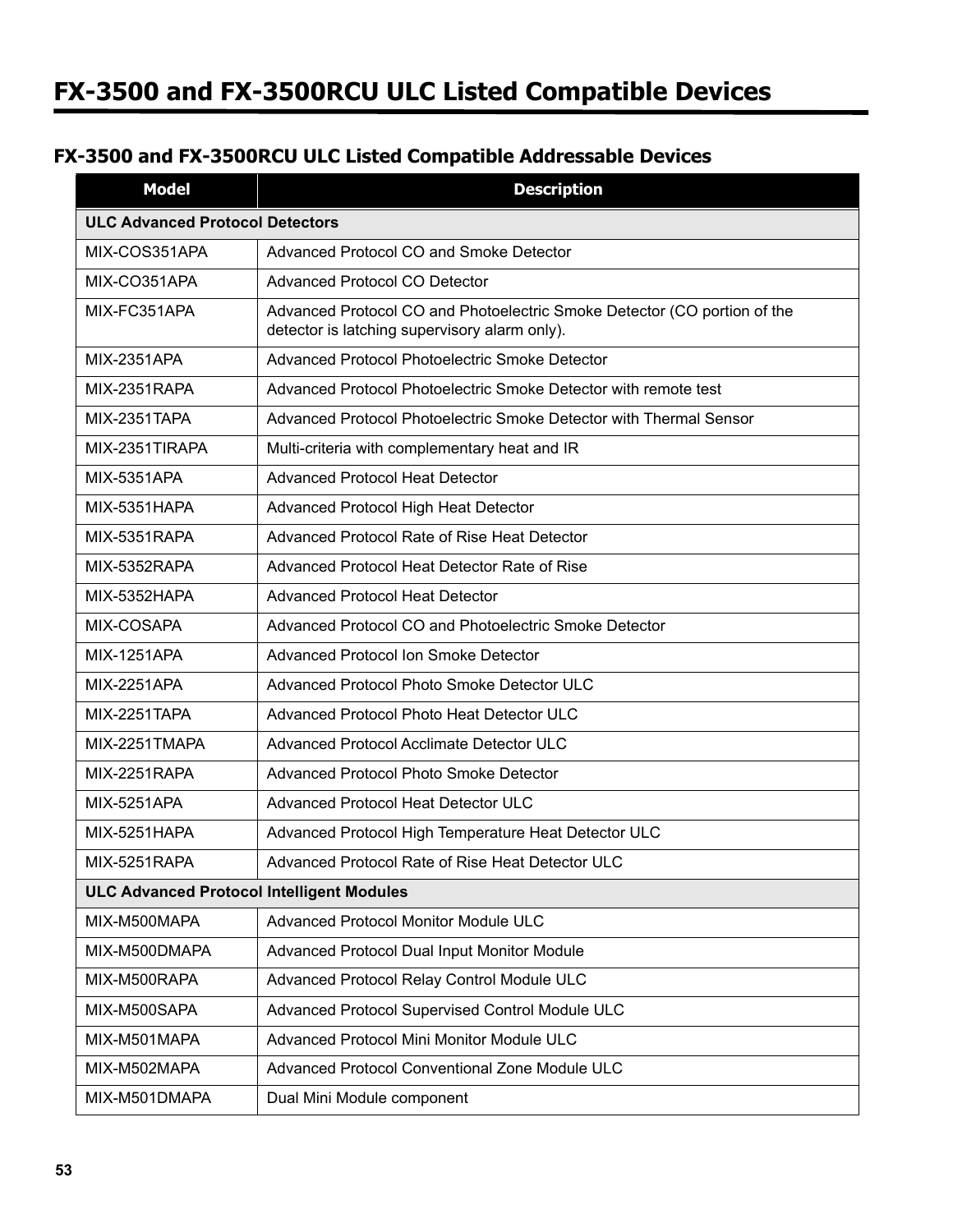| <b>Model</b>                                 | <b>Description</b>                                                                  |  |
|----------------------------------------------|-------------------------------------------------------------------------------------|--|
|                                              | <b>System Sensor ULC Intelligent Modules and Detectors</b>                          |  |
| <b>M500SA</b>                                | <b>Supervised Control Module</b>                                                    |  |
| M500DMR1A                                    | Monitor Module with 2 Monitor Inputs and 2 Relay Outputs                            |  |
| APB200COA                                    | Sounder Base used with MIX-COSAPA detector                                          |  |
| APB200A                                      | Intelligent Sounder base                                                            |  |
| BEAM200A                                     | Intelligent Addressable Beam Detector                                               |  |
| BEAM200SA                                    | Intelligent Addressable Beam Detector (with Sens Test)                              |  |
| B200SRA                                      | 200 Series Intelligent Base with Sounder                                            |  |
| OSI-RI-AP                                    | <b>Advanced Protocol Beam Detector</b>                                              |  |
| <b>ULC Advanced Protocol Manual Stations</b> |                                                                                     |  |
| <b>MS-401AP</b>                              | Addressable Single Stage Manual Station ULC                                         |  |
| <b>MS-402AP</b>                              | Addressable Two Stage Manual Station ULC                                            |  |
| <b>MS-407AP</b>                              | Addressable Single Stage Manual Station with additional N.C. switch                 |  |
| <b>MS-702AP</b>                              | Addressable Two Stage Single Action Station ULC                                     |  |
| <b>MS-710AP</b>                              | Addressable Single Stage Dual Action Station ULC                                    |  |
| <b>ULC Ancillary Modules</b>                 |                                                                                     |  |
| APCR-6                                       | Advanced Protocol Six Relay Control Module                                          |  |
| CR-6A                                        | Six Relay Control Module                                                            |  |
| CZ-6A                                        | Six Conventional Zone Interface Module ULC                                          |  |
| APIM-10A                                     | Advanced Protocol Ten Input Monitor Module                                          |  |
| <b>IM-10A</b>                                | Ten Input Monitor Module ULC                                                        |  |
| ISO-6A                                       | <b>Advanced Protocol Six Isolator Module</b>                                        |  |
| <b>M500XA</b>                                | Fault Isolator Module ULC                                                           |  |
| SC-6A                                        | <b>Six Supervised Control Module ULC</b>                                            |  |
| <b>ULC Bases</b>                             |                                                                                     |  |
| B210LPA                                      | Intelligent Flanged Mounting Base ULC                                               |  |
| B224BIA                                      | Intelligent Isolator Base ULC                                                       |  |
| B224RBA                                      | Intelligent Relay Base ULC                                                          |  |
| <b>B501A</b>                                 | Intelligent Flange-less Mounting Base ULC                                           |  |
| B501BHA                                      | Intelligent Sounder Base ULC                                                        |  |
| B501BHTA                                     | Intelligent Temporal Tone Sounder Base ULC                                          |  |
| <b>DNRA</b>                                  | Intelligent Non-relay Photoelectric Low-flow Duct Smoke Detector Housing ULC        |  |
| <b>DNRWA</b>                                 | Watertight Intelligent Non-relay Photoelectric Low-flow Duct Smoke Detector Housing |  |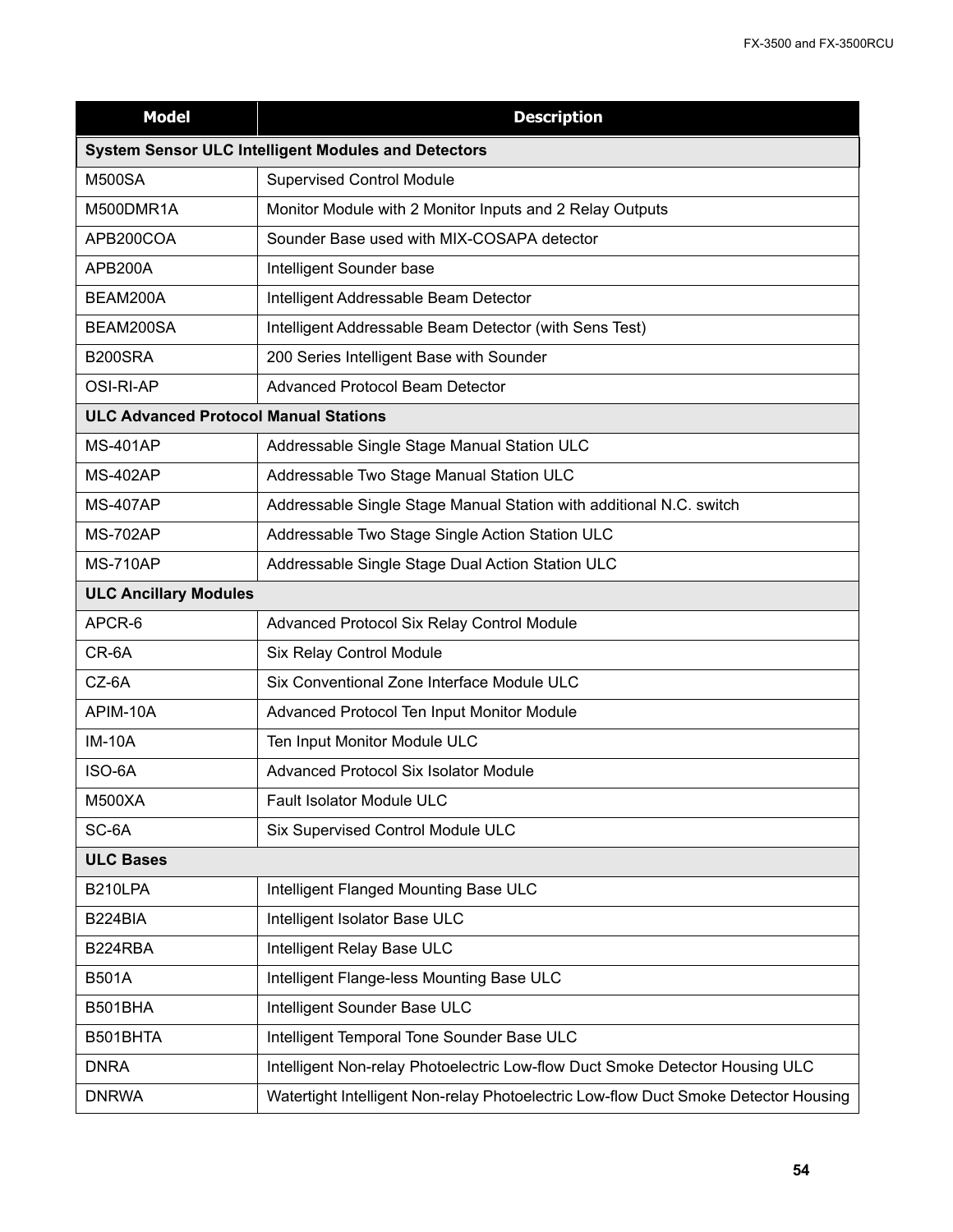| <b>Model</b>                           | <b>Description</b>                                                                                      |  |
|----------------------------------------|---------------------------------------------------------------------------------------------------------|--|
| <b>ULC Intelligent Detectors</b>       |                                                                                                         |  |
| <b>MIX-1251BA</b>                      | Intelligent Low Profile Ionization Smoke Sensor ULC                                                     |  |
| MIX-2251BA/BRA                         | Intelligent Low Profile Photoelectronic Smoke Sensor ULC                                                |  |
| <b>MIX-2251TBA</b>                     | Intelligent Low Profile Photoelectronic Smoke Sensor c/w 135°F Fixed Temp.<br><b>Thermal Sensor ULC</b> |  |
| MIX-2251TMBA                           | Intelligent Low Profile Multi-Criteria Sensor ULC                                                       |  |
| <b>MIX-5251BA</b>                      | Intelligent Low Profile Fixed Temp. Thermal Sensor 135°F ULC                                            |  |
| <b>MIX-5251HA</b>                      | Intelligent Low Profile High Temperature Thermal Sensor 190°F ULC                                       |  |
| <b>MIX-5251RBA</b>                     | Intelligent Low Profile Fixed Temp. and Rate of Rise Thermal Sensor 135°F ULC                           |  |
| 7251A                                  | Intelligent Low Profile Laser Smoke Detector ULC                                                        |  |
| <b>ULC Intelligent Modules</b>         |                                                                                                         |  |
| MIX-500DMA                             | Intelligent Dual Monitor Module ULC                                                                     |  |
| MIX-M500MA                             | Intelligent Addressable Monitor Module ULC                                                              |  |
| MIX-M500RA                             | Intelligent Addressable Relay Module ULC                                                                |  |
| MIX-M500SA                             | Intelligent Addressable Supervised Control Module ULC                                                   |  |
| MIX-M501MA                             | Intelligent Addressable Mini-Monitor Module ULC                                                         |  |
| MIX-M502MA                             | Intelligent Addressable Interface Module ULC                                                            |  |
| <b>ULC Addressable Manual Stations</b> |                                                                                                         |  |
| <b>MS-401AD</b>                        | Addressable Single Stage Manual Station                                                                 |  |
| <b>MS-702AD</b>                        | Addressable Two Stage Single Action Station                                                             |  |
| <b>MS-710AD</b>                        | Addressable Single Stage Dual Action Station                                                            |  |

| <b>Secutron Model</b>                  | <b>Description</b>                                   |  |
|----------------------------------------|------------------------------------------------------|--|
| <b>ULC Advanced Protocol Detectors</b> |                                                      |  |
| <b>MRI-1251APA</b>                     | Advanced Protocol Ion Smoke Detector                 |  |
| <b>MRI-2251APA</b>                     | Advanced Protocol Photo Smoke Detector ULC           |  |
| MRI-2251TAPA                           | Advanced Protocol Photo Heat Detector ULC            |  |
| MRI-2251TMAPA                          | Advanced Protocol Acclimate Detector ULC             |  |
| MRI-2251RAPA                           | Advanced Protocol Photo Smoke Detector               |  |
| <b>MRI-5251APA</b>                     | Advanced Protocol Heat Detector ULC                  |  |
| MRI-5251HAPA                           | Advanced Protocol High Temperature Heat Detector ULC |  |
| MRI-5251RAPA                           | Advanced Protocol Rate of Rise Heat Detector ULC     |  |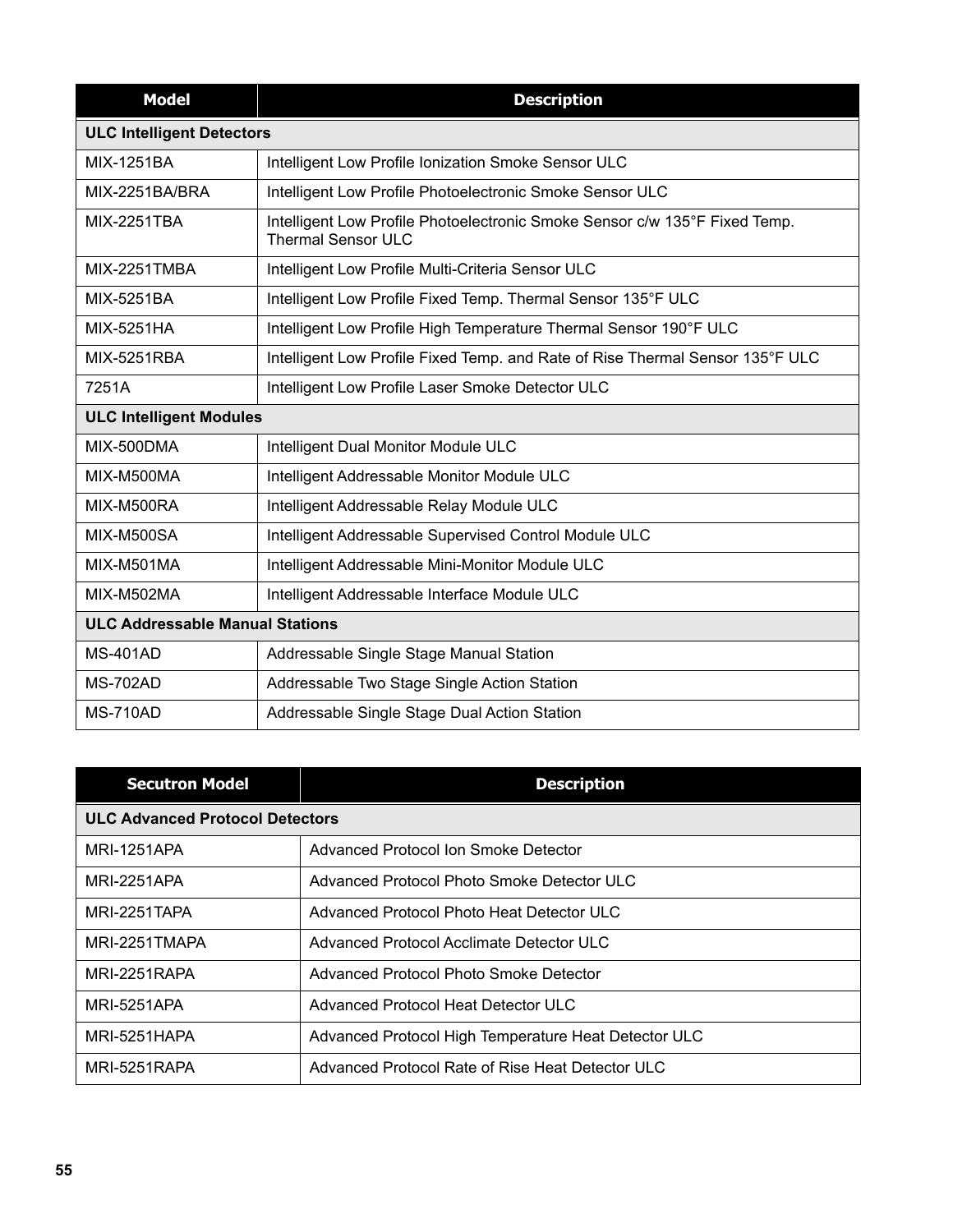| <b>Secutron Model</b>                            | <b>Description</b>                                                                                      |  |
|--------------------------------------------------|---------------------------------------------------------------------------------------------------------|--|
| <b>ULC Advanced Protocol Intelligent Modules</b> |                                                                                                         |  |
| MRI-M500MAPA                                     | Advanced Protocol Monitor Module ULC                                                                    |  |
| MRI-M500DMAPA                                    | Advanced Protocol Dual Input Monitor Module                                                             |  |
| MRI-M500RAPA                                     | Advanced Protocol Relay Control Module ULC                                                              |  |
| MRI-M500SAPA                                     | Advanced Protocol Supervised Control Module ULC                                                         |  |
| MRI-M501MAPA                                     | Advanced Protocol Mini Monitor Module ULC                                                               |  |
| MRI-M502MAPA                                     | Advanced Protocol Conventional Zone Module ULC                                                          |  |
| <b>ULC Intelligent Detectors</b>                 |                                                                                                         |  |
| <b>MRI-1251BA</b>                                | Intelligent Low Profile Ionization Smoke Sensor ULC                                                     |  |
| MRI-2251BA/BRA                                   | Intelligent Low Profile Photoelectronic Smoke Sensor ULC                                                |  |
| MRI-2251TBA                                      | Intelligent Low Profile Photoelectronic Smoke Sensor c/w 135°F Fixed Temp.<br><b>Thermal Sensor ULC</b> |  |
| <b>ULC Intelligent Detectors continued</b>       |                                                                                                         |  |
| MRI-2251TMBA                                     | Intelligent Low Profile Multi-Criteria Sensor ULC                                                       |  |
| <b>MRI-5251BA</b>                                | Intelligent Low Profile Fixed Temp. Thermal Sensor 135°F ULC                                            |  |
| <b>MRI-5251HA</b>                                | Intelligent Low Profile High Temperature Thermal Sensor 190°F ULC                                       |  |
| <b>MRI-5251RBA</b>                               | Intelligent Low Profile Fixed Temp. and Rate of Rise Thermal Sensor 135°F<br><b>ULC</b>                 |  |
| <b>ULC Intelligent Modules</b>                   |                                                                                                         |  |
| MRI-500DMA                                       | Intelligent Dual Monitor Module ULC                                                                     |  |
| MRI-M500MA                                       | Intelligent Addressable Monitor Module ULC                                                              |  |
| MRI-M500RA                                       | Intelligent Addressable Relay Module ULC                                                                |  |
| MRI-M500SA                                       | Intelligent Addressable Supervised Control Module ULC                                                   |  |
| MRI-M501MA                                       | Intelligent Addressable Mini-Monitor Module ULC                                                         |  |
| MRI-M502MA                                       | Intelligent Addressable Interface Module ULC                                                            |  |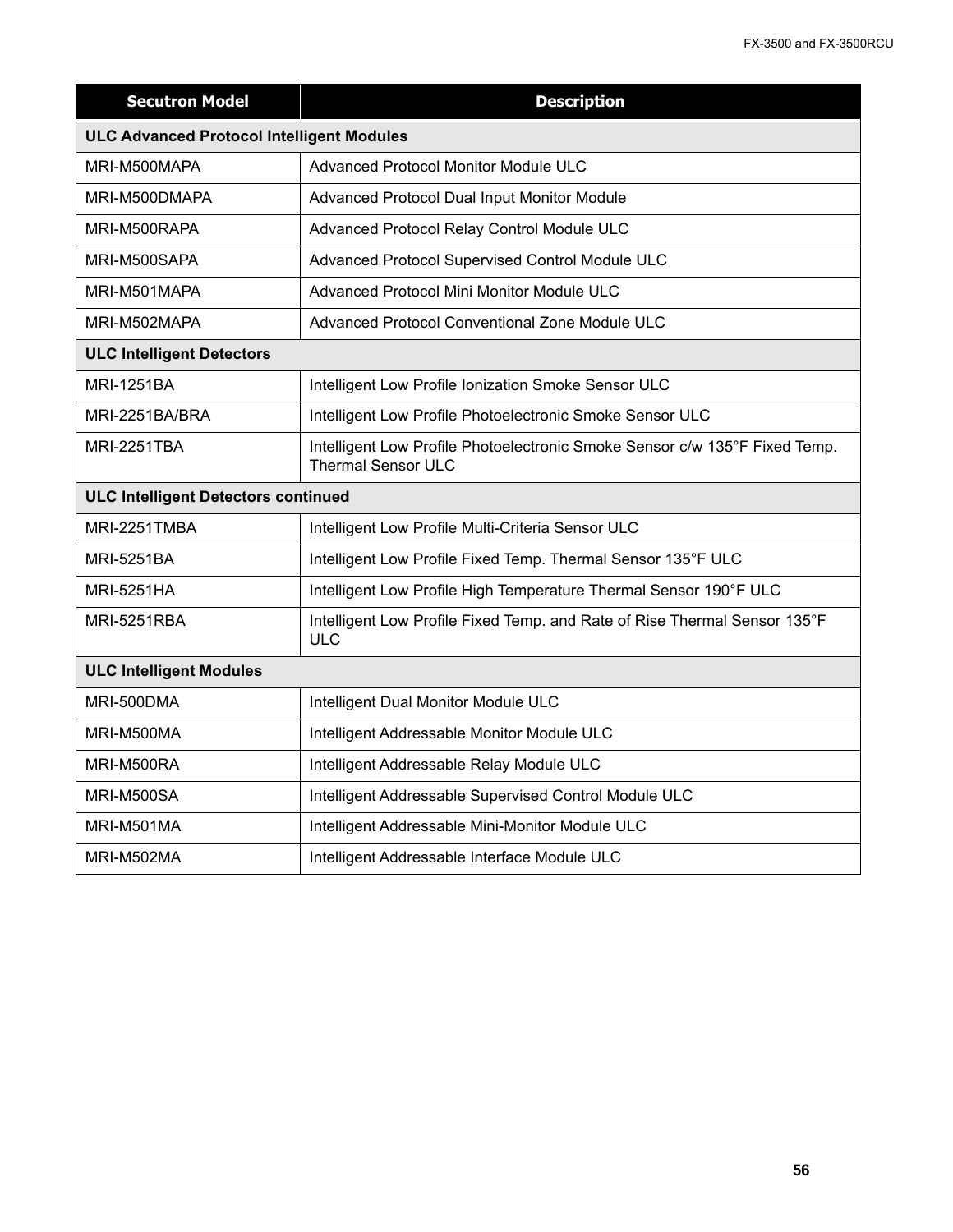### **FX-3500 and FX-3500RCU ULC Listed Two-Wire Smoke Detectors**

| <b>Make Model / Base</b>                  | Maximum # of<br>devices per<br>circuit | <b>Make Model / Base</b>                                                                                                                                                                                                                                                                               | Maximum # of<br>devices per<br>circuit |
|-------------------------------------------|----------------------------------------|--------------------------------------------------------------------------------------------------------------------------------------------------------------------------------------------------------------------------------------------------------------------------------------------------------|----------------------------------------|
| <b>MGC Systems Corp.</b>                  |                                        | <b>Hochiki</b>                                                                                                                                                                                                                                                                                         |                                        |
| SD-100-2WT/SDB-104-2 *                    | 21                                     | DCD-135/HSC-220R                                                                                                                                                                                                                                                                                       | 12                                     |
| SD-100-2WT/SDB-104-4 *                    | 21                                     | DCD-135/NS6-220                                                                                                                                                                                                                                                                                        | 12                                     |
| SD-100-2WT/SDB-106-4 *                    | 21                                     | DCD-190/HSC-220R                                                                                                                                                                                                                                                                                       | 12                                     |
| <b>Apollo</b>                             |                                        | DCD-190/NS4-220                                                                                                                                                                                                                                                                                        | 12                                     |
| Series 60A Bases 45681-200,-220,-232,-251 |                                        | DCD-190/NS6-220                                                                                                                                                                                                                                                                                        | 12                                     |
| Series 60A Bases 45681-200,-220,-232,-251 |                                        | <b>SIJ-24/HSC-220R</b>                                                                                                                                                                                                                                                                                 | 12                                     |
| 55000-325                                 | 21                                     | SIJ-24/NS4-220                                                                                                                                                                                                                                                                                         | 12                                     |
| 55000-326                                 | 21                                     | SIJ-24/NS6-220                                                                                                                                                                                                                                                                                         | 12                                     |
| 55000-327                                 | 21                                     | <b>SLR-24/HSC-220R</b>                                                                                                                                                                                                                                                                                 | 12                                     |
| 55000-328                                 | 21                                     | SLR-24/NS4-220                                                                                                                                                                                                                                                                                         | 12                                     |
| <b>System Sensor i3</b>                   |                                        | SLR-24/NS6-220                                                                                                                                                                                                                                                                                         | 12                                     |
| C2W-BA c/w base                           | 30                                     |                                                                                                                                                                                                                                                                                                        |                                        |
| C2WT-BA c/w base                          | 30                                     |                                                                                                                                                                                                                                                                                                        |                                        |
| <b>System Sensor</b>                      |                                        |                                                                                                                                                                                                                                                                                                        |                                        |
| 1400A                                     | 20                                     |                                                                                                                                                                                                                                                                                                        |                                        |
| 2400A                                     | 20                                     |                                                                                                                                                                                                                                                                                                        |                                        |
| 1451/B401B                                | 25                                     |                                                                                                                                                                                                                                                                                                        |                                        |
| 2451/B401B                                | 25                                     | <b>Notes:</b>                                                                                                                                                                                                                                                                                          |                                        |
| 1451A/B401BA                              | 20                                     | For FX-3500 and FX-3500RCU Panels:<br>1. Detectors of different models are not to be<br>mixed in a circuit.<br>2. When using two-wire smoke detectors a<br>zone module is required.<br>3. * For this detector, must use MIX-M502M/<br>AP or CZ-6A, no accessory and no alarm<br>verification available |                                        |
| 2451A/B401BA                              | 20                                     |                                                                                                                                                                                                                                                                                                        |                                        |
| 2451THA/B401BA                            | 20                                     |                                                                                                                                                                                                                                                                                                        |                                        |
| 2400THA                                   | 20                                     |                                                                                                                                                                                                                                                                                                        |                                        |
| 1151A/B110LPA or B401A                    | 20                                     |                                                                                                                                                                                                                                                                                                        |                                        |
| 2151A/B110LPA or B401A                    | 20                                     |                                                                                                                                                                                                                                                                                                        |                                        |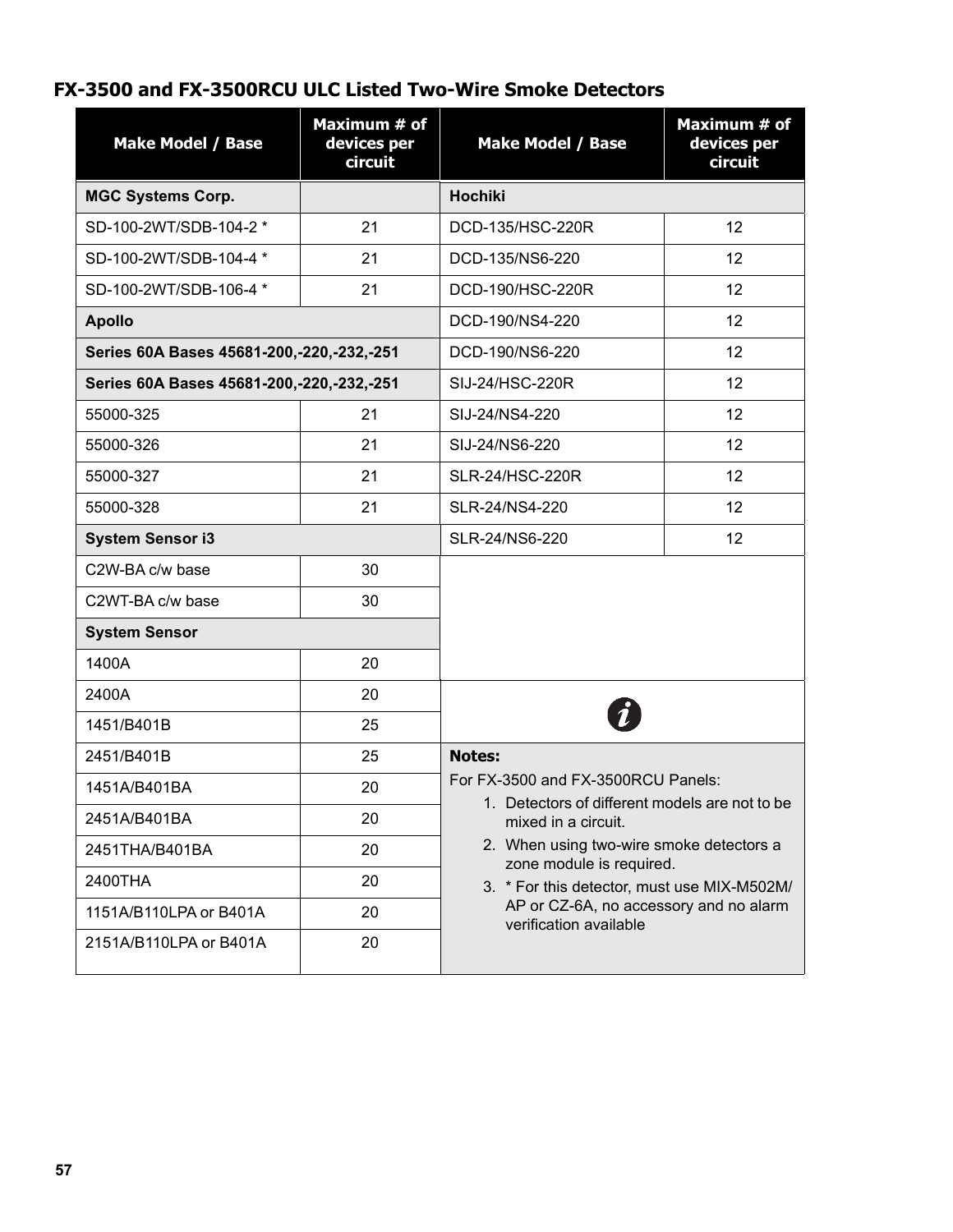# **FX-3500 and FX-3500RCU ULC Listed Compatible Horn/Strobe**

| <b>Device</b> | <b>Mircom Models</b>                                                                                                         |
|---------------|------------------------------------------------------------------------------------------------------------------------------|
| Horn/Strobes  | FH-400-RR, FH-400-WW, FHS-400-WW, FHS-<br>400-RR, FHS-400C-RR, FHS-400C-WW, FS-400-<br>RR, FS-400-WW, FS-400C-RR, FS-400C-WW |

| Device        | <b>Mircom Equivalent Part #</b> | <b>Amseco Part #</b> |
|---------------|---------------------------------|----------------------|
| Horns/Strobes | FHS-240R/FHS-240W               | SH24W-153075         |
| Strobes       | FS-240R/FS-240W                 | SL24W-153075         |

| <b>System Sensor L</b><br><b>Series Models</b> | <b>Description</b>                                        |
|------------------------------------------------|-----------------------------------------------------------|
| P2WLA-P                                        | Horn Strobe 2W White Wall, Plain                          |
| P2WLA-F                                        | Horn Strobe 2W White Wall - French "FEU"                  |
| P2WLA-E                                        | Horn Strobe 2W White Wall - English "FIRE"                |
| P <sub>2</sub> WLA                             | Horn Strobe 2W White Wall - Bilingual "FIRE/FEU"          |
| P2RLA-P                                        | Horn Strobe 2W Red Wall, Plain                            |
| P2RLA-F                                        | Horn Strobe 2W Red Wall - French "FEU"                    |
| P2RLA-E                                        | Horn Strobe 2W Red Wall - English "FIRE"                  |
| P <sub>2</sub> RLA                             | Horn Strobe 2W Red Wall - Bilingual "FIRE/FEU"            |
| P2GWLA-F                                       | Horn Strobe 2W White Wall, Compact - French "FEU"         |
| P2GWLA-E                                       | Horn Strobe 2W White Wall, Compact - English "FIRE"       |
| P <sub>2</sub> GWLA                            | Horn Strobe 2W White Wall, Compact - Bilingual "FIRE/FEU" |
| P2GRLA-F                                       | Horn Strobe 2W Red Wall, Compact - French "FEU"           |
| P <sub>2</sub> GRLA                            | Horn Strobe 2W Red Wall, Compact - Bilingual "FIRE/FEU"   |
| P2GRLA-E                                       | Horn Strobe 2W Red Wall, Compact- English "FIRE"          |
| <b>HGRLA</b>                                   | Horn Red Wall, Compact                                    |
| <b>HGWLA</b>                                   | Horn White Wall, Compact                                  |
| <b>HRLA</b>                                    | Horn Red Wall                                             |
| <b>HWLA</b>                                    | Horn White Wall                                           |
| <b>CHRLA</b>                                   | Chime Red Wall                                            |
| <b>CHSCRLA</b>                                 | Chime Strobe Red Ceiling - Bilingual "FIRE/FEU"           |
| CHSCRLA-E                                      | Chime Strobe Red Ceiling - English "FIRE"                 |
| <b>CHSCRLA-F</b>                               | Chime Strobe Red Ceiling - French "FEU"                   |
| <b>CHSCWLA</b>                                 | Chime Strobe White Ceiling - Bilingual "FIRE/FEU"         |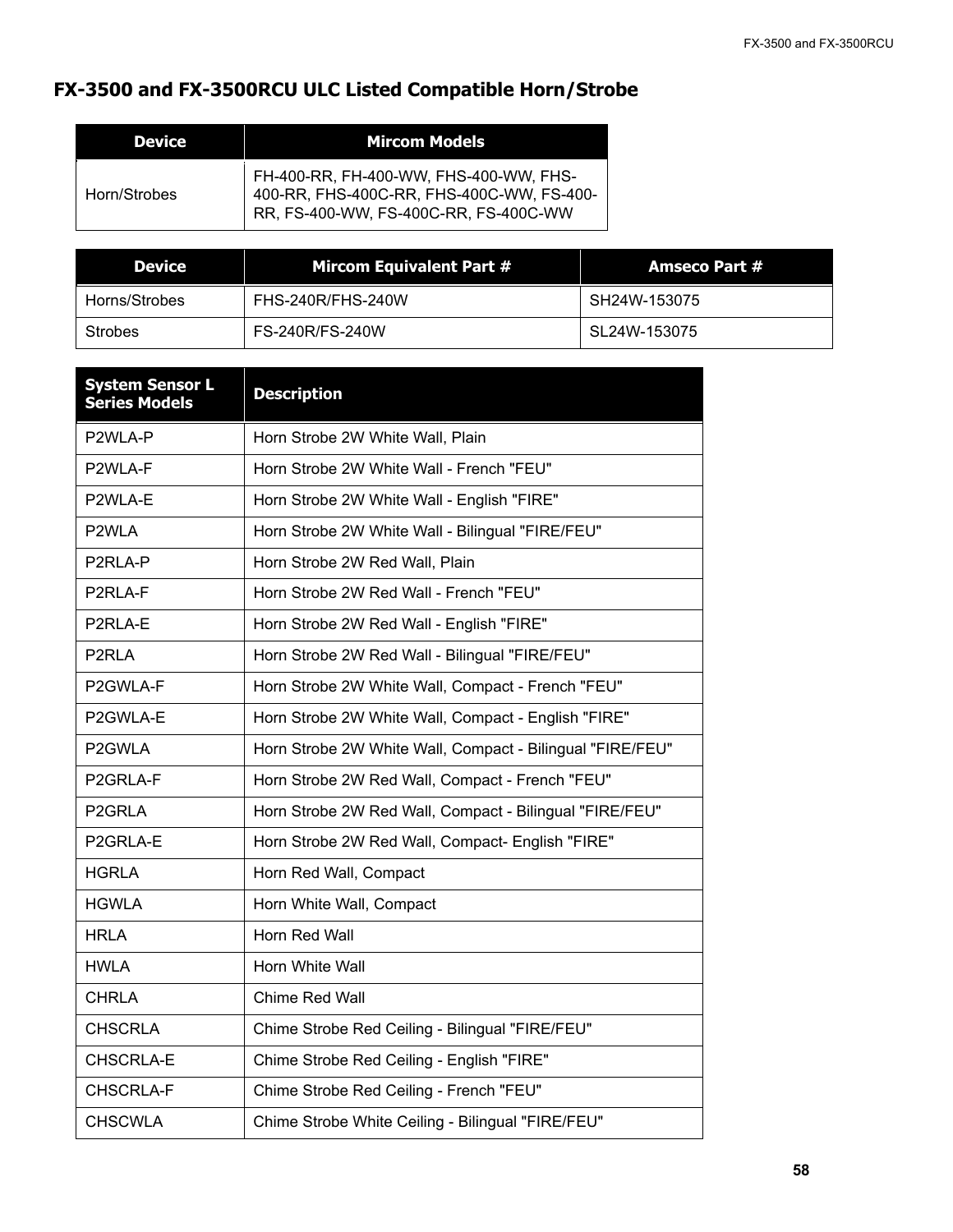| <b>System Sensor L</b><br><b>Series Models</b> | <b>Description</b>                             |
|------------------------------------------------|------------------------------------------------|
| CHSCWLA-E                                      | Chime Strobe White Ceiling - English "FIRE"    |
| CHSCWLA-F                                      | Chime Strobe White Ceiling - French "FEU"      |
| <b>CHSRLA</b>                                  | Chime Strobe Red Wall - Bilingual "FIRE/FEU"   |
| CHSRLA-E                                       | Chime Strobe Red Wall - English "FIRE"         |
| CHSRLA-F                                       | Chime Strobe Red Wall - French "FEU"           |
| <b>CHSWLA</b>                                  | Chime Strobe White Wall - Bilingual "FIRE/FEU" |
| <b>CHSWLA-E</b>                                | Chime Strobe White Wall - English "FIRE"       |
| CHSWLA-F                                       | Chime Strobe White Wall - French "FEU"         |
| <b>CHWLA</b>                                   | Chime White Wall                               |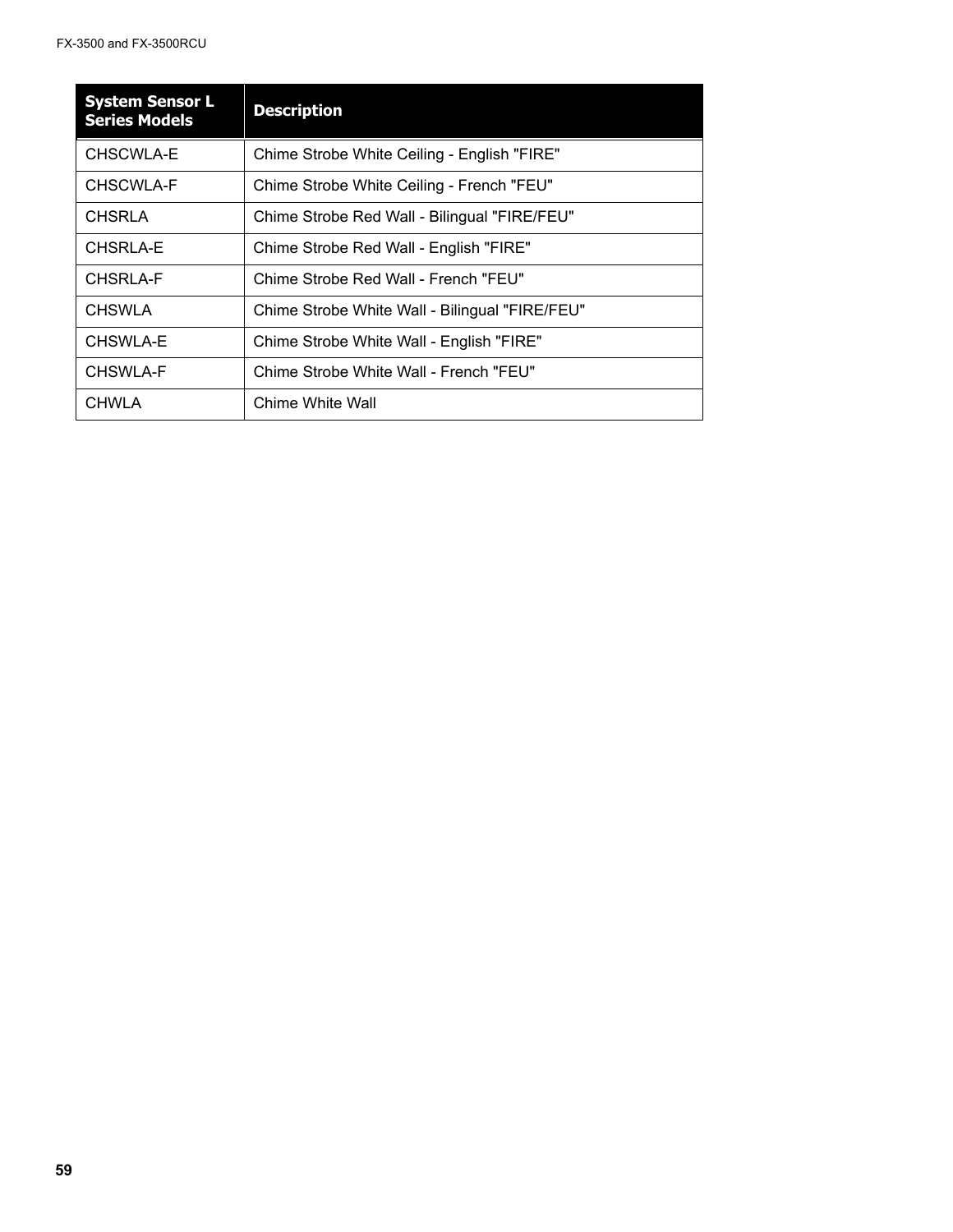# **FX-350 Series UL/ULC Listed Compatible Addressable Devices**

| <b>Model</b>                                      | <b>Description</b>                                                                                                                                                                                                                                                                            |
|---------------------------------------------------|-----------------------------------------------------------------------------------------------------------------------------------------------------------------------------------------------------------------------------------------------------------------------------------------------|
| <b>Detectors</b>                                  |                                                                                                                                                                                                                                                                                               |
| MIX-3000                                          | Ionization Smoke Detector (U.S. Model Only)                                                                                                                                                                                                                                                   |
| MIX-3100                                          | <b>Photoelectric Smoke Detector</b>                                                                                                                                                                                                                                                           |
| MIX-3200                                          | * Multi-sensor (photoelectric with supplemental rate-of-rise heat<br>sensor)                                                                                                                                                                                                                  |
| the AUTO CONFIG.                                  | Note: * Unit employs an integral heat sensor; however it must not be used as a regular heat detector.<br>Refer to the product data sheet for detailed functionality, operation and application. Manual<br>configuration for the MIX-3200 is NOT PERMITTED. This device must be configured via |
| MIX-3300                                          | <b>Heat Detector</b>                                                                                                                                                                                                                                                                          |
| <b>Bases</b>                                      |                                                                                                                                                                                                                                                                                               |
| MIX-2000                                          | 4 inch Standard Base                                                                                                                                                                                                                                                                          |
| MIX-2001                                          | 6 inch E-Z Fit Base                                                                                                                                                                                                                                                                           |
| MIX-2001R                                         | 6 inch Base with Relay                                                                                                                                                                                                                                                                        |
| MIX-2001H                                         | 6 inch Base with Sounder                                                                                                                                                                                                                                                                      |
| MIX-2001HT                                        | 6 inch Base with Temporal Tone Sounder                                                                                                                                                                                                                                                        |
| <b>Ancillary Modules</b>                          |                                                                                                                                                                                                                                                                                               |
| <b>MIX-100P</b>                                   | <b>Priority Monitor Module</b>                                                                                                                                                                                                                                                                |
| <b>MIX-101P</b>                                   | Mini Priority Monitor Module                                                                                                                                                                                                                                                                  |
| 55000-820                                         | Single Relay Output Module (1 Form C Contacts, 2 Gang Mount)                                                                                                                                                                                                                                  |
| <b>MIX-100S</b>                                   | <b>Supervised Control Module</b>                                                                                                                                                                                                                                                              |
| MIX-100X (Kit), 100XH<br>(Isolator), 100XB (Base) | <b>Isolator c/w Mounting Base</b>                                                                                                                                                                                                                                                             |
| <b>Addressable Duct Detectors</b>                 |                                                                                                                                                                                                                                                                                               |
| MIX-DH3000                                        | Ionization Duct Smoke Detector (UL Listed)                                                                                                                                                                                                                                                    |
| <b>MIX-DH3001</b>                                 | Photoelectric Duct Smoke Detector (UL Listed)                                                                                                                                                                                                                                                 |
| MIX-DH3000R                                       | Ionization Duct Smoke Detector with relay (UL Listed)                                                                                                                                                                                                                                         |
| <b>MIX-DH3001R</b>                                | Photoelectric Duct Smoke Detector with relay (UL Listed)                                                                                                                                                                                                                                      |
| <b>Addressable Pull Stations</b>                  |                                                                                                                                                                                                                                                                                               |
| $MS-401ID(U)$                                     | Addressable Single Stage Pull Station                                                                                                                                                                                                                                                         |
| <b>MS-402ID</b>                                   | Addressable Two Stage Pull Station (Canadian Model Only)                                                                                                                                                                                                                                      |
| $MS-701ID(U)$                                     | Addressable Single Stage Single Action Pull Station                                                                                                                                                                                                                                           |
| MS-702ID(U)                                       | Addressable Two Stage Single Action Pull Station                                                                                                                                                                                                                                              |
| <b>MS-710IDU</b>                                  | Addressable Two Stage Dual Action Pull Station                                                                                                                                                                                                                                                |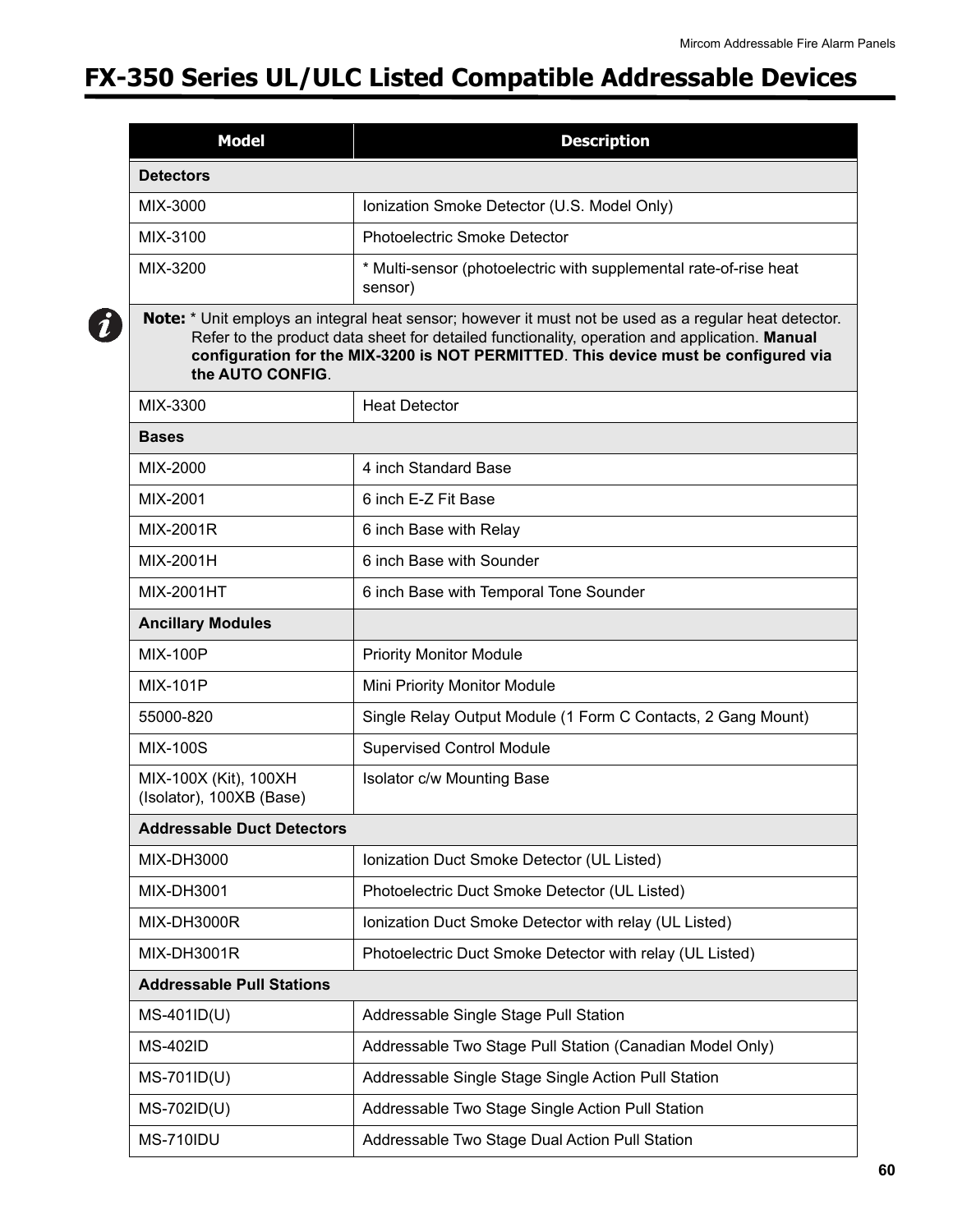# **FX-350 Series UL/ULC Listed Compatible Horn/Strobes**

| <b>Device</b> | Mircom Models                                                                                                                |
|---------------|------------------------------------------------------------------------------------------------------------------------------|
| Horn/Strobes  | FH-400-RR, FH-400-WW, FHS-400-WW, FHS-<br>400-RR, FHS-400C-RR, FHS-400C-WW, FS-400-<br>RR, FS-400-WW, FS-400C-RR, FS-400C-WW |

### **FX-350 Series UL Compatible Horn/Strobes**

| <b>System Sensor</b><br><b>L Series Models</b> | <b>Description</b>                           |  |  |
|------------------------------------------------|----------------------------------------------|--|--|
| P <sub>2</sub> RL                              | HORN STROBE 2W RED WALL                      |  |  |
| P <sub>2</sub> WL                              | <b>HORN STROBE 2W WHITE WALL</b>             |  |  |
| P <sub>2GRL</sub>                              | HORN STROBE 2W RED WALL, COMPACT             |  |  |
| P <sub>2</sub> GWL                             | HORN STROBE 2W WHITE WALL,<br><b>COMPACT</b> |  |  |
| P <sub>2RL-P</sub>                             | HORN STROBE 2W RED WALL, PLAIN               |  |  |
| P2WL-P                                         | HORN STROBE 2W WHITE WALL, PLAIN             |  |  |
| P2RL-SP                                        | HORN STROBE 2W RED WALL, FUEGO               |  |  |
| P2WL-SP                                        | HORN STROBE 2W WHITE WALL, FUEGO             |  |  |
| PC <sub>2</sub> RL                             | <b>HORN STROBE 2W RED CEILING</b>            |  |  |
| PC <sub>2</sub> WL                             | HORN STROBE 2W WHITE CEILING                 |  |  |
| SRL                                            | <b>STROBE RED WALL</b>                       |  |  |
| SWL                                            | <b>STROBE WHITE WALL</b>                     |  |  |
| SGRL                                           | STROBE RED WALL, COMPACT                     |  |  |
| SGWL                                           | STROBE WHITE WALL, COMPACT                   |  |  |
| SRL-P                                          | STROBE RED WALL, PLAIN                       |  |  |
| SWL-P                                          | STROBE WHITE WALL, PLAIN                     |  |  |
| SRL-SP                                         | STROBE RED WALL, FUEGO                       |  |  |
| SWL-CLR-ALERT                                  | STROBE WHITE WALL, CLEAR LENS                |  |  |
| SWL-ALERT                                      | STROBE WHITE WALL, AMBER LENS                |  |  |
| SCRL                                           | STROBE RED CEILING                           |  |  |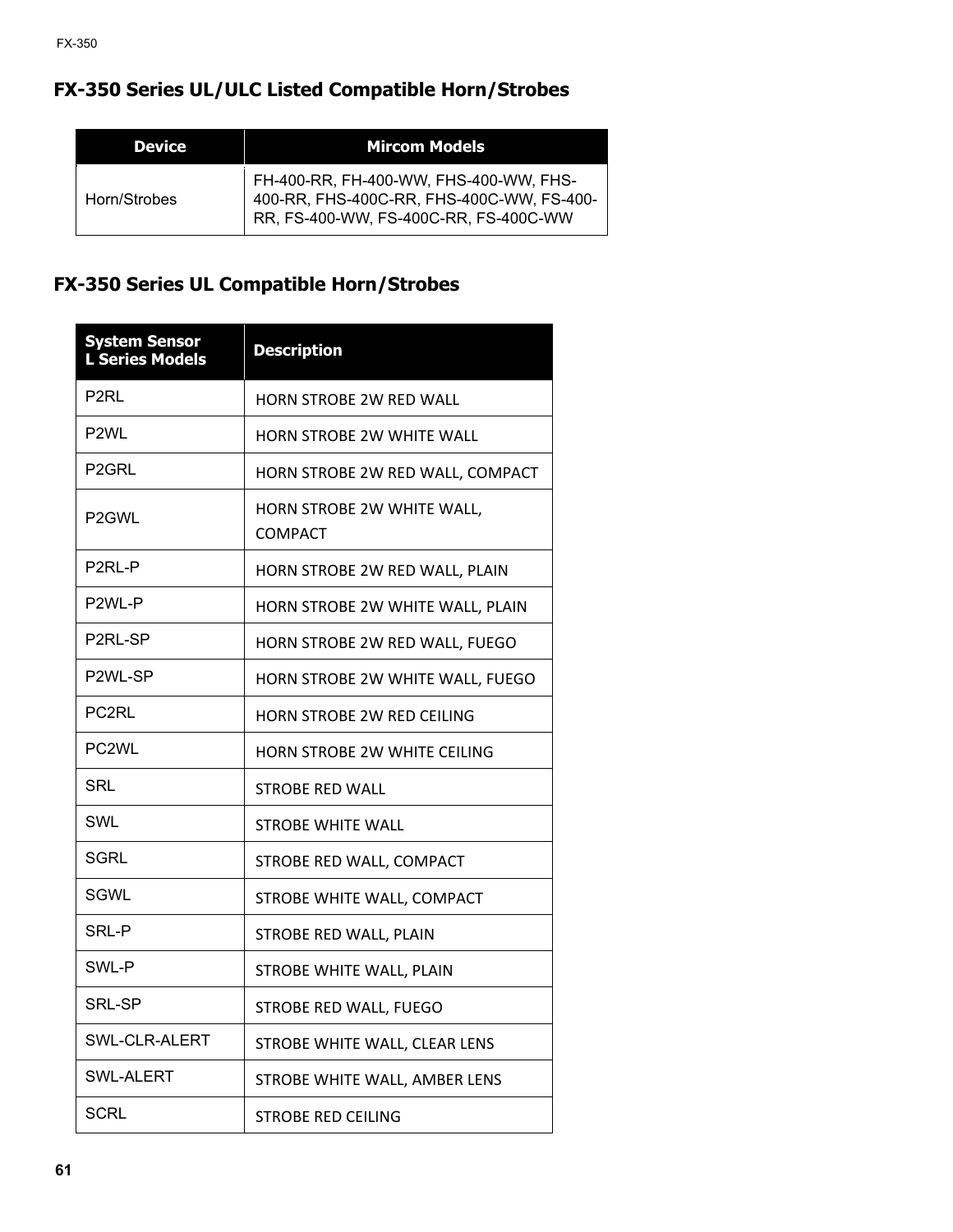| <b>System Sensor</b><br><b>L Series Models</b> | <b>Description</b>                   |
|------------------------------------------------|--------------------------------------|
| <b>SCWL</b>                                    | <b>STROBE WHITE CEILING</b>          |
| <b>SCWL-CLR-ALERT</b>                          | STOBE WHITE CEILING CLEAR LENS ALERT |
| <b>HWL</b>                                     | <b>HORN WHITE WALL</b>               |
| HRL                                            | <b>HORN RED WALL</b>                 |
| HGRL                                           | HORN WHITE WALL, COMPACT             |
| <b>HGWL</b>                                    | HORN RED WALL, COMPACT               |
| <b>CHWL</b>                                    | <b>CHIME WHITE WALL</b>              |
| <b>CHRL</b>                                    | CHIME RED WALL                       |
| <b>CHSRL</b>                                   | CHIME STROBE RED WALL                |
| <b>CHSWL</b>                                   | <b>CHIME STROBE WHITE WALL</b>       |
| <b>CHSCRL</b>                                  | CHIME STROBE RED CEILING             |
| <b>CHSCWL</b>                                  | CHIME STROBE WHITE CEILING           |
| SPSRL                                          | SPEAKER STROBE RED WALL              |
| <b>SPSWL</b>                                   | SPEAKER STROBE WHITE WALL            |
| SPSRL-P                                        | SPEAKER STROBE RED WALL, PLAIN       |
| SPSWL-P                                        | SPEAKER STROBE WHITE WALL, PLAIN     |
| SPSRL-SP                                       | SPEAKER STROBE WHITE CEILING         |
| SPSWL-ALERT                                    | SPEAKER STROBE WHITE CEILING, PLAIN  |
| SPSWL-CLR-ALERT                                | SPEAKER STROBE WHITE CEILING, FUEGO  |
| <b>SPSCRL</b>                                  | SPEAKER STROBE WHITE CEILING, ALERT  |
| <b>SPSCWL</b>                                  | SPEAKER STROBE WHITE CEILING         |
| SPSCWL-P                                       | SPEAKER STROBE WHITE CEILING, PLAIN  |
| SPSCWL-SP                                      | SPEAKER STROBE WHITE CEILING, FUEGO  |
| SPSCWL-CLR-<br><b>ALERT</b>                    | SPEAKER STROBE WHITE CEILING, ALERT  |

**The State** 

┓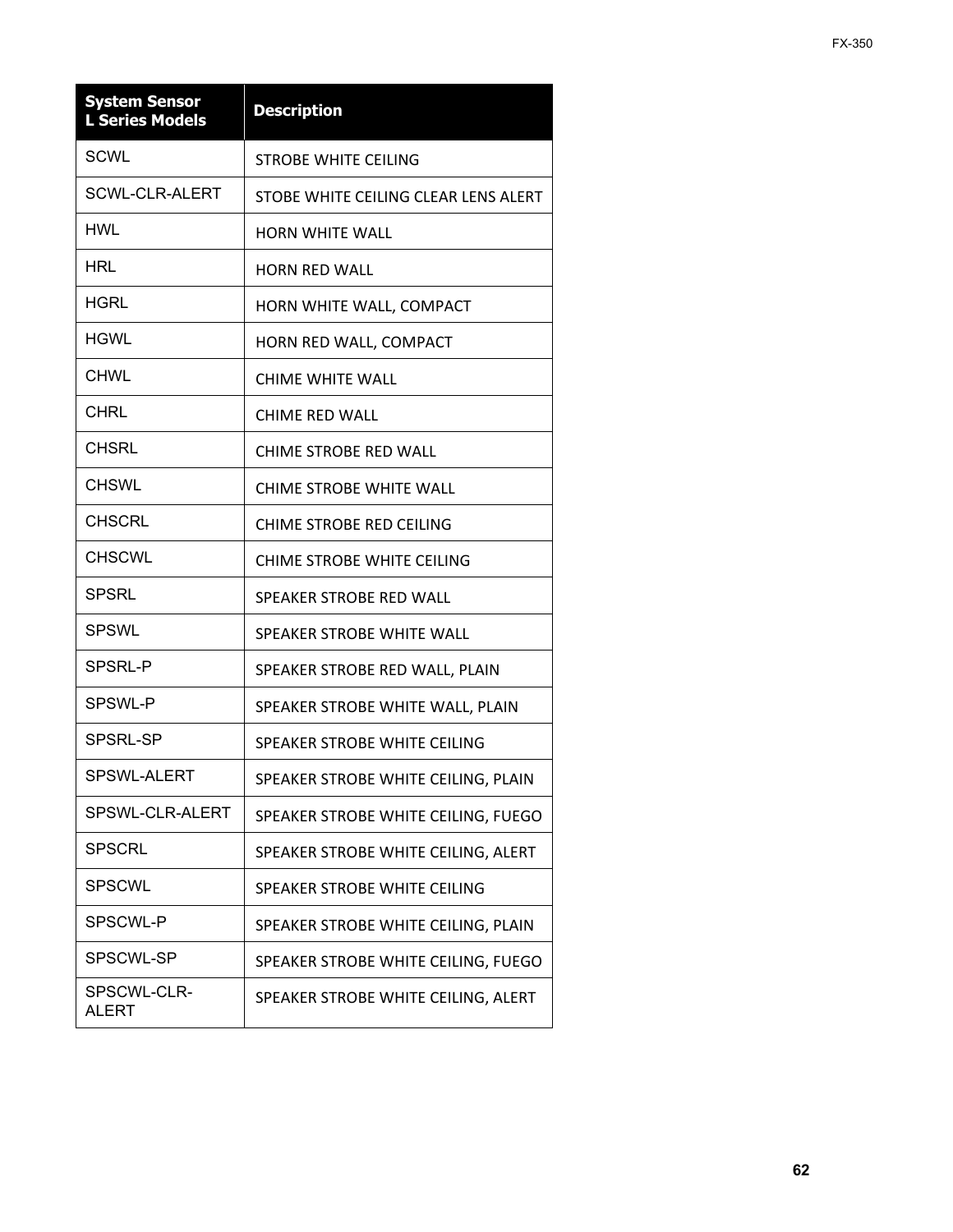# **FX-350 Series ULC Compatible Horn/Strobes**

| <b>System Sensor L</b><br><b>Series Models</b> | <b>Description</b>                                        |  |
|------------------------------------------------|-----------------------------------------------------------|--|
| P2WLA-P                                        | Horn Strobe 2W White Wall, Plain                          |  |
| P2WLA-F                                        | Horn Strobe 2W White Wall - French "FEU"                  |  |
| P2WLA-E                                        | Horn Strobe 2W White Wall - English "FIRE"                |  |
| P <sub>2</sub> WLA                             | Horn Strobe 2W White Wall - Bilingual "FIRE/FEU"          |  |
| P2RLA-P                                        | Horn Strobe 2W Red Wall, Plain                            |  |
| P2RLA-F                                        | Horn Strobe 2W Red Wall - French "FEU"                    |  |
| P2RLA-E                                        | Horn Strobe 2W Red Wall - English "FIRE"                  |  |
| P <sub>2</sub> RLA                             | Horn Strobe 2W Red Wall - Bilingual "FIRE/FEU"            |  |
| P2GWLA-F                                       | Horn Strobe 2W White Wall, Compact - French "FEU"         |  |
| P2GWLA-E                                       | Horn Strobe 2W White Wall, Compact - English "FIRE"       |  |
| P2GWLA                                         | Horn Strobe 2W White Wall, Compact - Bilingual "FIRE/FEU" |  |
| P2GRLA-F                                       | Horn Strobe 2W Red Wall, Compact - French "FEU"           |  |
| P2GRLA                                         | Horn Strobe 2W Red Wall, Compact - Bilingual "FIRE/FEU"   |  |
| P2GRLA-E                                       | Horn Strobe 2W Red Wall, Compact- English "FIRE"          |  |
| <b>HGRLA</b>                                   | Horn White Wall, Compact                                  |  |
| <b>HGWLA</b>                                   | Horn Red Wall, Compact                                    |  |
| <b>HRLA</b>                                    | Horn Red Wall                                             |  |
| <b>HWLA</b>                                    | Horn White Wall                                           |  |
| <b>CHRLA</b>                                   | Chime Red Wall                                            |  |
| <b>CHSCRLA</b>                                 | Chime Strobe Red Ceiling - Bilingual "FIRE/FEU"           |  |
| CHSCRLA-E                                      | Chime Strobe Red Ceiling - English "FIRE"                 |  |
| <b>CHSCRLA-F</b>                               | Chime Strobe Red Ceiling - French "FEU"                   |  |
| <b>CHSCWLA</b>                                 | Chime Strobe White Ceiling - Bilingual "FIRE/FEU"         |  |
| CHSCWLA-E                                      | Chime Strobe White Ceiling - English "FIRE"               |  |
| CHSCWLA-F                                      | Chime Strobe White Ceiling - French "FEU"                 |  |
| <b>CHSRLA</b>                                  | Chime Strobe Red Wall - Bilingual "FIRE/FEU"              |  |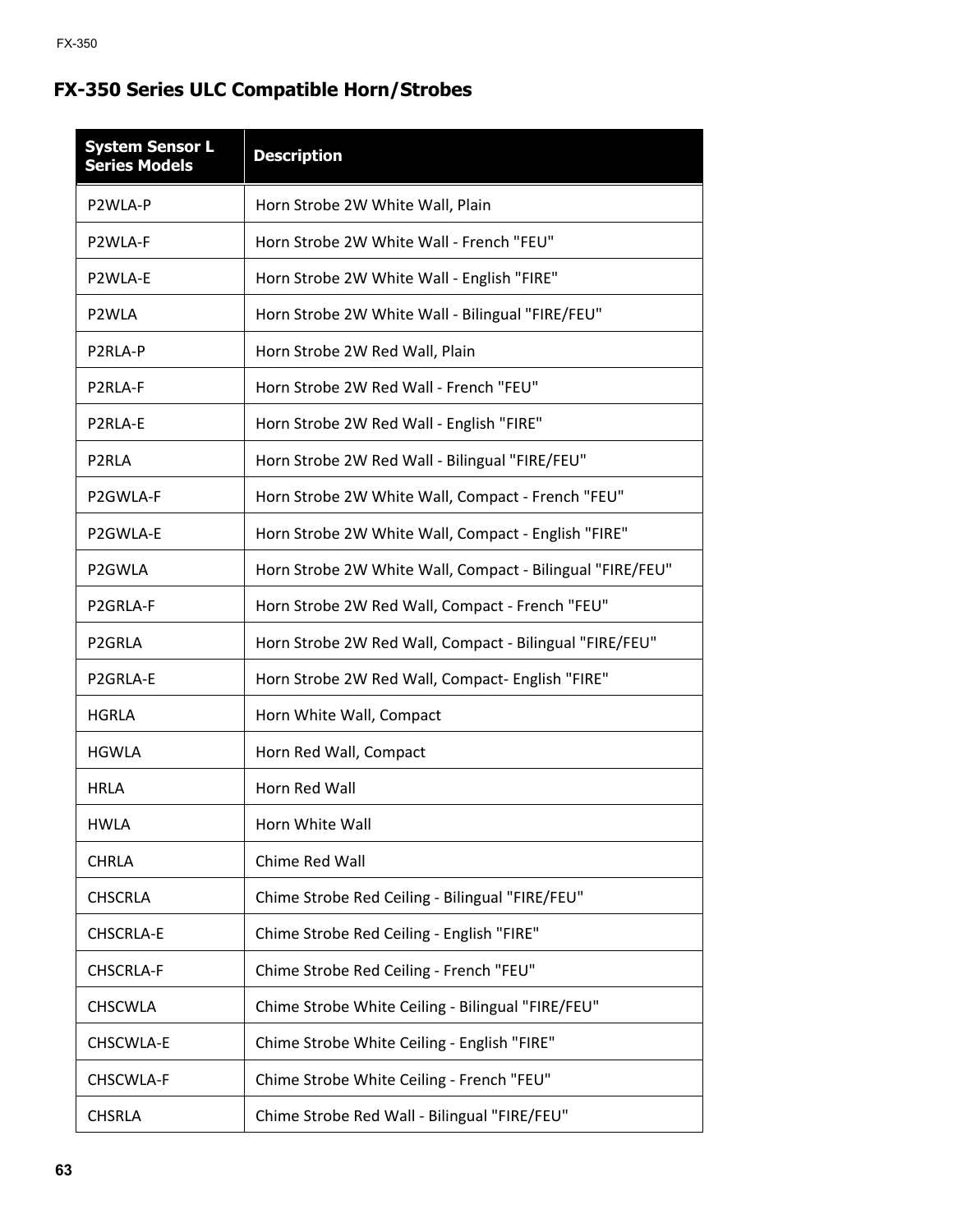| <b>System Sensor L</b><br><b>Series Models</b> | <b>Description</b>                             |  |
|------------------------------------------------|------------------------------------------------|--|
| <b>CHSRLA-E</b>                                | Chime Strobe Red Wall - English "FIRE"         |  |
| <b>CHSRLA-F</b>                                | Chime Strobe Red Wall - French "FEU"           |  |
| <b>CHSWLA</b>                                  | Chime Strobe White Wall - Bilingual "FIRE/FEU" |  |
| <b>CHSWLA-E</b>                                | Chime Strobe White Wall - English "FIRE"       |  |
| <b>CHSWLA-F</b>                                | Chime Strobe White Wall - French "FEU"         |  |
| CHWLA                                          | Chime White Wall                               |  |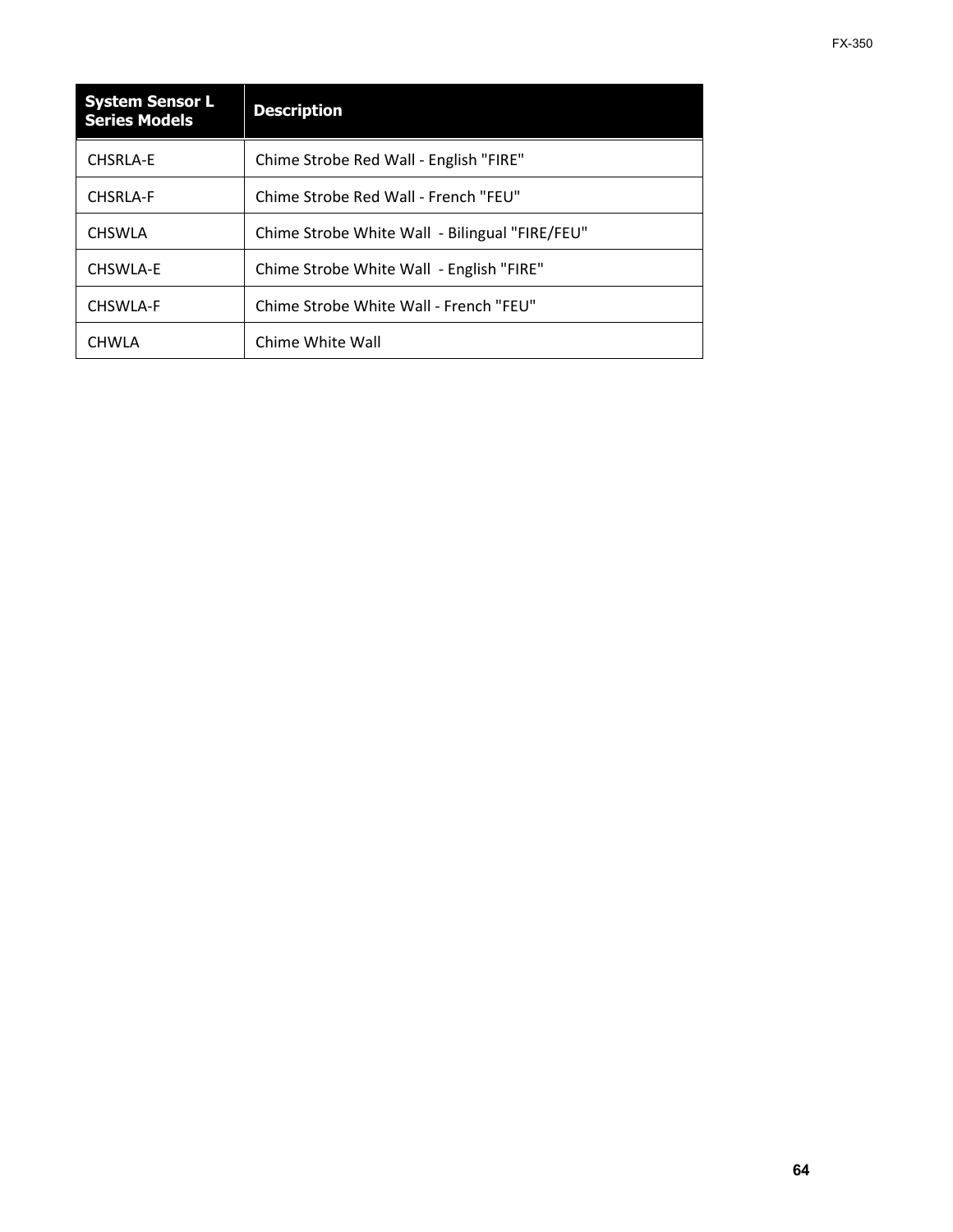| <b>Model</b>       | <b>Description</b>                                                | <b>Typical Current</b><br>Draw µA |
|--------------------|-------------------------------------------------------------------|-----------------------------------|
| MIX-1251           | Ionization type smoke detector                                    | 300                               |
| MIX-1251B          | Ionization type smoke detector                                    | 300                               |
| MIX-2251           | Photoelectric type smoke detector                                 | 300                               |
| MIX-2251B/BR       | Photoelectric type smoke detector/plus Thermal                    | 360                               |
| MIX-2251T          | Photoelectric type smoke detector w/ thermal element              | 300                               |
| <b>MIX-2251TB</b>  | Photoelectric type smoke detector w/ thermal element              | 360                               |
| <b>MIX-2251TM</b>  | <b>Acclimate Photo-Thermal Detector</b>                           | 300                               |
| <b>MIX-2251TMB</b> | Acclimate Photo-Thermal Detector                                  | 360                               |
| MIX-5251P          | Thermal detector                                                  | 200                               |
| MIX-5251B          | Thermal detector                                                  | 300                               |
| <b>MIX-5251RP</b>  | Thermal detector w/ rate of rise                                  | 200                               |
| <b>MIX-5251RB</b>  | Thermal detector w/ rate of rise                                  | 300                               |
| MIX-5251H          | High Temperature Thermal detector                                 | 300                               |
| $IM-10$            | 10 Input Monitor Module                                           | 3.50 mA                           |
| CR-6               | 6 Relay Control Module                                            | 1.45 mA                           |
| SC-6               | 6 Supervised Control Module                                       | $2.25 \text{ mA}$                 |
| $CZ-6$             | 6 Zone Conventional Interface Module                              | 2.00 mA                           |
| M500DMR1           | Multiple Module with 2 Monitor Inputs and 2 Relay Outputs         | 1.30 mA                           |
| MIX-M500DM         | Dual Input Monitor Module                                         | 300                               |
| <b>MIX-M500M</b>   | Monitor module, Classes A/B initiating                            | 300                               |
| MIX-M501M          | Mini Monitor module, Class B initiating                           | 300                               |
| MIX-M502M          | Monitor Module for 2- wire smoke detectors Classes A/B initiating | 200                               |
| <b>MIX-M500S</b>   | Control module                                                    | 300                               |
| <b>MIX-M500R</b>   | Relay Module                                                      | 300                               |
| <b>MIX-M500X</b>   | Fault isolator module                                             | 450                               |
| BEAM200            | Intelligent Addressable Beam Detector                             | 2.00 mA                           |
| BEAM200S           | Intelligent Addressable Beam Detector (with Sens Test)            | 2.00 mA                           |
| <b>B200SR</b>      | 200 Series Intelligent Base with Sounder                          | N/A                               |
| MS-401APU          | Advanced Protocol Addressable Single Stage Manual Station         | 600                               |

# **FX-2200 UL Listed Compatible Addressable Devices**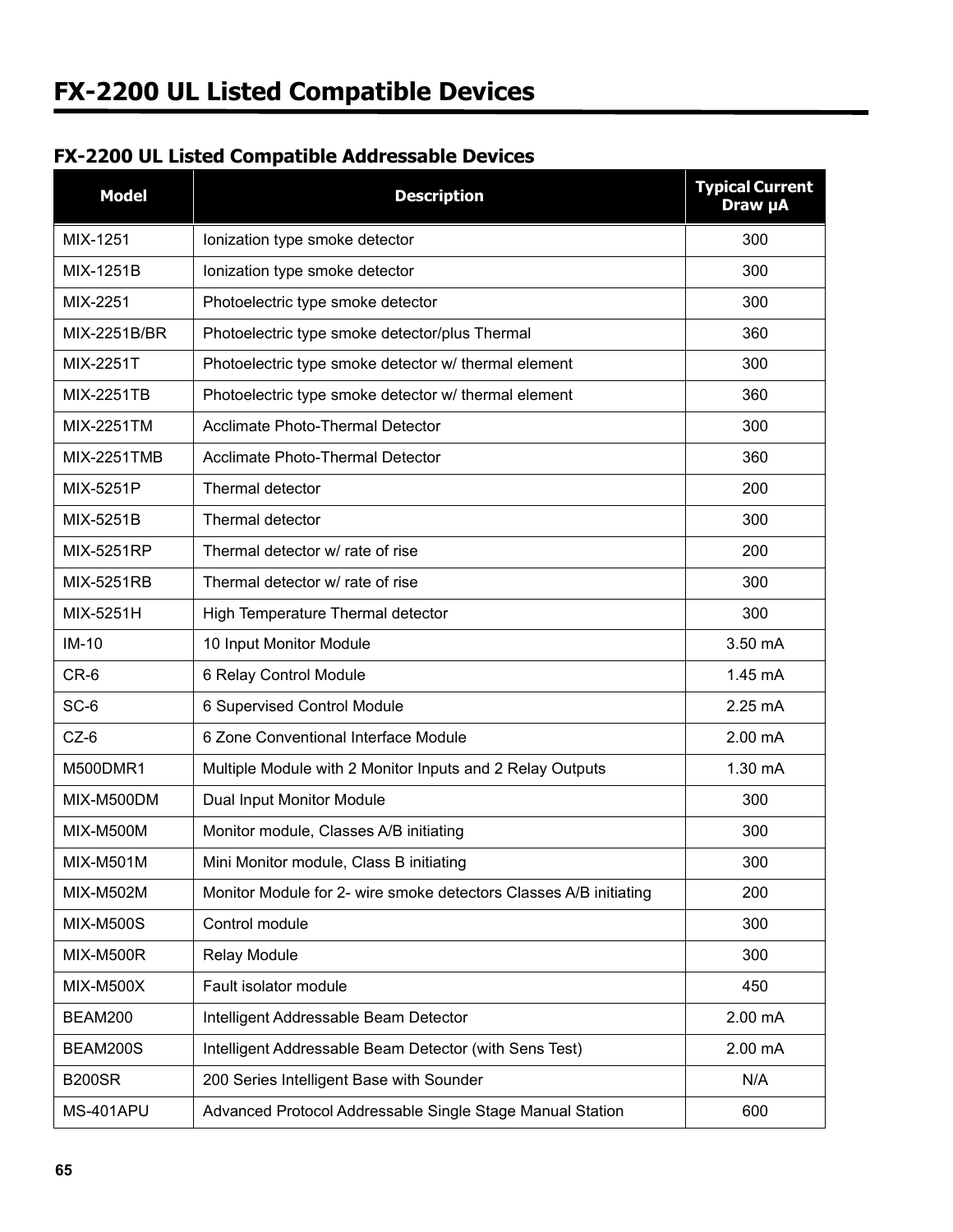| Model     | <b>Description</b>                                             | <b>Typical Current</b><br>Draw µA |
|-----------|----------------------------------------------------------------|-----------------------------------|
| MS-402APU | Advanced Protocol Addressable Two Stage Manual Station         | 600                               |
| MS-702APU | Advanced Protocol Addressable Two Stage Single Action Station  | 600                               |
| MS-710APU | Advanced Protocol Addressable Single Stage Dual Action Station | 600                               |
| MS-401ADU | Addressable Single Stage Manual Station                        | 600                               |
| MS-402ADU | Addressable Two Stage Manual Station                           | 600                               |
| MS-702ADU | Addressable Two Stage Single Action Station                    | 600                               |
| MS-710ADU | Addressable Single Stage Dual Action Station                   | 600                               |

# **FX-2200 UL Listed Compatible Synchronized Notification Appliances**

| <b>Manufacturer</b>  | <b>Appliance Module</b> | <b>Candela</b> | # of Appliances |
|----------------------|-------------------------|----------------|-----------------|
| <b>Mircom</b>        | FHS-210-110             | 75             | 18              |
| <b>Secutron</b>      | MRA-24 WW               | 15             | 24              |
| <b>System Sensor</b> | P12224MC                | 15             | 30              |
| <b>Wheelock</b>      | NS-24 MCW-FW            | 15             | 38              |
| <b>Amseco</b>        | SH24W-75110             | 75             | 18              |
| <b>Gentex</b>        | GEC3-24WW               | 15             | 24              |